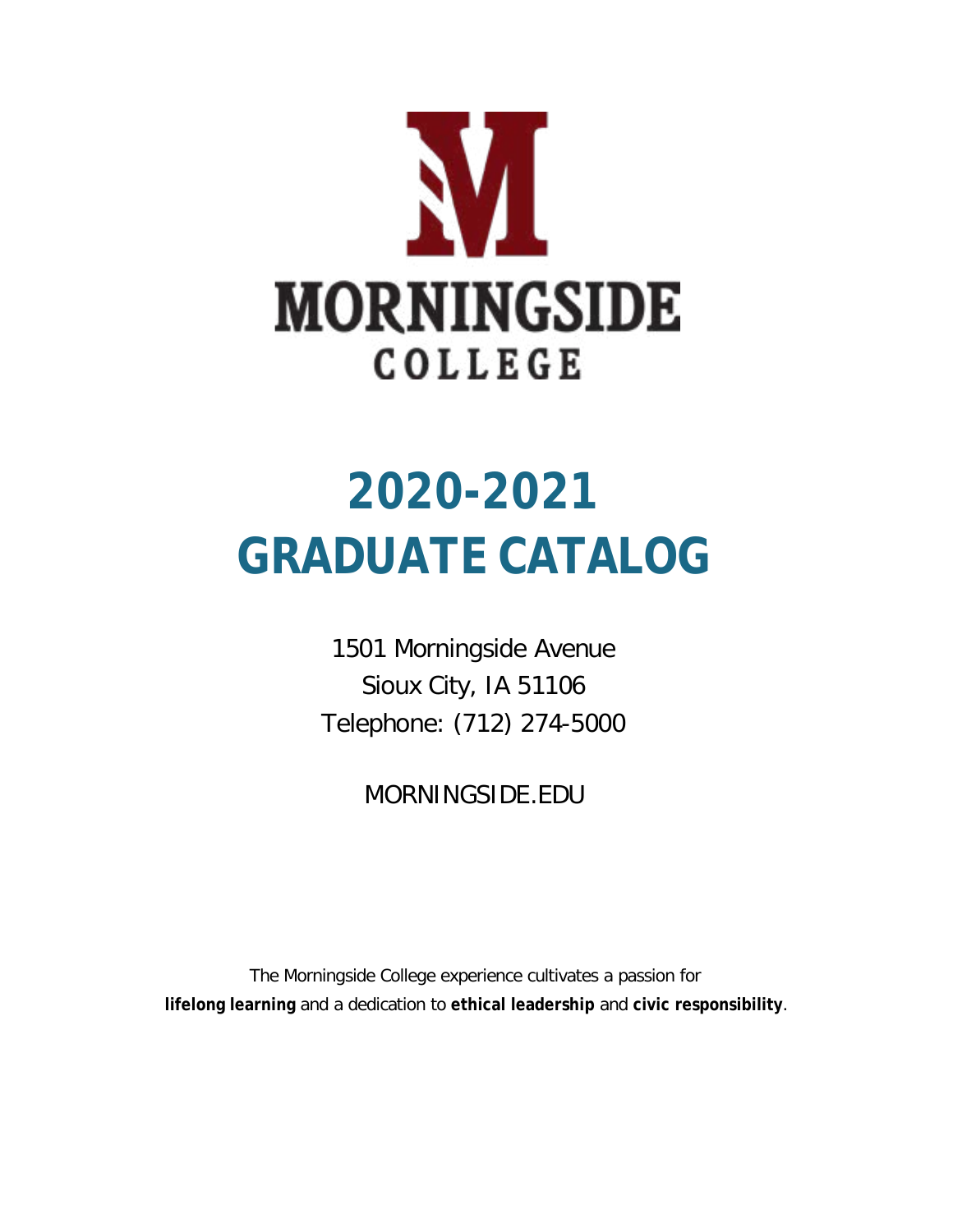*Morningside College does not discriminate on the basis of age, race, color, creed, sex (including pregnancy), religion, national origin, sexual orientation, gender identity, genetic information, disability, veteran status, or any other characteristic protected by law. Inquiries regarding non-discrimination policies may be directed to the Title IX Coordinator. Lewis Hall 120, 1501 Morningside Ave., Sioux City, IA, 51106 phone: 712-274-5191 email: [titleix@morningside.edu](mailto:titleix@morningside.edu)*

*This catalog is not to be construed as a contract. The college reserves the right to change the regulations governing admission, tuition, fees, or other expenses; add or delete courses; revise academic programs; the granting of degrees; or any regulations affecting the student body. Such changes, academic or otherwise, shall take effect whenever the administration determines that such changes are prudent.*

*Students have the responsibility to read this catalog, official announcements, notices posted on bulletin boards, and otherwise to be informed completely in regard to the programs of study, diploma requirements, credits, degree requirements, and other facts relating to life at Morningside College.*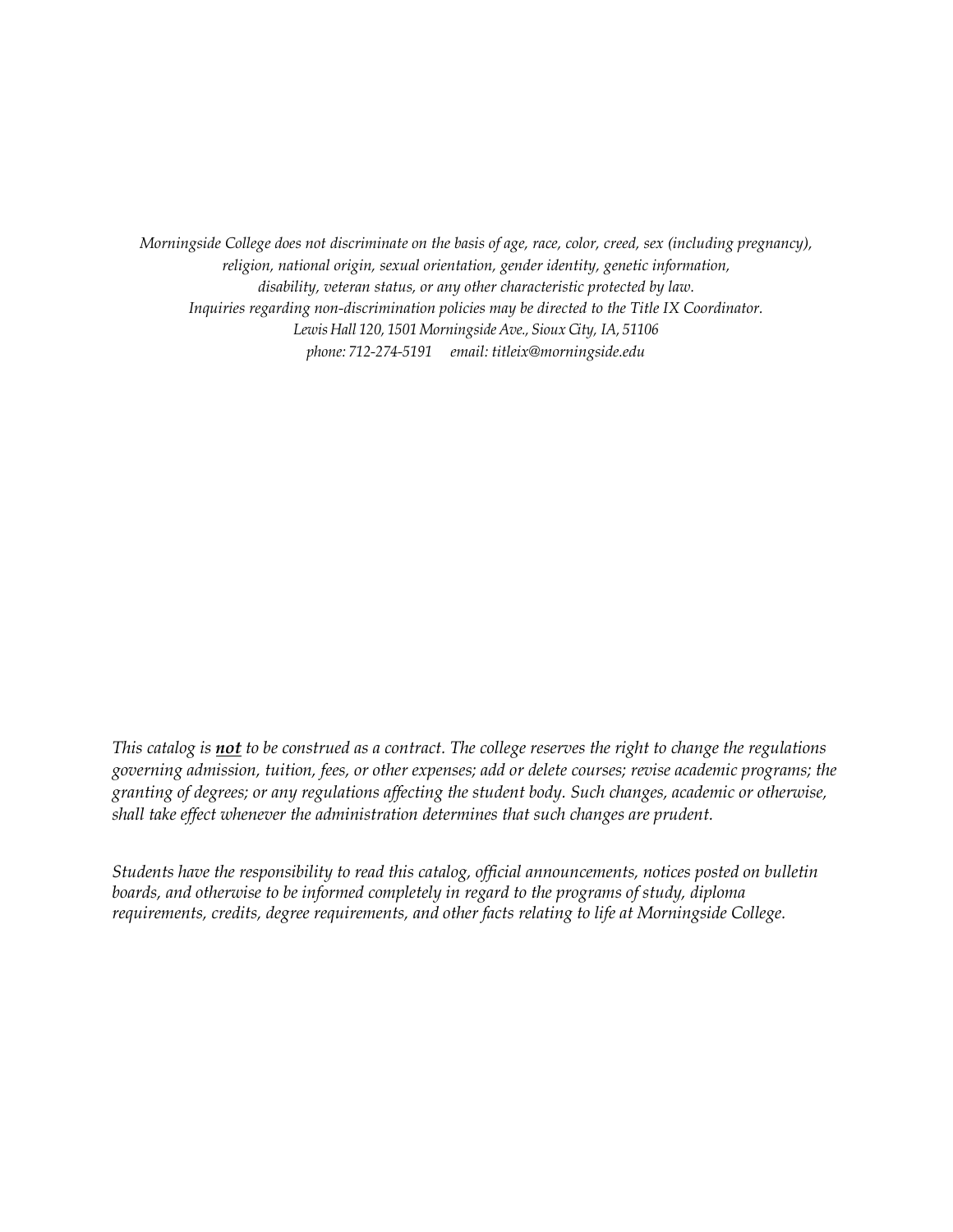# **Table of Contents**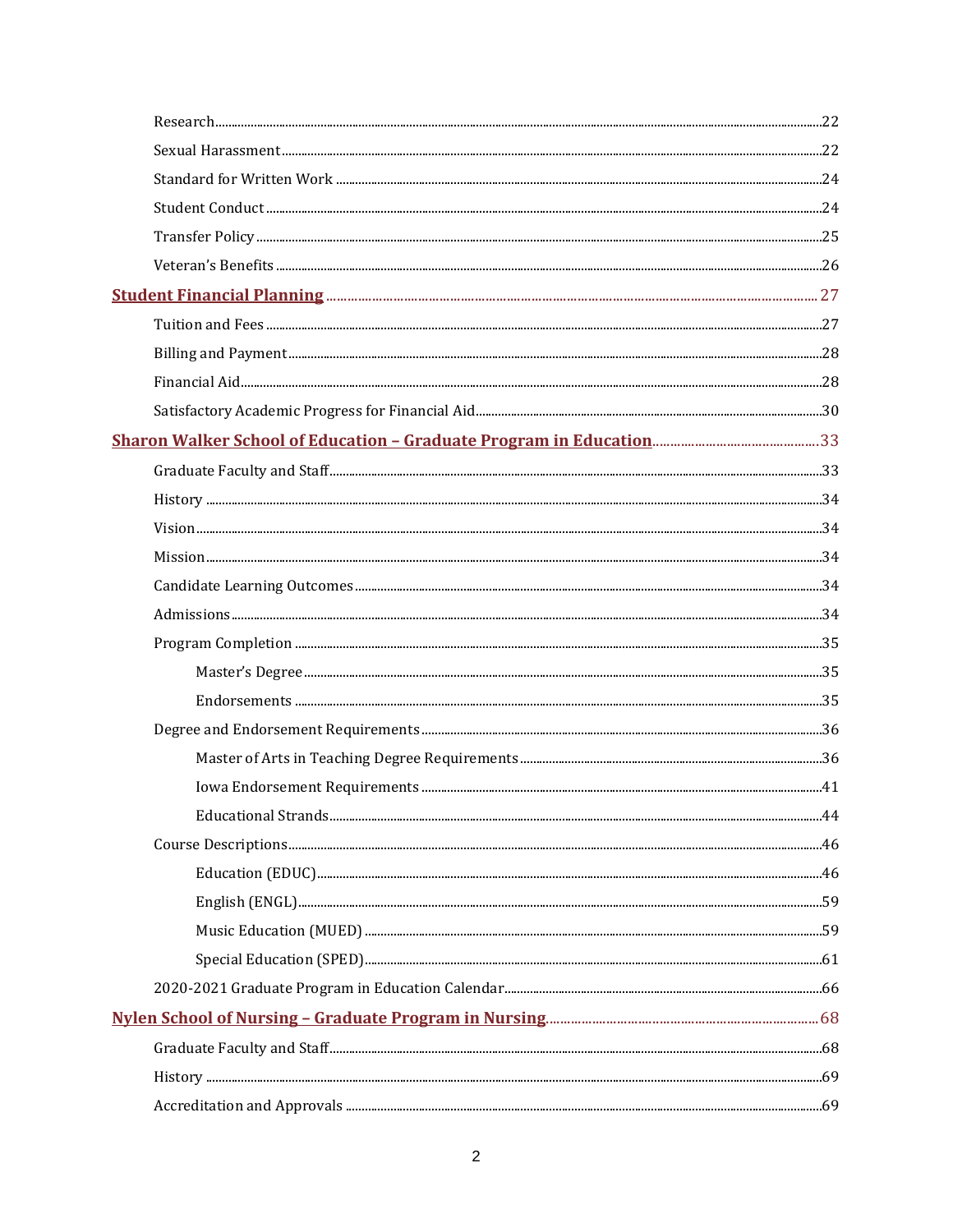| $Vision. 270$                                                                                                                                                                                                                                                                                                                                                                                                                               |  |
|---------------------------------------------------------------------------------------------------------------------------------------------------------------------------------------------------------------------------------------------------------------------------------------------------------------------------------------------------------------------------------------------------------------------------------------------|--|
|                                                                                                                                                                                                                                                                                                                                                                                                                                             |  |
|                                                                                                                                                                                                                                                                                                                                                                                                                                             |  |
|                                                                                                                                                                                                                                                                                                                                                                                                                                             |  |
|                                                                                                                                                                                                                                                                                                                                                                                                                                             |  |
|                                                                                                                                                                                                                                                                                                                                                                                                                                             |  |
|                                                                                                                                                                                                                                                                                                                                                                                                                                             |  |
|                                                                                                                                                                                                                                                                                                                                                                                                                                             |  |
|                                                                                                                                                                                                                                                                                                                                                                                                                                             |  |
|                                                                                                                                                                                                                                                                                                                                                                                                                                             |  |
| $\textbf{Course Descriptions} \textcolor{red}{}\textbf{1} \textbf{2} \textbf{3} \textbf{4} \textbf{5} \textbf{6} \textbf{6} \textbf{7} \textbf{9} \textbf{1} \textbf{1} \textbf{1} \textbf{1} \textbf{1} \textbf{1} \textbf{1} \textbf{1} \textbf{1} \textbf{1} \textbf{1} \textbf{1} \textbf{1} \textbf{1} \textbf{1} \textbf{1} \textbf{1} \textbf{1} \textbf{1} \textbf{1} \textbf{1} \textbf{1} \textbf{1} \textbf{1} \textbf{1} \text$ |  |
|                                                                                                                                                                                                                                                                                                                                                                                                                                             |  |
|                                                                                                                                                                                                                                                                                                                                                                                                                                             |  |
|                                                                                                                                                                                                                                                                                                                                                                                                                                             |  |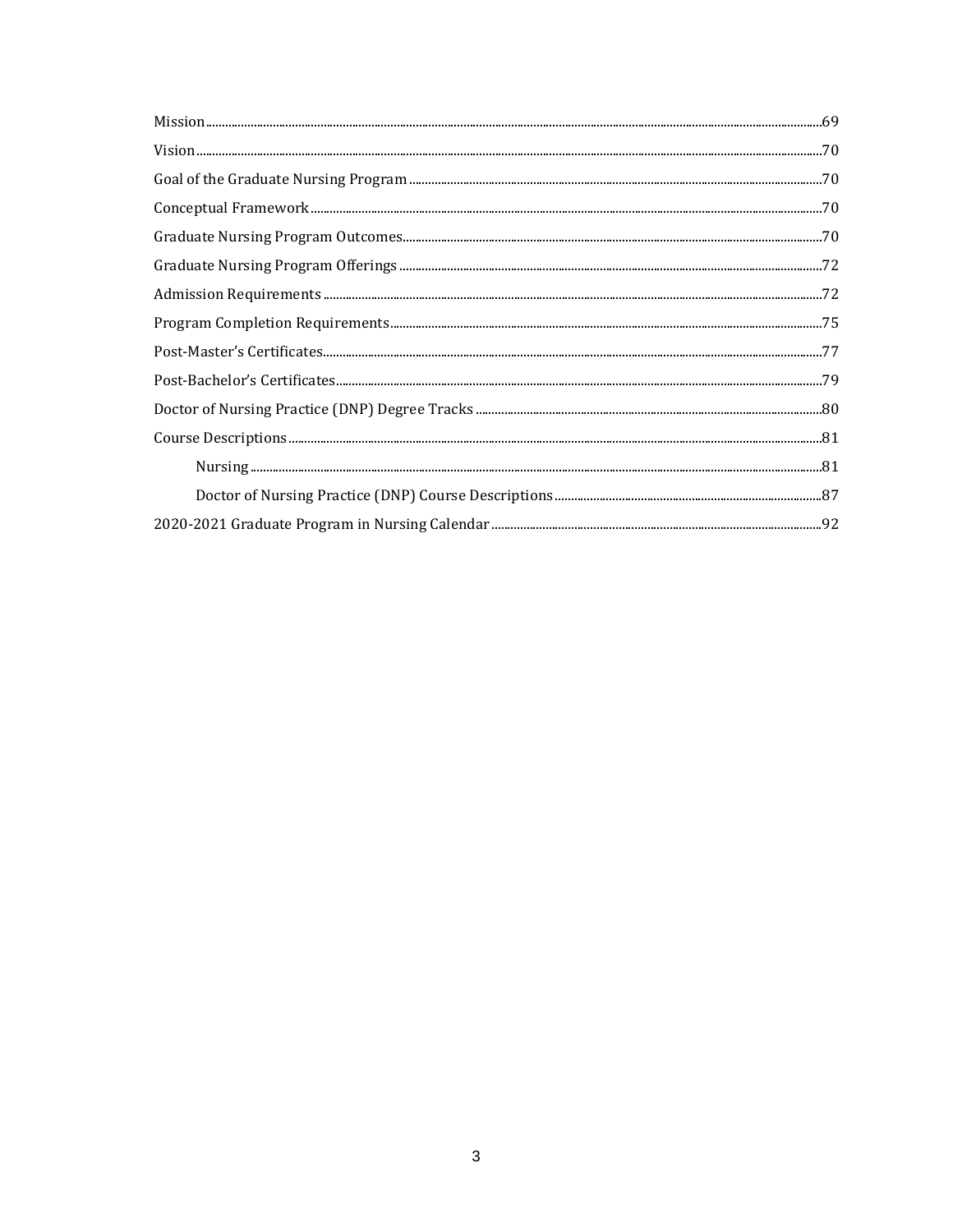# **MORNINGSIDE COLLEGE**

# **Mission Statement**

The Morningside College experience cultivates a passion for lifelong learning and a dedication to ethical leadership and civic responsibility.

# **Vision Statement**

The College is a student-centered participatory community, offering a liberal arts curriculum combined with a diverse array of practical experiences. The goal is the development of the whole person through an emphasis on critical thinking, effective communication, cultural understanding, practical wisdom, spiritual discernment, and ethical action. The Morningside College graduate is equipped for both personal and professional success.

# **Profile**

**Historical Background.** Morningside College was founded in 1894 by the Methodist Episcopal Church as a private, four year, coeducational, liberal arts institution. It maintains its affiliation with the United Methodist Church.

**Academic Year.** The College operates on a two semester system with sessions from late August to December and January to May. In addition, some graduate courses are offered throughout the summer.

**Accreditation.** The Higher Learning Commission of the North Central Association of Colleges and Schools (230 South LaSalle Street, Suite 7-500, Chicago, IL 60604-1413, (800) 621-7440 or (312) 263-0456; http://ncahlc.org); the Iowa Department of Education; the Iowa Board of Nursing; the Commission on Collegiate Nursing Education; the National Association of Schools of Music; and the University Senate of the United Methodist Church.

# **The Campus**

The Morningside College campus is located in a residential suburb in the southeastern part of Sioux City. The entire campus is a National Register of Historic Places District for its mixture of Romanesque, Italian Renaissance Revival, and Art Moderne buildings, interspersed with newer, contemporary buildings. The 68 acre campus is adjacent to a city park, swimming pool, tennis courts, eating establishments, and is a short drive from major regional shopping centers.

**Lillian E. Dimmitt Alumni House** (1921) was the home of Lillian E. Dimmitt, who was Dean of Women for 26 years. In 1983, the house was dedicated and used as a meeting place for alumni for many years.

**Bass Field**, near the center of campus, is the location for a number of outdoor events, including intramural sports and other student activities.

**Buhler Rohlfs Hall** (2014) is the first completely new classroom building constructed on campus since 1974. It has classrooms and offices for the Regina Roth Applied Agricultural and Food Studies Program, the Sharon Walker School of Education and the Nylen School of Nursing.

**Charles City College Hall** (1890), the first building on Morningside's campus, is listed individually on the National Register of Historic Places. It houses classrooms and offices for Department of Humanities.

**Lillian E. Dimmitt Residence Hall** (1927) houses 370 students. An extensive renovation of the facility was completed in the summer of 2015.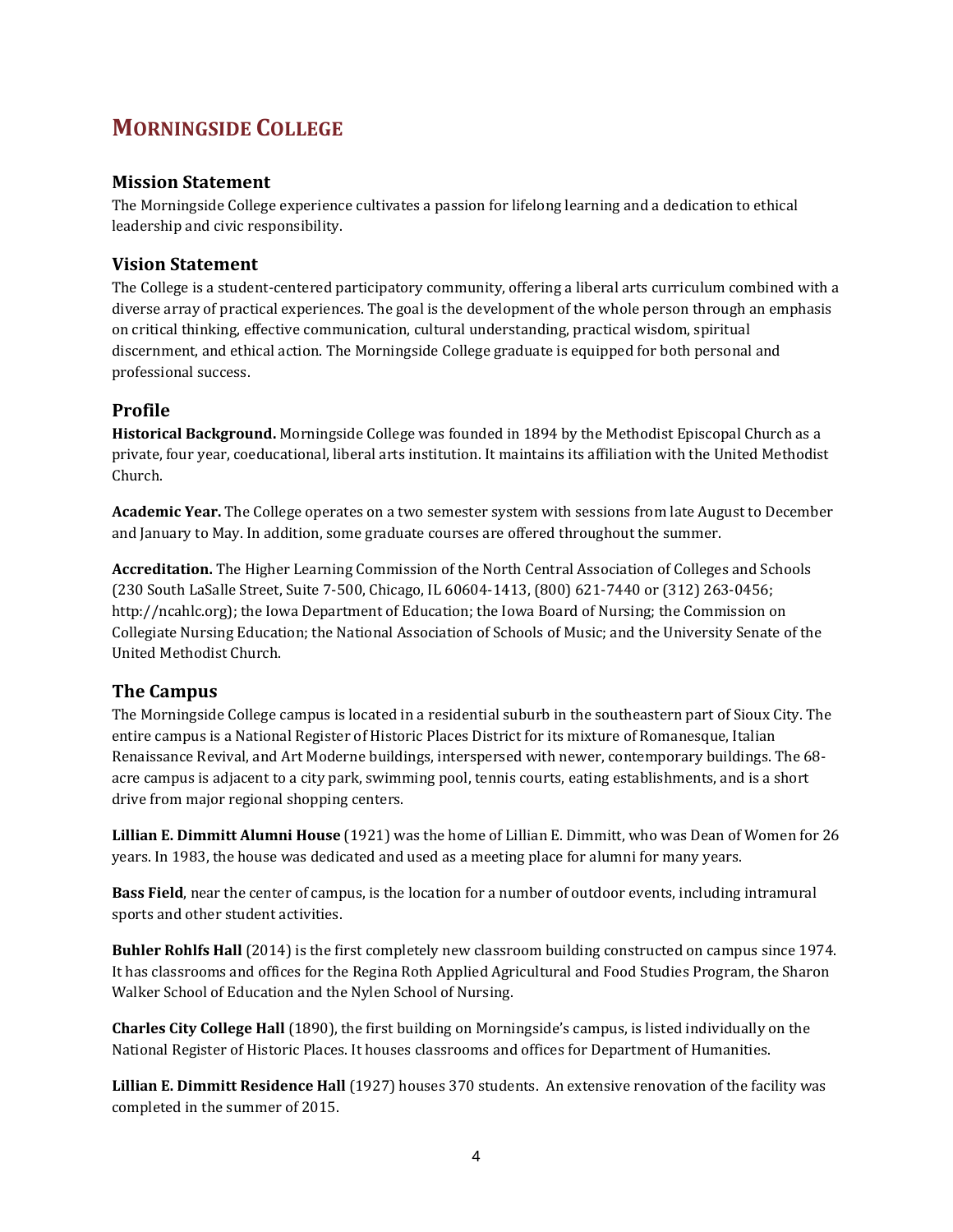**Eugene C. Eppley Fine Arts Building** (1966) provides one of the finest music and art facilities in the region. The auditorium, which was remodeled in 2013, seats 1,300 people and is noted for the majestic Sanford Memorial Organ used for recitals and teaching. The organ was a gift of Art and Stella Sanford of Sioux City. The Eppley Art Gallery, located in the foyer, regularly features exhibitions by guest artists, faculty, and students.

**Garretson Houses** (2009) are two houses adjacent to campus for juniors and seniors. Each house provides a living room, storage space, four bedrooms, three bathrooms, a full kitchen, and houses eight students.

**Grace United Methodist Church** (1960) is located southeast of campus.

**Hickman-Johnson-Furrow Learning Center** (1984) includes the former Wilhelmina Petersmeyer Library and Marian Jones Hall of Culture. This building was first constructed as a gymnasium in 1913, converted to the Petersmeyer Library in 1955, and renovated and expanded in 1984. It was redesigned as a Learning Center in 2005. A renovation completed in 2014 created a new main entrance and converted the second floor into a study lounge. The building includes Library Services, the Writing Center, Student Academic Support Services, the Spoonholder Café, Bud Day Center and the Campus Safety and Security Office. Project Siouxland is housed on the newly renovated third floor. It also houses the Mass Communication Department, Social Science Department, and visual art displays. The website for the Learning Center is http://library.morningside.edu.

**Hilker Campus Mall** (2008) is a pedestrian mall and green space that starts at the back of Lewis Hall, extends south past the Hickman-Johnson-Furrow Learning Center and terminates at Garretson Avenue near the Eppley Fine Arts Building. The mall incorporates three outdoor gathering spaces: the Buhler Outdoor Performance Center, the Lieder Fountain, and the Kline Family Pergola.

**Hindman-Hobbs Center** (1989) includes facilities for all recreational and intramural programs and features three activity courts, a swimming pool, a golf room, a wrestling room, weight rooms, and an indoor track, as well as classroom facilities, and offices. It is the home of the Mustang wrestling and swimming teams. Recreational and fitness programs and all facilities are available to students, faculty, and staff. The center underwent significant renovation during 2006, including the installation of new sports performance floors for the activity courts and indoor track.

**Elizabeth and Irving Jensen Softball Complex** (2006) is located near the center of campus and features cement dugouts, seating for 400, and a two-story press box. The complex is home to the Mustangs' softball team.

**Klinger-Neal Theatre** (1964) includes a 300-seat theatre and support areas. The theatre features a variable performance space allowing for proscenium, thrust, and arena staging.

**Krone Advising Center** (2014) is connected to Buhler Rohlf's Hall. The building houses offices for external relations. Weikert Auditorium is located on the second floor.

**Lags Hall** (2007) features single bedroom housing. This apartment-style residence hall houses 60 students in 15 four-bedroom suites, complete with restroom and living room/kitchen area. The facility also features a large community room and fitness center.

**Helen Levitt Art Gallery** (1998), adjoining the Eppley Fine Arts Auditorium, is home to the Levitt art collection which includes work by internationally famous artists. Works by Tamayo, Rauschenberg, Johns, Frankenthaler, Nevelson, Motherwell, Miro, and Hockney are included in the million-dollar collection.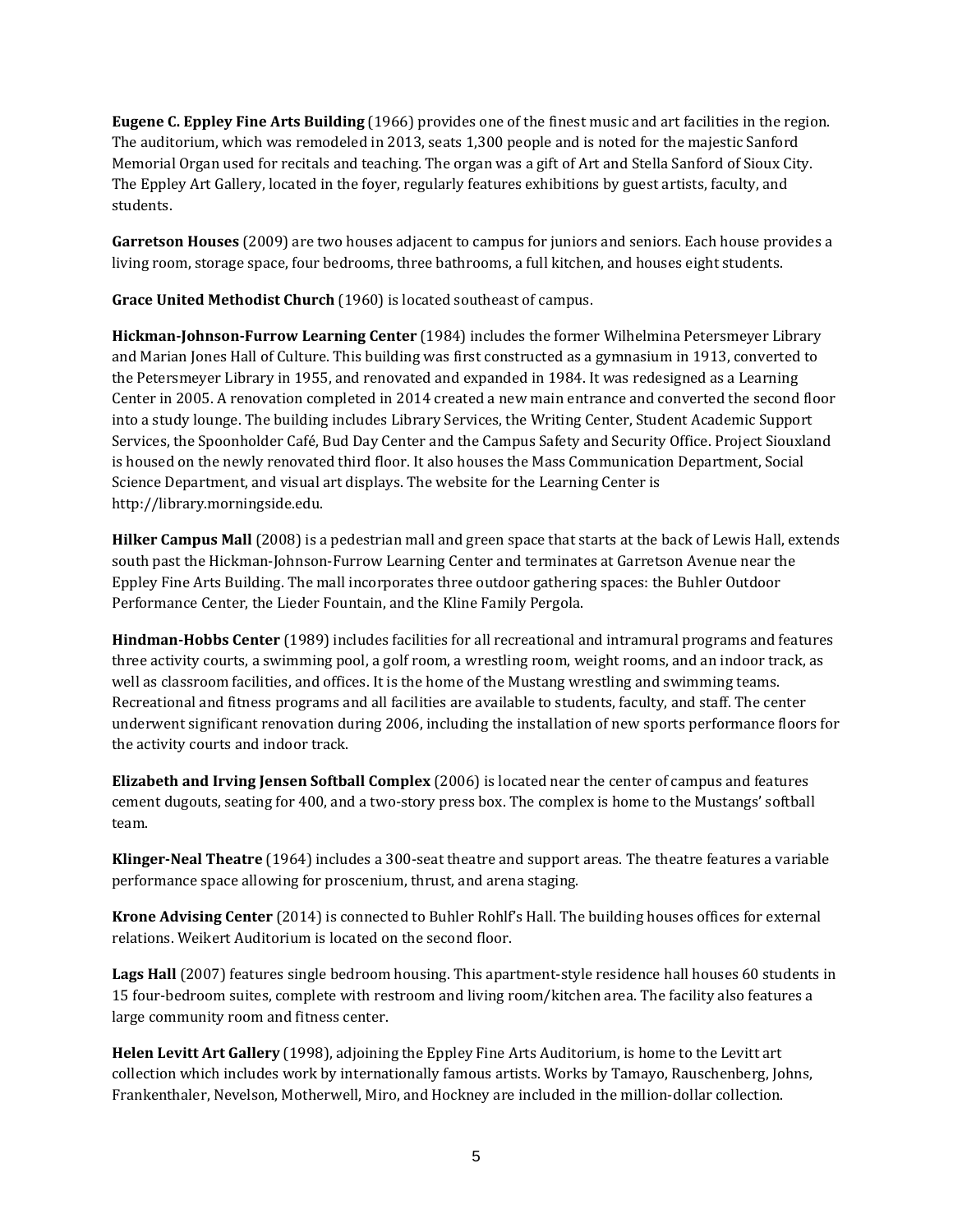**Lewis Hall** (1900), Morningside's second oldest building, contains administrative offices, and classrooms and offices for the Department of Humanities.

**Robert M. Lincoln Center** (1974) houses the U.P.S. Auditorium, business library, conference rooms, and the Center for Entrepreneurship Education, as well as classrooms and offices of the Department of Accounting and Business.

**The MacCollin Classroom Building**, adjoining the Eppley Fine Arts Building, houses offices, art studios, practice rooms, and classrooms for the Music and Art Departments.

**Mason Family Tennis Complex** (2014) became part of the campus when the City of Sioux City transferred ownership of the courts during the summer of 2015. The courts continue to be open to the public.

**Elwood Olsen Stadium** (1940), formerly Roberts Stadium, is home to Morningside's football, soccer, and track and field teams. More than \$2.5 million in renovations to the stadium were completed in 2005, including the installation of field turf and a new track, new field lighting, a new press box, and a new parking lot.

**The Olsen Student Center** (1962) is the hub of student activity on campus and is the location for many college and community activities. Over \$2 million in renovations to the main level of the building were completed in 2007, including complete remodeling of the Dick and Marty Weikert Dining Hall, lobby, Hickman Room, and Yockey Family Community Room. The building also houses the Mustang Grill, the Bookstore, the Maud Adams room, the Office of Residence Life, Student Government, Health Services, Campus Ministries, Personal Counselor, the Technology Services Center, and the student post office.

**Physical Plant Building** (2007) is located on the south edge of the campus. It is home to the maintenance and custodial services departments and the print shop and mailroom.

**Donald E. Poppen Apartments and the Joan L. and Norman W. Waitt, Sr. Apartments** (2003) house a total of 72 students. Each apartment has three or four bedrooms, two bathrooms, and a shared living room/kitchen area. Study rooms, laundry facilities, and parking are also available on site.

**Residence Complex** (1966) houses 93 students.

**Roadman Hall** (1953) houses 248 students. Along with student rooms, the building contains 12 apartments. It also houses the Information Services Center. Extensive renovations of the south wing of Roadman were completed in 2005 and included installation of air conditioning in each student room, new restroom and laundry facilities, and a new combination kitchen/study area.

**Tom Rosen Field** (2018) is the home for Morningside lacrosse and serves as a practice soccer field.

**Rosen Verdoorn Sports Center-George M. Allee Gymnasium** (1949) seats more than 2,500 spectators and houses athletic offices as well as the athletic training room and a weight room facility. In 2007, the college invested nearly \$3 million in renovations to the facility, including construction of a new lobby, concession stand, M-Club Room, and restrooms. It is home of the Mustangs' basketball, volleyball, cheer and dance teams.

**James and Sharon Walker Science Center** (2001) is a renovated science facility comprised of the **A. W. Jones Hall of Science** (1948) and the **Jacobsen Annex** (1969). Facilities include classrooms, laboratories, and faculty offices for Biology, Chemistry, Computer Science, Mathematical Science, and Psychology.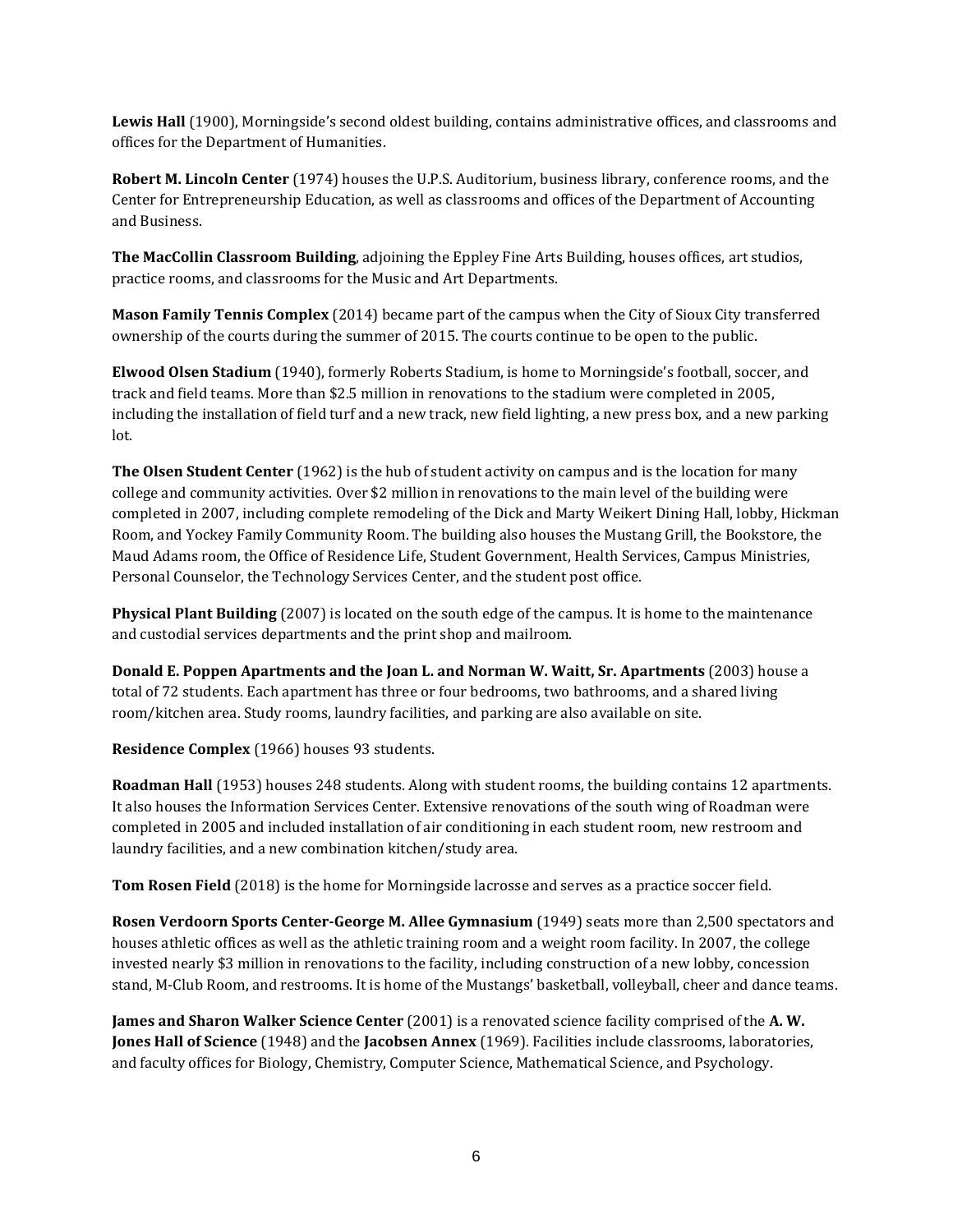# **Morningside College History**

Morningside College was founded on December 5, 1894, when a committee of 15 ministers of the Northwest Iowa Conference of the Methodist Episcopal Church and 12 laypersons filed Articles of Incorporation. The college purchased the grounds and single building (known today as Charles City College Hall) of the failing University of the Northwest, started in 1890 by Methodist ministers and local businessmen.

Under President G. W. Carr, classes started at Morningside College in the fall of 1895. Morningside grew from a high school academy with a few college students to the largest college in northwest Iowa under the leadership of its second president, Rev. Wilson Seeley Lewis. Lewis oversaw the completion in 1900 of the second campus building, today's Lewis Hall, and began the college endowment before he was called to be Bishop to China.

The fourth president, Rev. Alfred E. Craig, rebuilt both original buildings after fire reduced them to shells, and erected the Alumni Gymnasium, the core of today's Hickman-Johnson-Furrow Learning Center. In 1914, Charles City College merged with Morningside. A German Methodist Episcopal college founded in 1868 in Galena, Illinois, it had moved to Charles City, Iowa in 1891.

Under the fifth president, alumnus Frank E. Mossman, Morningside added its first residential facility (later named after long-time Dean of Women, Lillian E. Dimmitt) in 1927. Other residence halls include Roadman Hall (1953), the Residence Complex (1966), the Poppen and Waitt Apartments (2003), and Lags Hall (2007).

After difficult times during the Great Depression, Morningside experienced new growth under Earl Roadman, its seventh president. Roadman brought financial stability to the college, and persuaded the U.S. Army to bring its Aviation Cadet Training Program to campus during WWII. After the war, Roadman launched a massive building program to accommodate the returning soldiers, including Jones Hall of Science (1948), Allee Gymnasium (1949), and O'Donoghue Observatory (1953).

Building continued under his successor, President J. Richard Palmer, with the Olsen Student Center (1962), Klinger-Neal Theatre (1964), Eppley Auditorium (1966), and Jacobsen Computer Center (1969). More recent campus additions have been Lincoln Center (1974), under President Thomas S. Thompson, and two buildings completed under President Miles Tommeraasen: Hickman-Johnson-Furrow Library Center (1984) and Hindman-Hobbs Center for Health, Physical Education, and Recreation (1989).

Since 2000, under the administration of President John Reynders, Morningside has invested nearly \$53 million in capital improvements. Between 2001 and 2008, the following projects transformed the physical appearance of the campus: rebuilt Walker Science Center; construction of Waitt, Poppen, and Lags apartment style residence halls; Roadman Residence Hall south wing remodel; renovated Elwood Olsen Stadium; Hickman-Johnson-Furrow Learning Center remodel; renovated Rosen Verdoorn Sports Center-Allee Gymnasium; Hilker Campus Mall construction; remodel of Olsen Student Center main level; and construction of the Jensen Softball Complex. The "Vision 2020: Transformation II" campaign announced in 2012 has raised funds for construction of Buhler Rohlfs Hall, Krone Advising Center, and the remodel of Hickman-Johnson-Furrow Learning Center, Eppley Auditorium, and Dimmitt Residence Hall.

Although the college no longer has legal ties with the United Methodist Church, it still maintains close relations with the church and shares common ecumenical goals. From its founding as a coeducational institution, Morningside has promoted equal access to education, enrolling international and African-American students in its first decade. In 1911, Morningside graduates founded what would become the first college for women in China, Hwa Nan College. Community service has remained an important part of the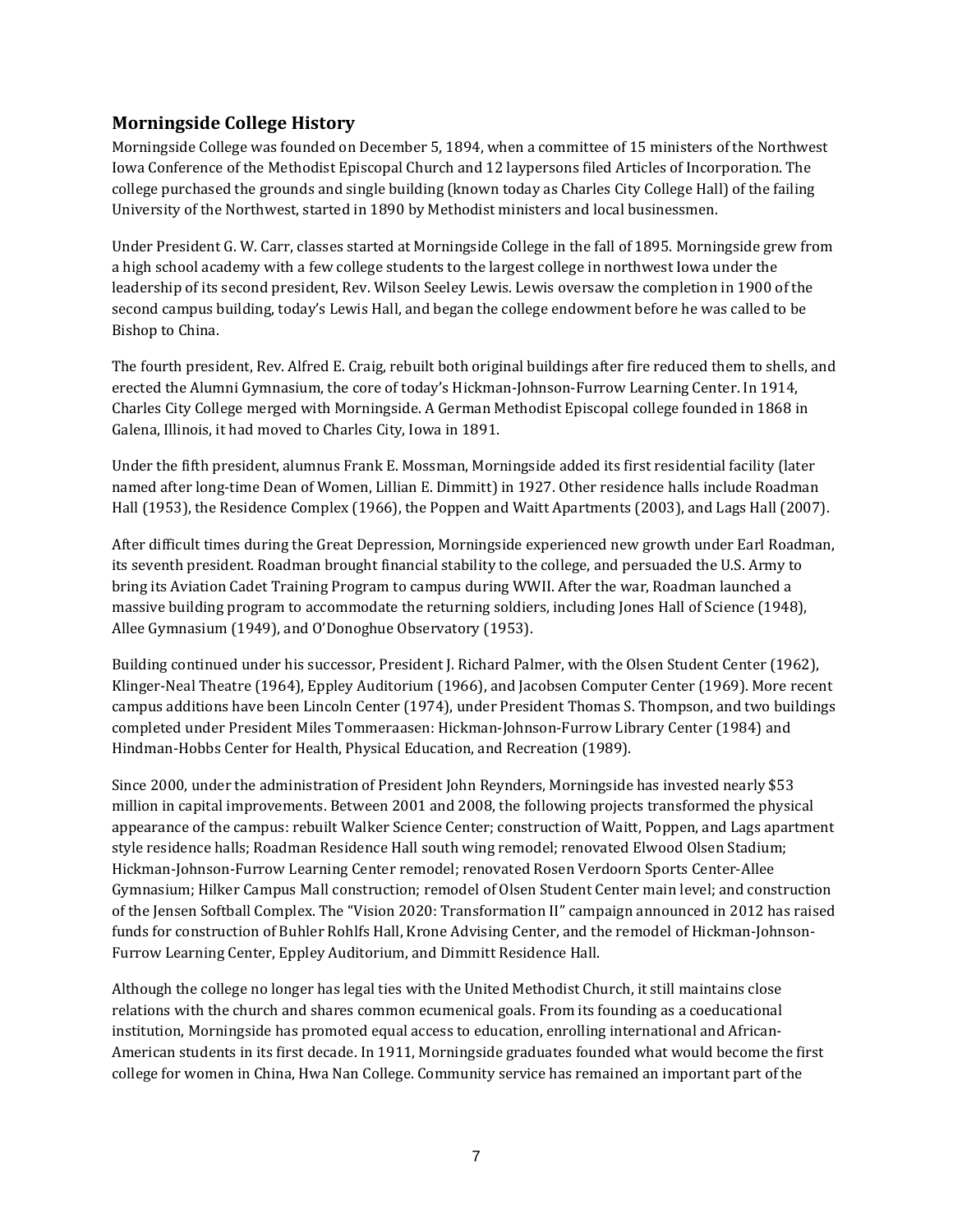college's mission. Recent initiatives include the adoption of a non-discrimination policy regarding sexual orientation and yearly programming celebrating diversity and spiritual growth.

Morningside College is committed to providing the best possible residential college experience for its students.

#### **Board of Directors, Academic Year 2020-2021**

#### **2020-2021 Officers**

MR. CRAIG I. STRUVE, Chair, Okoboji, Iowa MRS. CYNTHIA C. MOSER, Secretary, Sioux City, Iowa MR. BRIAN A. JOHNSON, Assistant Secretary, Sioux City, Iowa MR. RONALD A. JORGENSEN, Treasurer, Sioux City, Iowa

#### **Members of The Board of Directors**

MR. MICHAEL E. ABBOTT, Clive, Iowa MR. MICHAEL L. BENNETT, Jefferson, South Dakota MR. CHAD W. BENSON, Cedar Falls, Iowa MR. CHRIS E. BENSON, Greeley, Colorado DR. ZEDDIE P. BOWEN, Savannah, Georgia DR. J. ROBERT BURKHART, Indianola, Iowa Dr. Dan Cox, Sioux City, Iowa MRS. ARLENE T. CURRY, J.D., Dakota Dunes, South Dakota MR. CARTER R. DENNIS, Sioux City, Iowa MS. ROSA E. DIAZ, Santa Ana, California MR. CLEOPHUS P. FRANKLIN, JR., Cypress, Texas REV. JAMES F. HANKE, Cedar Rapids, Iowa MR. DAN E. HENDERSON, Sioux City, Iowa MRS. LINDA L. JENNINGS, Indianola, Iowa BISHOP DEBORAH L. KIESEY, Iowa City, Iowa DR. ESTHER M. MACKINTOSH, Arlington, Virginia MRS. NANCY MEADOWS, Punta Gorda, Florida MRS. NANCY R. METZ, Dakota Dunes, South Dakota MRS. CYNTHIA C. MOSER, Sioux City, Iowa DR. THOMAS C. NARAK, West Des Moines, Iowa MRS. TARAH A. NOLAN, Sioux Falls, South Dakota MR. RUSSELL G. OLSON, West Des Moines, Iowa MR. MARTIN B. PALMER, Sioux City, Iowa MR. MARK C. PORTER, Sioux City, Iowa CORY A. ROBERTS, M.D., M.B.A., Dallas, Texas MR. THOMAS J. ROSEN, Fairmont, Minnesota MR. JOHN J. STEELE, Omaha, Nebraska MR. CRAIG I. STRUVE, Okoboji, Iowa MS. MIA SUDO, Fujisawa City, Japan MR. JAMES A. WALKER, Wayzata, Minnesota MR. RICHARD A. WALLER, Dakota Dunes, South Dakota DR. CRAIG S. WANSINK, Virginia Beach, Virginia MR. CURTIS N. WHITE, Westfield, Indiana MS. CONNIE P. HORTON WIMER, Des Moines, Iowa MR. RONALD C. YOCKEY, Dakota Dunes, South Dakota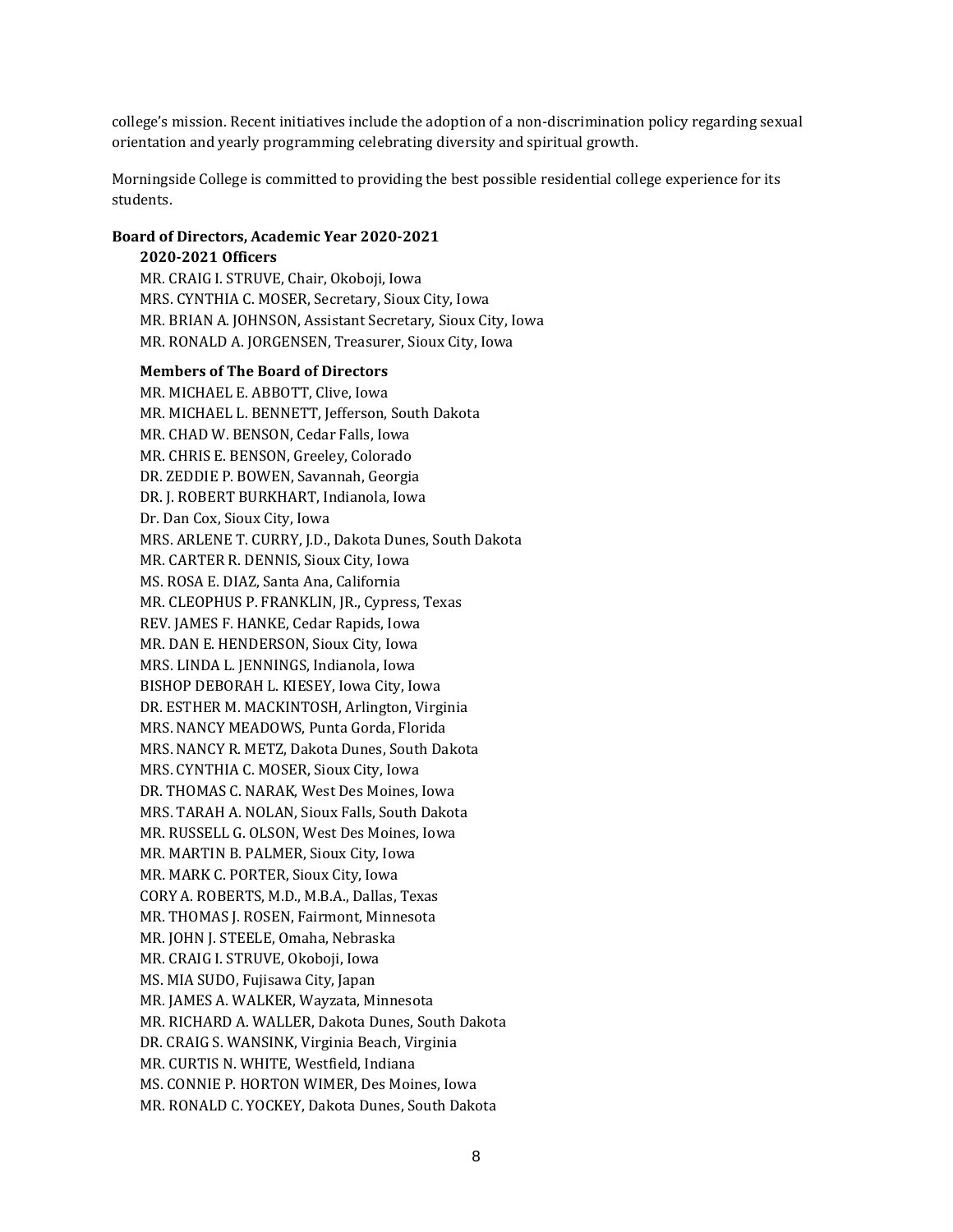## **Ex Officio Members**

DR. KIMBERLY M. CHRISTOPHERSON,Associate Professor, Graduate Education/Educational Technologist, Morningside College, Sioux City, Iowa (Faculty Representative) MR. BRIAN A. JOHNSON, Sergeant Bluff, Iowa (Alumni Representative) MS. MACKENZIE A. BENNETT, Ankeny, Iowa (Student Representative) BISHOP LAURIE HALLER, Iowa Conference, The United Methodist Church, Des Moines, Iowa MR. JOHN C. REYNDERS, President, Morningside College, Sioux City, Iowa

#### **Administrative Offices, Academic Year 2020-2021**

| <b>President's Office</b>                                         |                        |
|-------------------------------------------------------------------|------------------------|
| President                                                         | John C. Reynders       |
| Administrative Assistant to the President                         | Lisa Krohn             |
| <b>Academic Affairs</b>                                           |                        |
| Vice President for Academic Affairs                               | Christopher L. Spicer  |
| <b>Associate Vice President of Academic Affairs</b>               | J. Alden Stout         |
| Academic Affairs Coordinator                                      | Karrie Alvarez         |
| <b>Business Office</b>                                            |                        |
| Vice President for Business & Finance                             | Ronald A. Jorgensen    |
| Associate Vice President for Business Services/Controller         | Paul W. Treft          |
| <b>Assistant Controller</b>                                       | Mark Martindale        |
| <b>Business Office Associate</b>                                  | Shawnna Krommenhoek    |
| <b>Accounting Assistant</b>                                       | Stacia Schuur          |
| <b>Graduate Programs</b>                                          |                        |
| Dean of Nylen School of Nursing                                   | Jacklyn R. Barber      |
| Dean of the Sharon Walker School of Education                     | Kelly A. Chaney        |
| Department Head, Graduate Nursing                                 | Jacklyn R. Barber      |
| Department Head, Graduate Education                               | Kelly A. Chaney        |
| <b>Registrar's Office</b>                                         |                        |
| Registrar                                                         | Jennifer Dolphin       |
| Associate Registrar                                               | Jerenia Hanson         |
| Associate Registrar                                               | Katie Roskie           |
| Registrar's Office Associate                                      | Renee Bock             |
| <b>Student Financial Planning</b>                                 |                        |
| Associate Vice President for Institutional Research & Director of |                        |
| <b>Student Financial Planning</b>                                 | Karen Wiese            |
| Associate Director of Student Financial Planning/Graduate         |                        |
| <b>Financial Planning</b>                                         | Randi Hudson           |
| Assistant Director of Student Financial Planning                  | Michelle Robinson      |
| Work Study/Student Financial Coordinator                          | <b>Madison Dotzler</b> |
| Graduate & Student Financial Planning Advisor                     | Heather Gordon         |
| Office Coordinator                                                | <b>Wendy Balomenos</b> |

#### **Administrative Organization**

The administration of each Graduate Program is delegated to a Dean. The Dean of each program reports to the Vice President for Academic Affairs. The Graduate Committee is responsible for all graduate curricular and assessment matters and to ensure that graduate students are given a fair and equitable opportunity to have a successful and satisfying academic experience.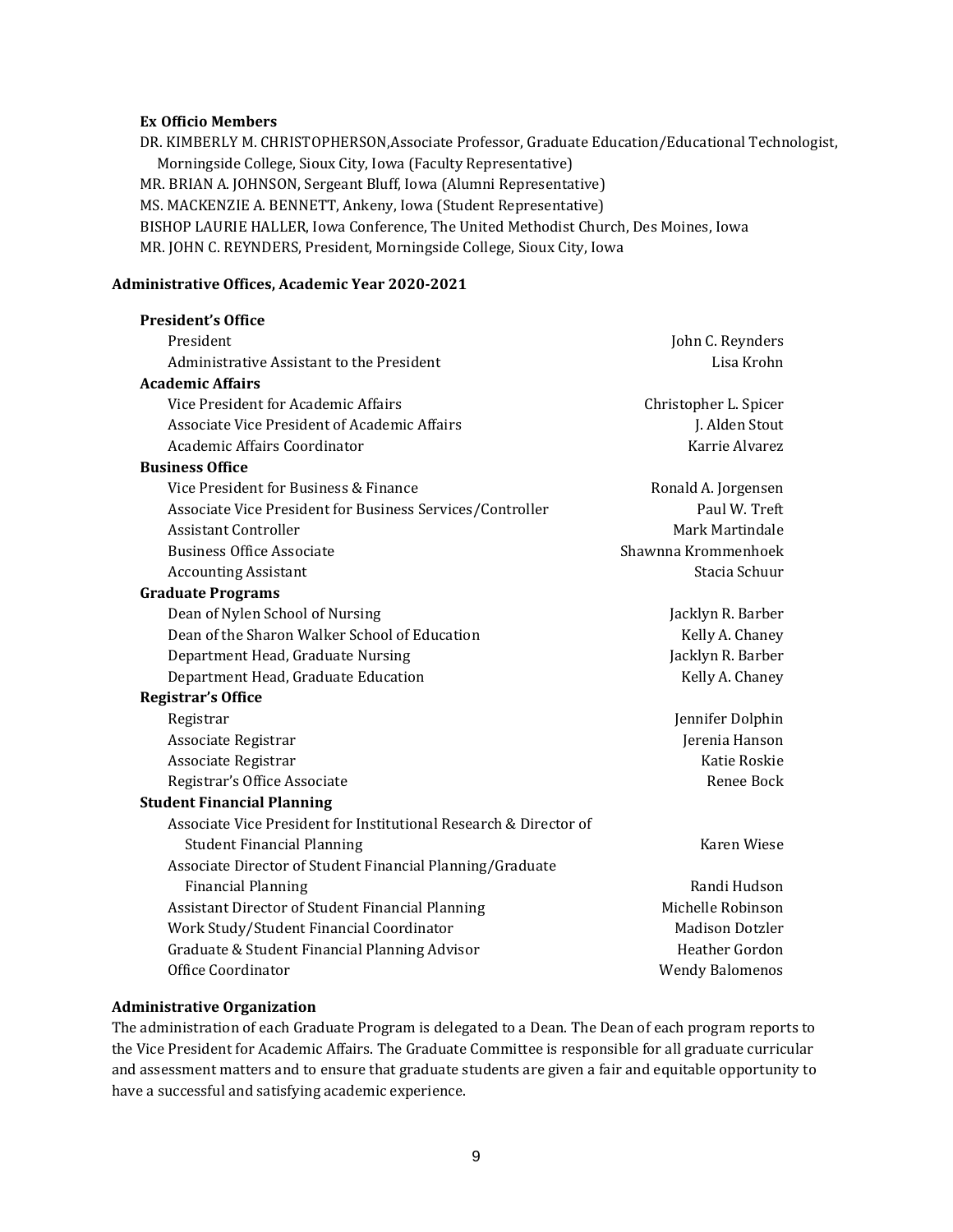# **Non-Discrimination Policy**

Morningside College believes in and promotes non-discrimination. It is our policy and practice to promote equal opportunities without regard to age, sex, religion, creed, race, color, gender identity, sexual orientation, marital status, disability, genetic information, or national origin. This basic philosophy applies not only in searching for new employees, but also in the recruiting of students. It is believed that there should be no discrimination in the selection or placement of employees, as well as in administration, supervision, compensation, training, promotions, and termination of employment. Every other practice or procedure, both in the areas of academics and business, must subscribe to the intent of this basic philosophy which is inherent in Judeo-Christian principles.

The College is committed to providing all of its students, faculty, staff, and visitors with equal access to its programs, events, and facilities. In compliance with Section 504 of the Rehabilitation Act of 1973, the College has made modifications to some of its buildings and grounds in such a manner as to allow students and faculty, including those with visual or hearing impairments, auxiliary aids, modification in classroom schedules and locations and adjustment of classroom techniques and practices in order to allow equal access to the regular program and degree objectives offered by the College.

Persons wishing additional information about this policy or assistance to accommodate individual needs should contact the Equal Employment Opportunity Officer at the Business Office. The telephone number is 712-274-5128.

> Title IX Coordinator. LewisHall 120, 1501 MorningsideAve., Sioux City, IA, 51106 phone: 712-274-5191 email: [titleix@morningside.edu](mailto:titleix@morningside.edu)

# **STUDENT SERVICES**

# **Advising**

Students enrolled in a program of study will be assigned an advisor. Advisors at Morningside College are responsible for making program regulations available to current and prospective graduate students. The advisor will be available by email and phone to assist the student in understanding the student's individual program and the College policies, regulations, and administrative procedures. While the College makes every effort to advise and counsel students on their academic programs and degree requirements, the student is ultimately responsible for fulfilling all requirements for a degree, certificate, or endorsement.

# **Disability Services**

Morningside College is committed to providing reasonable accommodations for all students with documented disabilities. Students must have appropriate documentation on file with the Department Head of their program and the Disability Services Coordinator before any course accommodations can be made. Based on provided documentation, the Disability Service Coordinator will make a determination of what are reasonable accommodations and create a Letter of Accommodation. Once the instructor receives authorization from the Disability Services Coordinator via an official Letter of Accommodation, necessary adjustments will be made in the course. Accommodations are not retroactive; therefore, early planning is essential. Please contact the Disability Services Coordinator with any questions or to coordinate services.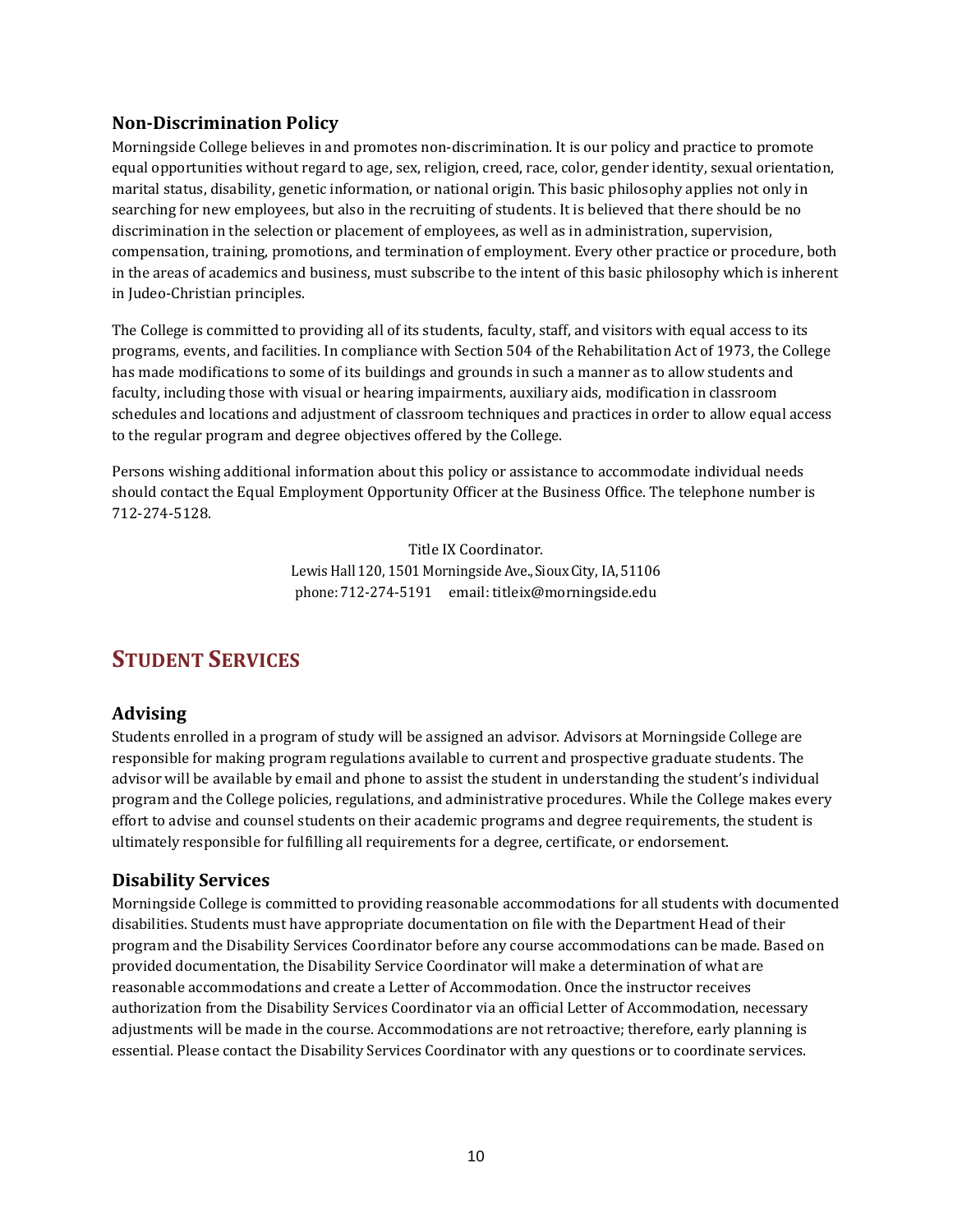# **Commencement**

Graduates and prospective graduates may take part in the commencement ceremony, attired in appropriate academic regalia. The graduation fee is required whether the student participates in the commencement ceremony or not.

There is one commencement ceremony each year. Students who will be invited to participate in the commencement ceremonies will include: 1) students who have completed degree requirements since the last commencement ceremony and did not previously participate; 2) students who anticipate graduating at the end of the spring semester; and 3) students in good academic standing and whose planned program of study indicates they have 12 or fewer credits to take in the summer to complete the degree.

Students participating in commencement ceremonies before finishing all requirements will be designated as such in the commencement program.

# **Library Services**

The Hickman-Johnson Furrow Learning Center's full collection of materials is available to all students. Books, DVDs, and CDs found in the catalog can be mailed to students at no cost. Items not in the catalog can be requested via interlibrary loan. Library databases can be accessed online. Graduate students, both on and off campus, must use their assigned username/password to access databases, check out materials, and request materials through interlibrary loan.

# **Online Writing Center**

In conjunction with the Morningside College Writing Center, consultants are available online to assist students with the writing process.

# **Research Center**

The Graduate Program's data analysis lab seeks to promote sound statistical analysis, assessment, and research. The lab provides assistance to graduate students during all stages of data collection, analysis, and interpretation.

# **MySIDE Portal**

MySIDE Portal (https://my.morningside.edu/) is the site to access password protected resources. Students are assigned a username and given a link to create their own password. These credentials give the student access to CampusWEB, Morningside email, and Moodle which are all available on the MySIDE Portal.

**CampusWEB.** The portal to personal account information is CampusWEB. Use CampusWEB to register for classes, access your bill, accept/review financial aid, review your schedule, review grades, and print an unofficial transcript.

**Email.** All students will be given a Morningside email address. The email address is the student's username, followed by @morningside.edu. This is the official form of communication at Morningside College. It is the responsibility of all students to check their Morningside email regularly to stay apprised of official college notices and information, as this is the email address that will be used to communicate with them.

**Moodle.** Graduate courses are 100% online. Courses are delivered through Moodle, the course management system utilized by Morningside College. Technical assistance for Moodle is available 24/7 by contacting eClass4learning at 1-800-408-4935.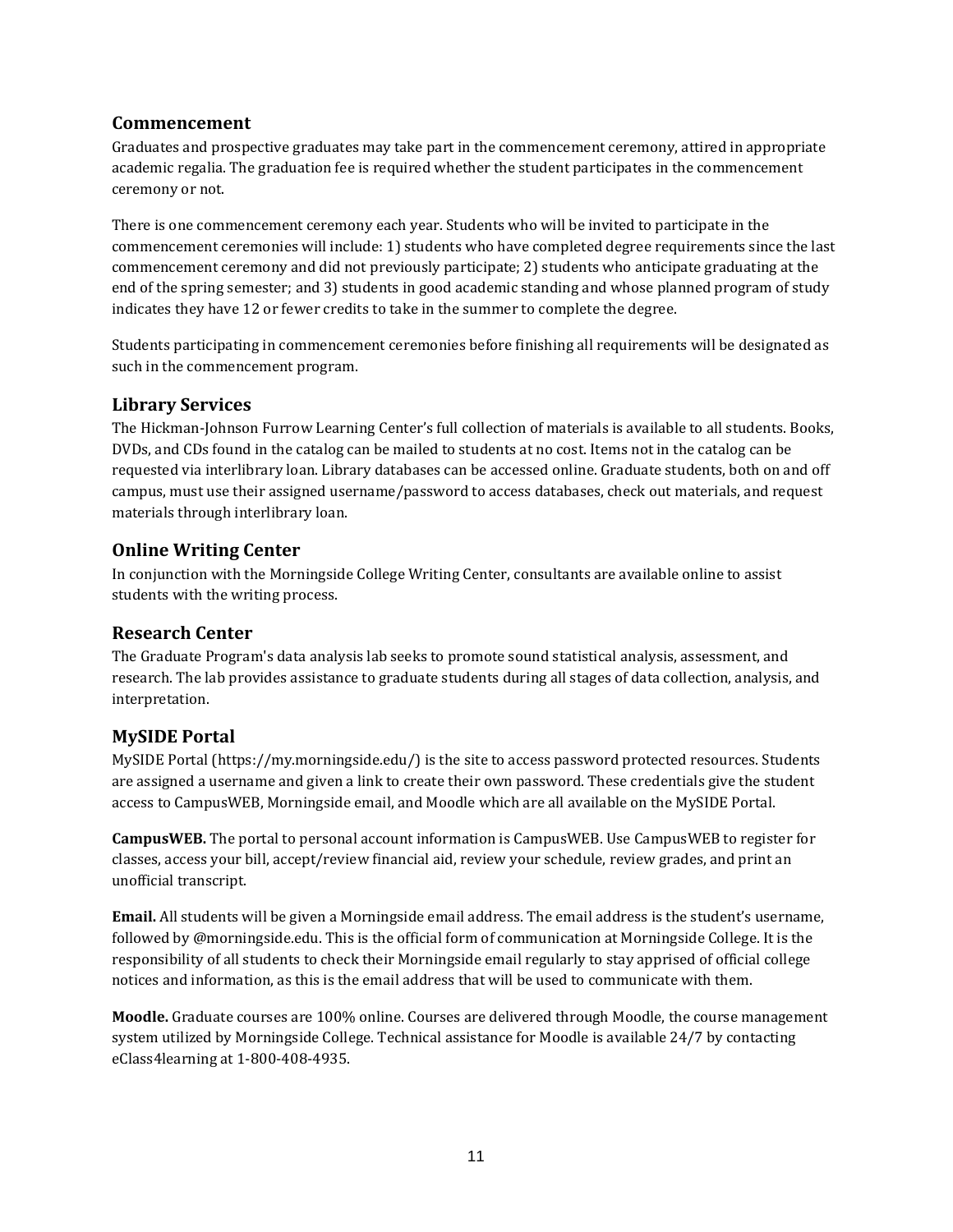# **Career Services**

Career Services are provided within each graduate program. Students may receive valuable career guidance necessary to make career advancements, build professional networks, and continue their education. For information regarding career support, contact the appropriate graduate program.

# **Student Health and Personal Counseling**

The campus office of Student Heath and Personal Counseling provides a list of off campus resources for graduate students.

# **Bookstore**

Graduate students have access to Barnes & Noble College online bookstore to purchase or rent most required textbooks. However, students are not required to use Barnes & Noble College and may purchase their textbooks from other vendors.

# **ACADEMIC POLICIES AND REGULATIONS**

# **Academic Integrity**

Academic integrity is basic to all academic activities so that grades and degrees will have validity. Graduate Programs at Morningside College expect students to:

- Perform their work honestly and equitably
- Not hinder others in their academic work
- Not unfairly assist other students

These expectations and penalties for not meeting integrity expectations are outlined below. A student who is in doubt about his or her responsibility as a scholar or unsure that a particular action is appropriate should consult the instructor of the course.

In any academic community, including the online academic community, students are encouraged to work together to help each other learn and, at times, are required to collaborate on course activities. However, all work a student submits or presents as part of course assignments or requirements must be his or her own original work unless expressly permitted by the instructor. This includes individual and group work in written, oral, and electronic forms as well as any artistic medium.

**Plagiarism** is a major form of dishonesty. When students use another person's ideas, thoughts, or expressions (in writing or other presentation modes), each instance must give some form of acknowledgement to the source. Examples include:

## **Deliberate Copying**

- Copying someone else's paper or project and submitting it as one's own.
- Buying content from a service or individual, or borrowing and submitting it as one's own.

## **Inaccurate/Inappropriate Documentation**

- Using a direct quote from a source without the use of quotation marks and providing appropriate citation.
- Submitting direct quotes as a paraphrase.
- Changing only a few words in a quote and using it as a paraphrase.
- Invention of information or citations.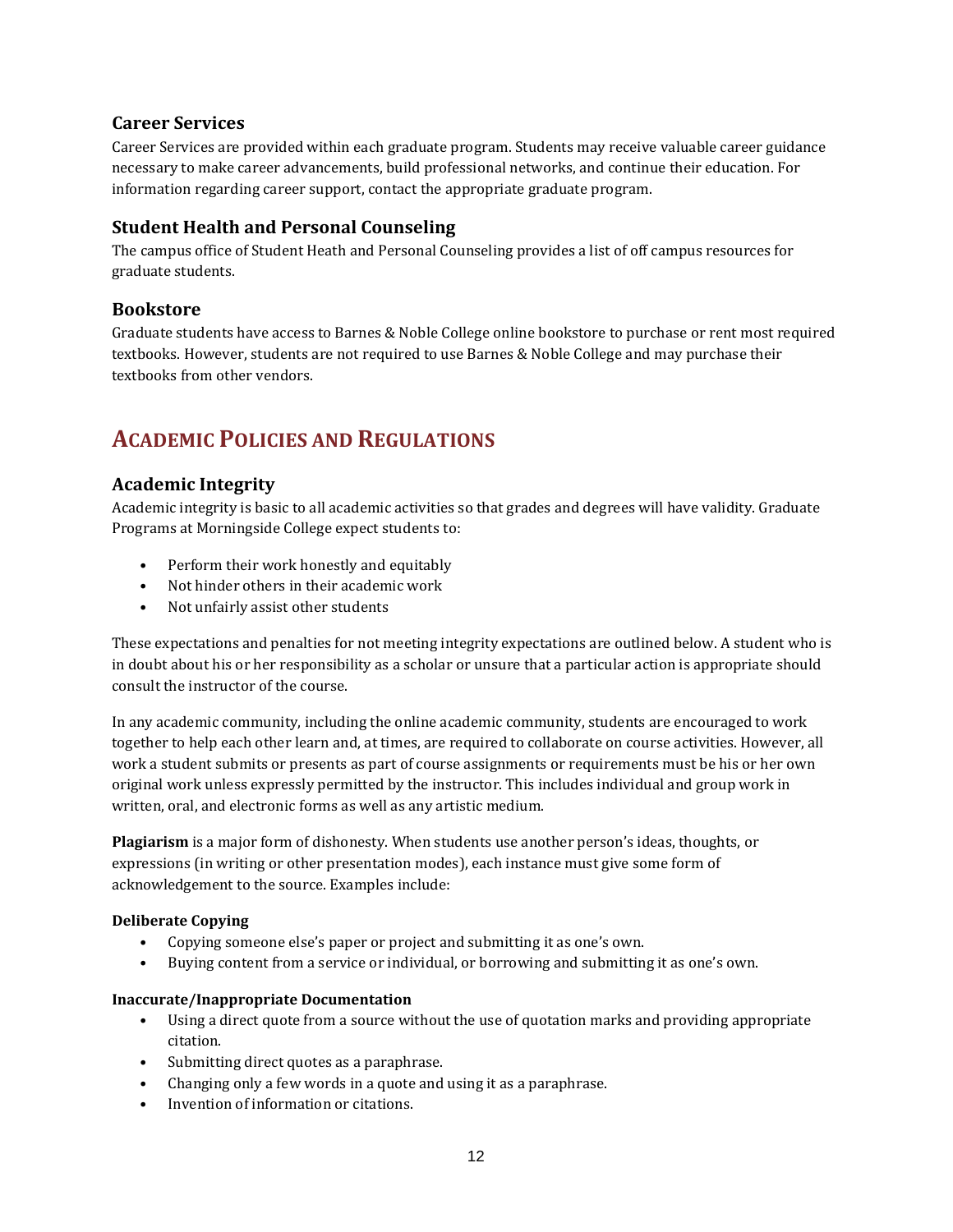Additional violations of the Academic Integrity policy may include but are not limited to:

- Misrepresenting illnesses, personal crises, or other circumstances intentionally as an excuse for missed or late academic work.
- Submitting a paper, presentation or other product in more than one class without each instructor's expressed permission.
- Providing help to another student not authorized by the instructor, such as taking tests and quizzes or preparing for any other requirements of a course.
- Communicating answers in any way to another student during an exam.
- Tampering with or damaging the work of other student(s).
- Reading or observing the work of another student without his or her consent.
- Lying to an instructor or administrative staff member.
- Damaging or abusing library and other academic resources.
- Forging signatures on official documents.

An instructor who suspects a student of violating the Academic Integrity Policy will consult with the Department Head of their Program. If the violation is verified, the instructor will, as a minimum penalty, assign a grade of zero for the assignment. However, the instructor can exercise discretion in justifiable cases and impose a lesser penalty**.** The maximum penalty is a grade of F for the course in which the violation occurred.

If there is more than one violation in the same course, the instructor will assign a grade of F in the course. A student receiving a grade of F due to an Academic Integrity Violation may not withdraw from the course. The Department Head will inform the student in writing of the alleged violation and the penalty, and a copy of this written notification will be placed in the student's electronic file.

If this is not the first reported violation for the student, the Department Head of the program may intervene to pursue suspension or expulsion from Morningside College or other penalties beyond a failing grade in the course.

Graduate students may refer to the Grievance and Appeals Policy and Procedure to appeal decisions involving plagiarism and other forms of academic dishonesty to the Graduate Committee.

## **Academic Warning, Probation, Suspension, and Discontinuance**

The Academic Warning, Probation, Suspension, & Discontinuance policy is designed to help keep graduate students on track to complete their programs of study and/or degree in a reasonable time period. At the end of each term, the academic records of all students are reviewed. To remain in good academic standing, students must maintain a minimum graduate GPA of 3.0 **each semester and cumulatively**.

#### **Academic Warning**

Academic Warning is for students whose graduate status cumulative GPA is at or greater than 3.0 but whose term GPA is less than 3.0. This warning alerts the student to potential difficulties and potential loss of financial aid eligibility. Students on academic warning are strongly encouraged to work with their Advisor to develop an Academic Success Plan for improving their academic standing.

#### **Academic Probation**

If a student's cumulative grade point average falls below 3.0 in any academic term (i.e., fall, spring, summer), the student will be placed on academic probation the following term. While on academic probation, the student must earn a term GPA of 3.0 or higher. Students will receive a notice of probation at the end of the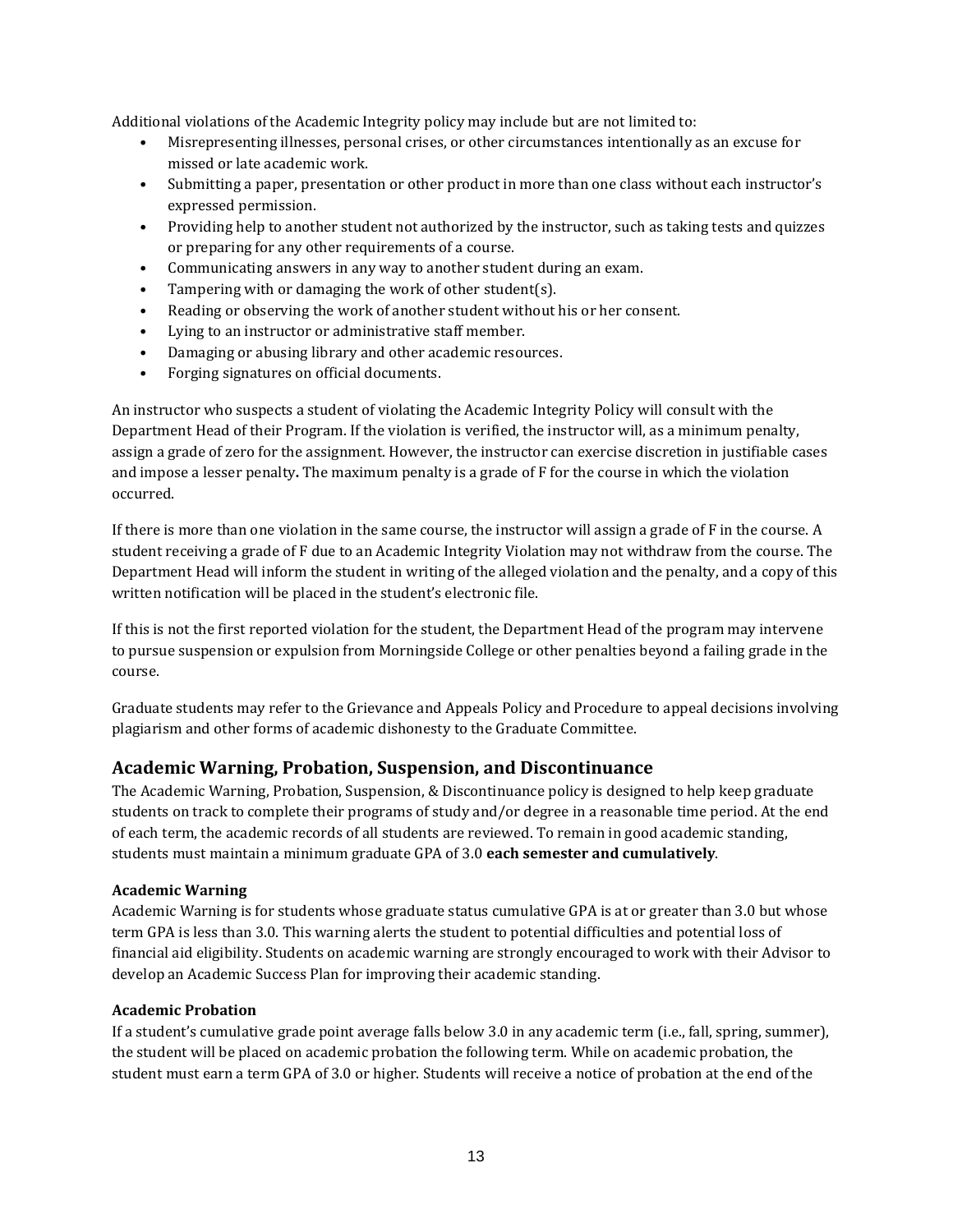term, and the notice of probation will be imprinted on the student's transcript. When the student achieves a cumulative GPA of 3.0 or higher, the student returns to good academic standing.

#### **Academic Suspension**

A student on academic probation who fails to maintain a term GPA of 3.0 will be placed on academic suspension for a minimum of two academic terms. Students who have academic suspension status may not be enrolled in more than 4 credits and will not receive financial aid from Morningside College during their suspension. (For purposes of this policy the summer term is considered one term.). Following the two term suspension, students may continue on academic probation if they have maintained a term GPA of 3.0.

If a suspended student enrolls in college coursework elsewhere during the suspension, evidence of this course work must be presented to Morningside College and may be used to determine whether or not to reinstate the student.

#### **Discontinuance**

Graduate students who fail to achieve a term GPA of 3.0 after two terms of suspension will be discontinued from the program. Discontinued students are not allowed to enroll in courses or reapply for admission at Morningside College for at least five years.

#### **Standards for Decision**

All academic decisions are based on aforementioned standards. Graduate students will receive notification regarding academic warning, academic probation, academic suspension, and discontinuance from the Department Head of the Graduate Program. Graduate students may appeal decisions to the Graduate Committee.

#### **Financial Aid**

Graduate students who receive financial aid are subject to different course completion requirements and academic standards for continuation of their aid. See the Satisfactory Academic Progress for Financial Aid Policy.

## **Request for a New GPA (GPA Bankruptcy)**

Individuals who have been discontinued as students from Morningside College, or who have formerly been a student at Morningside College and have not been enrolled at Morningside College for at least three years, may appeal to the Graduate Committee to begin a new Morningside College cumulative GPA. To be eligible for a request of new GPA, the student must first be readmitted as probationary status and successfully complete 6 credits at Morningside with a semester GPA of no less than 3.0 in the first semester in which the student is readmitted, and have a cumulative GPA of no less than 3.0 at the end of the same semester. The Graduate Committee will consider the student's previous cumulative GPA, graduate level course work completed while the student was away from Morningside College, and the student's written appeal describing why starting a new GPA is appropriate in deciding whether or not to grant a new GPA. The appeal must document that a significant improvement in academic performance has occurred and that the current cumulative GPA would delay progress toward graduation. If a new GPA is granted, it would begin from the date that the student was readmitted. All previous courses at Morningside College would then be treated as transfer courses. That is, the credit hours could count towards graduation but not factored into the new cumulative GPA. All other policies regarding transfer courses would also apply to these courses. Students who are granted a new GPA are subject to immediate discontinuance if their new cumulative GPA falls below 3.0. A new GPA will not be granted more than once for any student.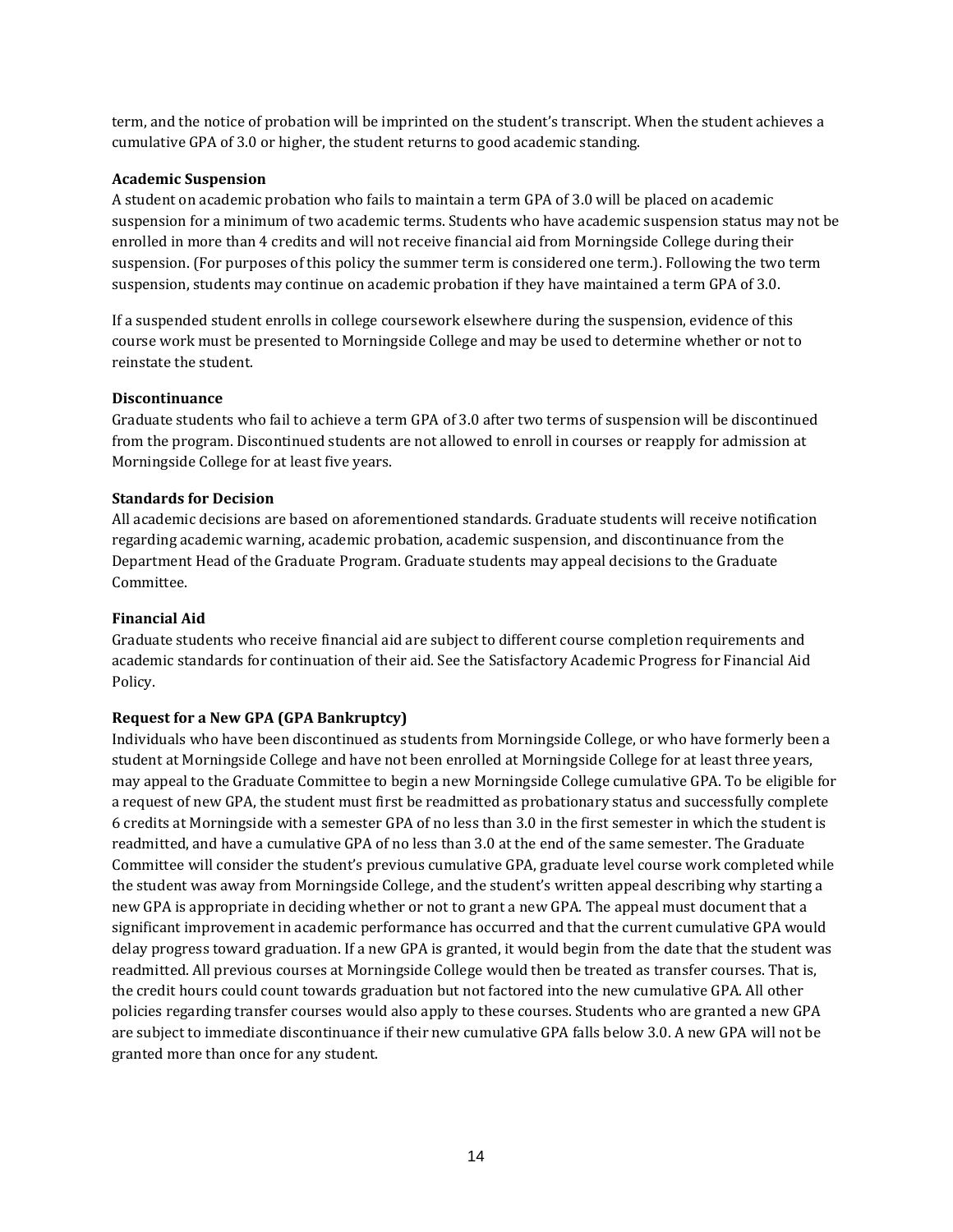# **Administrative Withdrawal**

Students are expected to prepare for and attend all classes for which they are registered and to act in a manner consistent with an academic environment while attending class. The College may administratively withdraw a student who is not attending, actively participating, exhibits disruptive or unruly behavior in class, or is otherwise not demonstrating a serious academic effort. After an Administrative Withdrawal, the student cannot register for the same course until the next time it is offered. The student's transcript will reflect the Administrative Withdrawal. Administrative withdrawals through the final day to drop a class within that semester will receive a grade of AW in the course(s). Administrative withdrawals from a course after the final day to drop a class within that semester will be recorded as an AF, which is computed as an F. The student is responsible for any charges owed to the College at the time of the Administrative Withdrawal as determined by the Refund Policy. Being Administratively Withdrawn does not eliminate a student's financial obligation to the College. An administrative withdrawal may also impact the student's financial aid. Refer to the Financial Aid and Refund policies.

# **Class Attendance**

Students are expected to prepare, attend, and participate in all courses for which they are registered. Online courses are considered no different from face-to-face courses in regard to class attendance. Courses do not start or become available on Moodle until the official start date posted for each program. Class attendance/participation is defined as participation in a weekly academically related activity. Class attendance in online courses will be stated in the individual course syllabus. Academically related activities may include: discussion forum posting, online test/quizzes, reflection, assignment, email, field trip, telephone call or electronic communication regarding the course.

A class census will be taken between 3 to 6 business days after the start of the course. In the summer term, the census will be taken the day after the start of the course. Class attendance/participation will be monitored on a weekly basis throughout the term and measured by documentation of the student's submission of an academically related activity.

The student login will not be considered sufficient for attendance and may not be used for reporting of "last day of attendance." The student's "last day of attendance" is determined by the student's last submission of an academically related activity. It is the student's responsibility to inform the faculty member of late assignments and missed class/participation sessions. Students who are not attending class/participating by not submitting weekly academic related activity will be administratively withdrawn from the course. Faculty will attempt to contact the student via email to inquire about the student's attendance/participation. If the student does not respond within 3 days of the email, the faculty member will call the student. If the student still does not communicate within 24 hours of the faculty member's phone call, the student will be Administratively Withdrawn from the course.

Drop/add and withdrawal dates are listed in the Graduate Calendar and Graduate Catalog. Students who determine that they do not plan to attend a class in which they are enrolled are responsible for initiating a withdrawal prior to the official drop deadline for that course.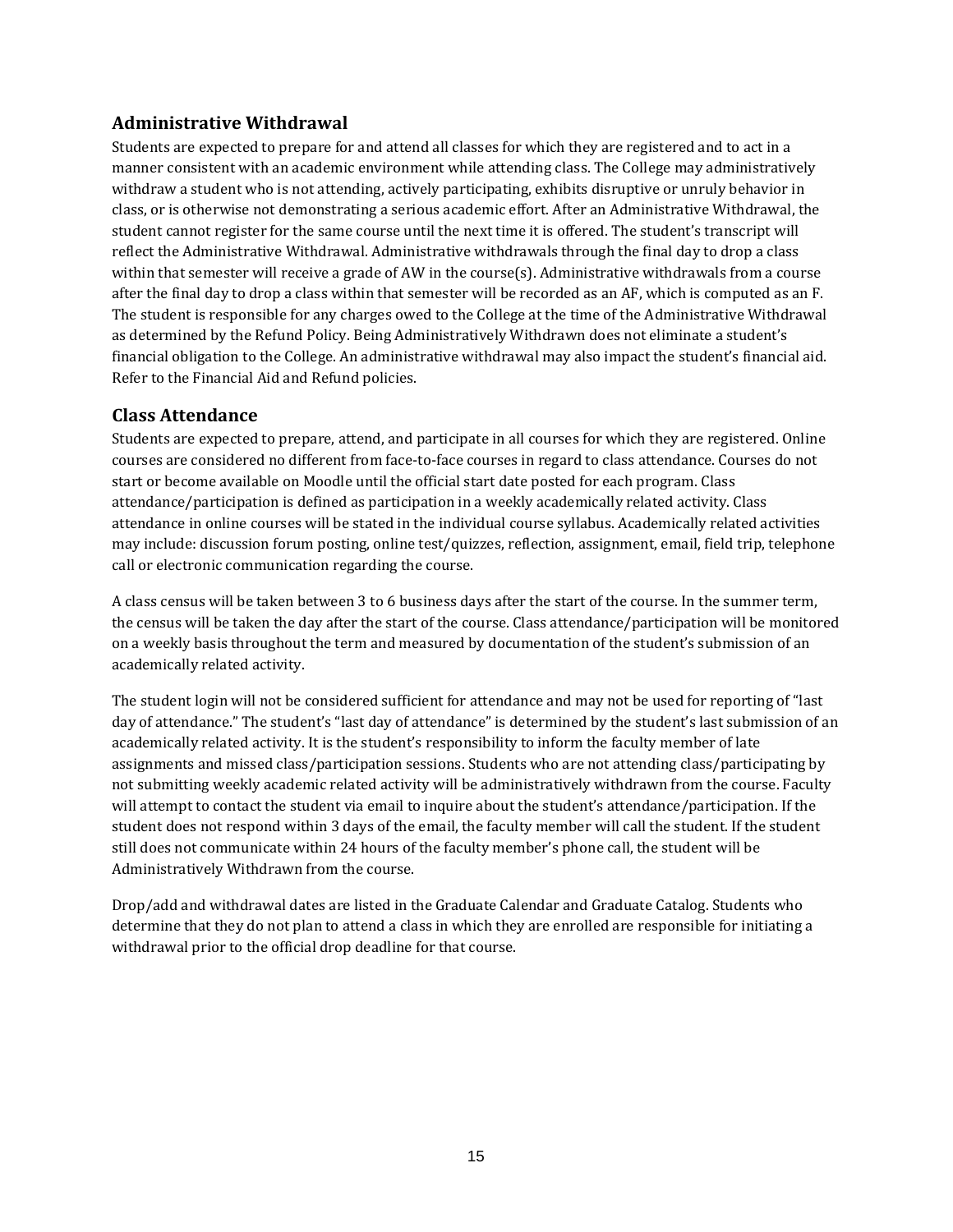# **The Family Educational Rights and Privacy Act**

## **Official Notification of Rights Under FERPA**

Student education records are official and confidential documents protected by the Family Educational Rights and Privacy Act (FERPA). Educational records, as defined by FERPA, include all records that schools or education agencies maintain about students. FERPA affords students certain rights with respect to their educational records. These rights include:

- 1. The right to inspect and review their records. Students should contact the Office of the Registrar to determine the location of appropriate records and the procedures for reviewing such records.
- 2. The right to request that records believed to be inaccurate or misleading be amended. The request should be submitted in writing to the office responsible for maintaining the record. If the request for change is denied, the student has a right to a hearing on the issue.
- 3. The right to consent to disclosures of personally identifiable information contained in the student's educational records. Generally, the College must have written permission from the student before releasing any information from the student's record. FERPA does, however, authorize disclosure without consent in certain situations. For example, disclosure without consent can be made to school officials with a legitimate education interest in the record.

A school official is a person employed by the institution in an administrative, supervisory, academic, research or support staff position; a person or company with whom the institution has contracted (i.e., an auditor, attorney or collection agency); contractors, volunteers, and other non-employees performing institutional services and functions; a person serving on the Board of Trustees; a student serving on an official committee or assisting another school official in performing his/her task. A legitimate education interest exists if the school official needs to view the education record to fulfill his or her professional responsibility.

Upon request, Morningside College will disclose education records, without consent, to officials of another school in which the student seeks or intends to enroll.

Morningside College may also disclose "directory" information without the student's prior consent. Directory information is defined as:

- Name
- Local and permanent addresses
- Telephone number(s)
- Email address
- Date and place of birth
- Major or field(s) of study
- Dates of attendance
- Grade level
- Enrollment status (FT/PT; undergraduate/graduate)
- Degrees, awards, and honors received and dates
- Expected date of completion of degree requirements and graduation
- Participation in officially recognized activities and sports
- Weight and height of members of athletic teams
- Most recent educational institution attended
- Photograph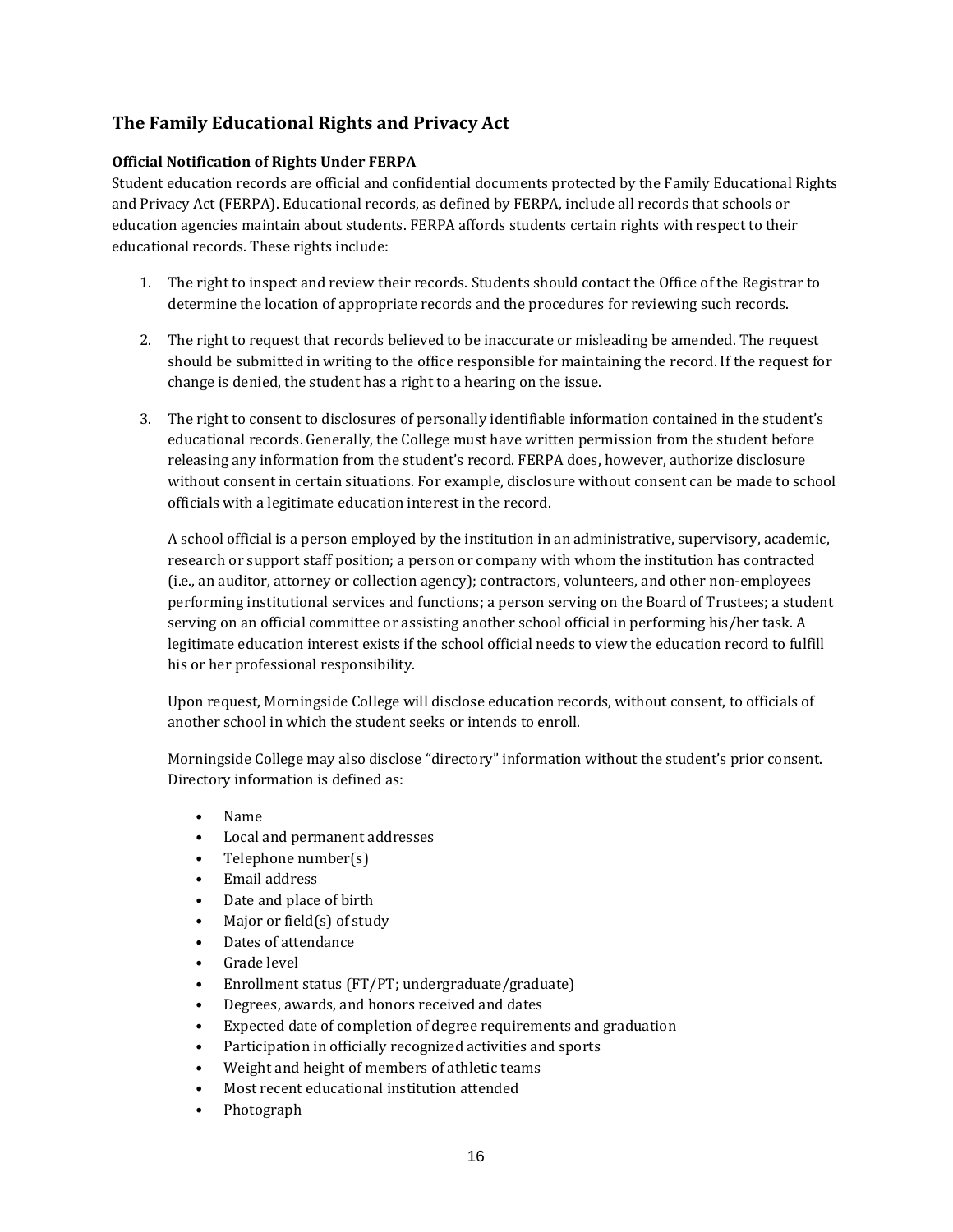Students have the right, while enrolled, to prevent directory information from being released. In order to maintain directory information as confidential, a student must sign a non-release form in the Registrar's Office by the end of the first week of the semester. This release restriction is effective for one academic year only and must be renewed each year. If a student requests non-disclosure of directory information in his or her last term of attendance, that request will be honored until the student requests its removal.

A student should carefully consider the consequences of a decision to withhold directory information, as future requests for such information from other schools, loan or insurance companies, prospective employers or other person or organizations will be refused as long as the request for non-disclosure is in effect.

Students may indicate on CampusWEB that they would like non-disclosure of directory information, and all college personnel should honor this request. However, official notification of non-disclosure must still be made in writing at the Registrar's Office.

4. The right to file a complaint with the U.S. Department of Education concerning an alleged failure by the institution to comply with the requirements of FERPA. The name and address of the office that administers FERPA is:

> Family Policy Compliance Office U.S. Department of Education 400 Maryland Avenue S.W. Washington, D.C. 20202-605 Phone: (202) 260-3887 Fax: (202) 260-9001 Email: [ferpa@ed.gov](mailto:ferpa@ed.gov)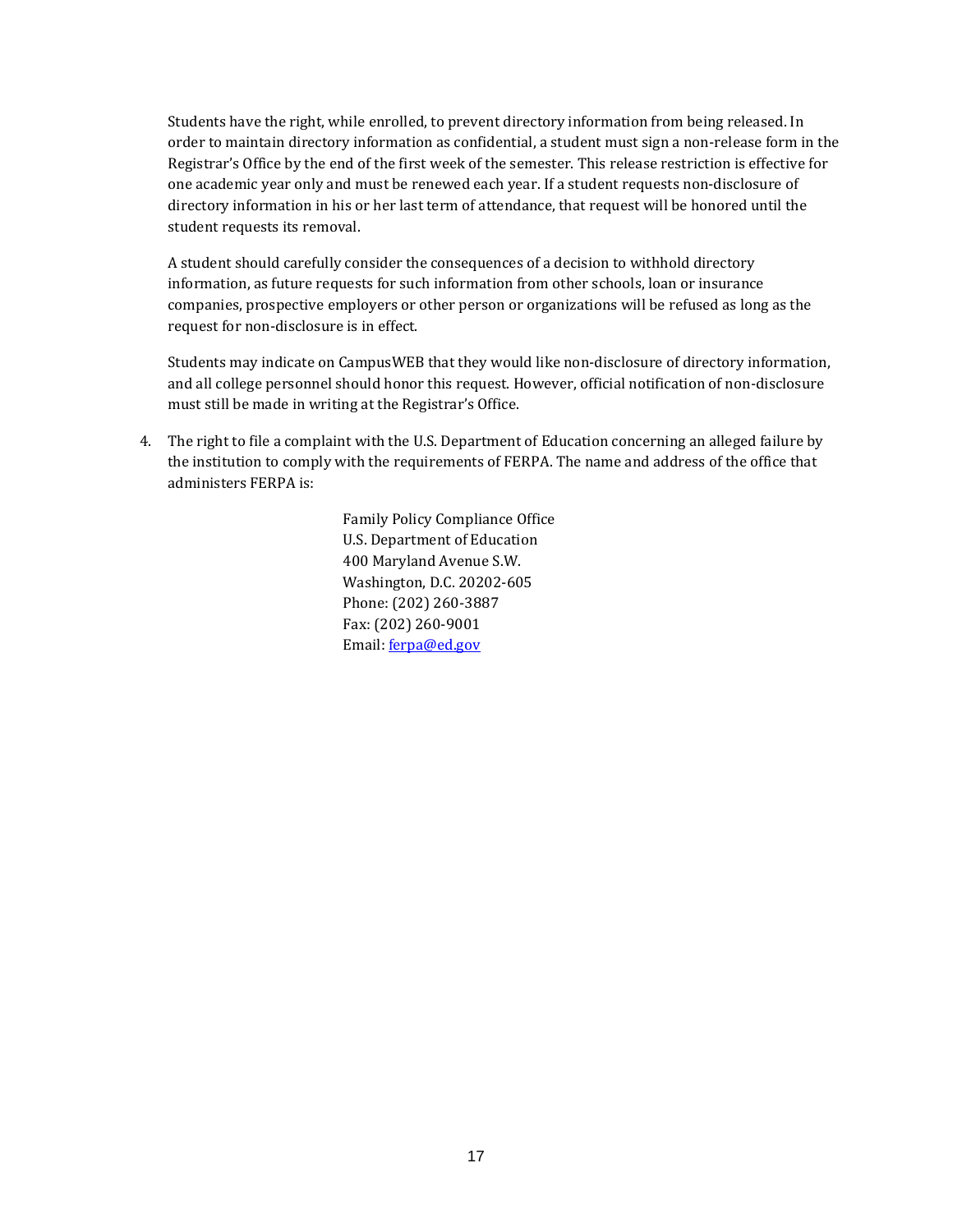# **Grading Policy**

Morningside College uses alphabetic characters to indicate levels of achievement in courses. Grades with + or – are recorded as follows:

| <u>Grade</u> | Grade points per credit |     |
|--------------|-------------------------|-----|
| A            | <b>Excellent</b>        | 4.0 |
| A-           |                         | 3.7 |
| B+           |                         | 3.3 |
| В            | Good                    | 3.0 |
| В-           |                         | 2.7 |
| C+           |                         | 2.3 |
| C            | <b>Satisfactory</b>     | 2.0 |
| $C -$        |                         | 1.7 |
| D+           |                         | 1.3 |
| D            | <b>Marginal</b>         | 1.0 |
| D-           |                         | 0.7 |
| F            | <b>Failure</b>          | 0.0 |
| AF           |                         | 0.0 |
| WF           |                         | 0.0 |
| AW           |                         |     |
| W            |                         |     |

A maximum of 6 hours of C+ or C can be used to fulfill the requirements of a certificate or graduate degree. Any grade of C- or below will not fulfill the requirements of a certificate or a graduate degree. A grade of pass/fail cannot be used to fulfill the requirements of a certificate, endorsement, or graduate degree. No grade lower than C- can be used to fulfill the requirements of an endorsement and the student will not receive a full institutional recommendation from Morningside College. A graduate cumulative GPA of 3.0 is also required for completion of the degree.

A grade of W is assigned for student-initiated drops/withdrawals prior to the official drop deadline. A grade of AW is assigned for an administrative withdrawal prior to the official drop deadline. A grade of WF or AF is assigned for a student-initiated withdrawal or administrative withdrawal after the official drop deadline. A grade of W or AW does not affect the student's GPA. However, a grade of WF or AF is computed in the GPA in the same manner as a grade of F. The W, AW, WF, or AF grade is assigned by the Registrar upon notification by the Department Head of the student's respective graduate program. Withdrawing from a course or receiving an administrative withdrawal may impact the student's financial aid and does not eliminate a student's financial obligations to the College.

Graduate GPA is the GPA calculated for courses registered directly with Morningside at Morningside's tuition rate. It does not include transfer credits or courses registered with an academic partner even though Morningside credit may be awarded for that academic partner and the course is used to fulfill degree or endorsement requirements.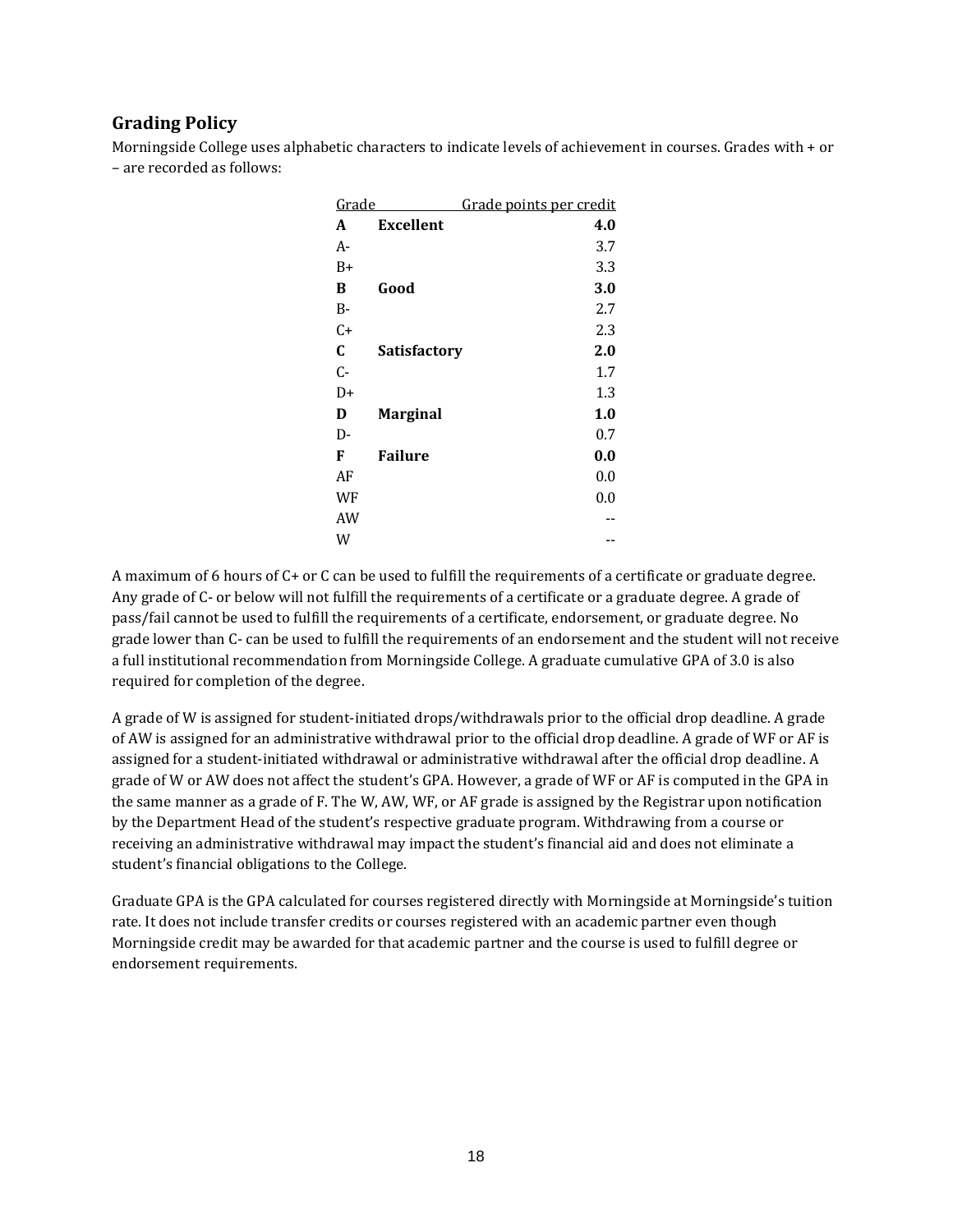# **Grievance Policy and Appeals Process**

# **Grade Appeals**

When a student feels that the end of semester grade assigned by a course instructor is incorrect, the student has the right to appeal the grade. The appeal must be initiated within ten business days of the end of the semester.

The process for a grade appeal is:

- The student contacts the course instructor, in writing, stating his or her concern and a recommended solution.
- If the student and course instructor are in agreement that a grade change should occur, the instructor will submit the change of grade in writing to the Department Head. The Department Head will submit the grade change request to the Office of the Registrar.
- If the student and course instructor are in disagreement after they have communicated, the student may appeal the instructor's decision to the Lead Academic Coordinator (Graduate Education) or the School of Nursing Department Head (Graduate Nursing).
- If the student does not receive a satisfactory explanation from the Lead Academic Coordinator (Graduate Education), the student should contact the Graduate Education Department Head.
- Once the appeal reaches the Graduate Education or Nursing Department Head and it is determined that a petition to appeal the grade is warranted, the Department Head will provide the link to the petition form.
- The Department Head will submit the petition to the Graduate Committee for review and a decision. All parties involved with the appeal will be notified, know the source of the appeal, and be allowed to provide pertinent information in addressing the appeal.
- Following the meeting of the Graduate Committee to address the appeal, the Chair of the Graduate Committee will provide notification to the student (email and mailed letter) of the Graduate Committee's decision.

## **Policy Appeals**

Students who wish to appeal a Graduate Policy (not grade-related) should contact their advisor. After consultation, advisors will provide the link to the appropriate form and guidance for completion. The form will be submitted to the Graduate Committee for review and a decision. Following the meeting of the Graduate Committee to address the appeal, the student will be notified by the Chair of the Graduate Committee as to the Committee's decision via email and mailed letter. The Graduate Committee typically reviews student appeals at the end of each term.

## **Incomplete Grades**

An incomplete grade for a course may be given at the discretion of the instructor and approved by the Department Head only when the student has been actively participating in class and is unable to finish the required coursework because of extenuating circumstances beyond the student's control. The request for an incomplete grade may be submitted during the last week of class and must be submitted prior to the close of the grading window for the term. It is the student's responsibility to contact the course instructor for each class in which the student requests an incomplete. A grade of "I" will be assigned for the course.

In most circumstances, incomplete grades must be completed and converted to a permanent grade no later than 30 days following the published date of the official opening of the next regular academic term. A grade of incomplete may be extended until the end of the term which follows the term in which the incomplete was given and only with the approval of the Department Head. Failure to complete the required coursework as a basis for conversion of the Incomplete to a permanent grade within the required period of time will result in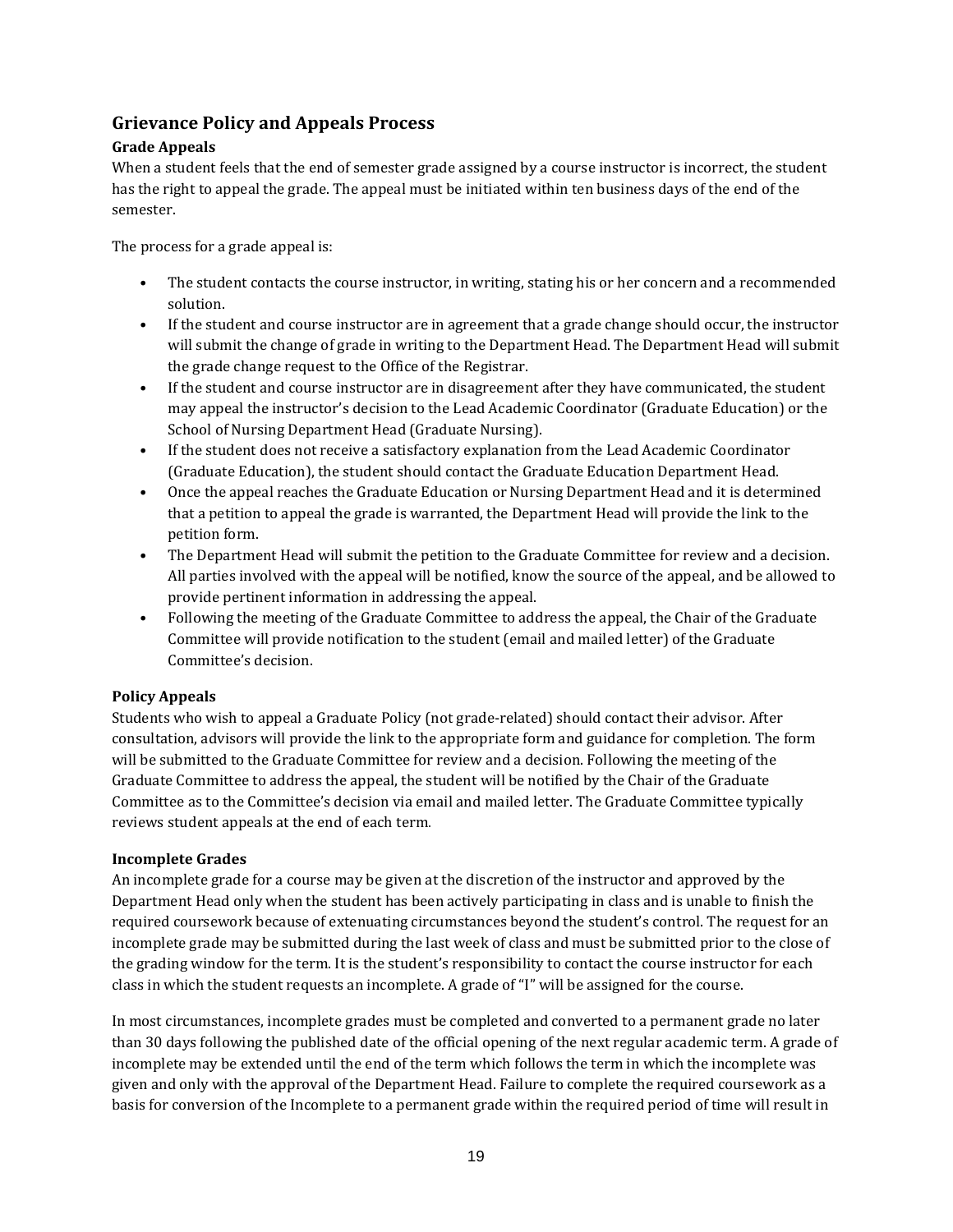an automatic conversion to the grade of "F." Both "I" and "F" grades will affect a student's financial aid status and may jeopardize the student's continuance at Morningside College.

## **Repeating a Course**

A student who wishes to repeat a course for a better grade may do so once. The better grade will be used in calculating the current cumulative grade point average. However, both grades will appear on the transcript of record.

# **Refund Policy**

Withdrawing from Morningside College or dropping a course does not eliminate the student's financial obligations to the College. The student is responsible for any charges owed to the College at the time of withdrawal as determined by the drop and refund policies. Withdrawing from the College or dropping a course may impact financial aid.

When aid is returned, the student may owe money to the College. The student should contact the Office of Student Financial Planning (1-800-831-0806 x5230) and/or the Business Office (1-800-831-0806 x5117) to make arrangements to pay the balance.

If the student drops or withdraws prior to completing 60% of the course, tuition will be refunded based on the percentage of the course that has not been completed. If a student has received financial aid, it will be adjusted according to federal guidelines. For financial aid purposes, if the student drops or withdraws prior to completing 60% of the term, aid will be refunded based on the percentage of the term that has not been completed.

For tuition charges, all graduate courses will be refunded based on the following schedule prorated to the day the course was dropped.

For example:

- 100% Refund for withdrawals before the course starts, during the first week of full term courses in the fall and spring, the first three days of half-term courses during the fall and spring, and the first day of all summer courses
- 90% Refund when 10% of the classes have been completed
- 80% Refund when 20% of the classes have been completed
- 70% Refund when 30% of the classes have been completed
- 60% Refund when 40% of the classes have been completed
- 50% Refund when 50% of the classes have been completed
- 40% Refund when 60% of the classes have been completed

After 60% of the class has been completed, no refund will be granted nor will financial aid be reduced. The portion of the class completed is based on calendar days from the first day of the class through the last scheduled day of class, including weekends and breaks of less than five days. **Withdrawal date**, the day the student withdraws, is the date (determined by the school) that:

- the student began the withdrawal process prescribed by the school
- the student otherwise provided the school with official notification of the intent to withdraw
- is the midpoint of the payment period of enrollment for which Title IV assistance was disbursed (unless the institution can document a later withdrawal date) if the student does not begin the school's withdrawal process or notify the school of the intent to withdraw (this may include a student who earns a semester GPA of 0.00).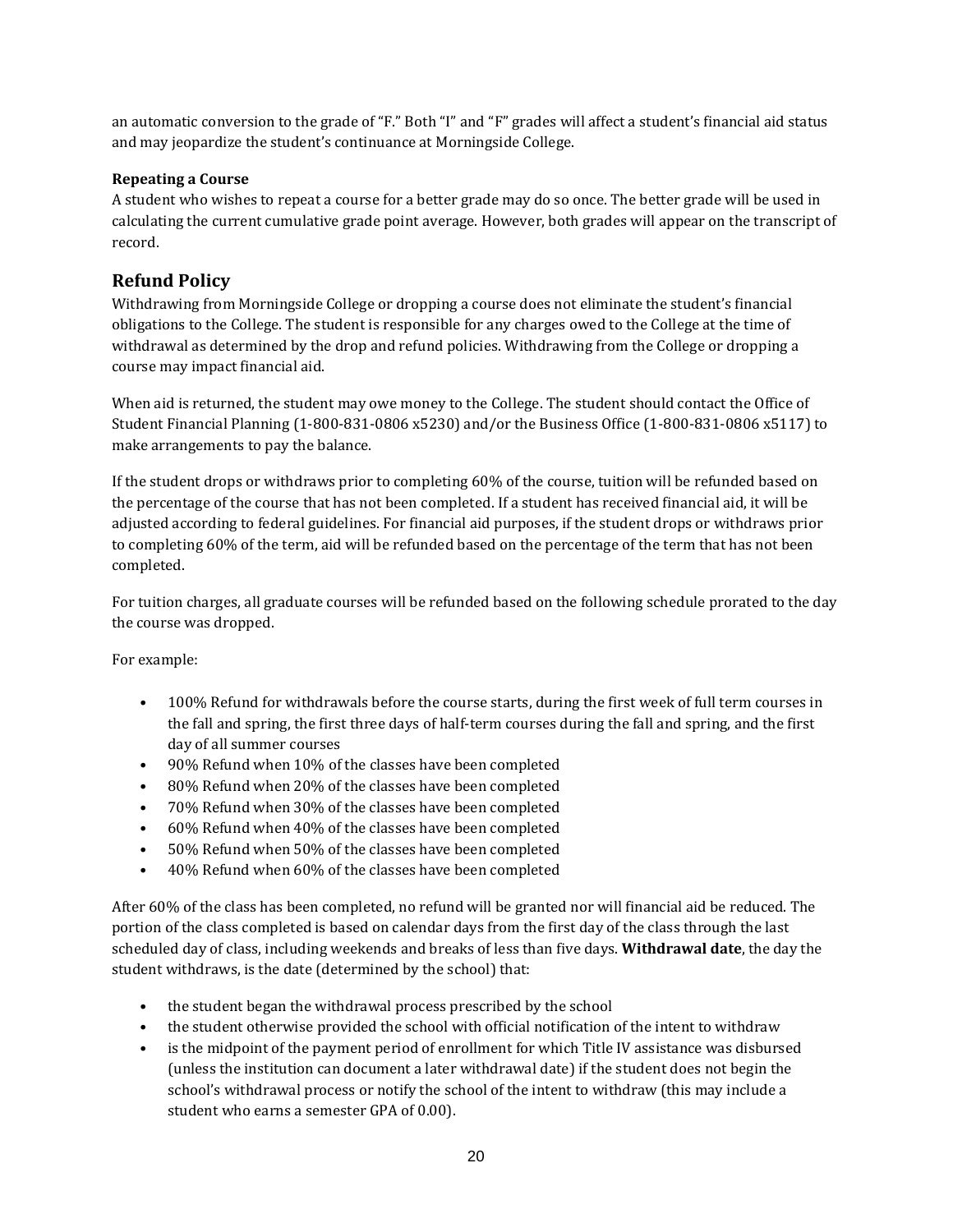If the school determines the student did not begin the withdrawal process or notify the school of the intent to withdraw due to illness, accident, grievous personal loss or other such circumstances beyond the student's control, the school may determine the appropriate withdrawal date under the Administrative Withdrawal Policy.

# **Registration**

Students may take classes as admitted or non-admitted students. However, non-admitted students *are not* eligible for financial aid. Students are admitted into certificate, endorsement and/or degree programs by indicating their choices on the formal application. Students can receive financial aid only for courses taken to fulfill the requirements of the program(s) to which they are admitted.

## **Registration for Courses**

Students are provided an opportunity to register online well in advance of the beginning of each term's classes using CampusWEB available at my.morningside.edu. Students are responsible for checking the online course listings page for information regarding each course and for registering for the appropriate classes. If a student is unable to register online during the registration period, the student may be able to register by calling the Graduate Office if there is space in the class, until the published date of the last day to register. No registration is permitted after the published date of the last day to register.

The College reserves the right to change instructors or cancel or otherwise change courses should conditions require. However, every attempt is made to maintain the schedule as published. To more evenly distribute students among various sections of online courses, the College also reserves the right to move a student to a different section of a course.

#### **Changes in Registration**

A student can add or drop a course online until online registration closes. Once online registration closes, a student may add or drop a course by completing the online Drop Form or calling the Graduate Office until the published date of the last day to register. A student can drop a course without it appearing on his or her permanent record during the drop period, the dates for which are specified in the current Graduate Calendar (approximately the first week of full term classes during the fall and spring, the first three days of half-term classes during the fall and spring, and the first three days of all classes during the summer).

A withdrawal after the initial add/drop period, but before the official drop deadline, will be recorded as a W on the student's permanent record. Non-attendance or non-participation in any online course does not constitute as an official drop or withdrawal and the student will be subject to the guidelines outlined in the Class Attendance and Administrative Withdrawal Policies.

A student must call the Graduate Office or submit the electronic Drop Form to drop a course after online registration for a term has closed. Sending an email, text message, or tweeting the Graduate Office or informing an instructor of intent to drop does not constitute an official drop or withdrawal.

Dropping a course or withdrawing from Morningside does not eliminate a student's financial obligations to the College. The student is responsible for any charges owed to the College at the time of the drop or withdrawal. Withdrawing from the College may also impact the student's financial aid. Please refer to the Refund Policy and the Satisfactory Academic Progress for Financial Aid Policy.

## **Credit Hour**

The standard unit of work is the semester credit. It is expected that participants will spend approximately 40 hours on course activities for each hour of course credit. These activities will include but are not limited to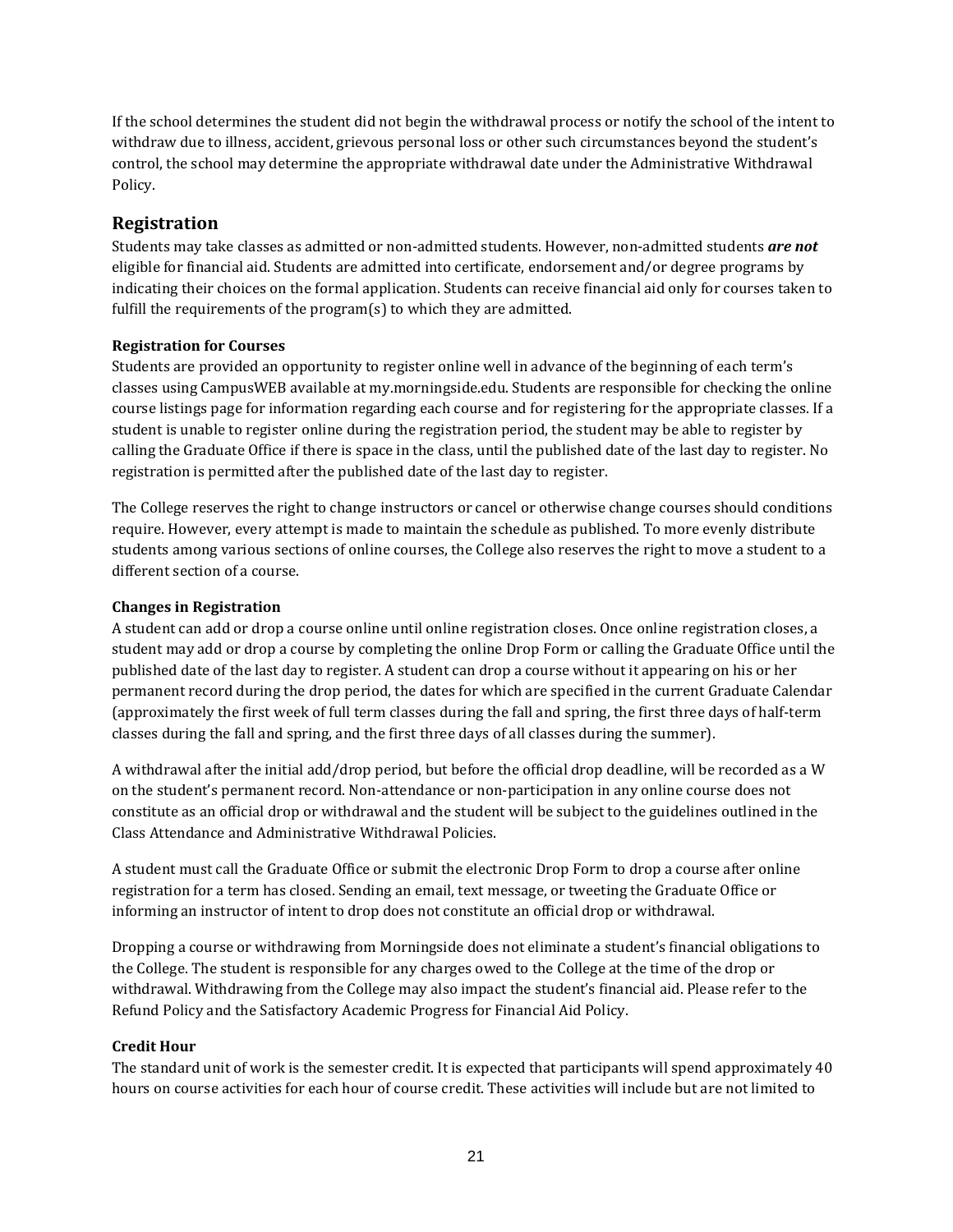learning experiences such as reading and study; research; responding to and collaborating with peers; and the demonstration of course learning outcomes through assignments, papers, and projects.

# **Academic Load**

To be considered full-time, a graduate student must be enrolled at Morningside in at least 9 credit hours for a single term. To be considered three-quarter time, a graduate student must be enrolled at Morningside in 7-8 credit hours for a single term. To be considered half-time, a graduate student must be enrolled at Morningside in 5-6 credit hours for a single term. To be considered less than half-time, a graduate student must be enrolled at Morningside in 1-4 credit hours for a single term. Graduate students who are in good academic standing may register for up to 12 credit hours during a single term. A student who either has: a) a history of exemplary academic achievement and/or; b) experienced extenuating circumstances that warrant an exception may seek administrative approval from the Department Head of their graduate program to enroll in additional hours.

# **Research**

All research at Morningside College is subject to applicable federal and state laws and college policies pertaining to the conduct of the research. It is the responsibility of each researcher, including students, to be aware of these regulations and applicable college policies and comply fully with the requirements found on the college website

(https://my.morningside.edu/campus\_offices/student\_research/institutional\_review\_board\_irb/).

College policy requires that all research which involves human participants, regardless of the source of financial support, be reviewed and approved by the Morningside College Institutional Research Review Board (IRB) before it can be initiated. Research need not involve physical intervention to require approval; many kinds of data-gathering must be reviewed by the committee. All faculty members sponsoring student research are required to complete National Institute of Health (NIH) or Collaborative Institutional Training Institute (CITI) certification

(https://my.morningside.edu/campus\_offices/student\_research/institutional\_review\_board\_irb/).

At the point when a degree-seeking graduate student has determined the scope and substance of his or her action research, the student will be required to acknowledge in writing his or her compliance with those regulations and policies specific to the research project.

# **Sexual Harassment**

Morningside College is committed to fostering a healthy learning and working environment and to upholding the dignity and integrity of its individual members and the institution. Sexual harassment and sexist behavior limit an individual's options, experiences, and opportunities for full achievement and will not be tolerated at Morningside College. The college prohibits sexual harassment of or by members of the college community, guests, or visitors to campus. Sexual harassment violates both college policy and, when a student is the victim, Title IX of the Educational Amendments of 1972; or when an employee is the victim, Title VII of the Civil Rights Act of 1964, as amended.

# **Definition**

Sexual harassment is defined as any unwelcome sexual advance, requests for sexual favors or other verbal, visual, or physical conduct of a sexual nature when:

• Such conduct has the purpose or effect of unreasonably interfering with an individual's academic or work performance or of creating an intimidating, hostile, or offensive situation or environment; or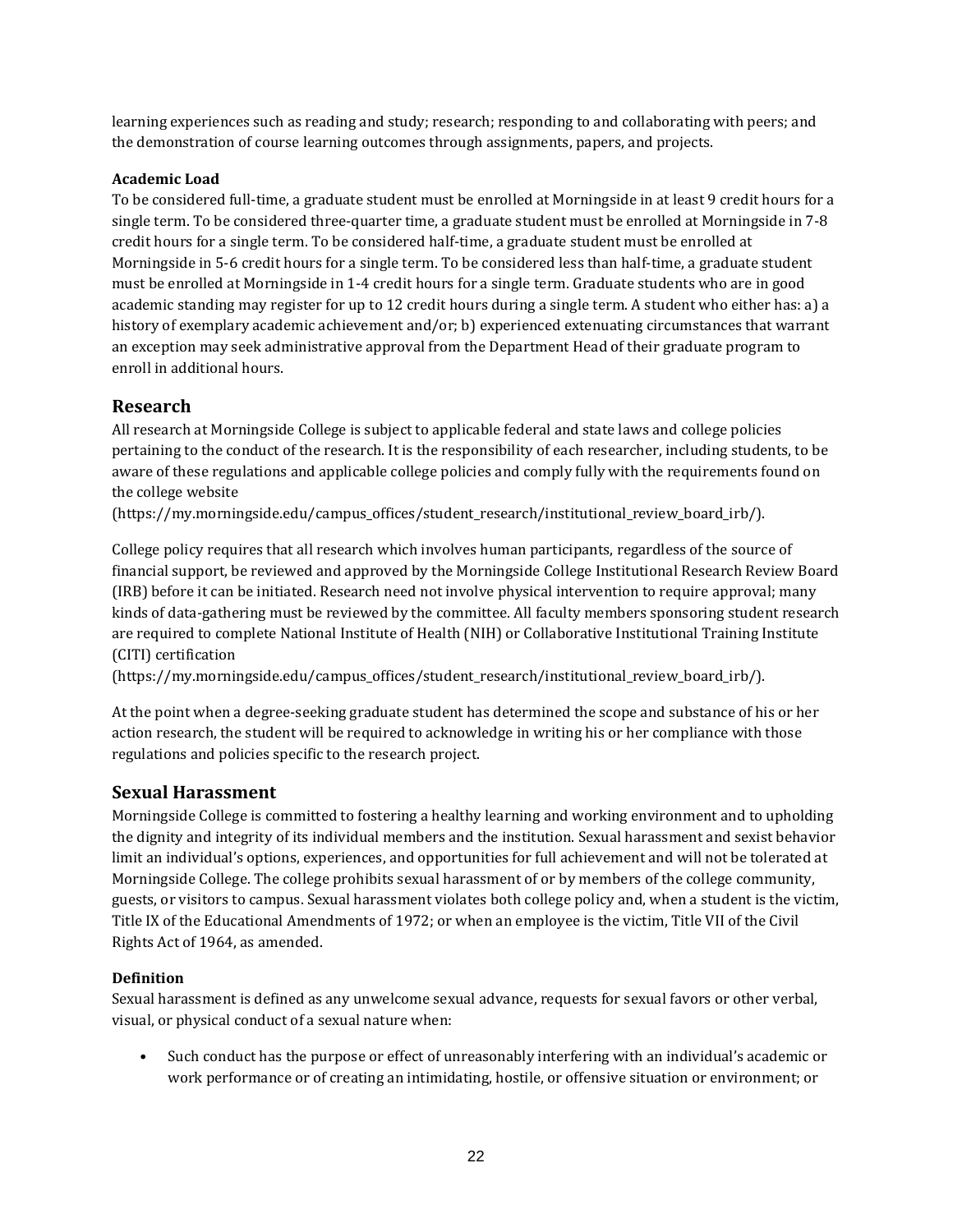- Submission to or rejection of such conduct by an individual is used as the basis for academic or employment decisions affecting that individual; or
- Submission to such conduct is made either explicitly or implicitly a term or condition of an individual's education or employment.
- Sexual harassment is understood to include a range of behaviors. In determining whether a specific conduct constitutes sexual harassment, the college will look at the totality of circumstances, including the nature of the alleged incident, the effect on the individual to who the behavior is directed, and the context in which it occurred.

## **Procedures**

#### **Consultation**

Members of the Morningside College community who have general concerns regarding sexual harassment may contact the Office of Academic Affairs (5103) to be directed to the campus representative. Persons who feel there has been an incident of sexual harassment are encouraged to consult with the campus representative immediately.

Any individual has the opportunity to consult with the campus representative in matters pertaining to sexual harassment. The incident or concern will be discussed for clarification and problem identification. The campus representative may provide information, suggest resources, and assist in identifying reasonable options for resolution. The discussion will take place in confidence. Merely discussing a complaint does not preclude an individual from filing formal charges, nor is the advising phase required prior to the filing of a formal complaint. Formal complaint procedures are initiated when a member of the college community files a signed, written complaint.

Individuals should be aware, however, that allegations involving a clear violation of the sexual harassment policy must be investigated whether or not a formal complaint is filed.

#### **Formal Complaint Procedures**

Any person who believes that he or she has been subjected to sexual harassment may file a formal complaint. The campus representative is available to assist with the composition of such a complaint. Guidelines governing the formal complaint stage are as follows:

- The complainant will file a signed statement indicating the name(s) of the accused, the nature and date $(s)$  of the incident $(s)$ , and a statement indicating that this is a formal complaint.
- The written complaint will be forwarded to the campus representative for initiating the judicial process.
- The campus representative will promptly notify the accused party of the complaint and will conduct a full, impartial, and timely investigation into the alleged incident. In order to investigate fully, the campus representative may confer with any personnel he/she feels is appropriate.

All written records will be retained in a locked, secure area to protect the rights and privacy of all concerned parties and will be treated with the highest level of confidentiality.

#### **Resources**

Students, faculty, staff, and administrators are encouraged to discuss concerns related to sexual harassment with the resources listed below: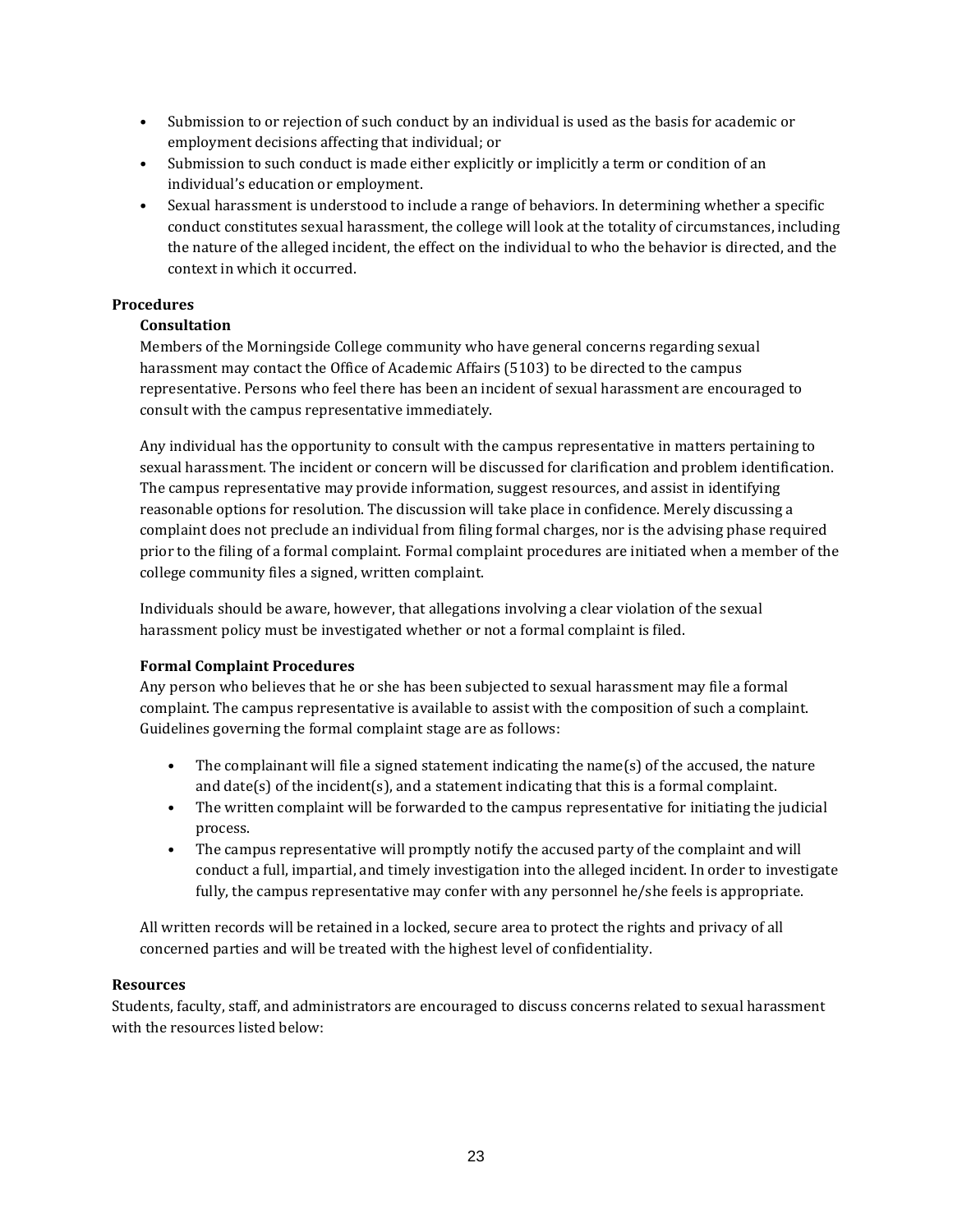#### **Campus Resources**

Campus Representative Personal Counseling Services – lower level, Olsen Student Center, 712-274-5606 Student Health Office – lower level, Olsen Student Center, 712-274-5178 Office of Campus Security – main level, Olsen Student Center, 712-274-5234 Office of Student Services – 1st floor, Lewis Hall, 712-274-5191 Campus Ministry – lower level, Olsen Student Center, 712-274-5148

#### **Off-Campus Resources**

Council on Sexual Assault and Domestic Violence – 712-258-7233 MercyOne Siouxland Medical Center – 712-279-2010 UnityPoint Health – St. Luke's – 712-279-3500 Sioux City Police Department – 712-279-6960

# **Standard for Written Work**

The Graduate Programs use the latest edition of the Publication Manual of the American Psychological Association (APA) as the standard for students' written work. Copies of the manual are available for use in the campus library and for purchase in the college bookstore and online. Links to APA style are also found online in individual courses.

# **Student Conduct**

Students are responsible for acting in a respectful and equitable manner toward other students, faculty, or staff in the conduct of their academic work. All graduate students are expected to be respectful of diversity in all its forms including but not limited to gender, sexuality, disability, age, socio-economic status, ethnicity, race, religion, and culture. Further, students are responsible for reporting unprofessional conduct by students, faculty, or staff to the Department Head of their graduate program; they should be able to do so without fear of reprisal.

A student whose disruptive online and offline behavior, including verbal and written disrespect or any type of threatening behavior, makes it impossible, in the judgment of the instructor, to conduct the class, thus depriving other students of instruction to which they are entitled, may be removed from a course according to the following procedures:

- The instructor must make an explicit request of the disruptive student to cease and desist.
- If the student persists in disruptive behavior, the instructor will immediately report the case to the Department Head of the appropriate graduate program.
- The Department Head will discuss the matter with the student to determine whether the student's continued attendance is detrimental to the success of the course.
- If the Department Head rules that the student's continued attendance is detrimental, the Department Head will inform the student that he or she may not continue in the course.
- Further appeal can be made to the Graduate Committee following procedures described in the Academic Appeals Process.
- Actions taken as prescribed above shall be documented and placed in the student's file.

Students found in violation of the Student Conduct Policy may be withdrawn from the course or dismissed from the College which may impact the student's financial aid and does not eliminate a student's financial obligations to the College.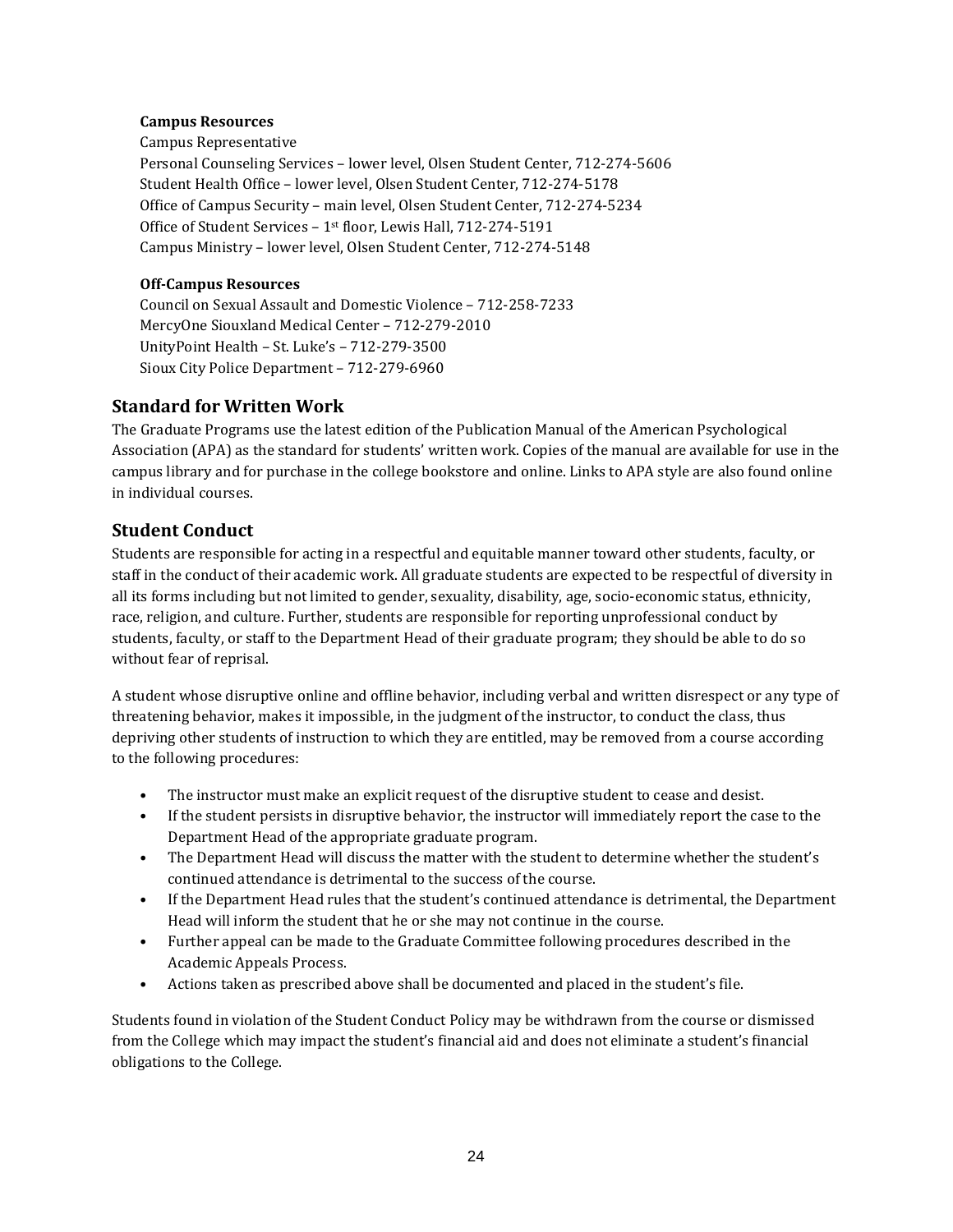# **Transfer Policy**

A student may request transfer of credit into a master's degree program by submitting the Request for Transfer of Credit form and supplying the appropriate information/materials. It is the student's responsibility to submit all required documentation; incomplete materials will not be reviewed. Credits will be considered for transfer into a graduate program if all of the following criteria are met:

- Credit was awarded by a regionally accredited institution.
- Credit was in the form of graduate credit.
- Course credits were part of an approved institutional graduate program and were offered directly by the institution, not indirectly through another provider.
- A letter grade of at least B (3.0 GPA on a scale of 4.0) was earned; courses with grades of P, S, or CR are not accepted for transfer.
- An official transcript is submitted for review.
- A syllabus for each course is submitted for review.
- Credit represents courses equivalent to the content or performance standards of Morningside courses.
- Course credits meet the federal definition of rigor, i.e., a minimum of 40 hours of course activities per hour of credit.

Requests for transfer of credit are reviewed by the Department Head of each graduate program and notification of approval or denial is sent to the student.

**Additional Graduate Program in Education Requirements:** Students transferring credits into the MAT degree may transfer up to 9 semester hours of graduate credit. Courses taken more than three calendar years prior to the student's formal admission cannot be used to meet the requirements of the degree.

**Additional Graduate Program in Nursing Requirements:** Students transferring credit into the graduate nursing program may transfer up to 12 semester hours of graduate credit. Courses taken more than six calendar years prior to the student's formal admission cannot be used to meet the requirements of the degree.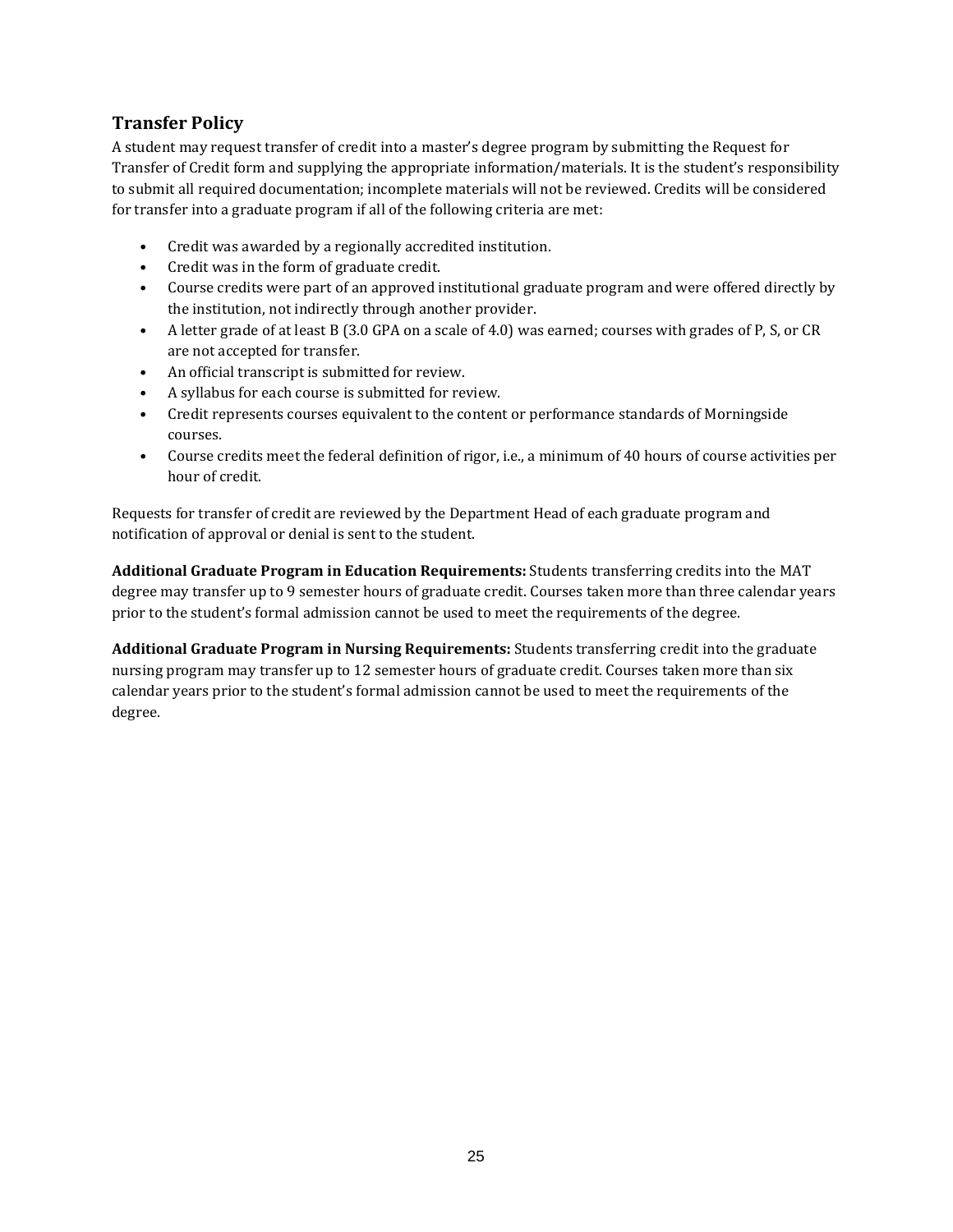# **Veteran's Benefits**

Effective December 1, 1976, the following will be the criterion for determining satisfactory progress for a veteran or dependent attending Morningside College under Veteran's assistance programs:

- 1. A student will be placed on academic probation any time his or her graduate status cumulative grade point average falls below 3.0 and will then have one semester in which to bring the average up to 3.0 by Morningside standards.
- 2. When a veteran or dependent falls below either of the above criteria, he or she will be placed on probation for one semester during which they must bring their cumulative grade point up to the required level or face suspension of Veteran's benefits for one semester following which they may apply for reinstatement with V.A. counseling.
- 3. Veterans or dependents that miss three consecutive classes in a course will be presumed to have dropped and the V. A. will be notified. This will cause an adjustment in benefits and likely a request for repayment of the money paid to the veteran for said course. The presumed date of withdrawal will be the date of the first absence.
- 4. A grade of I received by one drawing benefits will result in a claim for reimbursement if not made up by the required date in the following semester.
- 5. What does this mean to the veteran or dependent receiving V.A. Benefits? It means that benefits are only payable for course work that counts towards the degree objectives of the recipient. Therefore, the V.A. will not pay for W grades if elected after the last day to ADD a course and the recipient should expect to be billed for a refund of the money received for such courses assuming they reduced the load to less than 9 hours full-time status. This ruling applies to work begun after January 10, 1977.

Per Section 103 of the Veterans Benefits and Transition Act of 2018:

- If payment for any student receiving V.A. educational benefits under Chapter 33 (Post 9/11) or Chapter 31 (Vocational Rehabilitation and Employment) is pending from the V.A, then Morningside College will not:
	- Prevent the student from enrolling;
	- Assess the student a late penalty fee;
	- Require the student to secure alternative or additional funding;
	- Deny the student access to any resources available to other students who have satisfied their tuition and fee bills to the institution. Examples include, but are not limited to, access to classes, libraries, or other institutional facilities.
- However, to qualify for this provision, Morningside College may require an eligible recipient of V.A. educational benefits to provide the following:
	- V.A. Certificate of Eligibility by the first day of class;
	- A written request to be certified;<br>- Additional information needed to
	- Additional information needed to properly certify the enrollment as described in other institutional policies;
- This policy supersedes any policy that Morningside College may have regarding payment of tuition, fees, and other charges.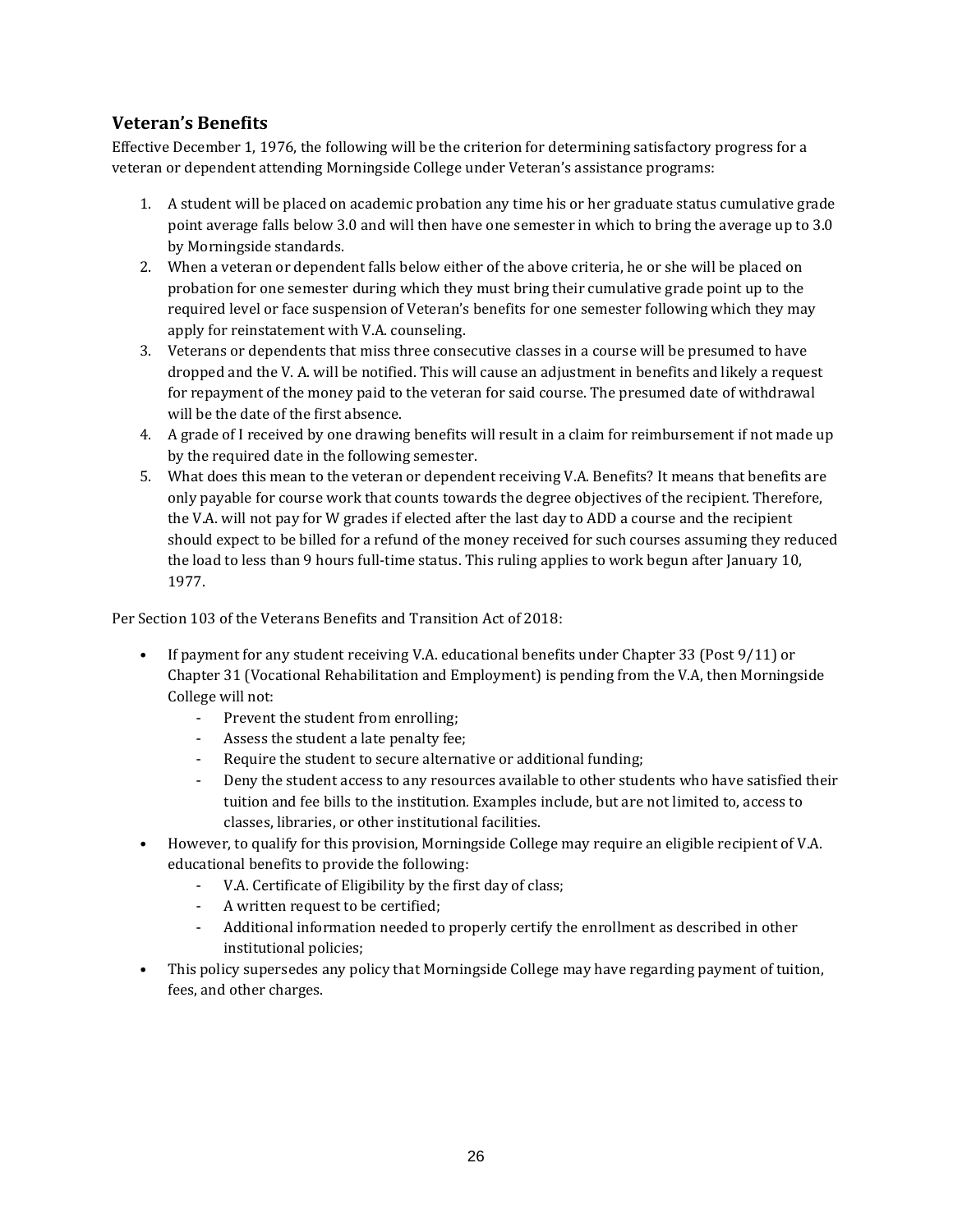# **STUDENT FINANCIAL PLANNING**

# **Tuition and Fees**

## *Graduate Program in Education*

Tuition for graduate courses is charged on a per hour basis. Regardless of geographic location, students are charged the same tuition rate.

#### *Nylen School of Nursing - Graduate Nursing*

#### **Anticipated Graduate Nursing Fees**

Textbook and/or technology learning resource cost estimates are not listed. Many textbooks are used throughout the nursing curriculum. Nursing textbooks/technology learning resources usually average \$600- 800 per semester.

| <b>Tuition for Graduate Studies</b>                                         |                |
|-----------------------------------------------------------------------------|----------------|
| Tuition per credit for BSN-MSN Program                                      | \$570          |
| Family Nurse Practitioner Track 47 total credits                            | \$26,790       |
| Adult Gerontology Nurse Practitioner 46 total credits                       | \$26,220       |
| Clinical Nurse Leader 38 total credits                                      | \$21,660       |
| Post-BSN Clinical Outcome Certificate 10 total credits                      | \$5,700        |
|                                                                             |                |
| <b>Tuition per Credit for Post-MSN Program</b>                              | \$570          |
| Doct MCN END (24 total crodit *could be loss if transfer crodits accounted) | <b>¢10.200</b> |

| Tunnon per cream for I oscinon I rogram                                       | 99 I V   |
|-------------------------------------------------------------------------------|----------|
| Post-MSN FNP (34 total credit *could be less if transfer credits accepted)    | \$19,380 |
| Post-MSN AGNP (33 total credits; *could be less if transfer credits accepted) | \$18,810 |
| Post-MSN CNL (25 total credits; *could be less if transfer credits accepted)  | \$14,250 |

| <b>Tuition per Credit for BSN-DNP Program</b>                                 | \$570/\$710 |
|-------------------------------------------------------------------------------|-------------|
| BSN-DNP (FNP 77 total credits; 30 credits charged at DNP tuition; 47 credits  | \$48,090    |
| charged at MSN tuition; *Students earn a MSN degree in chosen track prior to  |             |
| earning a DNP degree)                                                         |             |
| BSN-DNP (AGNP 76 total credits; 30 credits charged at DNP tuition; 46 credits | \$47,520    |
| charged at MSN tuition; *Students earn a MSN degree in chosen track prior to  |             |
| earning a DNP degree)                                                         |             |
| BSN-DNP (CNL 68 total credits; 30 credits charged at DNP tuition; 38 credits  | \$42.960    |
| charged at MSN tuition; *Students earn a MSN degree in chosen track prior to  |             |
| earning a DNP degree)                                                         |             |

| <b>Tuition per Credit for MSN-DNP</b>                                        | \$710    |
|------------------------------------------------------------------------------|----------|
| Direct Patient Care Track (MSN-DNP for APRNs 30 total credits *could be less | \$21,300 |
| if transfer credits accepted)                                                |          |
| Transformative Leadership Track (non-APRNs 30 total credits; *could be less  | \$21,300 |
| if transfer credits accepted)                                                |          |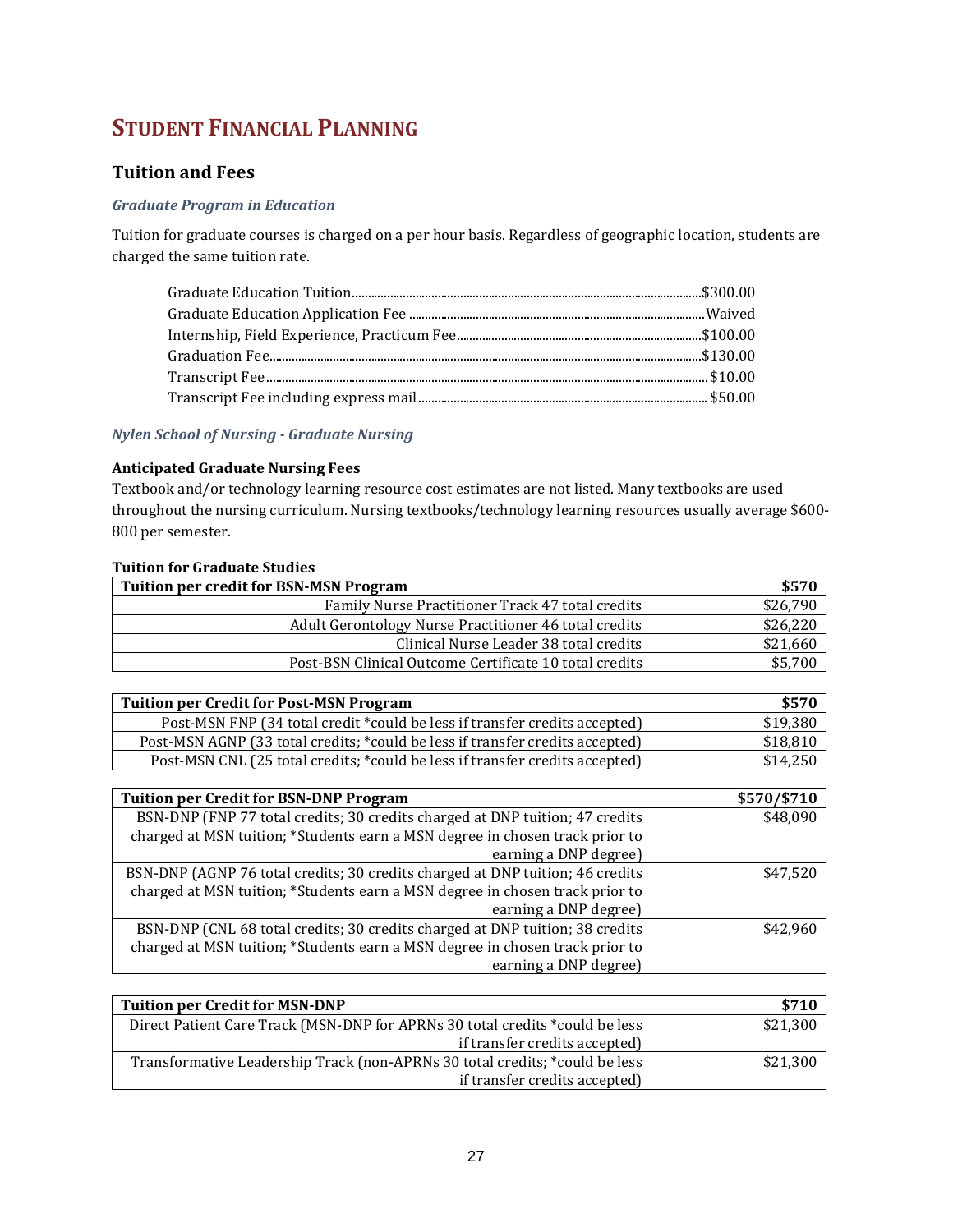#### **Application Process for new students**

| Nursing CAS application<br>- OR | 90        |
|---------------------------------|-----------|
| Morningside Application         |           |
| <b>Background Check</b>         | 70        |
| Total                           | \$135-160 |

#### **Annually**

| --<br>⊥lar<br>rance<br>•шь<br>50<br>$  -$<br>_ _ _ _ | - |
|------------------------------------------------------|---|
|                                                      |   |

#### **Course Fees**

| RemoteProctorNow - for each proctored exam - variable by course | \$15 ea. |
|-----------------------------------------------------------------|----------|
| Nurs524 class fee for lab supplies                              | \$100    |
| DNP Practicum course fee                                        | \$100    |

#### **Before Practicum Course and annually (Wherever it lies in study plan)**

| HIPAA training - annually                                                                                                                                               | \$15                 |
|-------------------------------------------------------------------------------------------------------------------------------------------------------------------------|----------------------|
| OSHA training - annually                                                                                                                                                | \$15                 |
| NP students only - Medatrax, to upload immunization documentation -- \$15<br>for 1 year, must be enrolled during practicum courses - cost dependent on<br>plan of study | $$15-45$             |
| Any clinical site-specific requirements (e.g. drug testing)                                                                                                             | Find at your expense |
| Total                                                                                                                                                                   | $$45-75$             |

# **Billing and Payment**

The College utilizes a paperless billing process. At the beginning of each month, students will receive a reminder at their Morningside email address to view their accounts online and pay their bill. Graduate students can view detailed listings of their accounts (charges, credits, aid) on CampusWEB.

A variable monthly FINANCE CHARGE is charged on the last day of the month by multiplying all charges older than 30 days, less all credits and outstanding FINANCE CHARGES, by the PERIODIC RATE of 1.5% (18% APR).

The balance of the charges for the term must be paid in full to pre-register for the next term or to have an official transcript released.

## **Debit/Credit Card and E-Check Payments**

The College accepts cash, check, MasterCard, Visa, or Discover card payments. Debit/Credit card and e-check payments can only be made using https://my.morningside.edu and then select CampusWEB. Debit/credit cards and e-check payments are not accepted over the phone or at the cashier's window. You will be charged a 2.75% service fee for credit and debit card payments. There is no service fee for e-check payments.

# **Financial Aid**

There is limited financial aid for graduate students. Students interested in applying for financial aid must:

- Be an admitted student in a Morningside College Graduate Program prior to the start of the semester for which the student is requesting aid. All required admission materials must be received in the Graduate Office by dates specified on the calendar to be *guaranteed consideration* for each term.
- Submit a **FREE APPLICATION FOR FEDERAL STUDENT AID (FAFSA)** at www.fafsa.gov for the appropriate year and request that **FAFSA** information be sent to Morningside College (Federal school code number 001879).
- Complete and return Graduate Application for Financial Aid to Office of Student Financial Planning.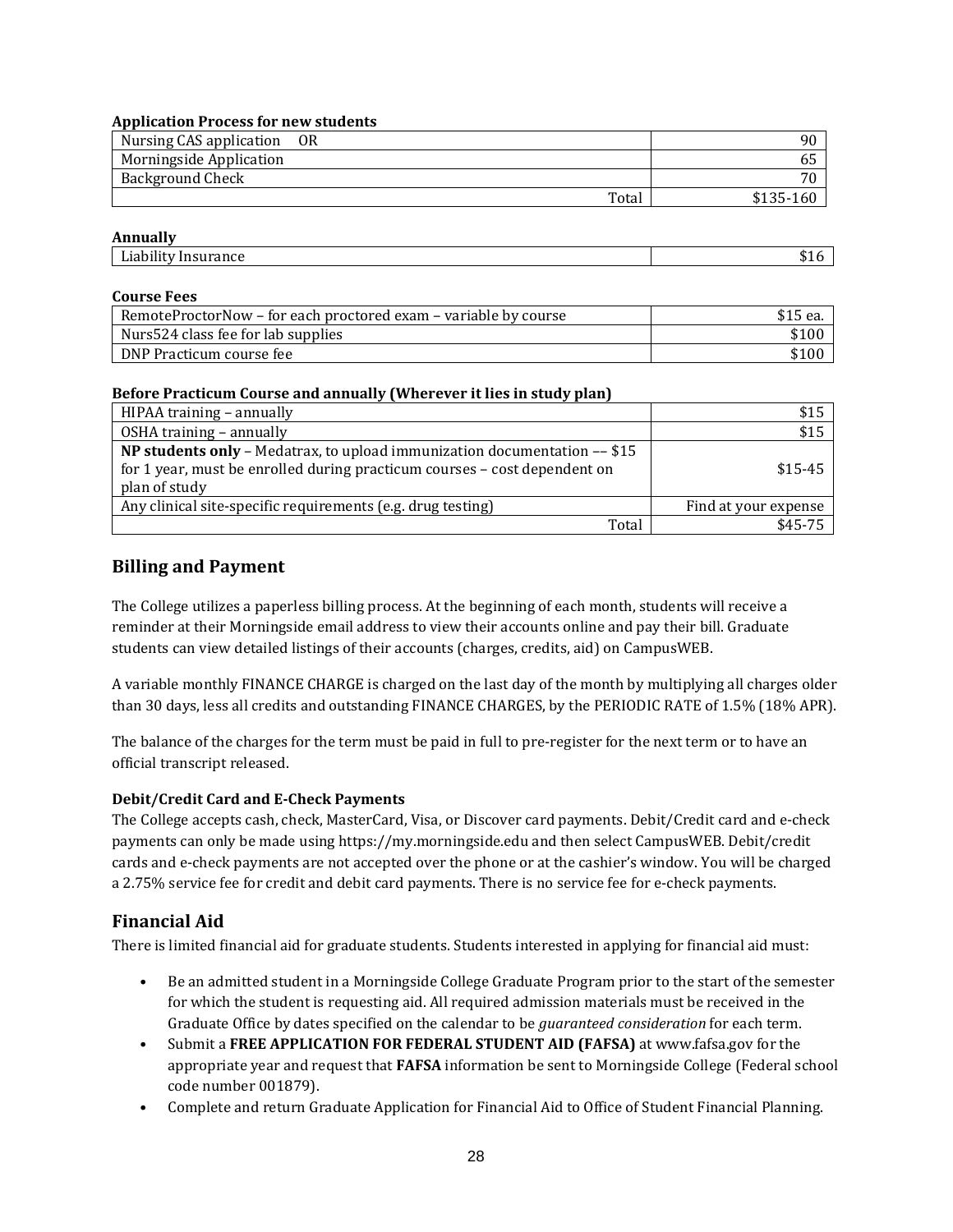Less than half-time graduate students (fewer than 5 credit hours per term) can apply for the following:

- Faith Based Grant
- Federal TEACH Grant (Loan) Program (only students seeking a Master's Degree are eligible)
- Nurse Alumni Grant
- Private Loan
- Private Resources identified by the student

At least half-time graduate students (5 credit hours per term) can apply for the following:

- Faith Based Grant
- Federal TEACH Grant (Loan) Program (only students seeking a Master's Degree are eligible)
- Federal Direct Subsidized Stafford Loan(s) (only students seeking an Endorsement are eligible for Undergraduate Subsidized Loan regulations)
- Federal Direct Unsubsidized Stafford Loan
- Federal Graduate PLUS Loan
- Nurse Alumni Grant
- Private Loan
- Private Resources identified by the student

#### **Faith Based Grant**

Faith Based Grants are awarded to students admitted into the Graduate Program in Education who are employed by an accredited faith based nonpublic institution listed in his or her respective state directory. Award is in the amount of \$30 per credit hour. Students apply by completing the Faith Based Grant Verification Form.

# **Federal TEACH Grant (Teacher Education Assistance for College and Higher Education Grant**)

Only students seeking a Master's Degree are eligible.

The TEACH Grant is a federally-funded program available to eligible graduate students who agree to serve as full-time teachers in high-need fields at schools that serve students from low-income families. Eligible applicants must be a U.S. citizen or eligible non-citizen and be enrolled in coursework necessary to begin a career in teaching. Applicants must meet one of the following: maintain a cumulative 3.25 grade point average on a 4.0 scale or score above the 75th percentile on at least one of the batteries in an undergraduate, post baccalaureate or graduate program admissions test. The above academic requirements do not apply to certain graduate students. This group comprises current teachers or retirees from another occupation with expertise in a high-need field who are seeking a master's degree, as well as current or former teachers who are completing a high-quality alternative certification, such as Teach for America. The applicant must complete the FAFSA, the TEACH Grant Agreement to Serve, and TEACH Grant Entrance Counseling at http://www.studentloans.gov/. A TEACH Grant award recipient can receive up to \$4,000 per academic year. Graduate aggregate maximum is \$8,000. Students who receive a TEACH Grant, but do not complete the required teaching service, are required to repay the grant as a Federal Direct Unsubsidized Stafford Loan with interest charged from the date of each TEACH Grant disbursement. \*Federal grant funds will not be replaced by Morningside College if the student is determined to be ineligible based on eligibility requirements, insufficient funding, or if funding ends.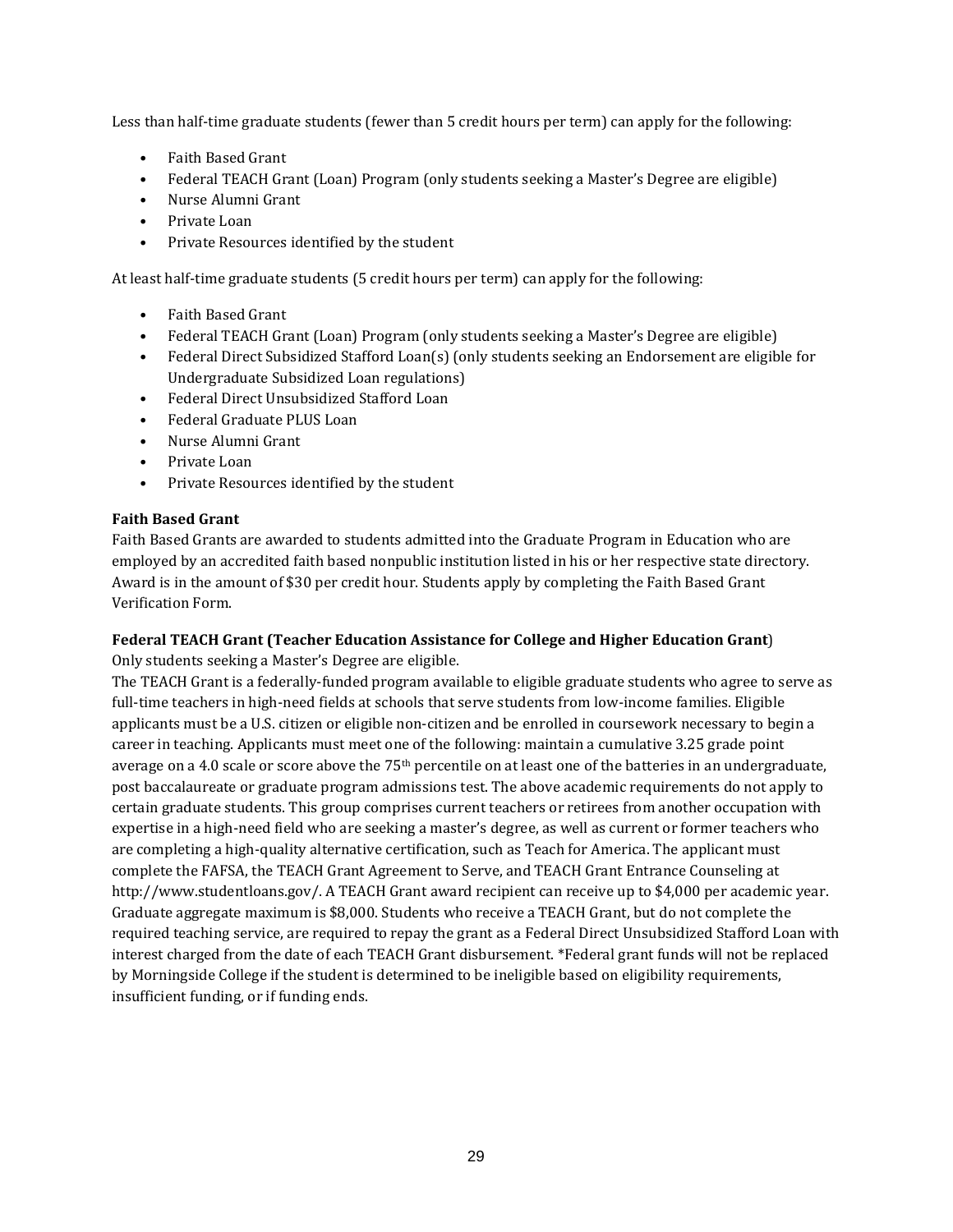#### **Federal Direct Subsidized and Unsubsidized Stafford Loan**

Only students seeking an Endorsement are eligible for Undergraduate Subsidized Loans. The Federal Direct Subsidized and Unsubsidized Stafford Loans. Subsidized Loans are based on demonstrated financial need and do not accrue interest while the student is enrolled in school at least half time. Unsubsidized Loans are not based on demonstrated financial need and accrue interest while the student is enrolled in school. Application for a Federal Direct Stafford Loan is made by completing the FAFSA, a Master Promissory Note and Entrance Counseling at http://www.studentloans.gov. Stafford Loans must be repaid. During enrollment periods, interest may be paid on an Unsubsidized Direct Stafford Loan on a quarterly basis or deferred until payment of principal begins. Repayment of principal (and accrued interest, if any) begins 6 months after enrollment is less than half-time. The interest rate for an Endorsement seeking student Subsidized and Unsubsidized loan is fixed at 4.53% as of July 1, 2019. The interest rate for a Graduate Unsubsidized Loan is fixed at 6.08% as of July 1, 2019. Note: The federal government may deduct up to 1.062% until October 1, 2019 of the loan before disbursing the proceeds to the College. Undergraduate (Endorsement seeking) students may receive up to \$12,500 per year in Federal Direct Subsidized Stafford Loans. Graduate students may receive up to \$20,500 per year in Federal Direct Unsubsidized Stafford Loans. The maximum lifetime loan limit for Undergraduate students is \$57,500 of which a maximum of \$23,000 in Subsidized funding is allowed. The maximum lifetime loan limit for Graduate students is \$138,500 of which \$65,500 in Subsidized funding is allowed.

#### **Federal Graduate PLUS Loan**

The Federal Graduate PLUS Loan is a federally funded loan available to graduate students enrolled at least half-time in a program leading to a degree. It covers the cost of attendance minus other financial aid. The interest rate is fixed at 7.08% as of July 1, 2019. Note: The federal government may deduct up to 4.236% until October 1, 2019. Repayment begins within 60 days after the final disbursement has been made.

#### **Nurse Alumni Grant**

Nurse Alumni Grants are awarded to students admitted into the Graduate Program in Nursing who have been identified as Alumni and were enrolled in the Nursing Certificate and/or Master's Degree Program before fall 2017.

#### **Nursing Alumni Award**

Morningside College offers a Nursing Alumni Award. This award would be offered to a Morningside nursing alumni who enroll in courses that lead to advanced nursing degrees or certification offered by Morningside College. A nursing alumni is someone who completed a nursing degree or certificate at Morningside College.

To be eligible for the award a nursing alum must be enrolled and remain in good academic standing. The award remains in effect for each term the student is enrolled and progressing within the program.

Students receiving the Nurse Alumni Grant are not eligible for the Nursing Alumni Award. The Nurse Alumni Grant was awarded to students enrolled in the Nursing Certificate and/or Master's Degree Program before fall 2017.

#### **Private Loan**

Financing information for several private loan lenders is available via th[e FASTChoice Website](https://choice.fastproducts.org/FastChoice/home/187900/1) at https://choice.fastproducts.org/FastChoice/home/187900/1.

# **Satisfactory Academic Progress for Financial Aid**

The Higher Education Act of 1965, as amended, requires students to maintain satisfactory academic progress toward their degree in order to receive financial aid. These standards apply to students who receive aid from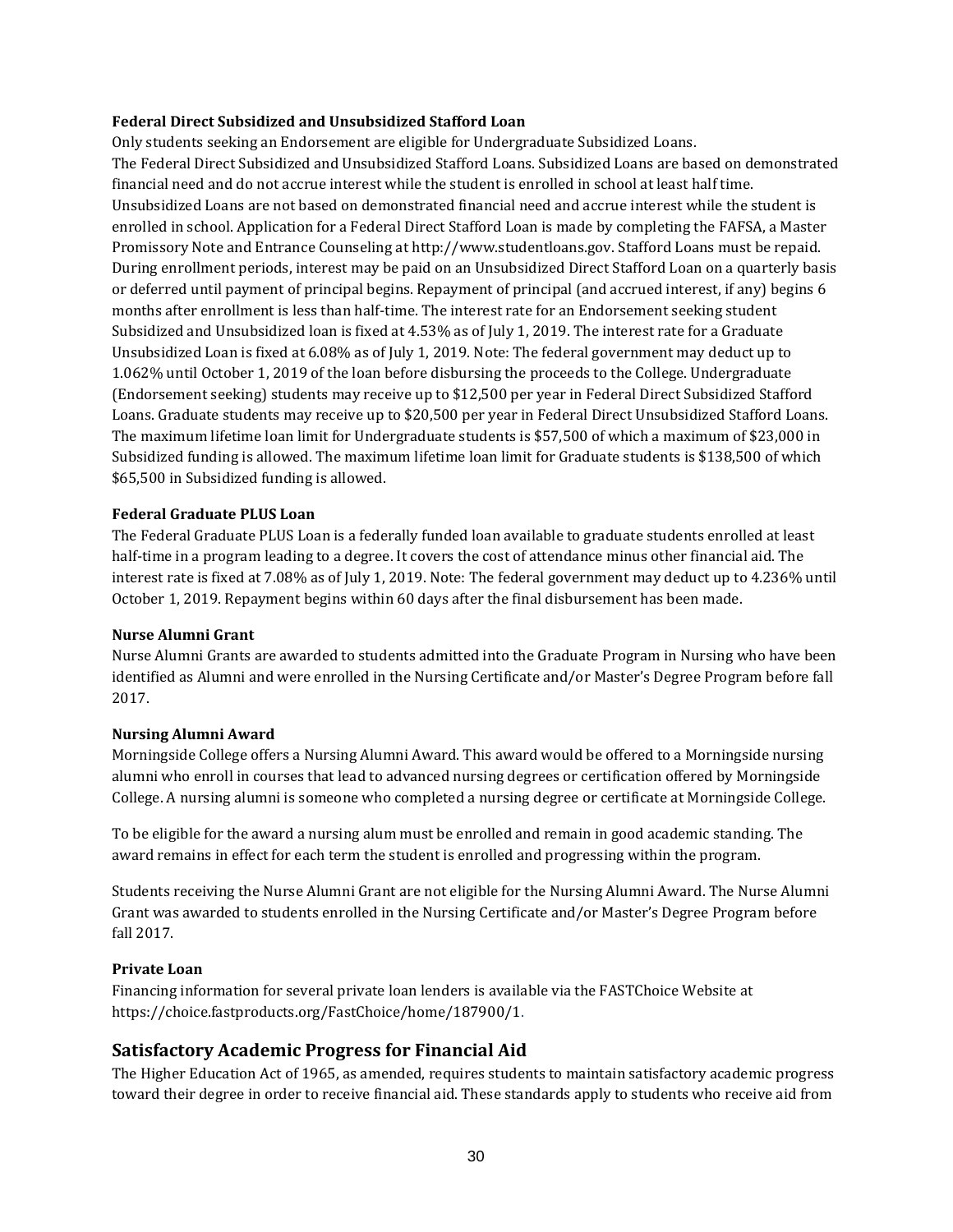federal, state, private, or institutional resources. These resources include grants, scholarships, work, and loan programs.

Academic standards contain both quantitative (cumulative credit hours earned divided by cumulative credit hours attempted) component and a qualitative (cumulative GPA) component. These are the minimum standards required in order to maintain financial aid eligibility.

The academic progress of financial aid recipients will be monitored at the end of each semester (December, May/June, and August). Students should contact the Office of Student Financial Planning with questions.

All students must earn 67% of their attempted credit hours in order to continue to receive financial aid. Financial aid eligibility will end when the student has attempted more than 150% of the credit hours required for a specific program or degree.

• Graduate students are expected to achieve at least a 3.0 GPA each semester.

After the first semester of not completing the required number of credits and/or GPA, the student will be placed on financial aid warning. During this time, a student will be given one more semester of aid. After the end of the 2nd term, attempted and completed credits and GPA will again be reviewed. If at this time, the student has not completed the required credits and GPA, the student will be placed on financial aid suspension which is a loss of all aid. If the student has been placed on financial aid suspension, the student has the ability to appeal the suspension, writing a letter explaining what happened that the student did not complete the required expectations along with an academic plan to rectify the situation and achieve their degree timely. If the student's appeal is granted, the student will be given an agreement of expectations for the following term which is a term of financial probation. The student's situation will again be reviewed after the end of the next term to see if the expectations were met. If those expectations have not been met, the student will again be placed on financial aid suspension. Students will receive notice of any financial aid warnings or suspensions via email to their student email accounts.

#### Transfer Credits and GPA:

Upon admission, transfer students are assumed to be maintaining satisfactory academic progress. After admission to Morningside, courses successfully completed in subsequent terms at another institution that fulfill degree requirements at Morningside may be used to achieve satisfactory academic progress standards. Students must provide documentation to the Office of Student Financial Planning regarding such credit. Transfer GPA is only used for Admission purposes. Once you are enrolled at Morningside College, your Morningside College GPA will only include the courses that you completed at Morningside.

## Non-Credit Course Work and Repeated Courses:

Repeats in which a passing grade was previously earned, non-credit course work and audits, will not be included when determining the number of credit hours, a student has attempted or completed. The better GPA will be used in calculating the cumulative GPA. Students will receive credit for the course only one time.

#### Changes in Academic Load:

During the first week of the term (or the third day of Summer Sessions), students will have the opportunity to change their registration. After that point, the student locks in their number of credit hours they are attempting for satisfactory academic progress requirements. Course withdrawals after the drop/add period will be included as attempted credits. A dropped course grade is not used in the determination of the cumulative GPA.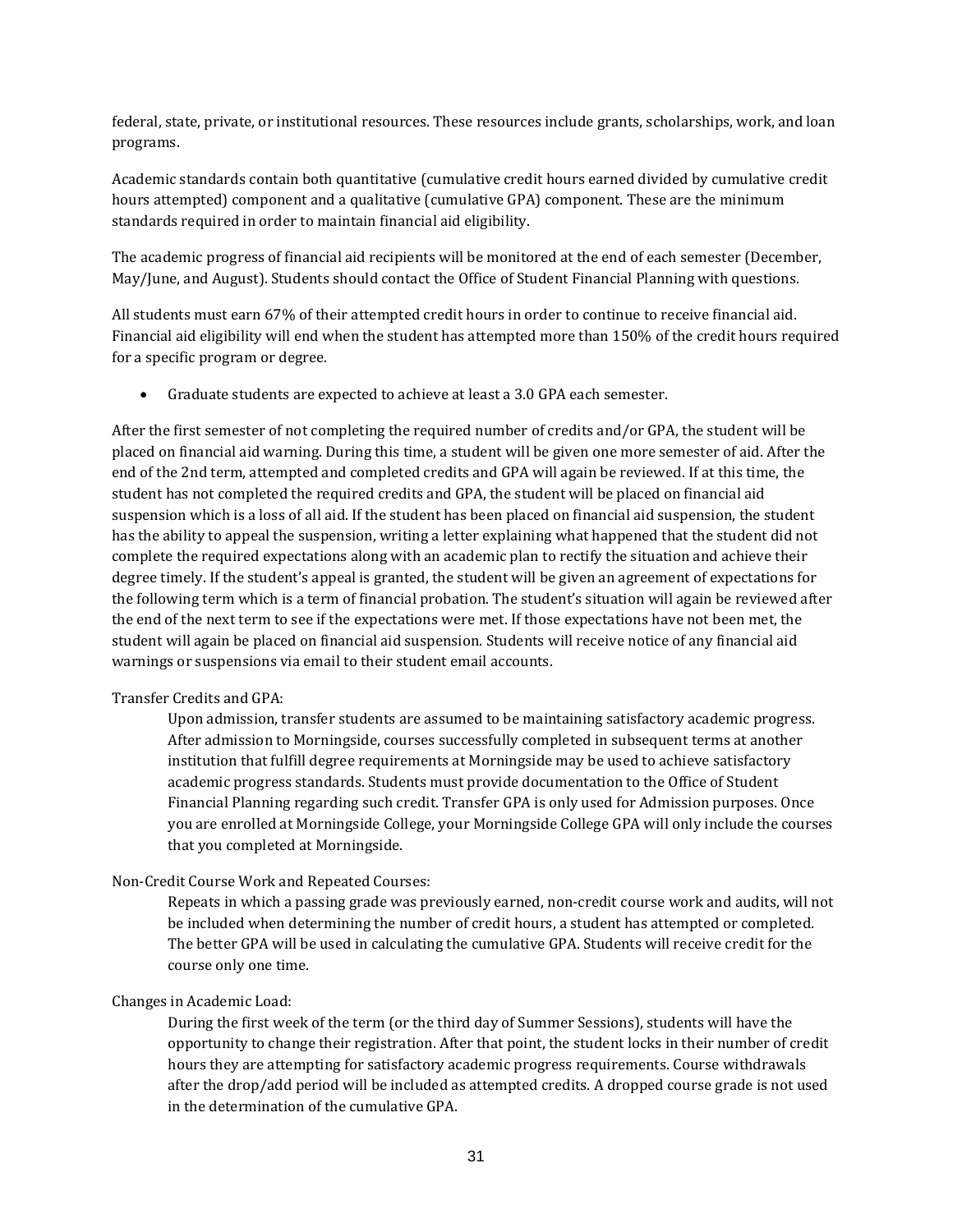Incomplete Grades:

Courses in which a student receives delayed/incomplete grades will be counted as hours attempted but will not be counted as successfully completed until a final passing grade is officially posted to the student's permanent record. The final grade will be used in determining the cumulative GPA.

Students who have met all degree requirements are no longer eligible for financial aid:

- Financial Aid will end when the student has attempted more than 150% of the credit hours required for a specific program or degree.
- Graduate Students:
	- Students seeking an Endorsement who have met all requirements for that Endorsement.
	- Students seeking a Master's Degree who have met all requirements for the Master's Degree.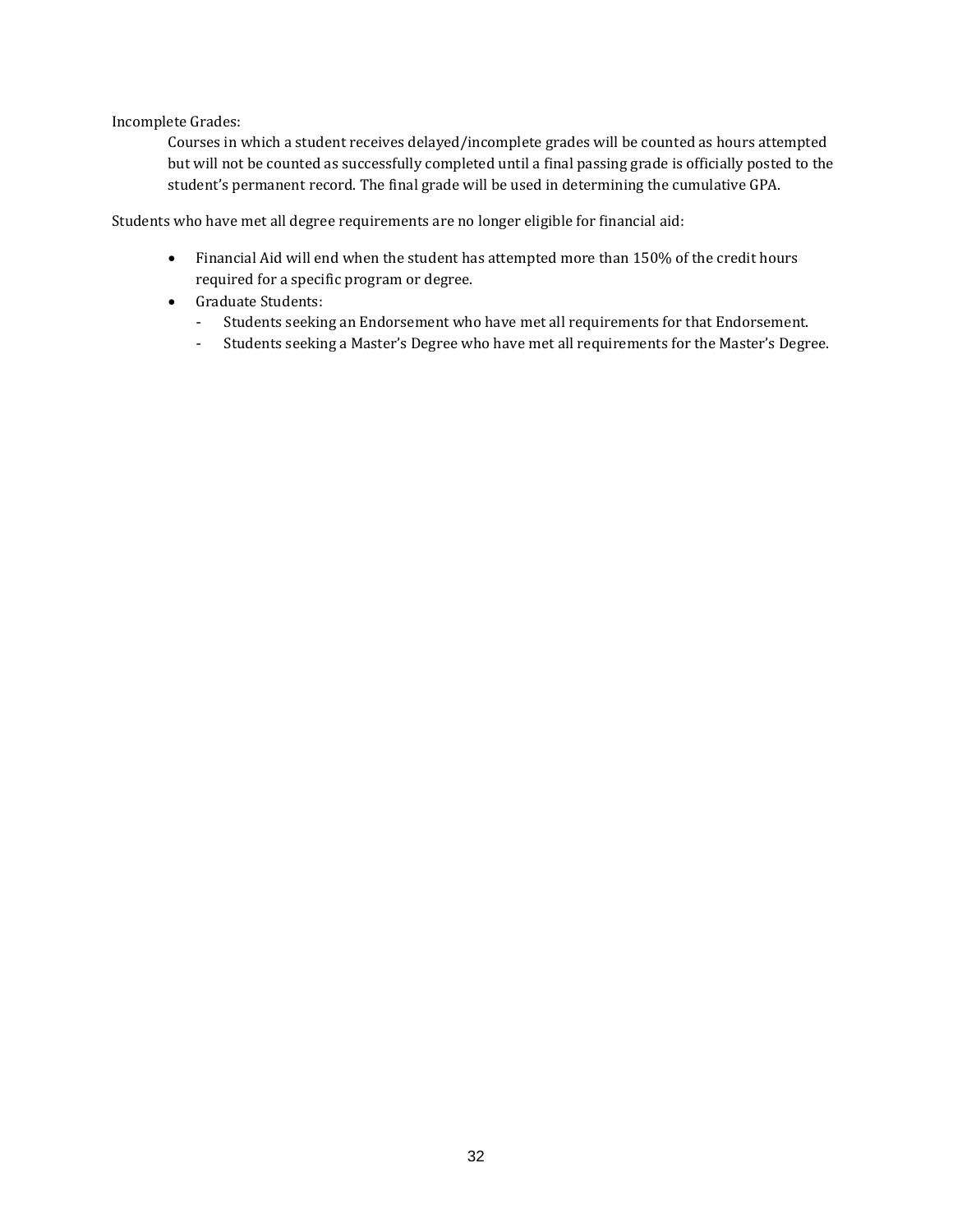# **Sharon Walker School of Education – Graduate Program in Education**

Phone: 712-274-5375 or 1-800-831-0806 ext. 5375 Fax: 712-274-5488 Email[: gradeduc@morningside.edu](mailto:gradeduc@morningside.edu)

# **Graduate Faculty and Staff**

Kelly A. Chaney, Dean of the Sharon Walker School of Education and Graduate Education Department Head, 2020-present.

B.S.E., Truman State University, 1985; M.S.Ed., Southern Illinois University, 2004; Ph.D., Southern Illinois University, 2010.

## **Faculty**

Kimberly M. Christopherson, Associate Professor of Psychology, 2007-present.

B.A., University of St. Thomas, 1999; M.A., University of North Dakota, 2004; Ph.D., University of North Dakota, 2007.

## **Lead Academic Coordinators**

Kimberly M. Christopherson

B.A., University of St. Thomas, 1999; M.A., University of North Dakota, 2004; Ph.D., University of North Dakota, 2007.

Lynnette Green

B.A., Augustana College, 1977; M.A. Drake University, 1993; Ed.S., Drake University, 1995.

LuAnn M. Haase

B.A., University of Northern Iowa, 1978; M.S., University of Nebraska-Omaha, 1991; Ed.D., University of Nebraska-Omaha, 2009.

#### George W. Holland

BSE, Mankato State University, 1973; MSE Wayne State College, 1976

## **Emeriti Faculty**

Glenna J. Tevis Professor of Education, Emerita, 1983-2013 Richard Owens Professor of Education, Emeritus, 1973-1978; 1986-1998

## **Staff**

Mary Black, Advisor Barb Chambers, Advisor Davi Gradert, Online Program Coordinator Heather Jackson, Student Internship, Field Experience, & Practicum Placement Specialist Karen Lewon, Administrative Assistant Joan Shaputis, Recommending Official Carolyn Smith, Advisor Tracy Sursely, Student Information Enrollment Coordinator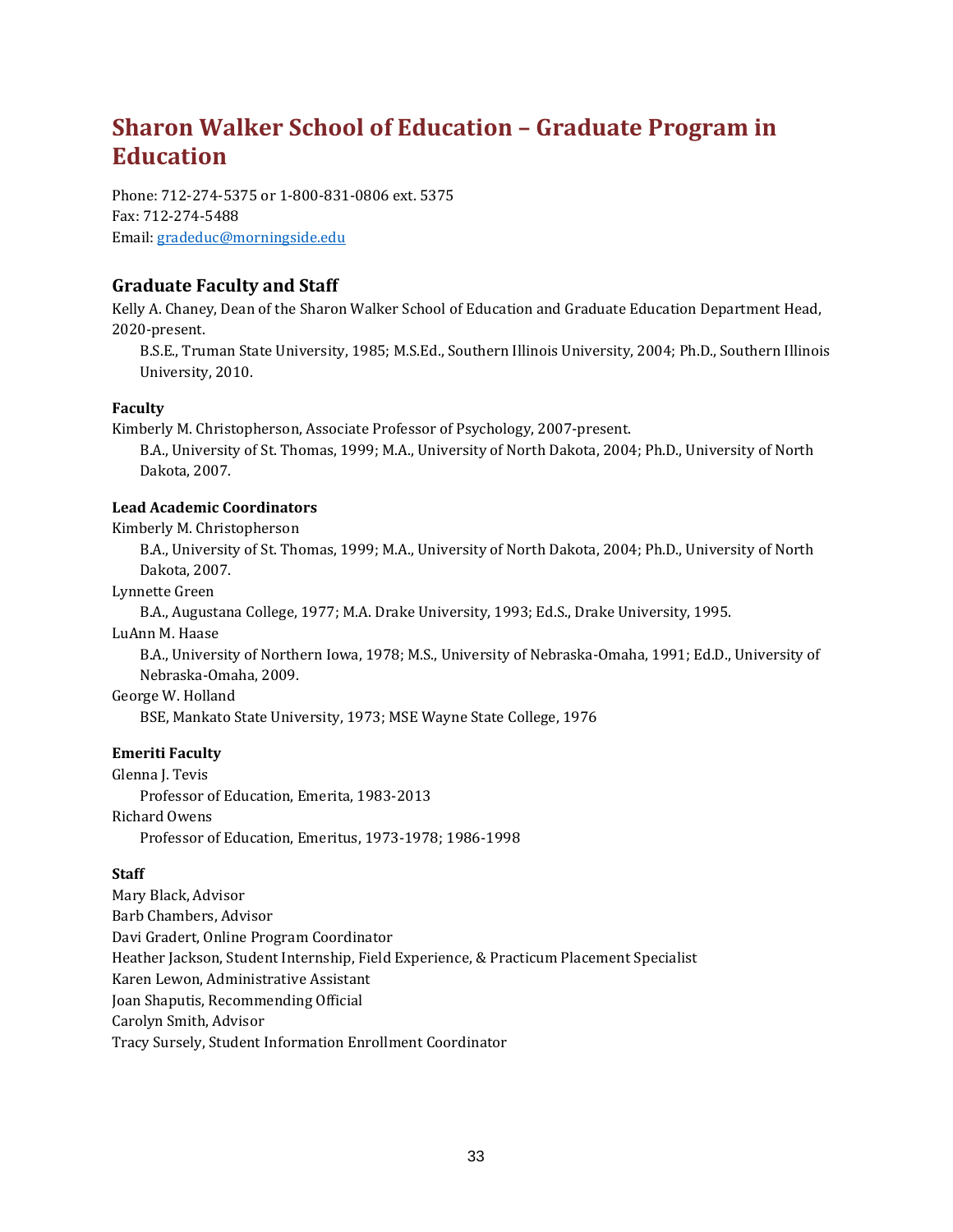# **History**

The Sharon Walker School of Education's Graduate Program has a long history of providing graduate level coursework that is responsive to the needs of licensed professional educators. Morningside began a Master of Arts in Teaching (MAT) program in 1966. The program has been 100% online since 2013.

# **Vision**

Based on our commitment to the belief that every student will learn, the vision of the Sharon Walker School of Education at Morningside College is to cultivate highly effective educators who are collaborative and reflective, demonstrate ethical educational leadership, respect and support diversity, use current evidencebased practices, and value lifelong learning.

# **Mission**

The Sharon Walker School of Education at Morningside College aspires to cultivate highly effective educators who are committed to the belief that every student will learn.

# **Candidate Learning Outcomes**

Teachers achieve excellence in teaching through the improvement of professional practice. The graduate student candidate in teaching education improves professional practice by:

- Use appropriate assessment techniques to improve student learning.
- Conduct, analyze, and synthesize research.
- Candidates will assist students to become collaborative and active learners.
- Use technology to support student learning.
- Use critical thinking skills to evaluate trends and issues in education.

# **Admissions**

# **Admission Requirements**

A student who plans to study towards a graduate degree or endorsement program must meet the following admission requirements:

- Use technology to support student learning.
	- Have earned a bachelor's degree with a minimum GPA of 3.00 (on a 4.00 scale).
	- Any graduate coursework submitted must also have a cumulative GPA of 3.00.
	- If a student does not have 3.00 cumulative GPA, the last 60 hours will be reviewed for consideration under the same requirements.
- If a student is denied admission because of failure to meet the GPA requirement, the student will be allowed to register for coursework. If, after completing 9 graduate credit hours, the student maintains a minimum of a 3.00 cumulative GPA, the student will be admitted.
- Hold or have held teacher licensure.
- Complete the online admission application.
- Submit official transcripts of all undergraduate and graduate coursework. Electronic transcripts will be accepted from either: a) the institution; or b) an established provider such as Script Safe, Parchment, National Student Clearinghouse, Docufide, SENDedu, etc. Electronic transcripts may be sent to gradeduc@morningside.edu. Paper transcripts from the institution may be sent to: Morningside College, Graduate Program in Education, 1501 Morningside Avenue, Sioux City, IA 51106. Transcripts are not returned to the applicant.

*Full Graduate* admission for degree or endorsement purposes will be granted to an applicant who meets all requirements.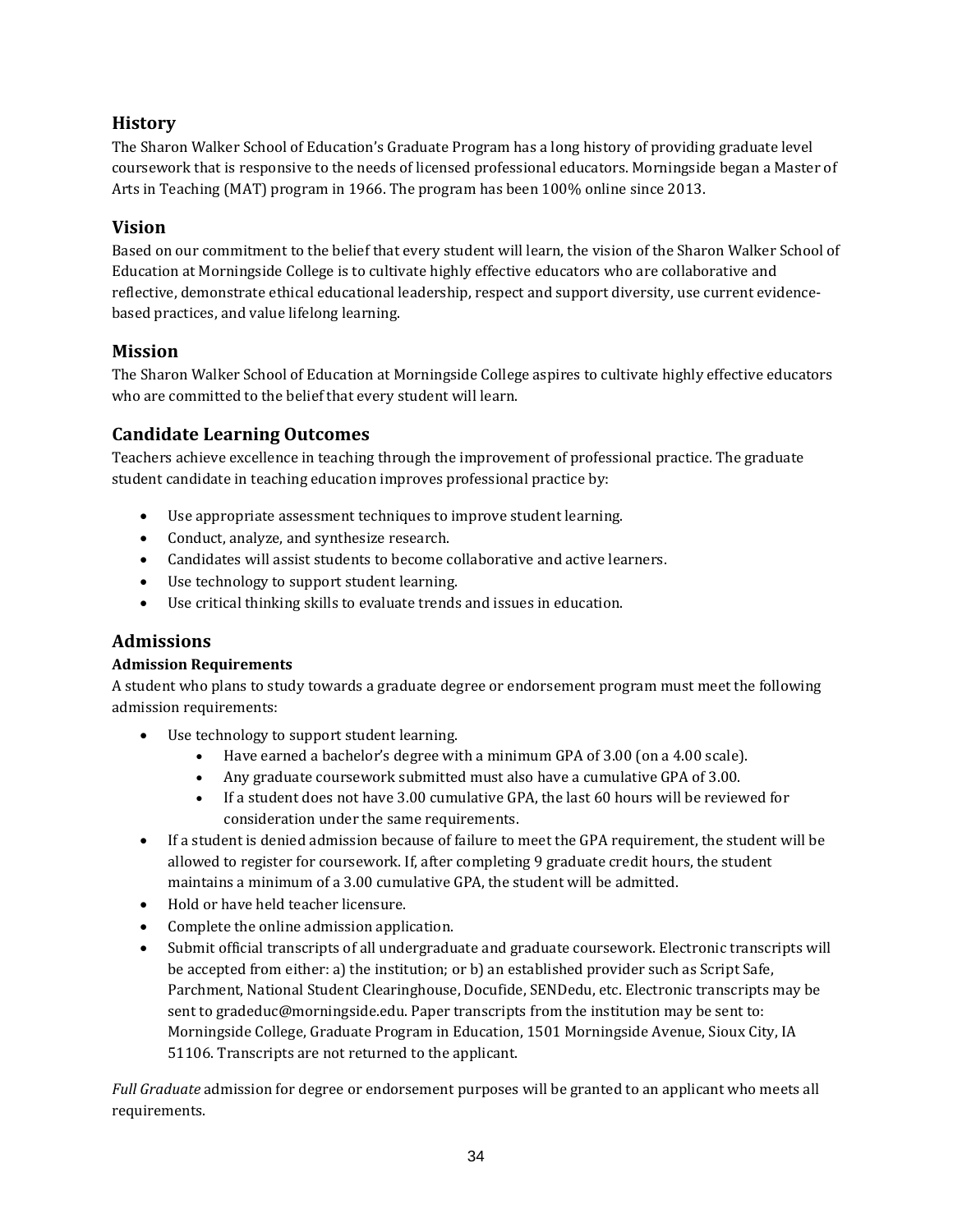If an applicant meets all requirements with the exception of the minimum grade point requirement, the student may take courses under a *Non-Admit* status. However, the student must earn a 3.0 GPA in the first 9 hours at Morningside College to continue to take courses in a master's or endorsement program. If the student earns a minimum of a 3.0 average for the first 9 graduate hours at Morningside, the student will be reconsidered for admission. If the student has not earned a minimum of 3.0 GPA for the first 9 graduate hours at Morningside, the student's record will be reviewed by the Graduate Committee and a decision will be made regarding the student's continuance in the program. The hours earned under the non-admit status may be applied towards a masters or endorsement program is they are from appropriate courses and meet all other requirements.

*Qualified* students who enroll in graduate study for professional advancement but not to earn a Morningside College degree or endorsement or who are enrolled in a graduate program at another institution are not required to be formally admitted to graduate study at Morningside College.

### **Notification of Admission**

The college will notify each student by letter of its decision on admission once the application file is complete.

## **Program Completion**

## *Master's Degree*

- A maximum of seven years is permitted for completion of the degree. All requirements for the degree must be completed within this seven-year time frame. The years are counted backwards from the anticipated date the degree will be conferred. Hours taken which exceed this time limit will not count in the degree program. *For example, if the oldest course was taken Fall 2017, the student must graduate by Summer 2024 for the course to count toward the degree.*
- A graduate cumulative GPA of 3.0 is also required for completion of the degree. A maximum of 6 hours of C+ or C can be used to fulfill the requirements of the master's degree.
- *Graduate Research Project:* Students in the master's degree program are required to design and implement an action research project prior to graduation. This project grows out of the action research developed in the course EDUC 697 Educational Research. The project is implemented in the student's classroom or district following the completion of the research class and while taking EDUC 698 Data Collection and Analysis. Then, during EDUC 699 Interpreting and Reporting Educational Research, the student writes the final research report and submits it for approval as one of the course requirements. A report not meeting minimum standards will delay the student's graduation.

### *Endorsements*

- There is no time limit for completing an endorsement unless the endorsement is part of a master's degree program.
- A minimum grade of a C- can be used toward and endorsement; however, it cannot be used toward the degree.
- In most cases, the final course for an endorsement is an Internship or other type of capstone experience that is completed when all other endorsement requirements have been met. Individuals who complete the requirements for an Iowa-approved endorsement must then apply to have that endorsement added to their teaching license.
- *Graduate Internships, Field Experiences, Practicums:* In addition to being fully admitted to the Graduate Program, students must submit the appropriate online placement request form to complete an Internship, Field Experience, or Practicum in a school. Prerequisites courses vary by endorsement area. Completed request forms are submitted online to the Graduate Program in Education for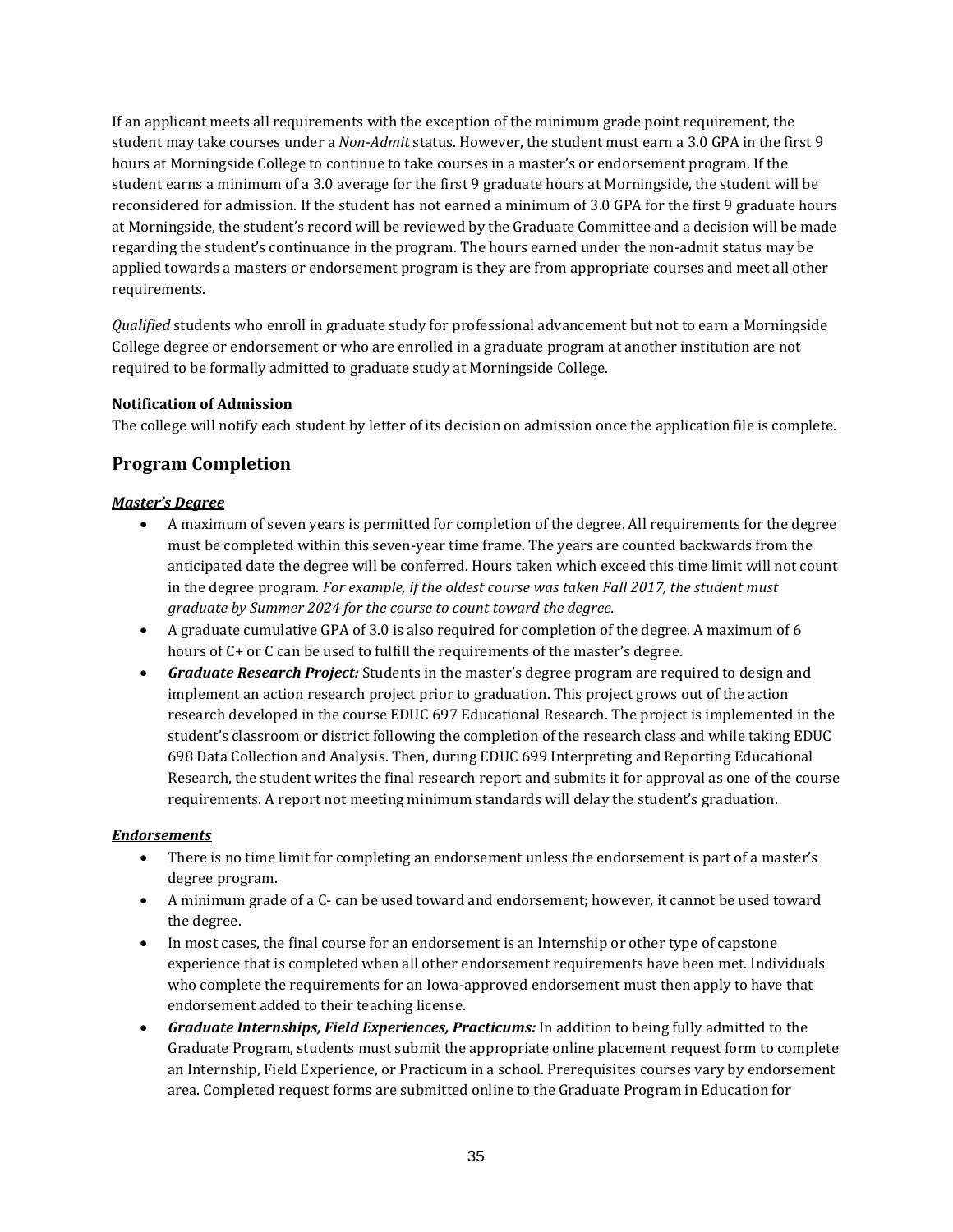review and approval the semester prior to the placement request. The placement request forms will be available according to the following schedule:

- June 15-August 1 for Fall term placement requests
- October 15-December 1 for Spring term placement requests
- March 15-May 1 for Summer term placement requests

Summer placements are available only for special education internships and are on a limited basis.

## **Degree and Endorsement Requirements**

### **Master of Arts in Teaching Degree Requirements**

#### *Master of Arts in Teaching: Professional Educator*

#### **Prerequisite:**

Hold a valid teaching license

|                     | <b>Required Professional Foundation Courses:</b>                     | 18 credits        |
|---------------------|----------------------------------------------------------------------|-------------------|
| <b>EDUC 502</b>     | Learning in Educational Settings                                     | 3 credits         |
| <b>EDUC 512</b>     | Issues in Education                                                  | 3 credits         |
| <b>EDUC 522</b>     | <b>Instructional Technology</b>                                      | 3 credits         |
| <b>EDUC 611</b>     | <b>Student Diversity &amp; Educational Practice</b>                  | 3 credits         |
| <b>EDUC 697</b>     | <b>Educational Research</b>                                          | 3 credits         |
| EDUC <sub>700</sub> | Oualitative & Mixed Methods Data Analysis & Interpretation 3 credits |                   |
| or                  |                                                                      |                   |
| <b>EDUC 701</b>     | Quantitative Data Analysis & Interpretation                          |                   |
| Elective Courses:   |                                                                      | <b>15 credits</b> |

Students will make their choices based on their professional development plan and with advice from their advisor. Courses that may fulfill requirements include:

- Select graduate courses offered by Morningside College. Please refer to the Graduate Program in Education website.
- Courses developed by educational partners that have passed the graduate review and approval process (no more than eight credits from partners can be applied towards the degree).

### *Total Required for the Degree: 33 credits*

### *Master of Arts in Teaching: Special Education*

#### **Prerequisite:**   $- - -$

| Hold a valid teaching license |                                                            |                   |
|-------------------------------|------------------------------------------------------------|-------------------|
|                               | <b>Required Professional Foundation Courses:</b>           | <b>18 credits</b> |
| <b>EDUC 502</b>               | Learning in Educational Settings                           | 3 credits         |
| <b>EDUC 512</b>               | Issues in Education                                        | 3 credits         |
| <b>EDUC 522</b>               | <b>Instructional Technology</b>                            | 3 credits         |
| <b>EDUC 611</b>               | <b>Student Diversity &amp; Educational Practice</b>        | 3 credits         |
| <b>EDUC 697</b>               | <b>Educational Research</b>                                | 3 credits         |
| EDUC <sub>700</sub>           | Oualitative & Mixed Methods Data Analysis & Interpretation | 3 credits         |
| or                            |                                                            |                   |
| <b>EDUC 701</b>               | Quantitative Data Analysis & Interpretation                |                   |
| <b>Elective Courses:</b>      |                                                            | <b>15 credits</b> |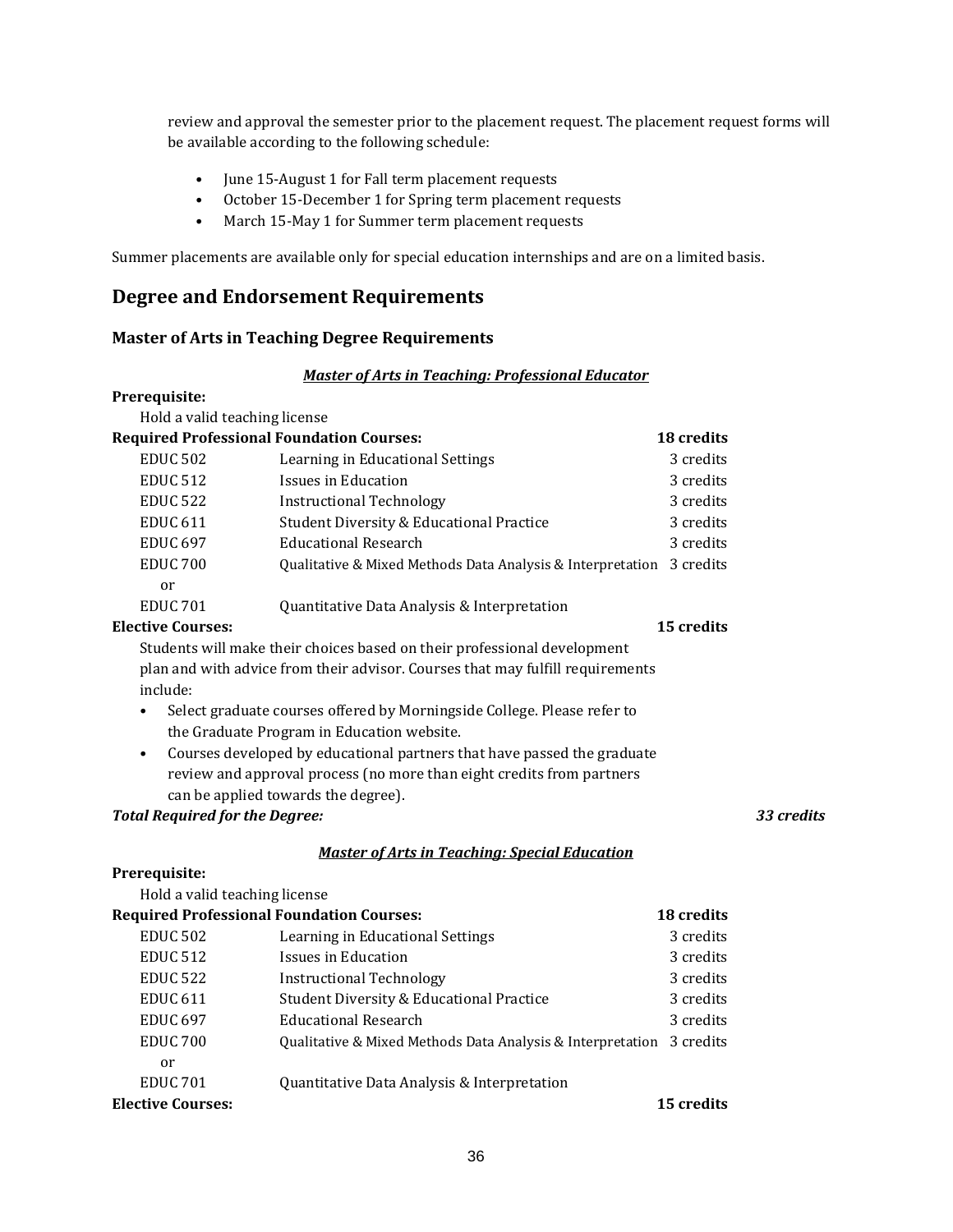Students will make their choices based on their professional development plan and with advice from their advisor. The Master of Arts in Teaching: Special Education requires a minimum of 12 of the 18 hours of elective credits carrying a SPED prefix. Courses that may fulfill requirements include:

- Select graduate courses offered by Morningside College. Please refer to the Graduate Program in Education website.
- Courses developed by educational partners that have passed the graduate review and approval process (no more than eight credits from partners can be applied towards the degree).

*Total Required for the Degree: 33 credits*

#### *Master of Arts in Teaching: Athletic Program Management*

### **Prerequisite:**

| Hold a valid teaching license         |                                                                        |            |            |
|---------------------------------------|------------------------------------------------------------------------|------------|------------|
|                                       | <b>Required Professional Foundation Courses:</b>                       | 18 credits |            |
| <b>EDUC 502</b>                       | Learning in Educational Settings                                       | 3 credits  |            |
| <b>EDUC 512</b>                       | Issues in Education                                                    | 3 credits  |            |
| <b>EDUC 522</b>                       | <b>Instructional Technology</b>                                        | 3 credits  |            |
| <b>EDUC 611</b>                       | Student Diversity & Educational Practice                               | 3 credits  |            |
| <b>EDUC 697</b>                       | <b>Educational Research</b>                                            | 3 credits  |            |
| <b>EDUC 700</b>                       | Qualitative & Mixed Methods Data Analysis & Interpretation             |            |            |
| or                                    |                                                                        |            |            |
| <b>EDUC 701</b>                       | Quantitative Data Analysis & Interpretation                            | 3 credits  |            |
| <b>Elective Courses:</b>              |                                                                        | 15 credits |            |
|                                       | Students will choose 15 credits of Athletic Program Management content |            |            |
| coursework from this list:            |                                                                        |            |            |
| <b>EDUC 750</b>                       | <b>Foundations of Athletic Program Management</b>                      | 3 credits  |            |
| <b>EDUC 751</b>                       | <b>Athletic Facilities Management</b>                                  | 3 credits  |            |
| <b>EDUC 752</b>                       | Building Character in Student Athletes                                 | 3 credits  |            |
| <b>EDUC 753</b>                       | Legal Issues for Athletic Programs                                     | 3 credits  |            |
| <b>EDUC 754</b>                       | Special Topics for Athletic Program Management                         | 3 credits  |            |
| <b>EDUC 755</b>                       | Athletic Program Leadership                                            | 3 credits  |            |
| <b>Total Required for the Degree:</b> |                                                                        |            | 33 credits |

### *Master of Arts in Teaching: Autism Education*

|                               | <u>Musici vi Al is in Teuching. Autism Euucution</u>       |            |
|-------------------------------|------------------------------------------------------------|------------|
| Prerequisite:                 |                                                            |            |
| Hold a valid teaching license |                                                            |            |
|                               | <b>Required Professional Foundation Courses:</b>           | 18 credits |
| <b>EDUC 502</b>               | Learning in Educational Settings                           | 3 credits  |
| <b>EDUC 512</b>               | Issues in Education                                        | 3 credits  |
| <b>EDUC 522</b>               | <b>Instructional Technology</b>                            | 3 credits  |
| EDUC <sub>611</sub>           | <b>Student Diversity &amp; Educational Practice</b>        | 3 credits  |
| <b>EDUC 697</b>               | <b>Educational Research</b>                                | 3 credits  |
| EDUC <sub>700</sub>           | Qualitative & Mixed Methods Data Analysis & Interpretation |            |
| or                            |                                                            |            |
| EDUC <sub>701</sub>           | Quantitative Data Analysis & Interpretation                | 3 credits  |
| <b>Elective Courses:</b>      |                                                            | 15 credits |
|                               |                                                            |            |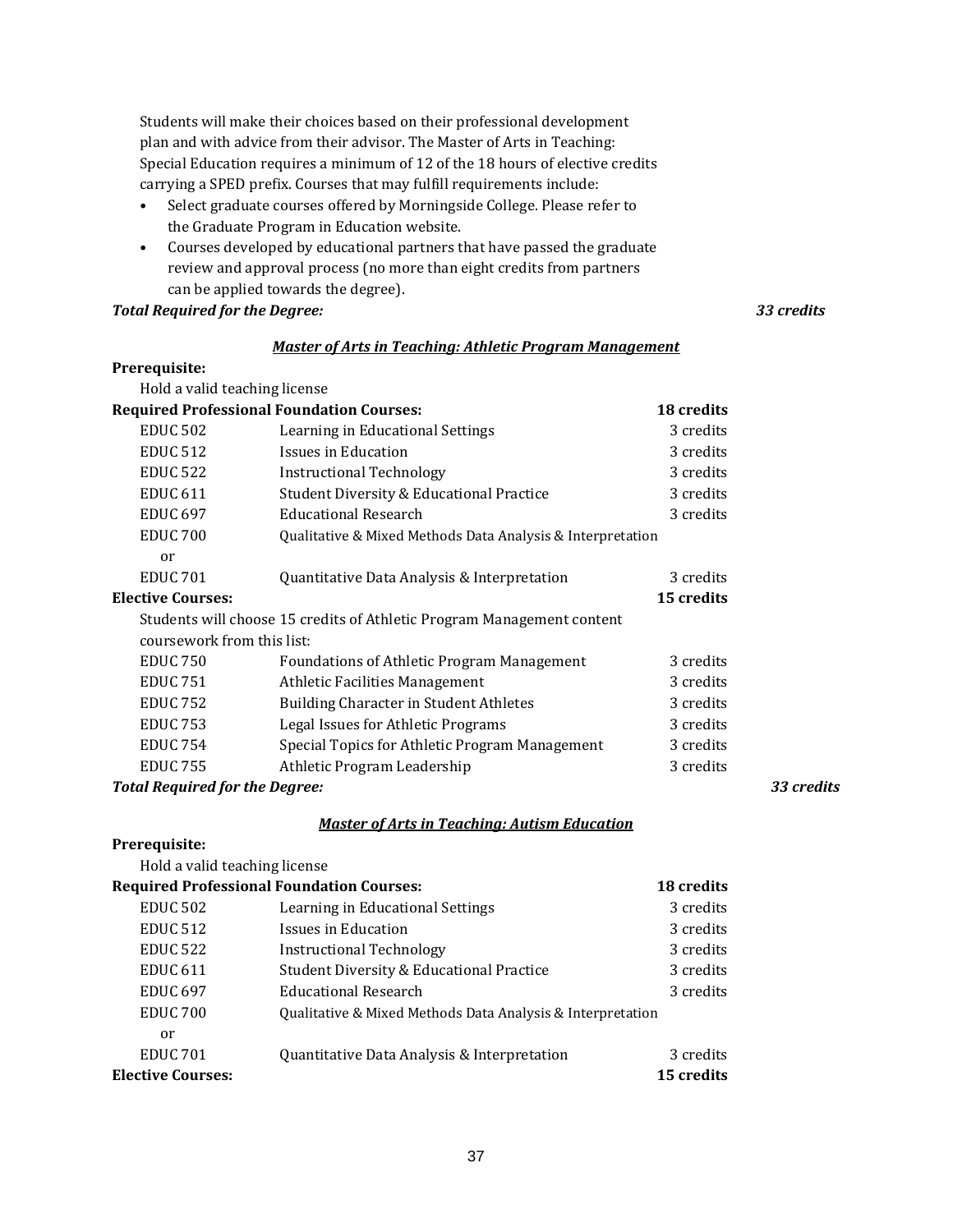|                                       | Students will choose 15 credits of Autism content coursework which may be |           |            |
|---------------------------------------|---------------------------------------------------------------------------|-----------|------------|
| from this list:                       |                                                                           |           |            |
| <b>SPED 536</b>                       | <b>Applied Behavior Analysis</b>                                          | 4 credits |            |
| <b>SPED 632</b>                       | Introduction to Theory & Practice: Autism                                 | 3 credits |            |
| <b>SPED 634</b>                       | Teaching Students with Autism in Inclusive Settings                       | 3 credits |            |
| <b>SPED 636</b>                       | Teaching Students with Autism: Intensive Needs                            | 3 credits |            |
| <b>SPED 638</b>                       | Teaching Students with Autism: Assessment                                 | 3 credits |            |
| <b>SPED 645</b>                       | Language Development & Communication Disorders                            | 2 credits |            |
| <b>Total Required for the Degree:</b> |                                                                           |           | 33 credits |

### *Master of Arts in Teaching: English as a Second Language*

### **Prerequisite:**

| Hold a valid teaching license         |                                                                           |            |            |
|---------------------------------------|---------------------------------------------------------------------------|------------|------------|
|                                       | <b>Required Professional Foundation Courses:</b>                          | 18 credits |            |
| <b>EDUC 502</b>                       | Learning in Educational Settings                                          | 3 credits  |            |
| <b>EDUC 512</b>                       | Issues in Education                                                       | 3 credits  |            |
| <b>EDUC 522</b>                       | <b>Instructional Technology</b>                                           | 3 credits  |            |
| <b>EDUC 611</b>                       | <b>Student Diversity &amp; Educational Practice</b>                       | 3 credits  |            |
| <b>EDUC 697</b>                       | <b>Educational Research</b>                                               | 3 credits  |            |
| EDUC <sub>700</sub>                   | Qualitative & Mixed Methods Data Analysis & Interpretation                |            |            |
| or                                    |                                                                           |            |            |
| <b>EDUC 701</b>                       | Quantitative Data Analysis & Interpretation                               | 3 credits  |            |
| <b>Elective Courses:</b>              |                                                                           | 15 credits |            |
|                                       | Students will choose 15 credits of coursework in the area of English as a |            |            |
|                                       | Second Language which may be from this list:                              |            |            |
| <b>EDUC 705</b>                       | <b>ESL Methods</b>                                                        | 3 credits  |            |
| <b>EDUC 710</b>                       | ESL Assessment                                                            | 3 credits  |            |
| <b>EDUC 715</b>                       | Linguistics for ESL Learners                                              | 3 credits  |            |
| <b>EDUC 720</b>                       | Language, Culture, & Classroom Practice                                   | 3 credits  |            |
| <b>EDUC 725</b>                       | Second Language Acquisition                                               | 3 credits  |            |
| <b>EDUC 732</b>                       | K-12 ESL Internship                                                       | 3 credits  |            |
| <b>Total Required for the Degree:</b> |                                                                           |            | 33 credits |

## *Master of Arts in Teaching: Literacy Education*

## **Prerequisite:**

Hold a valid teaching license

|                                             | <b>Required Professional Foundation Courses:</b>                      | 18 credits |
|---------------------------------------------|-----------------------------------------------------------------------|------------|
| <b>EDUC 502</b>                             | Learning in Educational Settings                                      | 3 credits  |
| <b>EDUC 512</b>                             | Issues in Education                                                   | 3 credits  |
| <b>EDUC 522</b>                             | Instructional Technology                                              | 3 credits  |
| <b>EDUC 611</b>                             | Student Diversity & Educational Practice                              | 3 credits  |
| <b>EDUC 697</b>                             | Educational Research                                                  | 3 credits  |
| EDUC <sub>700</sub>                         | Qualitative & Mixed Methods Data Analysis & Interpretation            |            |
| or                                          |                                                                       |            |
| <b>EDUC 701</b>                             | Quantitative Data Analysis & Interpretation                           | 3 credits  |
| <b>Elective Courses:</b>                    |                                                                       | 15 credits |
|                                             | Students will choose 15 credits of coursework in the area of Literacy |            |
| which may include the following coursework: |                                                                       |            |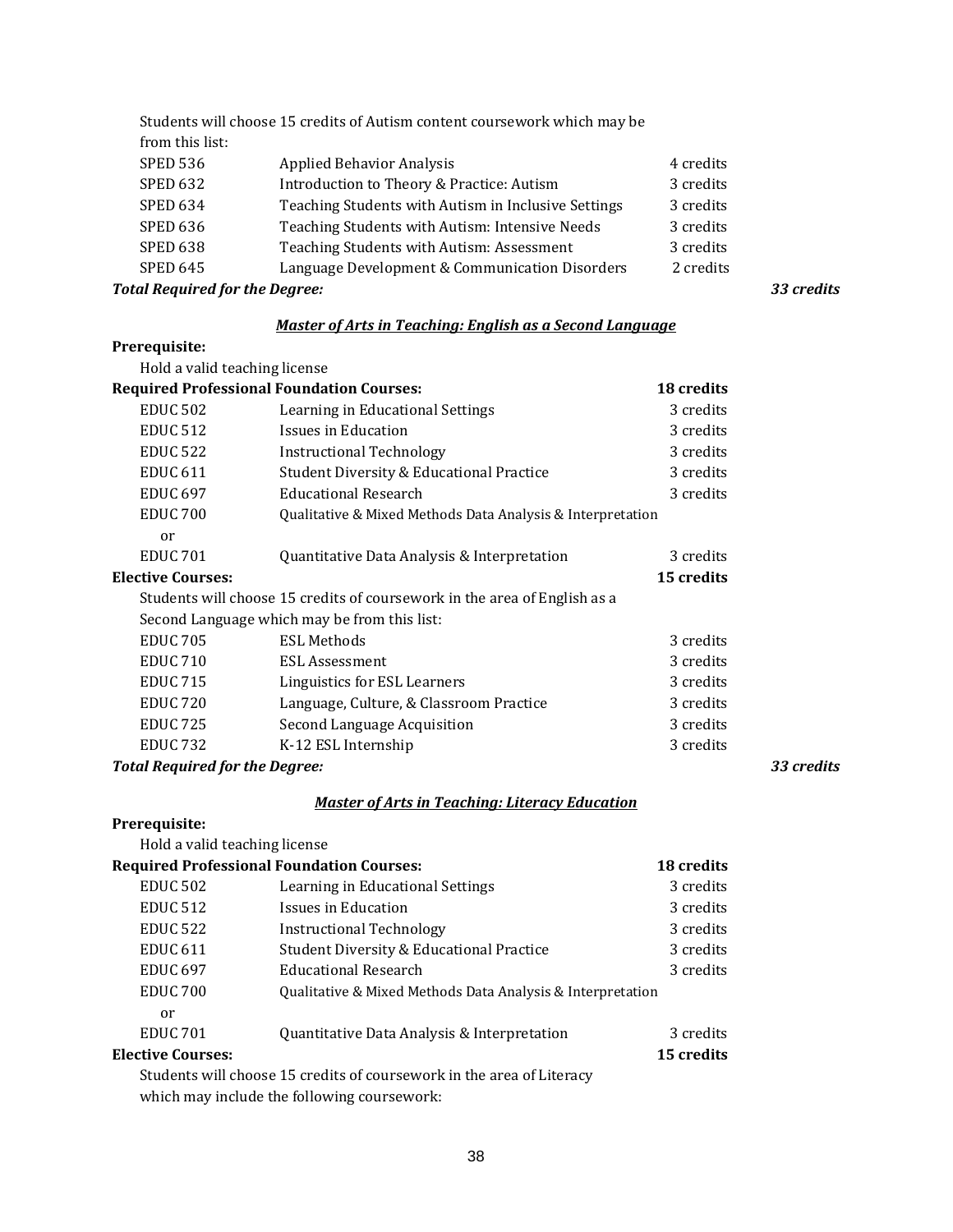| <b>EDUC 761</b> | Reading in Content Areas                    | 4 credits |
|-----------------|---------------------------------------------|-----------|
| <b>EDUC 762</b> | Diagnostic Teaching of Reading              | 3 credits |
| <b>EDUC 763</b> | Oral & Written Language Development         | 4 credits |
| <b>EDUC 764</b> | Literacy for Grades K-4                     | 3 credits |
| <b>EDUC 765</b> | Literacy for Grades 5-8                     | 3 credits |
| <b>EDUC 766</b> | Literacy for Grades 9-12                    | 3 credits |
| <b>EDUC 870</b> | Adolescent Literature                       | 3 credits |
| <b>EDUC 872</b> | Children's Literature                       | 3 credits |
| <b>EDUC 771</b> | Reading & Writing Assessment Practicum K-8  | 3 credits |
| <b>EDUC 772</b> | Reading & Writing Assessment Practicum 5-12 | 3 credits |
| <b>EDUC 767</b> | Literacy Capstone                           | 1 credit  |
|                 |                                             |           |

#### *Total Required for the Degree: 33 credits*

#### *Master of Arts in Teaching: Middle Level Education*

### **Prerequisite:**

Hold a valid teaching license **Required Professional Foundation Courses: 18 credits** EDUC 502 Learning in Educational Settings 3 credits EDUC 512 Issues in Education **3** credits 3 credits EDUC 522 Instructional Technology 3 credits EDUC 611 Student Diversity & Educational Practice 3 credits<br>EDUC 697 Educational Research 3 credits Educational Research EDUC 700 Qualitative & Mixed Methods Data Analysis & Interpretation or EDUC 701 Quantitative Data Analysis & Interpretation 3 credits<br> **15 credits**<br> **15 credits Elective Courses:** Students will complete 15 credits of coursework in the areas of Language Arts, Mathematics, Science, or Social Studies which may include the following coursework: EDUC 765 Literacy for Grades 5-8<br>EDUC 816 Growth & Development of the Middle School Level Student 2 credits Growth & Development of the Middle School Level Student 2 credits EDUC 817 Middle School Curriculum & Methods 3 credits<br>EDUC 853 STEM Earth & Space Science for the Educator 2 credits STEM Earth & Space Science for the Educator 2 credits<br>STEM Physics for the Educator 2 credits EDUC 854 STEM Physics for the Educator 2 credits EDUC 855 STEM Chemistry for the Educator EDUC 856 STEM Number Theory for the Educator 2 credits EDUC 857 STEM Statistics for the Educator 2 credits EDUC 858 Geometry for the Educator (STEM) 2 credits EDUC 859 STEM Computer Programming for the Educator 2 credits EDUC 860 Algebra for the Middle School Teacher 2 credits EDUC 861 Grammar for the Middle School Teacher 2 credits EDUC 862 World History for the Middle School Teacher 2 credits EDUC 863 Geography for the Middle School Teacher 2 credits EDUC 864 Physical Science for the Middle School Teacher 2 credits EDUC 865 American History for the Middle School Teacher 2 credits EDUC 866 Life Science for the Middle School Teacher 2 credits EDUC 867 American Government for the Middle School Teacher 2 credits EDUC 868 Earth Science for the Middle School Teacher 2 credits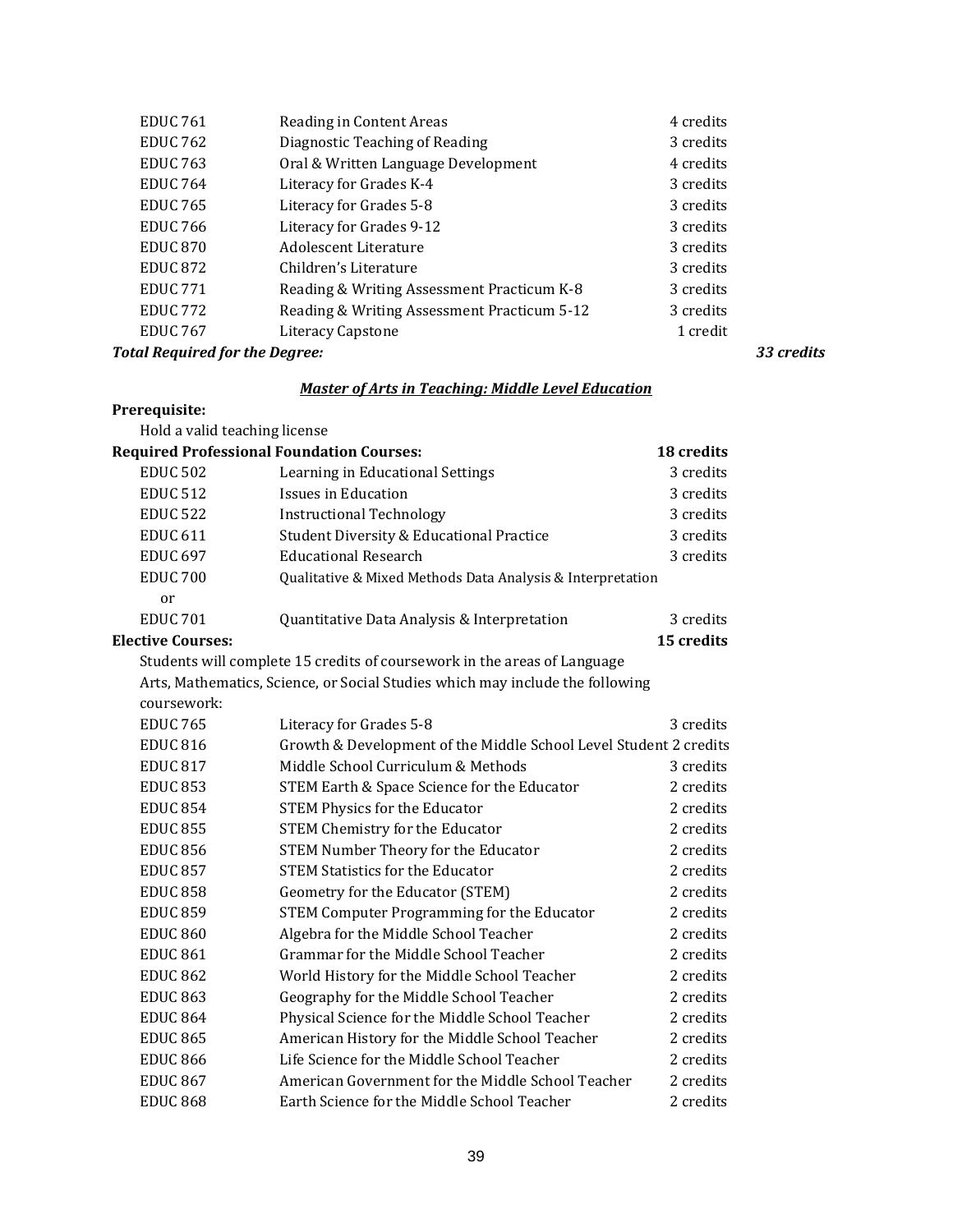| <b>Total Required for the Degree:</b> |                                      | 33 credits |
|---------------------------------------|--------------------------------------|------------|
| ENGL 478G                             | Literature Across Cultures           | 2 credits  |
| EDUC <sub>871</sub>                   | Basic Math & Measurement             | 2 credits  |
| EDUC 870                              | Adolescent Literature                | 2 credits  |
| <b>EDUC 869</b>                       | Speech for the Middle School Teacher | 2 credits  |

#### *Master of Arts in Teaching: STEM Education*

### **Prerequisite:**

 $\ddotsc$ 

| Hold a valid teaching license         |                                                                                      |            |            |
|---------------------------------------|--------------------------------------------------------------------------------------|------------|------------|
|                                       | <b>Required Professional Foundation Courses:</b>                                     | 18 credits |            |
| <b>EDUC 502</b>                       | Learning in Educational Settings                                                     | 3 credits  |            |
| <b>EDUC 512</b>                       | Issues in Education                                                                  | 3 credits  |            |
| <b>EDUC 522</b>                       | Instructional Technology                                                             | 3 credits  |            |
| <b>EDUC 611</b>                       | <b>Student Diversity &amp; Educational Practice</b>                                  | 3 credits  |            |
| <b>EDUC 697</b>                       | <b>Educational Research</b>                                                          | 3 credits  |            |
| EDUC <sub>700</sub>                   | Qualitative & Mixed Methods Data Analysis & Interpretation                           |            |            |
| <sub>or</sub>                         |                                                                                      |            |            |
| <b>EDUC 701</b>                       | Quantitative Data Analysis & Interpretation                                          | 3 credits  |            |
| <b>Elective Courses:</b>              |                                                                                      | 15 credits |            |
|                                       | (which may include graduate coursework in mathematics, computer science, or science) |            |            |
| <b>Total Required for the Degree:</b> |                                                                                      |            | 33 credits |

**Note**: Students seeking the Iowa STEM endorsement must complete the following courses (10 credits) and be able to verify completion of an additional 15 credits of undergraduate or graduate coursework in the area of mathematics, computer science or science content.

| STEM Engineering & Technological Design for the Educator | 3 credits |
|----------------------------------------------------------|-----------|
| <b>STEM Curriculum Development</b>                       | 3 credits |
| <b>STEM Materials &amp; Methods</b>                      | 3 credits |
| STEM Earth & Space Science for the Educator              | 1 credits |
|                                                          |           |

## *Master of Arts in Teaching: Talented and Gifted Education*

# **Prerequisite:**

| Hold a valid teaching license     |                                                                                                       |            |
|-----------------------------------|-------------------------------------------------------------------------------------------------------|------------|
|                                   | <b>Required Professional Foundation Courses:</b>                                                      | 18 credits |
| <b>EDUC 502</b>                   | Learning in Educational Settings                                                                      | 3 credits  |
| <b>EDUC 512</b>                   | Issues in Education                                                                                   | 3 credits  |
| <b>EDUC 522</b>                   | Instructional Technology                                                                              | 3 credits  |
| <b>EDUC 611</b>                   | <b>Student Diversity &amp; Educational Practice</b>                                                   | 3 credits  |
| <b>EDUC 697</b>                   | <b>Educational Research</b>                                                                           | 3 credits  |
| EDUC <sub>700</sub>               | Qualitative & Mixed Methods Data Analysis & Interpretation                                            |            |
| or                                |                                                                                                       |            |
| <b>EDUC 701</b>                   | Quantitative Data Analysis & Interpretation                                                           | 3 credits  |
| <b>Elective Courses:</b>          |                                                                                                       | 15 credits |
|                                   | Student will complete 15 credits of coursework in the area of Talented and Gifted education which may |            |
| include the following coursework: |                                                                                                       |            |
| <b>EDUC 580</b>                   | Development & Management of Gifted Programs                                                           | 4 credits  |
| <b>PRILA FO4</b>                  | $C \rightarrow 1$ $C \rightarrow 1$ $C \rightarrow 1$ $C \rightarrow 1$                               | יינים ה    |

| EDUC 581 | Curriculum & Methods for the Gifted | 3 credits |
|----------|-------------------------------------|-----------|
| EDUC 584 | Psychology of the Talented & Gifted | 3 credits |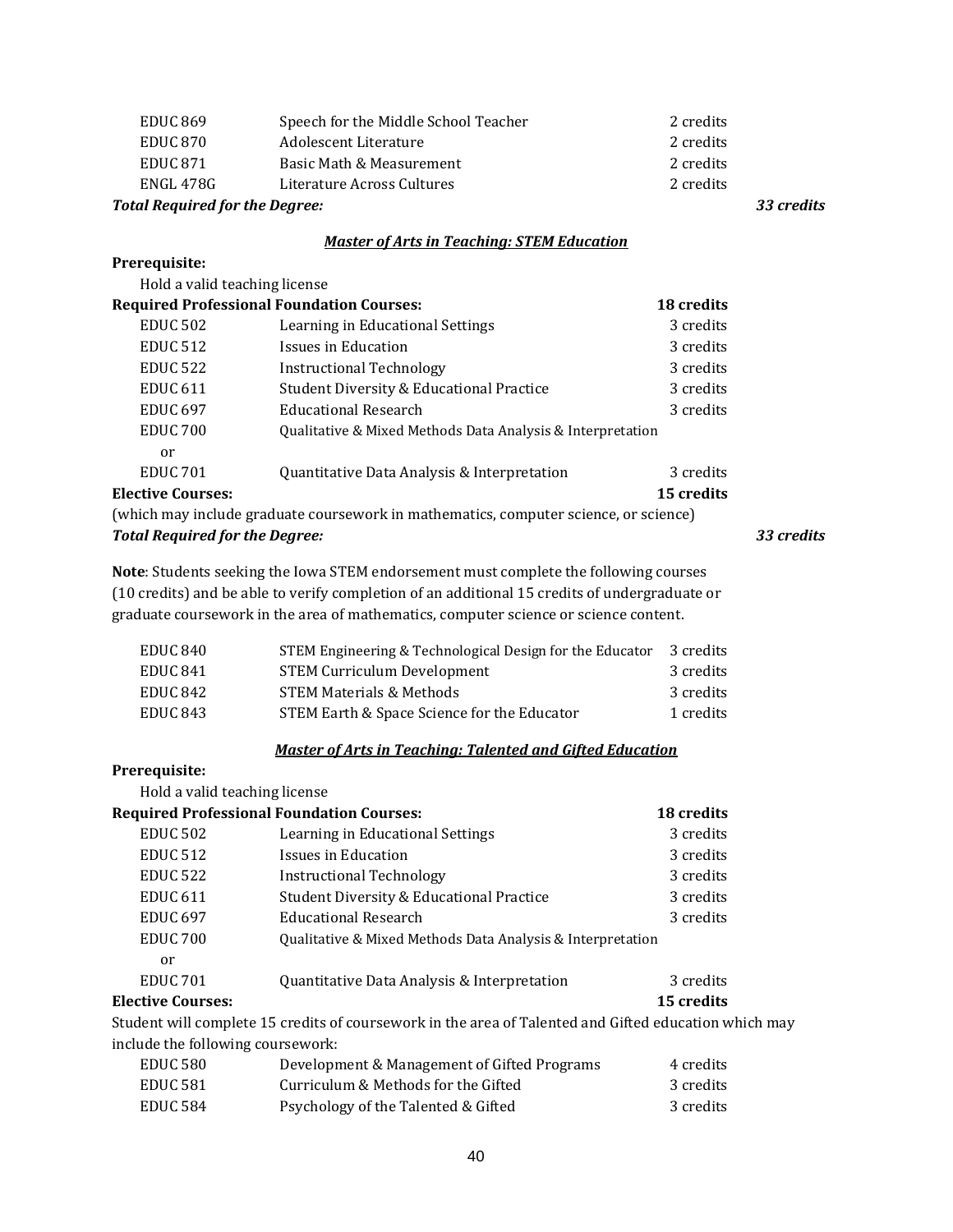| <b>EDUC 585</b>                       | Social & Emotional Needs of the Talented & Gifted Learner 2 credits |           |            |
|---------------------------------------|---------------------------------------------------------------------|-----------|------------|
| <b>EDUC 586</b>                       | Talented & Gifted Special Populations                               | 2 credits |            |
| <b>EDUC 587</b>                       | Challenging the Secondary Talented & Gifted Learner                 | 2 credits |            |
| <b>EDUC 588</b>                       | STEM (STREAAM) for the Talented & Gifted Learner                    | 2 credits |            |
| <b>EDUC 589</b>                       | Challenging the Younger Talented & Gifted Learner                   | 2 credits |            |
| <b>EDUC 590</b>                       | Creativity & the Talented & Gifted Learner                          | 2 credits |            |
| <b>Total Required for the Degree:</b> |                                                                     |           | 33 credits |

#### *Master of Arts in Teaching: Teacher Leadership*

| Prerequisite:                         |                                                                       |            |            |
|---------------------------------------|-----------------------------------------------------------------------|------------|------------|
| Hold a valid teaching license         |                                                                       |            |            |
|                                       | <b>Required Professional Foundation Courses:</b>                      | 18 credits |            |
| <b>EDUC 502</b>                       | Learning in Educational Settings                                      | 3 credits  |            |
| <b>EDUC 512</b>                       | Issues in Education                                                   | 3 credits  |            |
| <b>EDUC 522</b>                       | <b>Instructional Technology</b>                                       | 3 credits  |            |
| <b>EDUC 611</b>                       | <b>Student Diversity &amp; Educational Practice</b>                   | 3 credits  |            |
| <b>EDUC 697</b>                       | <b>Educational Research</b>                                           | 3 credits  |            |
| <b>EDUC 700</b>                       | Qualitative & Mixed Methods Data Analysis & Interpretation            |            |            |
| or                                    |                                                                       |            |            |
| <b>EDUC 701</b>                       | Quantitative Data Analysis & Interpretation                           | 3 credits  |            |
| <b>Elective Courses:</b>              |                                                                       | 15 credits |            |
|                                       | Student will complete 15 credits of coursework in the area of Teacher |            |            |
|                                       | Leadership which may be from this list:                               |            |            |
| <b>EDUC 610</b>                       | <b>Reflective Teaching</b>                                            | 3 credits  |            |
| <b>EDUC 740</b>                       | <b>Exploring Teacher Leadership</b>                                   | 3 credits  |            |
| <b>EDUC 741</b>                       | Leading Professional Learning Communities                             | 3 credits  |            |
| EDUC <sub>742</sub>                   | <b>Collaborative Communication for Teachers</b>                       | 3 credits  |            |
| <b>Total Required for the Degree:</b> |                                                                       |            | 33 credits |

## **Iowa Endorsements Requirements**

*Morningside College offers endorsements approved for licensure in Iowa ONLY. If you are not an Iowa teacher, you will need to work with your state's licensing board to ensure you are meeting your personal and professional licensing goals.*

*Persons seeking an Iowa Endorsement may, in most cases, satisfy the requirements with a combination of undergraduate and graduate hours. A transcript analysis done by the licensure officer or other designated staff member will indicate which courses the student needs to complete Morningside's approved endorsement program.*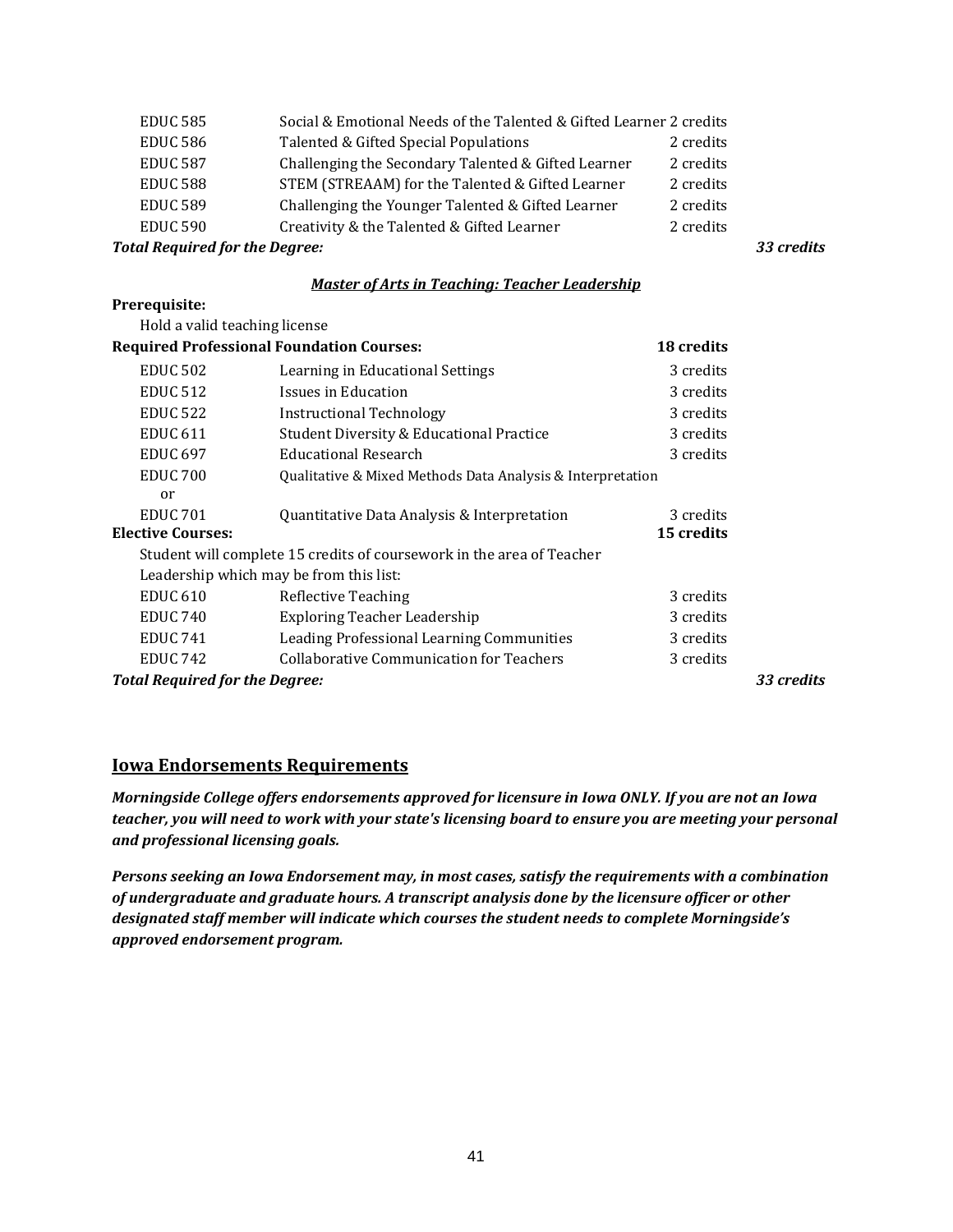#### *K-12 English as a Second Language (ESL)*

#### **Prerequisite:**

Hold elementary or secondary teaching certification

#### **Required Courses:**

| <b>Total Required for the Endorsement:</b> |                                        | 18 credits |
|--------------------------------------------|----------------------------------------|------------|
| <b>EDUC 732</b>                            | K-12 ESL Internship                    | 3 credits  |
| <b>EDUC 725</b>                            | Second Language Acquisition            | 3 credits  |
| EDUC <sub>720</sub>                        | Language, Culture & Classroom Practice | 3 credits  |
| <b>EDUC 715</b>                            | Linguistics for ESL Learners           | 3 credits  |
| EDUC <sub>710</sub>                        | ESL Assessment                         | 3 credits  |
| <b>EDUC 705</b>                            | ESL Methods                            | 3 credits  |

### *K-8 Instructional Strategist I: Mild/Moderate*

## **Required Courses:** SPED 878 Survey of Exceptionalities 3 credits<br>SPED 536 Applied Behavior Analysis 4 credits 4 credits SPED 536 Applied Behavior Analysis SPED 551 Educational Assessment<br>SPED 640 K-12 Mild/Moderate Characteristics & Methods 4 credits SPED 640 K-12 Mild/Moderate Characteristics & Methods 4 credits<br>SPED 676 Collaborative Partnerships & Transition 3 credits SPED 676 Collaborative Partnerships & Transition 3 credits<br>SPED 681 K-8 Reading Remediation Strategies 2 credits SPED 681 K-8 Reading Remediation Strategies 2 credits<br>SPED 683 K-8 Mild/Moderate Math. Materials & Methods 2 credits SPED 683 K-8 Mild/Moderate Math, Materials & Methods 2 credits<br>SPED 641 Internship: Instructional Strategist I: K-8 3 credits Internship: Instructional Strategist I: K-8 3 credits<br> **SPED 641 Indorsement:** 24 credits

### *Total Required for the Endorsement:*

#### *5-12 Instructional Strategist I: Mild/Moderate*

## **Required Courses:**

| <b>SPED 878</b>                            | Survey of Exceptionalities                         | 3 credits  |
|--------------------------------------------|----------------------------------------------------|------------|
| <b>SPED 536</b>                            | <b>Applied Behavior Analysis</b>                   | 4 credits  |
| <b>SPED 551</b>                            | <b>Educational Assessment</b>                      | 3 credits  |
| <b>SPED 640</b>                            | K-12 Mild/Moderate Characteristics & Methods       | 4 credits  |
| <b>SPED 676</b>                            | <b>Collaborative Partnerships &amp; Transition</b> | 3 credits  |
| <b>SPED 682</b>                            | 5-12 Mild/Moderate Reading Remediation Strategies  | 2 credits  |
| <b>SPED 684</b>                            | 5-12 Mild/Moderate Math, Materials & Methods       | 2 credits  |
| <b>SPED 642</b>                            | Internship: Instructional Strategist I: 5-12       | 3 credits  |
| <b>Total Required for the Endorsement:</b> |                                                    | 24 credits |

# *K-12 Instructional Strategist II: Behavior Disorder/Learning Disabilities*

| <b>Required Courses:</b>                   |                                                    |            |
|--------------------------------------------|----------------------------------------------------|------------|
| <b>SPED 878</b>                            | Survey of Exceptionalities                         | 3 credits  |
| <b>SPED 536</b>                            | <b>Applied Behavior Analysis</b>                   | 4 credits  |
| <b>SPED 551</b>                            | <b>Educational Assessment</b>                      | 3 credits  |
| <b>SPED 645</b>                            | Language Development & Communication Disorders     | 2 credits  |
| <b>SPED 676</b>                            | <b>Collaborative Partnerships &amp; Transition</b> | 3 credits  |
| <b>SPED 661</b>                            | Behavior Disorders: Theory & Methods               | 3 credits  |
| <b>SPED 662</b>                            | Learning Disabilities: Theory & Methods            | 3 credits  |
| <b>SPED 679</b>                            | Internship: Instructional Strategist II: BD/LD     | 3 credits  |
| <b>Total Required for the Endorsement:</b> |                                                    | 24 credits |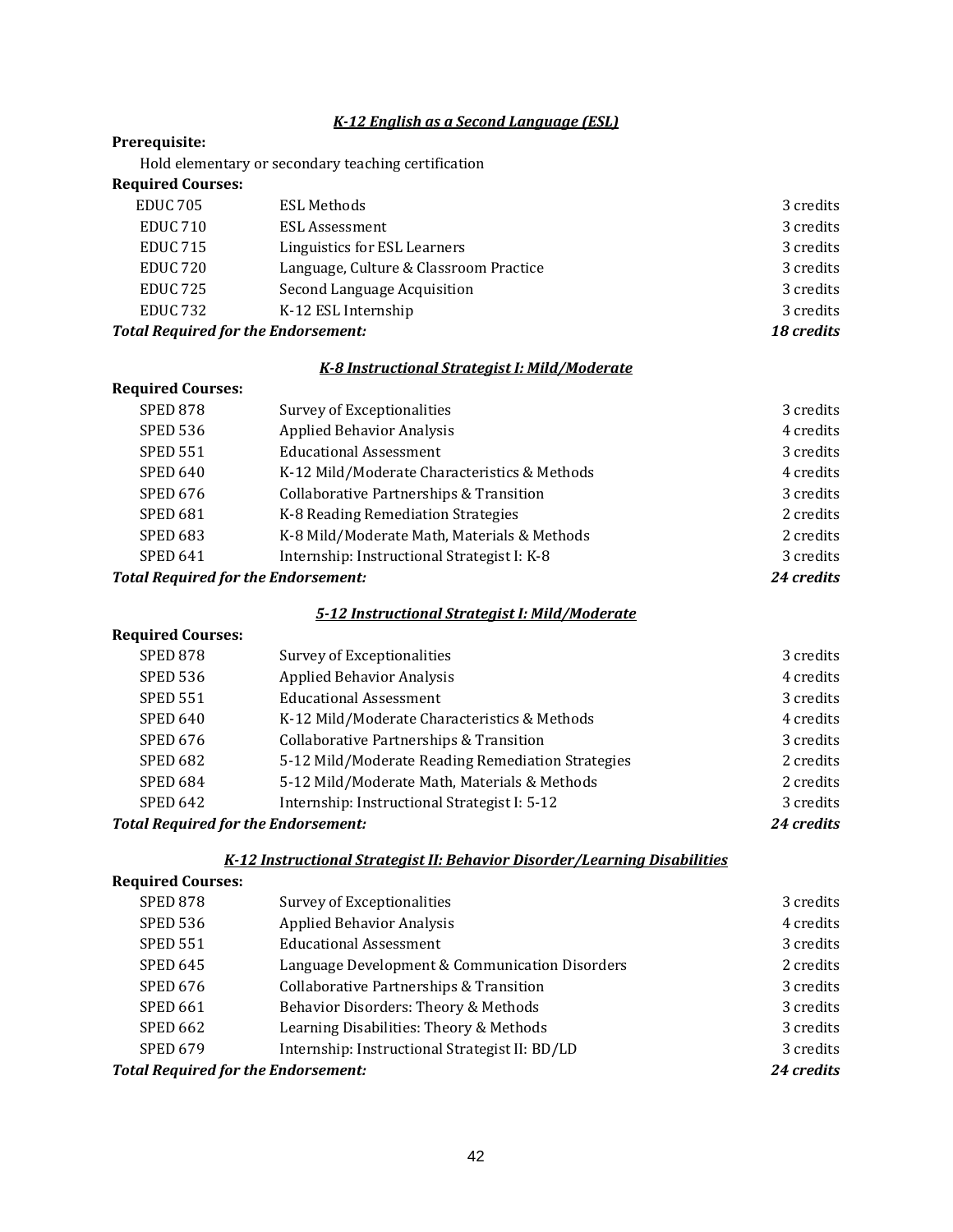### *K-12 Instructional Strategist II: Intellectual Disabilities*

#### **Required Courses:**

| <b>SPED 878</b>                            | Survey of Exceptionalities                         | 3 credits  |
|--------------------------------------------|----------------------------------------------------|------------|
| <b>SPED 536</b>                            | <b>Applied Behavior Analysis</b>                   | 4 credits  |
| <b>SPED 551</b>                            | <b>Educational Assessment</b>                      | 3 credits  |
| <b>SPED 645</b>                            | Language Development & Communication Disorders     | 2 credits  |
| <b>SPED 676</b>                            | <b>Collaborative Partnerships &amp; Transition</b> | 3 credits  |
| <b>SPED 660</b>                            | Introduction to Intellectual Disabilities          | 2 credits  |
| <b>SPED 675</b>                            | Intellectual Disabilities: Curriculum & Methods    | 4 credits  |
| <b>SPED 678</b>                            | Internship: Instructional Strategist II: ID        | 3 credits  |
| <b>Total Required for the Endorsement:</b> |                                                    | 24 credits |

### *5-8 Middle School*

### **Prerequisite:**

Hold elementary or secondary teaching certification

| Literacy for Grades 5-8                                 | 3 credits |
|---------------------------------------------------------|-----------|
| Growth & Development of the Middle School Level Student | 2 credits |
| Middle School Curriculum & Methods                      | 3 credits |
| Middle School Field Experience                          | 1 credit  |
|                                                         |           |

**In addition,** coursework is **required in TWO of these four content areas. Students must have at least 12 hours in each of two content areas as well as coursework in each sub-topic.** Specific courses required will be determined through transcript analysis.

| <b>Minimum Required for the Endorsement:</b><br>33 credits               |            |
|--------------------------------------------------------------------------|------------|
| and geography                                                            | 12 credits |
| Social Studies, including American government, American history, world   |            |
| Science, including life science, earth science, and physical science     | 12 credits |
| <b>Mathematics, including algebra</b><br>$\bullet$                       | 12 credits |
| literature, and literature across cultures                               | 12 credits |
| Language arts, including composition, language usage, speech, adolescent |            |

#### *K-8 Reading*

## **Required Courses:** EDUC 761 Reading in Content Areas 4 credits 4 credits 4 credits<br>
EDUC 762 Diagnostic Teaching of Reading 2008 and 2008 2 credits EDUC 762 Diagnostic Teaching of Reading<br>EDUC 763 Oral & Written Language Development 4 credits EDUC 763 Oral & Written Language Development 4 credits 4 credits<br>EDUC 764 Literacy for Grades K-4 3 credits EDUC 764 Literacy for Grades K-4 3 credits<br>
EDUC 765 Literacy for Grades 5-8 3 credits<br>
3 credits EDUC 765 Literacy for Grades 5-8 3 credits<br>EDUC 872 Children's Literature 3 and 3 credits EDUC 872 Children's Literature<br>EDUC 771 Reading & Writing Assessment Practicum K-8 3 credits EDUC 771 Reading & Writing Assessment Practicum K-8 3 credits<br>EDUC 767 Literacy Capstone 1 credit External School and School and School and School and School and School and School and School and School and School and School and School and School and School and School and School and School and School and School and Scho *Total Required for the Endorsement:*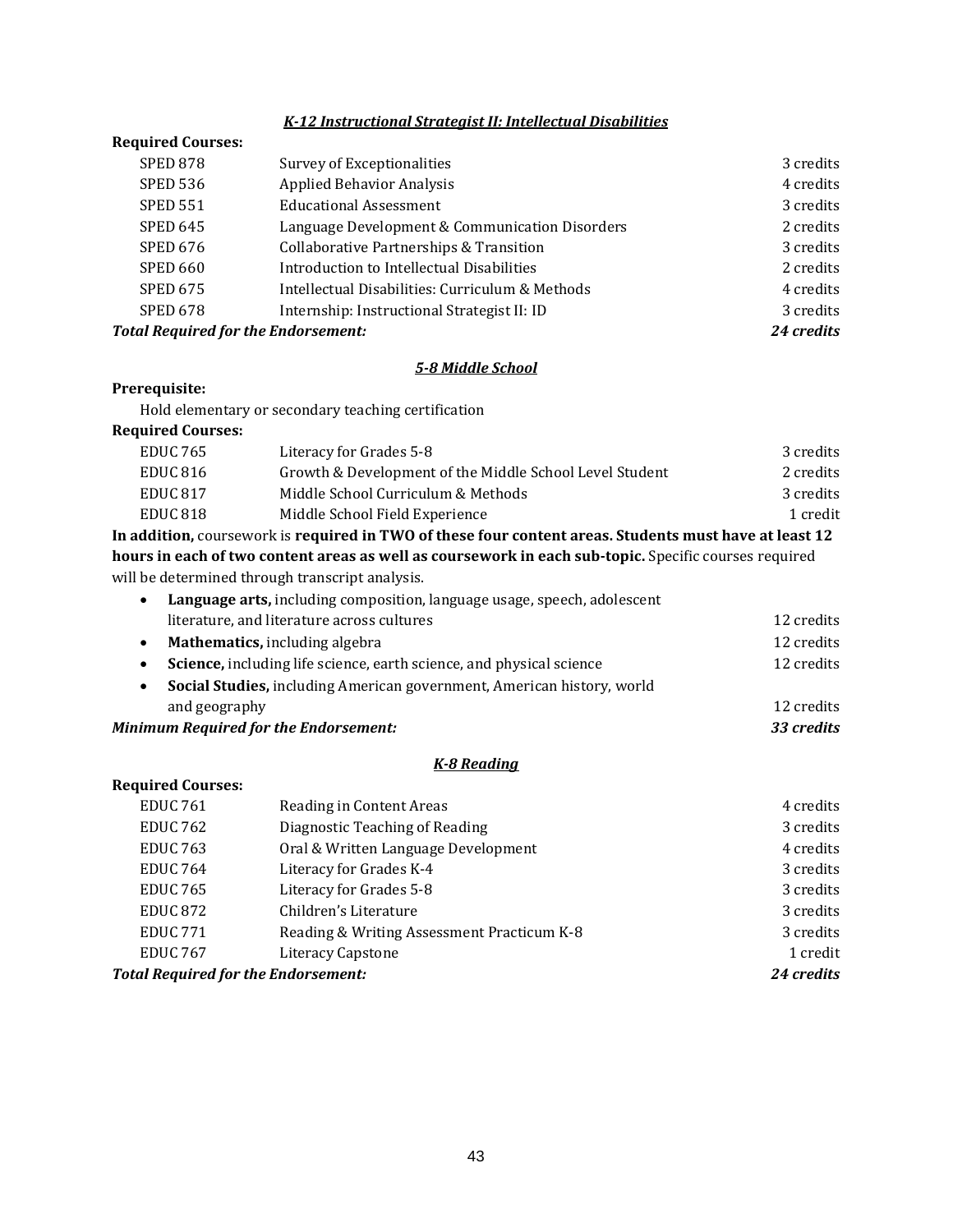#### *5-12 Reading*

#### **Required Courses:**

| <b>EDUC 761</b>                            | Reading in Content Areas                    | 4 credits  |
|--------------------------------------------|---------------------------------------------|------------|
| <b>EDUC 762</b>                            | Diagnostic Teaching of Reading              | 3 credits  |
| <b>EDUC 763</b>                            | Oral & Written Language Development         | 4 credits  |
| <b>EDUC 765</b>                            | Literacy for Grades 5-8                     | 3 credits  |
| <b>EDUC 766</b>                            | Literacy for Grades 9-12                    | 3 credits  |
| <b>EDUC 870</b>                            | Adolescent Literature                       | 3 credits  |
| <b>EDUC 772</b>                            | Reading & Writing Assessment Practicum 5-12 | 3 credits  |
| <b>EDUC 767</b>                            | Literacy Capstone                           | 1 credit   |
| <b>Total Required for the Endorsement:</b> |                                             | 24 credits |

### *K-12 Special Education Consultant*

### **Prerequisites:**

| <b>Required Courses:</b>                                                           |
|------------------------------------------------------------------------------------|
| Have 4 years of teaching experience; of which, at least 2 are in special education |
| Hold an endorsement in special education                                           |
| Hold a master's degree in education or special education                           |

## SPED 560 Consulting in the Schools 3 credits<br>SPED 561 Curriculum & Instructional Design 3 credits 3 credits SPED 561 Curriculum & Instructional Design 3 credits<br>SPED 564 Data Collection for Decision-Making 3 credits 3 credits Data Collection for Decision-Making 3 credits<br> **SPED 564 Data Collection for Decision-Making** 3 credits<br> **9 credits** *Total Required for the Endorsement:*

#### *K-12 Talented and Gifted*

### **Prerequisite:**

Hold elementary or secondary teaching certification

#### **Required Courses:**

| <b>Total Required for the Endorsement:</b> |                                             | 12 credits |
|--------------------------------------------|---------------------------------------------|------------|
| <b>EDUC 584</b>                            | Psychology of the Talented & Gifted         | 3 credits  |
| <b>EDUC 582</b>                            | K-12 TAG Practicum                          | 2 credits  |
| <b>EDUC 581</b>                            | Curriculum & Methods for the Gifted         | 3 credits  |
| <b>EDUC 580</b>                            | Development & Management of Gifted Programs | 4 credits  |
|                                            |                                             |            |

#### *5-12 Work Experience Coordinator*

## **Prerequisite:**  Hold an endorsement in special education – grades 5-12 **Required Courses:** SPED 676 Collaborative Partnerships & Transitions 3 credits<br>SPED 635 Coordination of Cooperative Occupational Education Programs 2 credits SPED 635 Coordination of Cooperative Occupational Education Programs 2 credits<br>SPED 637 Career-vocational Assessment & Guidance for those with Disabilities 2 credits SPED 637 Career-vocational Assessment & Guidance for those with Disabilities 2 credits<br>al Required for the Endorsement: 2

### *Total Required for the Endorsement:*

### **Educational Strands**

An educational strand is a series of clearly defined courses focused on a specific academic topic. These strands provide students an opportunity to expand their knowledge with courses not traditionally available within our Program's general offerings. While the classes within each strand can be used within the master's degree as electives, these courses *do not* lead to any Iowa endorsement.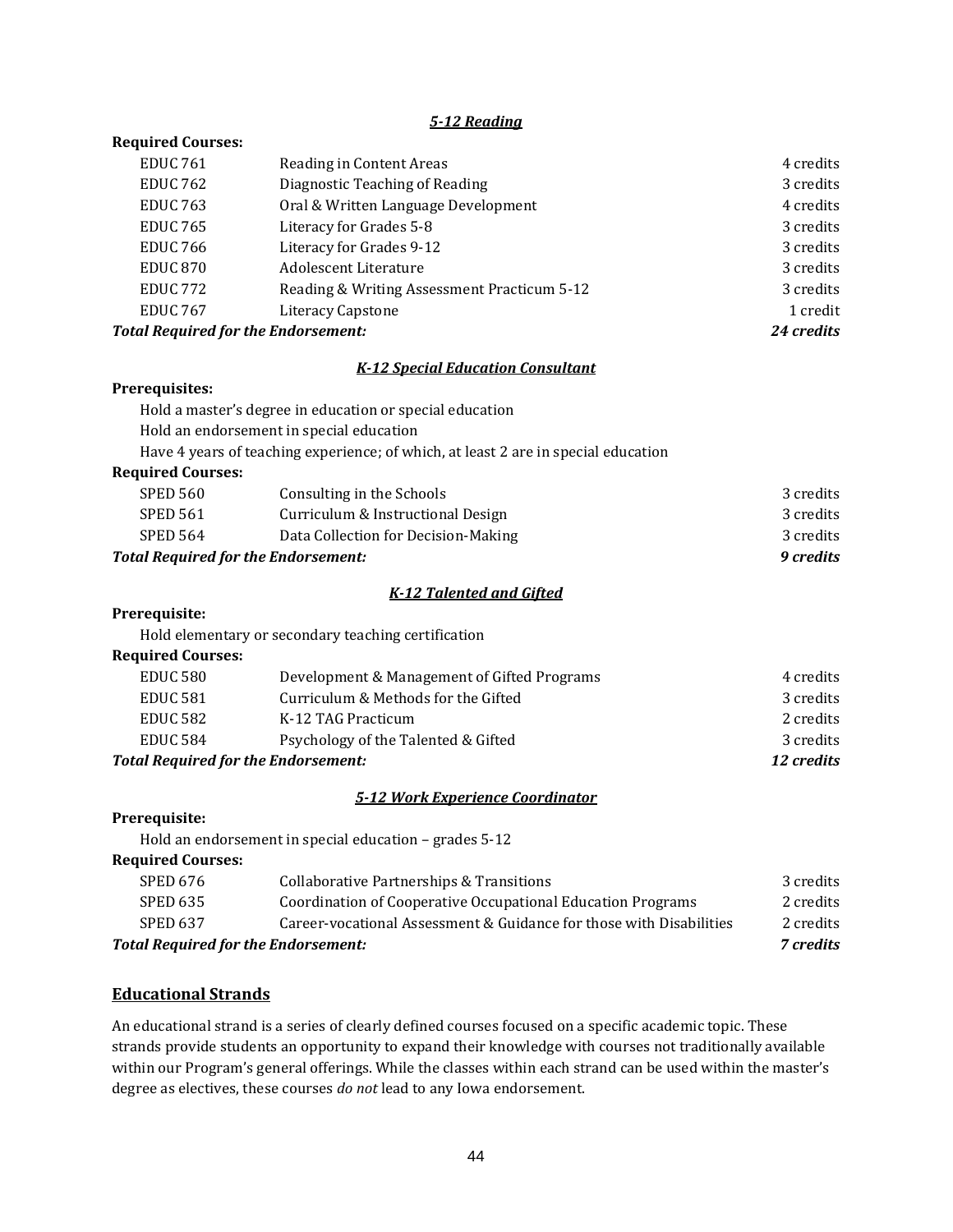### *Athletic Program Management*

This strand is a series of six 3-credit courses developed in partnership with and using the curriculum of the National Interscholastic Athletic Administrators Association (NIAAA). They can be used to achieve certification through the NIAAA.

**Courses:**

| <b>Foundations of Athletic Program Management</b> | 3 credits |
|---------------------------------------------------|-----------|
| <b>Athletic Facilities Management</b>             | 3 credits |
| Building Character in Student Athletes            | 3 credits |
| Legal Issues for Athletic Programs                | 3 credits |
| Special Topics for Athletic Program Management    | 3 credits |
| Athletic Program Leadership                       | 3 credits |
|                                                   |           |

### *Music Education*

This strand of ten 3-credit courses is designed to extend a practicing music educator's teaching abilities. It provides the opportunity to develop both professionally and creatively by offering advanced knowledge and practical teaching techniques.

### **Courses:**

| <b>MUED 503</b> | Developing the Independent Musician                   | 3 credits |
|-----------------|-------------------------------------------------------|-----------|
| <b>MUED 511</b> | <b>Advanced Conducting Techniques</b>                 | 3 credits |
| <b>MUED 515</b> | Instructional Design & Assessment in Music Education  | 3 credits |
| <b>MUED 521</b> | The Creative Child                                    | 3 credits |
| <b>MUED 533</b> | Topics in Elementary General Music                    | 3 credits |
| <b>MUED 534</b> | Topics in Choral Music                                | 3 credits |
| <b>MUED 535</b> | Topics in Instrumental Music                          | 3 credits |
| MUED 604        | <b>Practical Application of Conducting Techniques</b> | 3 credits |
| <b>MUED 609</b> | Performance Literature for the 21st Century Ensemble  | 3 credits |
| <b>MUED 613</b> | Advanced Orchestration & Arranging                    | 3 credits |
|                 |                                                       |           |

### *Teacher Leadership*

Teachers well-prepared for leadership roles such as mentor, instructional coach, lead teacher, model teacher are essential to effective K-12 school improvement. To help teacher be effective in these roles, a series of five 3-credit courses have been developed.

### **Courses:**

| <b>EDUC 610</b>     | Reflective Teaching                             | 3 credits |
|---------------------|-------------------------------------------------|-----------|
| <b>EDUC 740</b>     | Exploring Teacher Leadership                    | 3 credits |
| EDUC <sub>741</sub> | Leading Professional Learning Communities       | 3 credits |
| <b>EDUC 742</b>     | <b>Collaborative Communication for Teachers</b> | 3 credits |
| EDUC 595/744        | Ethics for Leaders                              | 3 credits |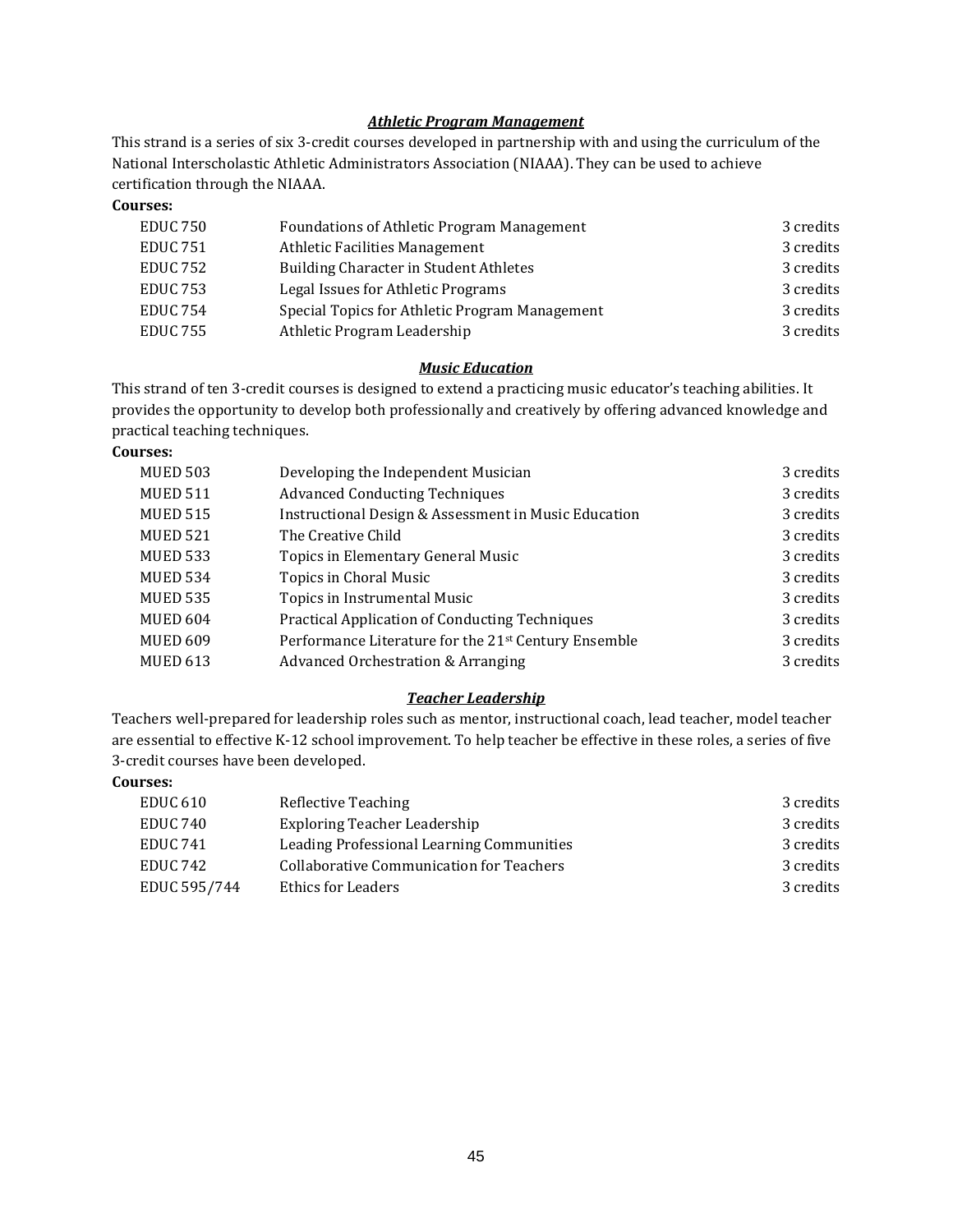#### *Autism*

Teachers working with students who have communication difficulties and behavior challenges or students diagnosed with an autism-spectrum disorder may be interested in taking one or more classes from the Autism Strand. To help teachers be effective in these roles, a series of four 3-credit courses have been developed.

#### **Courses:**

| SPED 632 | Introduction to Theory & Practice: Autism           | 3 credits |
|----------|-----------------------------------------------------|-----------|
| SPED 634 | Teaching Students with Autism in Inclusive Settings | 3 credits |
| SPED 636 | Teaching Students with Autism: Intensive Needs      | 3 credits |
| SPED 638 | Teaching Students with Autism: Assessment           | 3 credits |

## **Course Descriptions**

### **Education (EDUC)**

### **EDUC 502 Learning in Educational Settings 3 credits**

Emphasizes learning theories and how brain functions affect learning and behavior in and out of the classroom. Explores research on how best to implement these theories to support the learning of all students.

### **EDUC 512 Issues in Education 3 credits**

Explores contemporary issues in education. Helps develop tools necessary to become leaders in the field and be able to participate in and facilitate the process of education reform in a clear, analytical, and thoughtful manner.

### **EDUC 522 Instructional Technology 3 credits**

Expands the use of technology tools in teaching situations and includes an action inquiry project using a technology-infused solution. Discusses issues related to technology and its use in schools.

### **EDUC 550 Teaching Internship 1-6 credits**

### *By permission only.*

Working with students in specific setting under the supervision of the department staff. Involves the demonstration of skills necessary to plan, implement, and evaluate instruction.

### **EDUC 580 Development and Management of Gifted Programs 4 credits**

Candidate will develop an understanding of and the application of the necessary components for developing, managing, and supervising gifted programming and services.

### **EDUC 581 Curriculum and Methods for the Gifted 3 credits**

Candidates will explore and examine curriculum models and modifications for gifted students that can be applied using a continuum of service options. Candidates will explore the role of pre-assessments in differentiated instruction and will develop sample curriculum and assessment tools that are tailored to the needs of gifted students.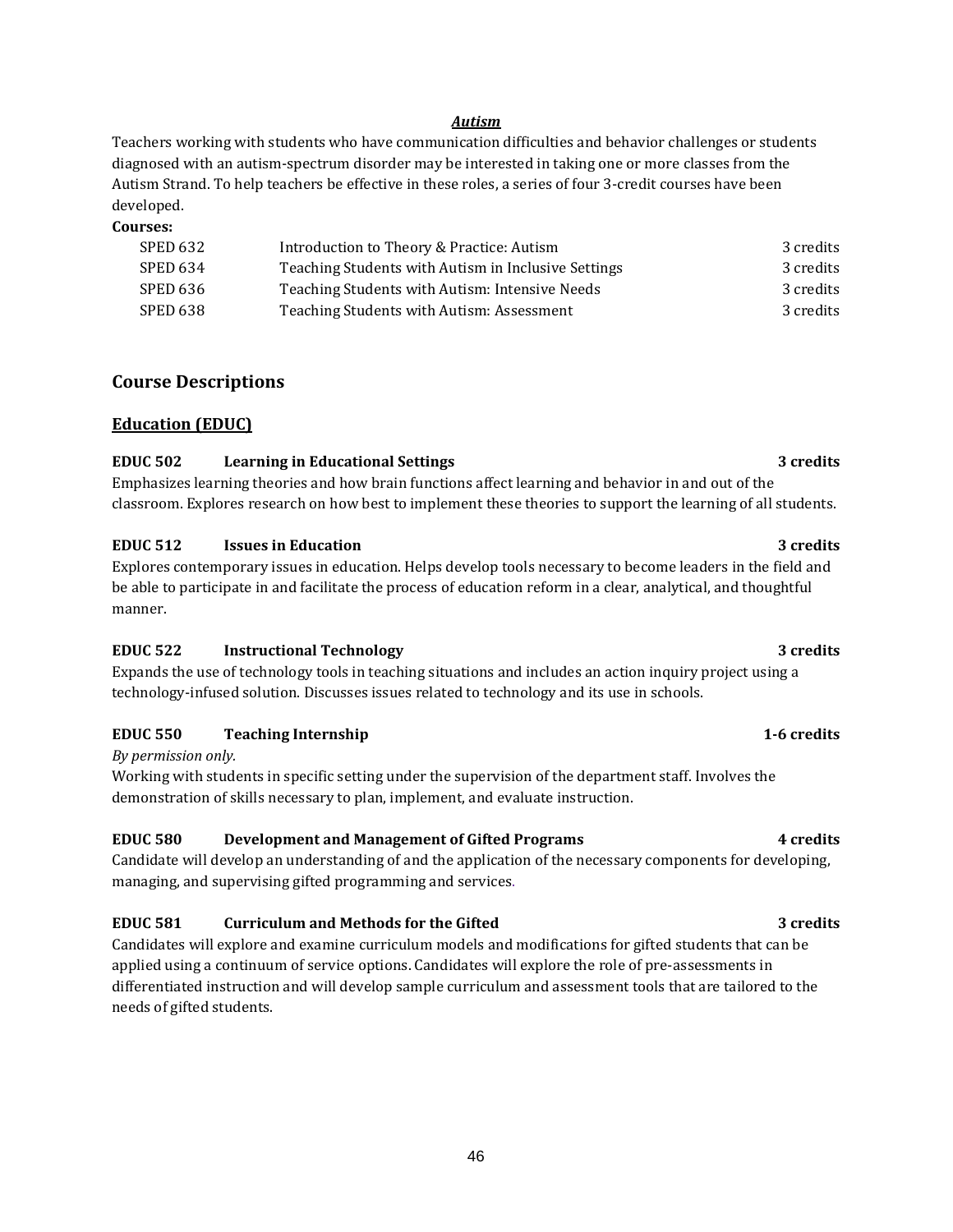### **EDUC 582 K-12 TAG Practicum 2 credits**

*This course is by permission only through formal application*.

*Prerequisites: EDUC 580, 581, & 584*

*Enrollment is by permission of the Graduate Office only.*

Course is designed for endorsement candidate to apply learning from the three core TAG courses. Course will also serve as a field experience component to culminate recent course experiences utilizing practical applications and procedures. Topics include program goals, curriculum planning, collaboration, and parent collaboration. The culminating experience shall include a 50-hour practicum: at least 8 hours of direct teaching or interacting directly with identified K-12 TAG students, shall be in the opposite grade cluster, i.e., K-8 must do 8 hours in 9-12 and vice versa. Remaining hours of practicum will be working directly with identified K-12 TAG students or observing/shadowing/assisting an endorsed TAG teacher as they work directly with identified K-12 TAG students. Practicum will also provide endorsement candidate with teaching experience that includes working with a Collaborating Teacher; who will guide, mentor, and model best instructional practices in the classroom. Collaborating Teacher has appropriate license and will provide assessment of work done by endorsement candidate. To demonstrate academic rigor, educator will complete a final reflection paper.

### **EDUC 584 Psychology of the Talented & Gifted 3 credits**

Candidates will explore and examine the nature and needs of gifted students. Additionally, candidates will identify social and emotional needs of children who are gifted and talented and identify ways to support cognitive and social-emotional needs of children and youth who are gifted and talented. Moreover, candidates will examine the role of culture in manifestation of gifts and talents as well as gifted behaviors in special populations.

### **EDUC 585 Social Emotional Needs of the Talented and Gifted 2 credits**

Candidate will explore unique social and emotional learning needs of gifted students and certain teaching and philosophical strategies that can help address these unique needs. Candidate will review key principles and concepts about social and emotional development of gifted children found in empirical literature and evaluate strengths and limitations of certain support systems that can be used to address their social and emotional development. Candidate will explore concept of peer relationships, perfectionism, asynchronous development, twice exceptionality, and overexcitabilities. Candidate will be provided multiple opportunities to engage in discussions and activities that refine and define strategies and practices focusing on meeting comprehensive social and emotional learning needs of gifted and talented students. *This course is not required for the Iowa Talented & Gifted Endorsement.*

### **EDUC 586 Talented and Gifted Special Populations 2 credits**

Candidates will explore talented and gifted students and special populations. More specifically, candidates will explore twice exceptionality, English Language Learners, students with autism, gender difference, and minority population in gifted education. Candidates will evaluate district policy and determine how to create a more inclusive program that incorporates special populations. *This course is not required for the Iowa Talented & Gifted Endorsement.* 

## **EDUC 587 Challenging the Secondary Talented and Gifted Learner 2 credits**

Candidate will focus on the gifted adolescent and his/her needs. Candidate will review and research characteristics and identification of the gifted adolescent as well as possible programs, services, and other ways to support the gifted secondary student. *This course is not required for the Iowa Talented & Gifted Endorsement.* 

### 47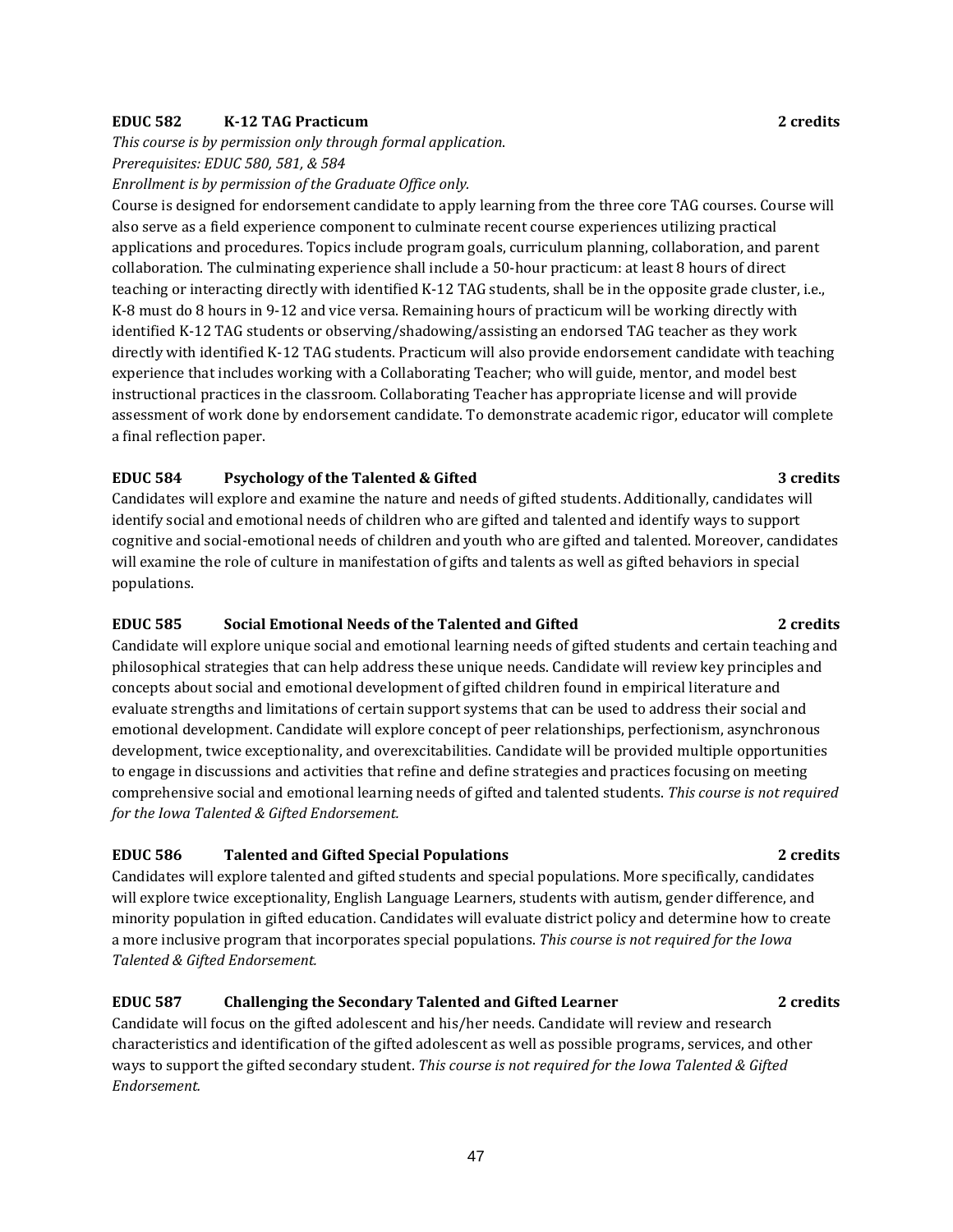## **EDUC 588 STEM (STREAAM) for the Talented and Gifted Learner 2 credits**

Candidate will explore integrated nature of learning with an interdisciplinary curriculum approach in areas of science, technology, engineering, and math for gifted learners. Candidate will research and explore effective ways to integrate STEM lessons within their classroom and use problem solving strategies to delivery effective instruction to gifted learners. Candidate will explore the nature of STEM education disciplines, STEM pedagogy, and STEM strategies that can be used to deliver integrative STEM education in the school-based setting to our gifted youth. *This course is not required for the Iowa Talented & Gifted Endorsement.* 

### **EDUC 589 Challenging the Younger Talented and Gifted Learner 2 credits**

Candidate will examine gifted behaviors and characteristics of young gifted learners; and possible identification procedures. Also, strategies, including but not limited to the following, will be reviewed: creating an appropriate learning environment; providing variety and offering choices; compacting curriculum; incorporating creative thinking; and flexible grouping. *This course is not required for the Iowa Talented & Gifted Endorsement.* 

### **EDUC 590 Creativity and the Talented and Gifted Learner 2 credits**

Candidate will read about and research the definition of creativity; theories of creativity; creative process; characteristics of the creatively gifted child; and tests used to measure creativity. Candidate will also review activities and strategies that are designed to enhance creativity. *This course is not required for the Iowa Talented & Gifted Endorsement.* 

## **EDUC 595 Special Topics 1-3 credits**

Topics are studied which are not assigned or covered in other courses in this department. Allows special offerings in education according to student interest and/or need. Offered as needed. Repeatable.

### **EDUC 595/744 Ethics for Leaders 3 credits** 3 credits

Based on work of the National Association of State Directors of Teacher Education and Certification as well as other resources, this course will provide opportunities for Candidates to engage in readings, conversations, and research about ethics in education. Candidates will explore how their experiences and values affect their ethical decision-making. Educational ethical dilemmas will be investigated. Content is based on the Model Code of Ethics for Educators (MCEE).

## **EDUC 610 Reflective Teaching 3 credits**

The learner will gain an understanding of the theories and research regarding reflective practice in the educational setting. Learners will demonstrate an understanding of Marzano's model of effective teaching and apply knowledge to rate themselves using the 43 elements. Learners will also set professional growth goals based on input, engage in focused practice, document data points, and give specific feedback while discussing teaching with a Collaborative Team.

## **EDUC 611 Student Diversity and Educational Practice 3 credits**

Expands understanding and appreciation of diversity. Focuses on the use of appropriate strategies to meet the needs of diverse learners*. This course fulfills the Human Relations requirement for teaching licensure in the state of Iowa, per the Board of Educational Examiners (BOEE).*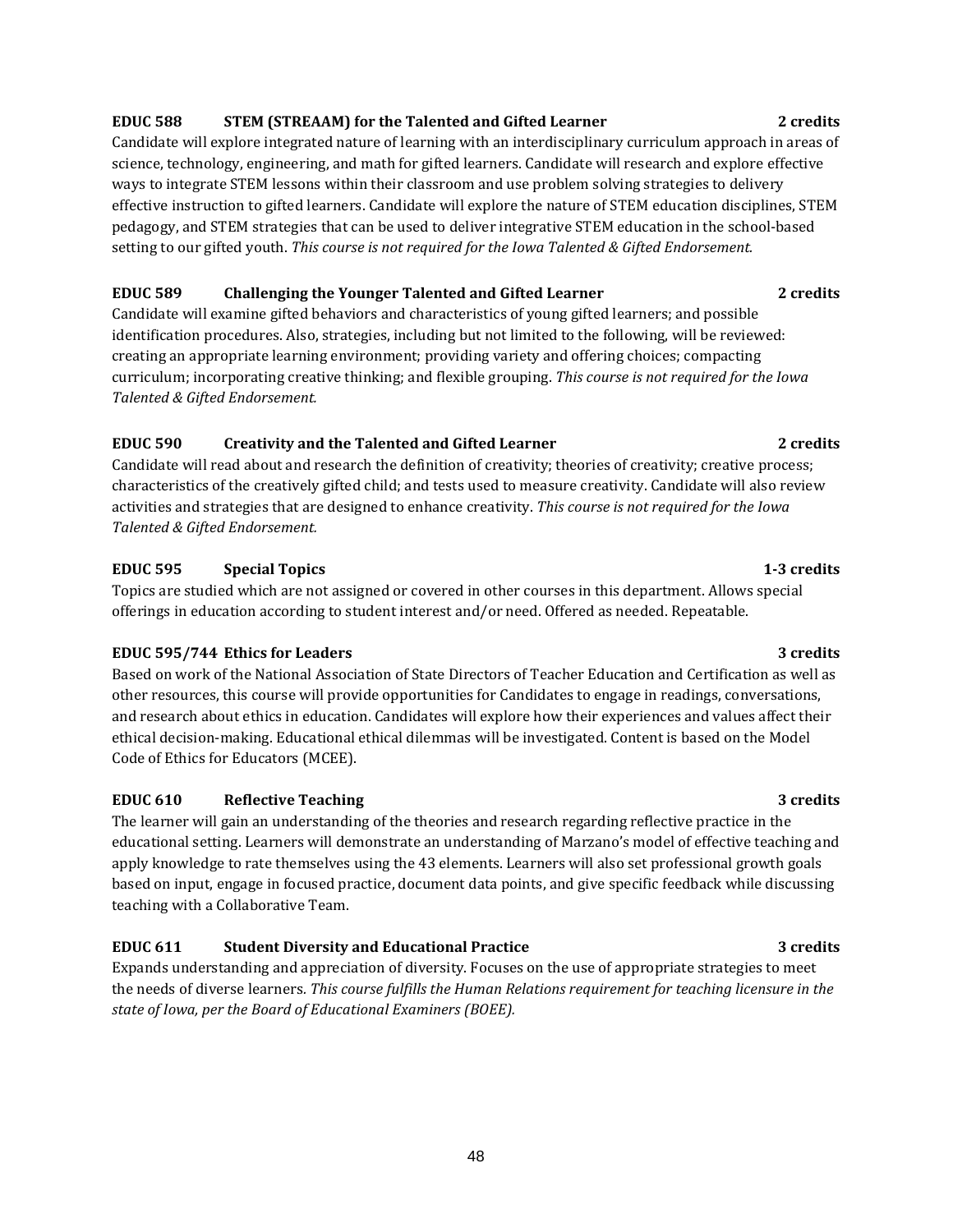### **EDUC 695 Writing for Educational Research 1 credit**

### *Permission required*

This courses will focus on helping students improve their research proposal for their educational research project created in EDUC 697 Educational Research. Students will receive writing support from the instructor who will help the student: a) establish appropriate goals, b) create an active timeline, and c) monitor the student's incremental progress. The grade for this course will be pass/fail. The credit earned in this course cannot be counted toward the MAT degree.

## **EDUC 697 Educational Research 3 credits**

*Prerequisites: Completion of 18 credits hours of graduate credit to include completion of EDUC 502 or EDUC 512.* This course provides an understanding of the research process and lays a foundation for applied research. Students will focus on methods of examining classroom or school-wide issues in order to become a more effective educator. Students will complete a research proposal that will ultimately be developed into their final research project.

### **EDUC 700 Qualitative and Mixed Methods Data Analysis and Interpretation 3 credits** *Prerequisite: EDUC 697*

In this course, students will carry out and complete their research project that may incorporate qualitative methods, mixed methods, or non-empirical research review. Students will learn the fundamentals of data collection and analysis from these vantage points, and how to report their findings. Students will also write a discussion section in which they describe the implications of their findings.

## **EDUC 701 Quantitative Data Analysis and Interpretation 3 credits**

### *Prerequisite: EDUC 697*

In this course, students will carry out and complete their quantitative research project. Students will learn the fundamentals of quantitative data collection and analysis, and reporting of quantitative results. Students will also write a discussion section in which they describe the implications of their findings.

### **EDUC 705 ESL Methods 3 credits**

Explores contemporary approaches, methods, and strategies for the appropriate instruction of second language learners. Provides a foundational perspective on ESL/dual language approaches, including the communicative, cognitive, and grammatical.

### **EDUC 710 ESL Assessment 3 credits**

Provides an overview of current issues regarding the assessment of culturally and linguistically diverse (CLD) students within classroom practice. Includes placement and proficiency testing, formative and summative student assessment, using assessment to impact classroom instruction, and CLD students with special education needs.

### **EDUC 715 Linguistics for ESL Learners 3 credits**

This course examines and analyzes the fundamental concepts of linguistics and connects this information to routine work in the classroom. Students will study first and second language acquisition, phonology, orthography, morphology, and syntax, as well as the implications of all of these topics for teaching all students, including emergent bilingual students. Over the course of the semester, students will be provided with readings, videos, and podcasts that complement the information in the textbook, and assists students in developing a solid understanding of the intricacies of studying and teaching language. Through engagement in online whole-class discussions, group, and individual assignments, students will be able to use their understanding of essential linguistic principles to inform instruction and assessment at all levels.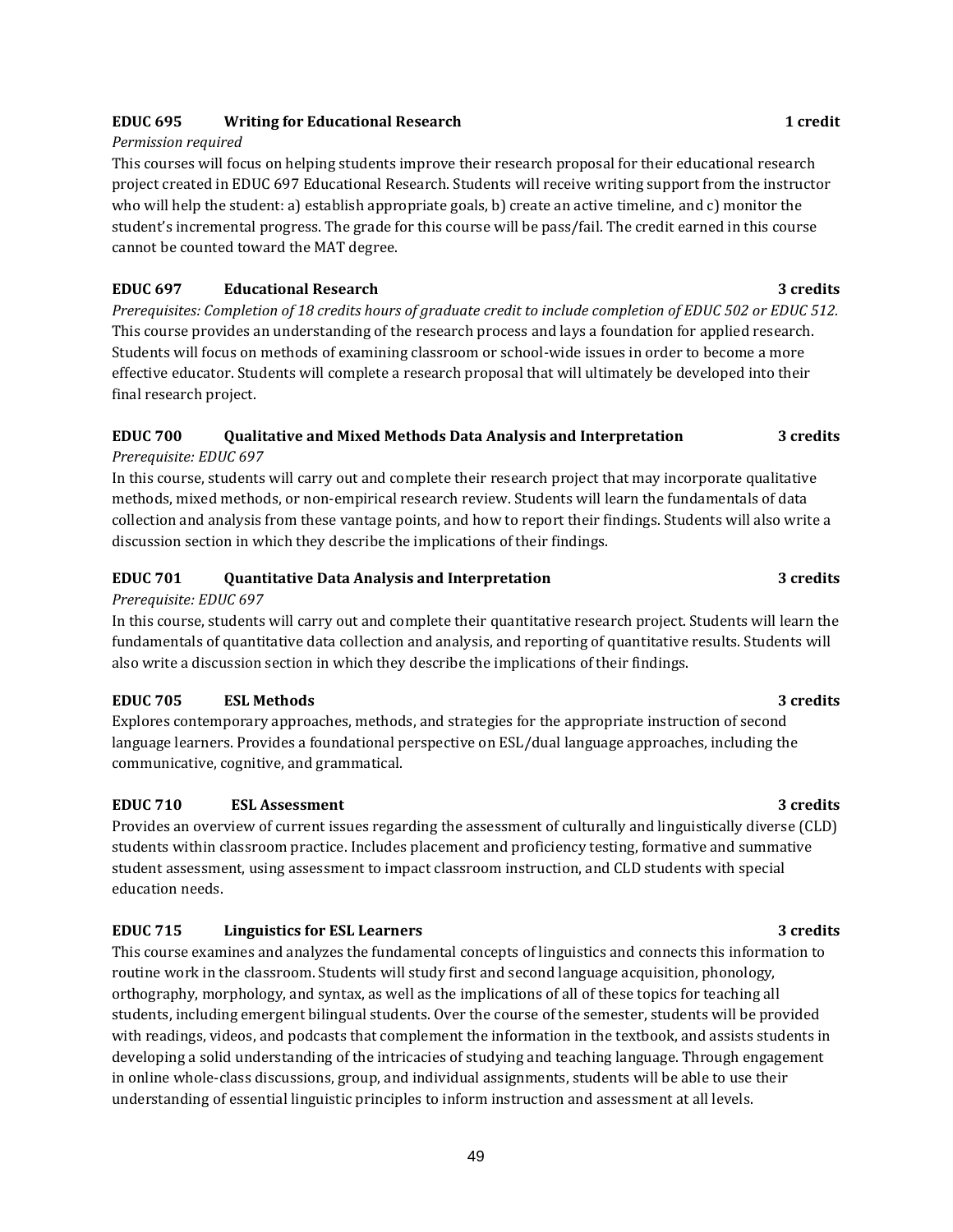### **EDUC 720 Language, Culture and Classroom Practice 3 credits**

Examines the many ways in which school educators may build the capacities for cultural and linguistic diversity in the classroom. Emphasizes readiness for mutually accommodative professional practices with culturally and linguistically diverse [CLD] students and families.

### **EDUC 725 Second Language Acquisition 3 credits**

Course is designed to give educators of all levels an understanding of the main theories of first and second language acquisition, and how this information can be applied to their work in the classroom. Major topics in this course include language acquisition theories, bilingualism and models of bilingual education, as well as information regarding the teaching of academic language to native English speakers and ELL students. Participants in this course will be required to engage in scholarly research related to the topics presented in the lectures. They will also analyze a variety of case studies, engage in professional discourse pertaining to language teaching and learning, and design instructional activities based on the theories and concepts from the reading. Students in this course will obtain a detailed understanding of the impact of language teaching theories and strategies on student learning.

### **EDUC 732 Internship: K-12 ESL 3 credits**

*Prerequisites: EDUC 705, 710, 715, 720, & 725*

*Enrollment is by permission of the Graduate Office only.*

This course is designed for endorsement candidate to reflect on learnings from previous ESL courses through professional learning communities. Content includes philosophy, programming/curriculum, student needs and assets, formative and summative assessment, best practices for teaching English to ESL students, cultural competence, advocacy, policies, and appropriate practices. The culminating experience shall include a 75 hour internship within an ESL setting to enhance the learned skills and knowledge base. Thirty of the 75 hours must be in the opposite grade cluster; i.e., K-8 must do 30 hours in 5-12 and vice versa. Those currently K-12 will work with the course facilitator to decide as appropriate. Endorsement candidates will either teach or tutor students for 8 hours in the 30-hour portion. The remaining 45 hours will be selected from a preapproved checklist. The Internship will also provide the endorsement candidate with a teaching experience that includes working with a Collaborating Teacher; who will guide, mentor, and model best instructional practices in the classroom. The Collaborating Teacher has the appropriate license and will provide an assessment of the work done by the endorsement candidate. To demonstrate academic rigor, the educator will create a portfolio. Directions for the portfolio are in the Moodle course.

### **EDUC 740 Exploring Teacher Leadership 3 credits**

The first part of the course will be an orientation to teacher leadership. The majority of the course will have a focus on the meaning of teacher leadership (TL), characteristics of effective TL, and the connection between TL and student achievement, professional learning communities, and school improvement in general. Participants will assess their own leadership abilities and develop a plan to maximize their potential. Professional reflection and collaboration will be a critical part of the course.

### **EDUC 741 Leading Professional Learning Communities 3 credits**

The course will focus on the importance of collaborative culture in the development and maintenance of professional learning communities (PLCs). There is an emphasis on shared leadership in this collaborative culture which includes administrators and teachers. Topics include PLCs, professional development, teamwork, shared leadership, study groups, classroom observation, the power of collaboration, and professional portfolios. Participants in the course will be part of two groups. The first one is the class as a whole, engaged in developing ideas around the professional learning community processes. The second one is

#### 50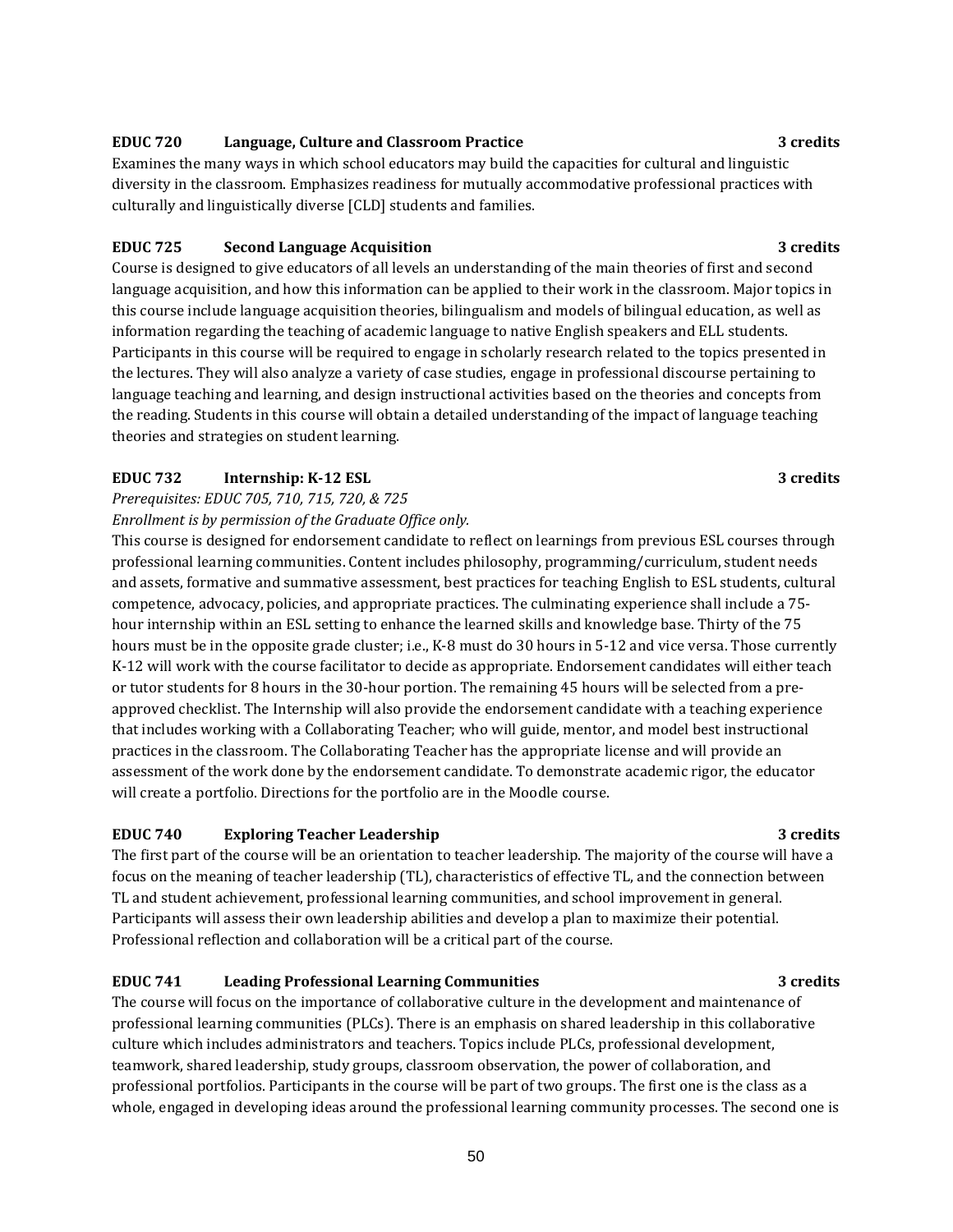based PLCs.

a small group of class members that one will work with for the entire course. The second group will be one with which to work, collaborate, and share local PLC experiences that offer powerful ways to impact school-

## **EDUC 742 Collaborative Communication for Teachers 3 credits**

No matter the role teachers take, whether it be mentor, instructional coach, lead teacher, model teacher, or team member, positive, constructive communication is a key element in successful learning communities. This course will help teachers develop the communication skills they will need to become effective leaders in their schools.

## **EDUC 750 Foundations of Athletic Program Management 3 credits**

This course will provide an overview of the role of Athletic Administrator. Topics include: philosophy, organizations and professional programs; management strategies and organizational techniques; interscholastic budgeting and finance; and marketing, promotions and fundraising. Many of the topics and issues presented in this course will be examined in more depth in subsequent courses in this strand.

## **EDUC 751 Athletic Facilities Management 3 credits**

This course will provide an overview of Athletic Facilities Management. Topics include: Athletic Field Management, Indoor Physical Plant Assets, Interscholastic Player Equipment and Enhancing Curb Appeal. Based upon materials developed by the National Interscholastic Athletic Administrators Association and may be used toward certification by NIAAA.

## **EDUC 752 Building Character in Student Athletes 3 credits**

Focuses on encouraging shared responsibility for positive sporting behavior among student athletes, coaches, and community members. Based upon materials developed by the National Interscholastic Athletic Administrators Association and may be used toward certification by NIAAA.

## **EDUC 753 Legal Issues for Athletic Programs 3 credits**

Provides an overview of risk management, sexual harassment, hazing, ADA, and Title IX. Based upon materials developed by the National Interscholastic Athletic Administrators Association and may be used toward certification by NIAAA.

## **EDUC 754 Special Topics for Athletic Program Management 3 credits**

Examines three varied components of athletic programs: current issues in American sports, interscholastic contest management, and middle school athletic program management. Based upon materials developed by the National Interscholastic Athletic Administrators Association and may be used toward certification by NIAAA.

## **EDUC 755 Athletic Program Leadership 3 credits**

Examines four varied components of athletic programs: assessment of programs and personnel, leadership management/supervision for athletic administrators, interscholastic contest management, and professional growth for athletic coaches. Based upon materials developed by the National Interscholastic Athletic Administrators Association and may be used toward certification by NIAAA.

## **EDUC 760 Reading Assessment 2 credits**

Focuses on how to collect and use information about reading to make appropriate education decisions regarding reading instruction. In addition to conducting reading assessments, particular emphasis will be on how to use data for decision making and how to critically analyze assessment data.

## 51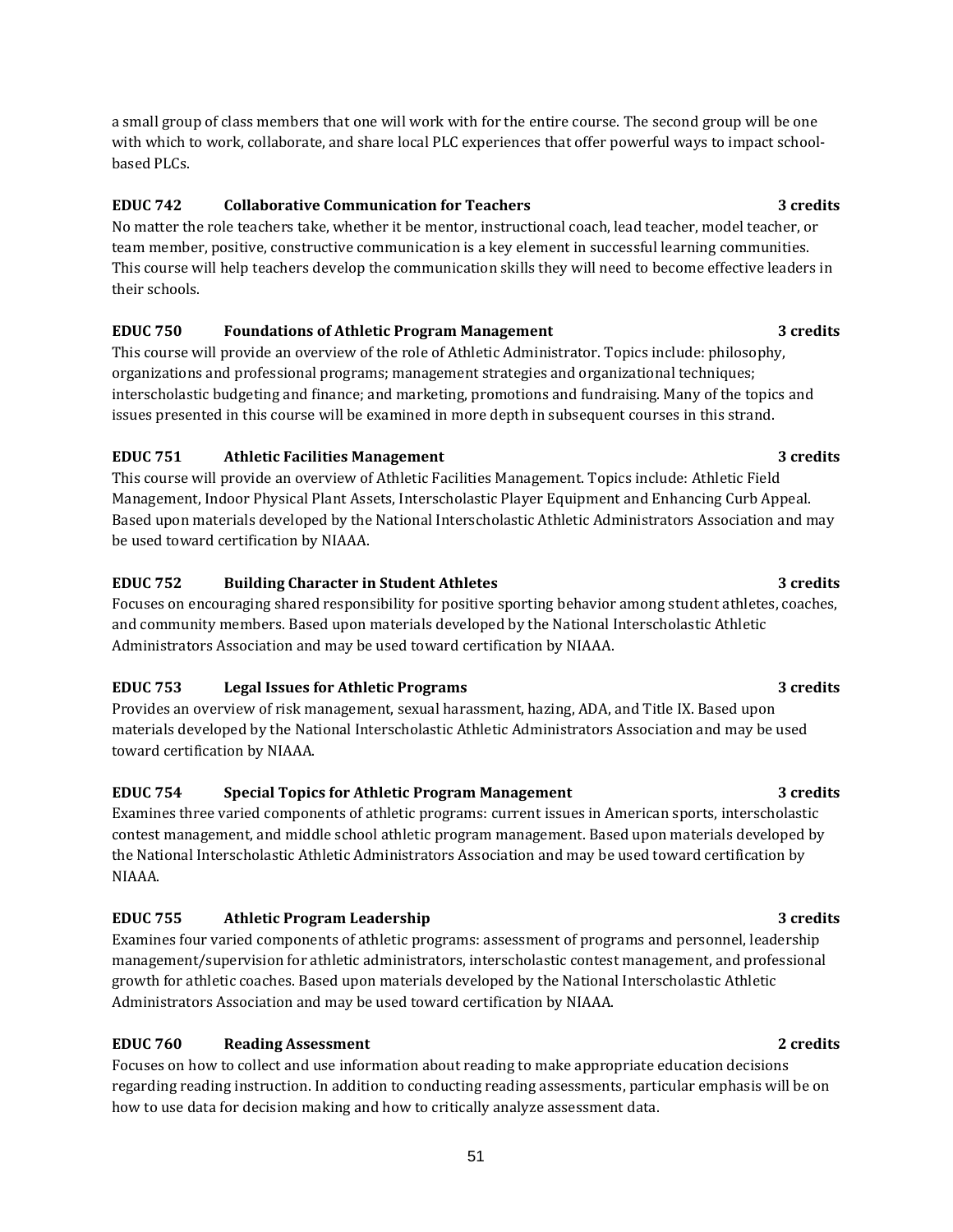### **EDUC 761 Reading in Content Areas 4 credits**

The course is intended for K-12 educators seeking reading in the content area expertise. This course is designed to focus on practices and strategies that will increase students' literacy skills to meet the promise of the Iowa Core K-12 ELA Standards across content areas. Literature-based reading in the content areas will be emphasized. Each participant will choose a content area (not English Language Arts) at the grade level(s) in which he/she is currently working. The participant will develop a unit with application activities in comprehension, writing, vocabulary, and assessment that will integrate technology and include researchbased strategies for differentiation of learning in order to meet the needs of ALL learners (i.e., English as a Second Language, Dyslexics, Talented and Gifted, Students with IEPs). Included in the unit are the annotations (text complexity: qualitative, quantitative, and "the reader and me") of the literature.

### **EDUC 762 Diagnostic Teaching of Reading 3 credits**

This course is designed for Endorsement Candidates to explore the causes of reading disabilities and helps candidates recognize individual needs of students. This course emphasizes design of lessons and methods to improve reading achievement. The Endorsement Candidate must work directly with students in his/her classroom to complete course assignments. The candidate will conclude the course by reflecting on their work in relation to the course objectives and program standards.

### **EDUC 763 Oral and Written Language Development 4 credits**

Focuses on foundations of oral language and the relationship between oral language and written language (reading and writing). Participants will explore typical development of speaking and listening skills and develop methods of assisting students who have challenges in developing these skills as a result of having a primary language this is not English or a language disability or other disability affecting language such as autism.

### **EDUC 764 Literacy for Grades K-4 3 credits**

This course focuses on the foundations of reading, reading curriculum and instruction, and creating reflective assignments. Utilizing research-based best practices, the practitioner will build knowledge and skills in the elements of reading to ensure students reach reading success by the end of third grade. The practitioner will design a plan to address student needs which include but not limited to wide range of texts, physical literate environment, instruction, curriculum, and differentiation (i.e. dyslexia, ELL).

### **EDUC 765 Literacy for Grades 5-8 3 credits**

This course focuses on the foundations of reading, reading curriculum and instruction, and practicum assignments. Utilizing research-based best practices, the practitioner will build knowledge and skills in the elements of reading to ensure students reach reading success. The practitioner will design a plan to address student needs which include but not limited to wide range of texts, physical literate environment, instruction, curriculum, and differentiation (i.e. dyslexia, EL). Under the guidance of an appropriately licensed professional, who will observe, evaluate, and provide feedback, the practitioner will work with colleagues and families in the support of children's reading and writing development. To demonstrate academic rigor, the educator will engage in a research study ending in a video reflection.

### **EDUC 766 Literacy for Grades 9-12 3 credits**

This course focuses on the foundations of reading, reading curriculum and instruction, and how a secondary literacy program looks. Utilizing research-based best practices, the practitioner will build knowledge and skills in the elements of reading to ensure students reach reading success. The practitioner will increase personal knowledge of student needs, a wide range of texts, physical literate environment, instruction,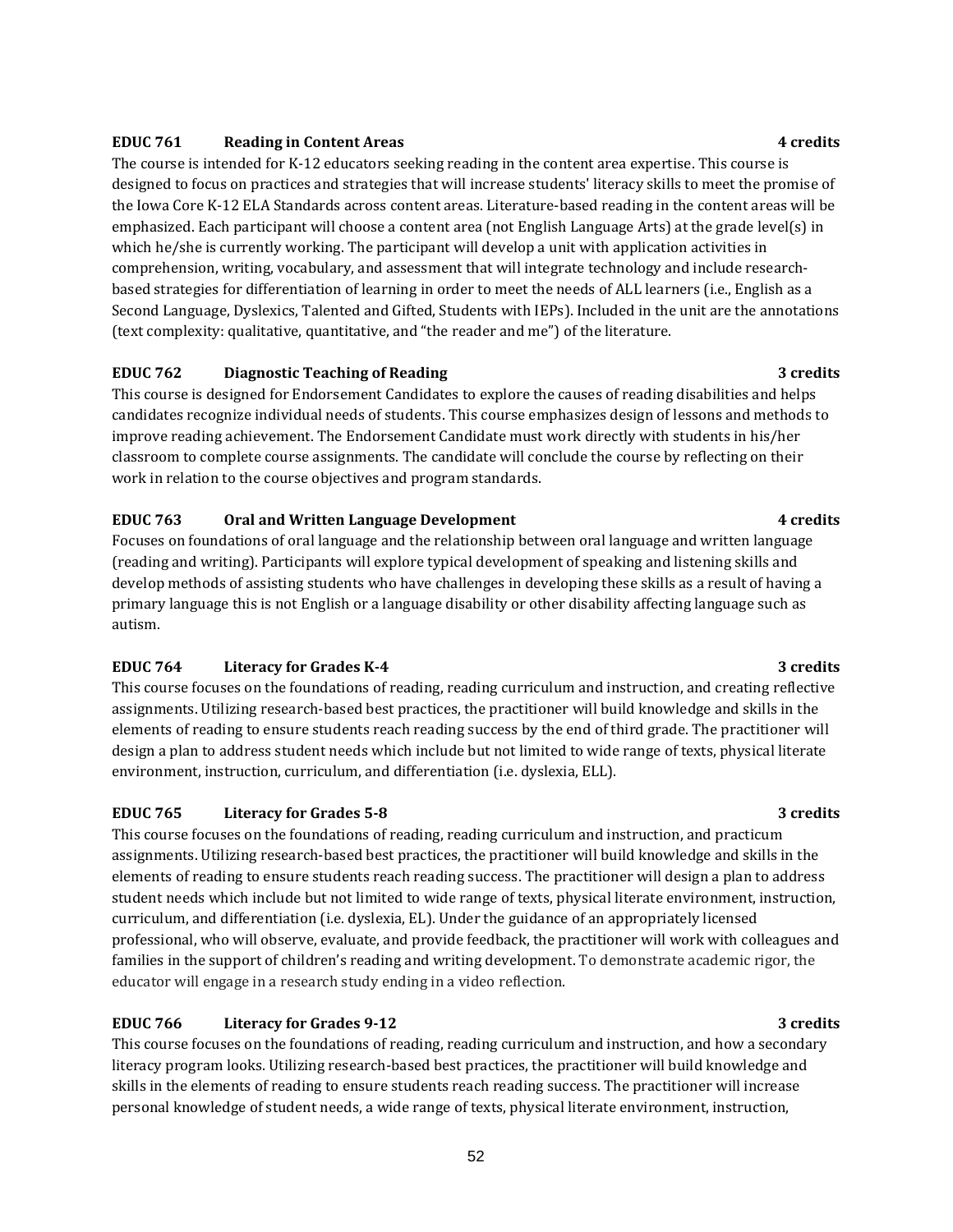curriculum, and differentiation (i.e. dyslexia, EL). The practitioner will increase personal skills in working bill with colleagues and families in the support student's reading and writing development for grades 9-12.

#### **EDUC 767 Literacy Capstone 1 credit**

*This course is by permission only through formal application.*

*Prerequisites: EDUC 760/771/772, 761, 762, 763, 764 or 766, & 765*

A demonstration of the knowledge and skills required for effective literacy teaching for all students; the capstone course for the reading endorsement.

### **EDUC 771 K-8 Reading & Writing Assessment Practicum 3 credits**

*Enrollment is by permission of the Graduate Office only. Prerequisites: EDUC 762, 764, & 765*

This course is designed for Endorsement Candidates to gain an in-depth application of the reading and writing assessments used in the K-8 classroom setting. Topics will include research-based strategies, classroom accommodations, designing instruction, classroom environment, assessment, and data analysis. The course shall include a 50-hour practicum to enhance the learned skills and knowledge base. The Practicum will also provide the Endorsement Candidate with a teaching experience that includes working with a Collaborating Teacher who will guide, mentor, and discuss best instructional practices in the classroom. The approved Collaborating Teacher must hold the K-8 Reading endorsement on their Iowa teaching license and will provide an assessment of the work done by the Endorsement Candidate. The educator will maintain a log and provide evidence through self-assessment and critical examination of their work in relation to course objectives and standards.

### **EDUC 772 5-12 Reading & Writing Assessment Practicum 3 credits**

*Enrollment is by permission of the Graduate Office only.*

### *Prerequisites: EDUC 762, 765, & 766*

This course is designed for Endorsement Candidates to gain an in-depth application of the reading and writing assessments used in the 5-12 classroom setting. Topics will include research-based strategies, classroom accommodations, designing instruction, classroom environment, assessment, and data analysis. The course shall include a 50-hour practicum to enhance the learned skills and knowledge base. The Practicum will also provide the Endorsement Candidate with a teaching experience that includes working with a Collaborating Teacher; who will guide, mentor, and discuss best instructional practices in the classroom. The approved Collaborating Teacher must hold the 5-12 Reading endorsement on their Iowa teaching license and will provide an assessment of the work done by the Endorsement Candidate. The educator will maintain a log and provide evidence through self-assessment and critical examination of their work in relation to course objectives and standards.

### **EDUC 816 Growth & Development for the Middle Level Student 2 credits**

The course examines the culture of middle-school age students in relation to their school experience. Endorsement Candidates will become familiar with current research on the psychology of adolescents to include physical, cognitive, cultural, and psychological development. In this four-week course, Endorsement Candidates will conduct a literature review on a topic relevant to middle school culture. The candidate will summarize and share the research findings in a power point presentation.

### **EDUC 817 Middle School Curriculum and Methods 3 credits**

This course focuses on designing developmentally appropriate instructional strategies, curriculum and daily lessons for the middle school learner. It addresses developmental theory, essential elements of middle-level philosophy, instructional theory and strategies, theories on motivation, and classroom management. To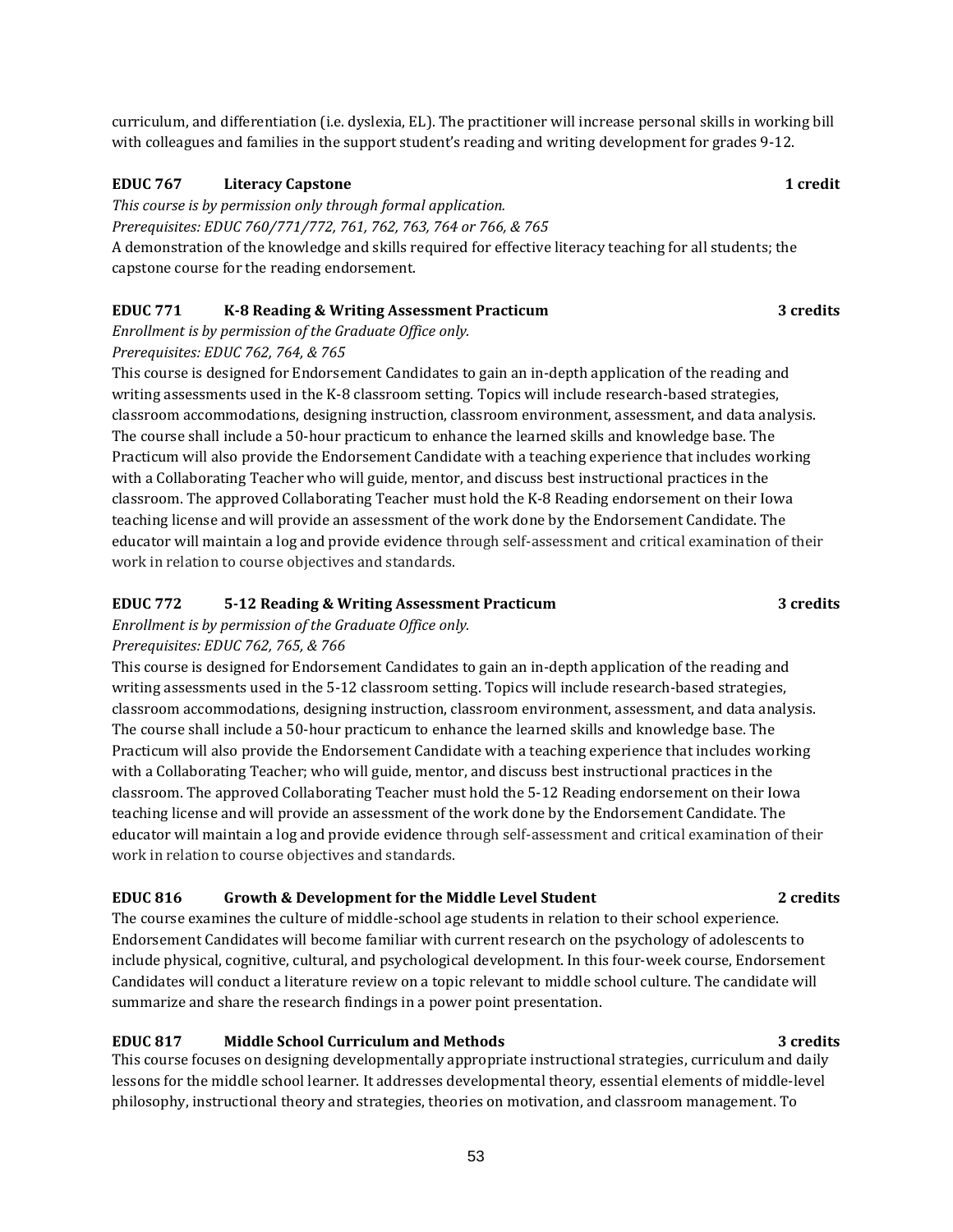demonstrate academic rigor, the educator will engage in multiple middle school methods and curriculum assignments including but not limited to reading professional articles, viewing videos, creation / construction of projects, forum discussions, and journal/response writing. The middle school methods and curriculum assignments will consist of working with multiple resources, professional discussion, and personal/professional reflection, connecting pedagogy to best practice. In addition, the educator will collaborate and share his or her ideas regarding such findings within various reflective discussion boards, and building a Professional Learning Community (PLC), from which to gain and build upon real-world experience.

### **EDUC 818 Middle School Field Experience 1 credit**

#### *Prerequisites: EDUC 816, 817, & 765*

#### *Enrollment is by permission of the Graduate Office only.*

This course is designed for endorsement candidate to gain an in-depth understanding of the  $21<sup>st</sup>$  century middle school, as well as pertinent factors being faced by today's adolescents and educators. The course will also serve as a field experience component to culminate recent course experiences utilizing practical applications and procedures. Topics will include school climate, advisory, advocacy, and affective, education, as well as student assessment and evaluation. The culminating experience shall include a 30-hour field experience within a middle school setting to enhance the learned skills and knowledge base. The Field Experience will also provide the endorsement candidate with a teaching experience that includes working with a Collaborating Teacher; who will guide, mentor, and model best instructional practices in the classroom. The Collaborating Teacher has the appropriate license and will provide an assessment of the work done by the endorsement candidate. To demonstrate academic rigor, the educator will engage in multiple field placement assignments (walkthrough, interview, self-reflection journals, self-reflection video). The field experience assignments will consist of collecting data from multiple resources and personnel via observation, professional discussion, and personal/professional reflection, connecting theory to best practice. In addition, the educator will collaborate and share his or her ideas regarding such findings within various reflective discussion boards, building a Professional Learning Community (PLC), from which to gain and build upon real-world experience.

#### **EDUC 840 STEM Engineering & Technological Design for the Educator 3 credits**

This course is designed for educators to gain an understanding of the engineering design process and develop practical ways to integrate engineering design into the classroom. Topics include fundamentals of engineering design, engineering in society, techniques for eliciting design requirements and constraints, and instructional strategies to support student engagement with open-ended engineering design challenges. As a result of this course, students will: a) conduct, analyze, and synthesize research that addresses classroom or curricular issues; b) use technology to support learning and productivity; c) use knowledge of current global and local trends, practices, and issues in STEM education (particularly engineering); and d) use appropriate assessment and problem-solving strategies.

### **EDUC 841 STEM Curriculum Development 3 credits**

#### *Prerequisite: EDUC 840*

This course provides a foundation for knowledge with respect to curriculum development and assessment in the STEM field. Students will investigate how curriculum is developed with respect to STEM, student learning, and legislations. Topics include curriculum and standards mapping, integrating the content and context of each STEM discipline, assessing integrative learning approaches, comparing and contrasting the goals of each STEM discipline, and integrating and assessing information literacy skills in STEM curriculum. Students will have the opportunity to apply what they have learned about content standards, integrated STEM approaches, Guiding Principles, and assessment by planning an effective STEM lesson. Students will have another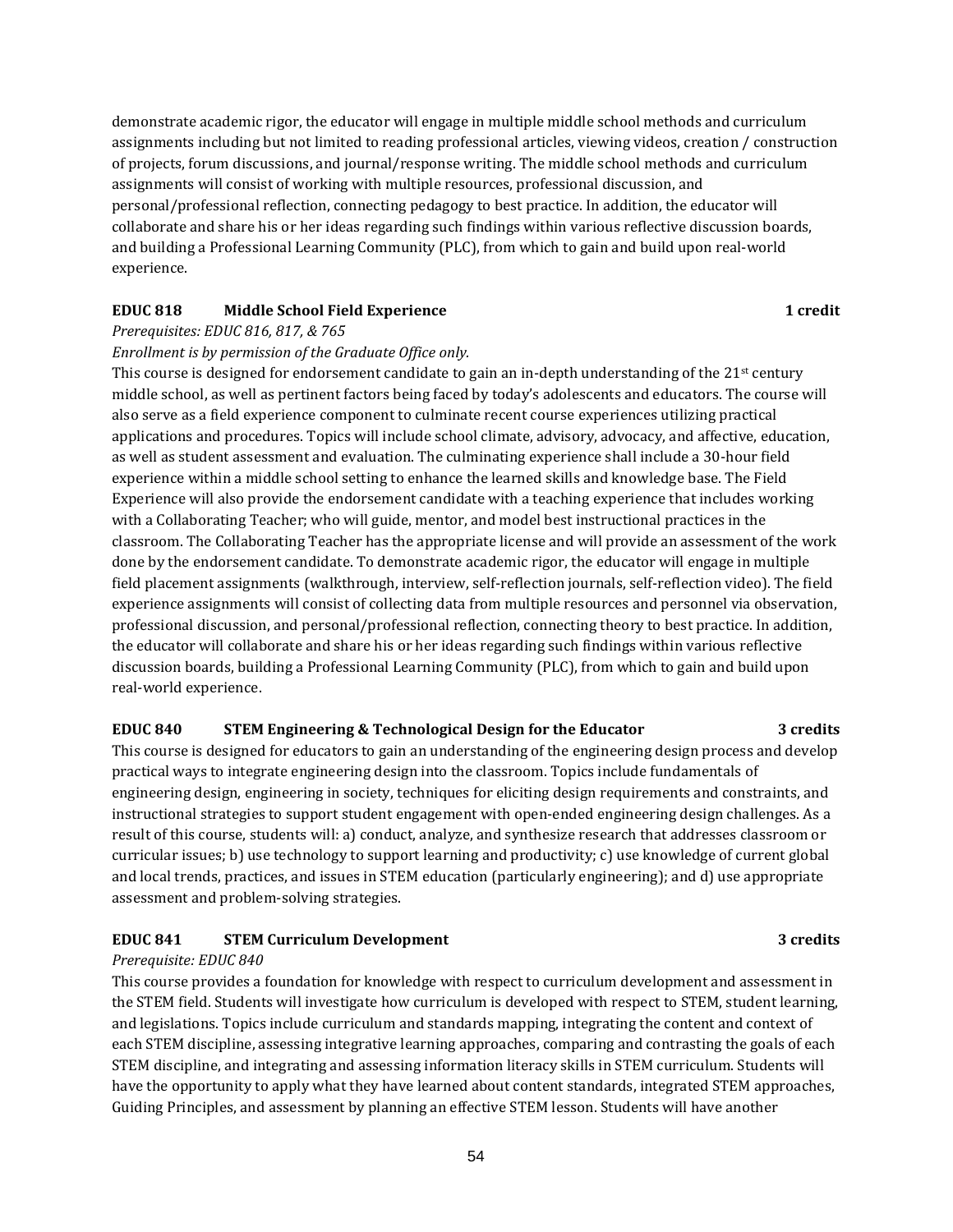opportunity to apply what they have learned by writing a research paper in which they will search for, read, and use peer-reviewed sources to argue for the importance of STEM education in their school.

### **EDUC 842 STEM Materials & Methods 3 credits**

### *Prerequisite: EDUC 840*

This course is designed for educators to gain an understanding of pedagogy in STEM education and the instructional materials used in the classroom. Topics include project-based learning compared to problembased learning, mathematical modeling and computational reasoning, instructional strategies for inquiry, instructional strategies for an inclusive classroom, and classroom management in project-based classrooms. Because of this course, students will: a) define information literacy; b) recognize classroom applications of computation thinking and mathematical modeling and their role in solving real-world problems; c) identify and implement instructional strategies for inquiry; d) project-based learning compared to problem-based learning; e) classroom management tools in a problem-based classroom; and f) instructional strategies for inclusion.

### **EDUC 843 STEM Field Experience 1 credit**

*This course is by permission only through formal application. Prerequisites: EDUC 840, 841, & 842*

This course is designed for Endorsement Candidates who wish to receive an endorsement in either K-8 STEM or 5-8 STEM. It is the final course in the endorsement series. During this course, educators will synthesize their learning from EDUC 840, 841, and 842 in preparation for teaching Science, Technology, Engineering, and Mathematics and leading extra-curricular STEM activities. The culminating 30-hour field experience shall include a choice of:

- Completing a STEM research experience
- Participating in a STEM internship at a STEM business or informal education organization
- Leading a STEM extracurricular activity

The Field Experience will also provide the Endorsement Candidate with a teaching experience that includes working with a Collaborating Teacher; who will guide, mentor, and discuss best instructional practices in the classroom. The approved Collaborating Teacher should hold a STEM endorsement on their Iowa teaching license and will provide an assessment of the work done by the Endorsement Candidate. Because of the limited number of educators in Iowa with a STEM endorsement, the Collaborating Teacher may be someone who works in STEM education (e.g., AEA Consultant, an educator serving on a regional STEM board, a college STEM course instructor) without Iowa licensure. To demonstrate academic rigor, the educator will create a reflection video. Guidelines are in the Moodle course. Enrollment is dependent on placement approval.

### **EDUC 853 STEM Earth & Space Science for the Educator 2 credits**

This course is designed to address the roles of science, technology, engineering, and mathematics (STEM) within the content area of Earth and Space Science. A focus on 21<sup>st</sup> century skills such as creativity and innovation, critical thinking and problem solving, communication, and collaboration is intrinsic to the course. EDUC 853 addresses the Next Generation Science Standards (NGSS) and the Iowa Core Standards. Participants will gain a conceptual understanding of the following topics: ecosystems, weather & climate, space systems, Earth systems, history of the Earth, and human impacts on the Earth. It is intended for 5-8 grade teachers with topics/activities appropriate for students in those grade levels. In this two-credit course, participants will: a) understand how to address three-dimensional learning as written in the NGSS; b) integrate the STEM practices into Earth and space science content; c) use knowledge of current global and local trends, practices and issues in the field, and d) engage in lessons that reflect effective pedagogy, 21st century skills, and authentic assessments.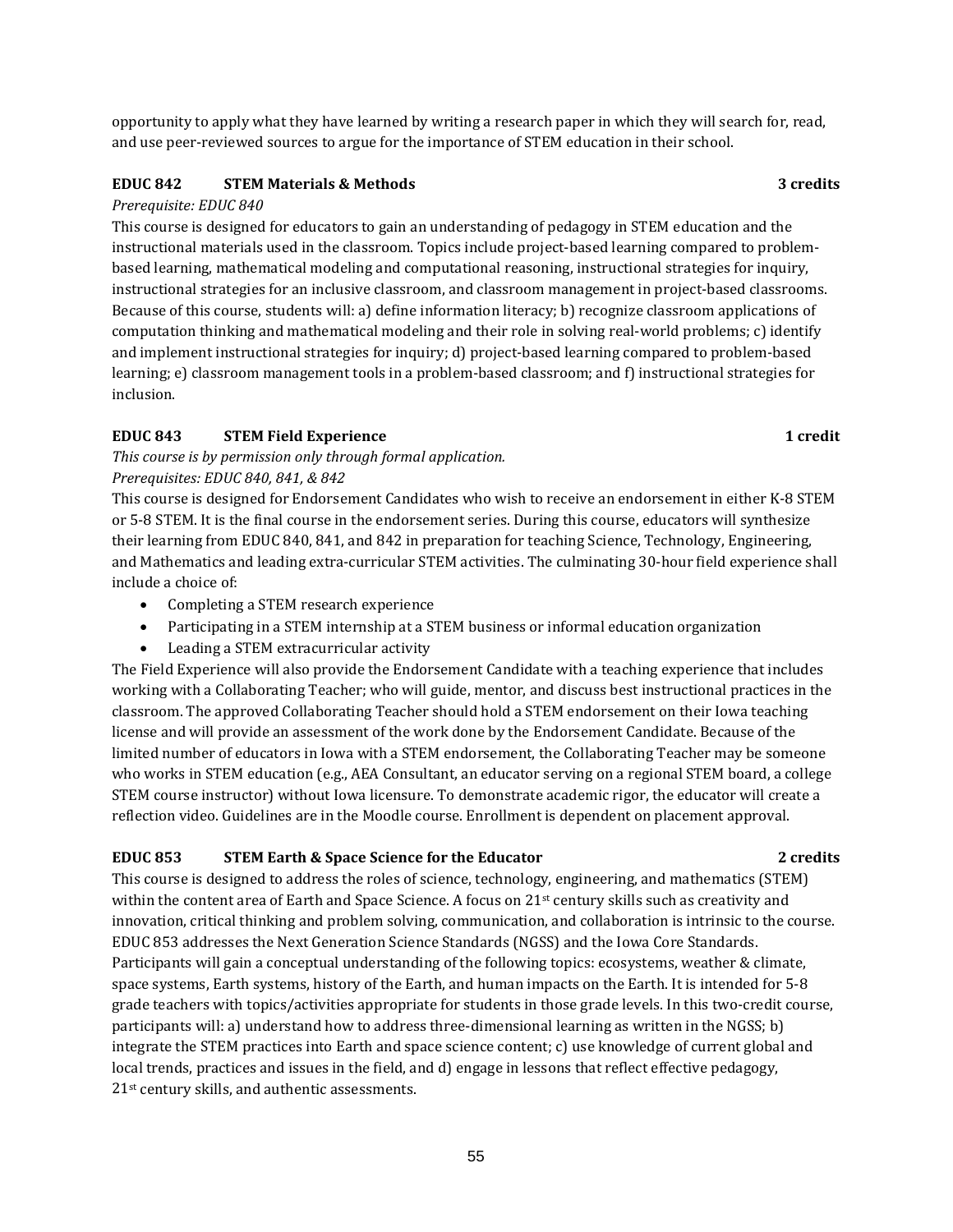### **EDUC 854 STEM Physics for the Educator 2 credits**

This course is designed to give K-8 teachers a rich understanding of foundational physics concepts and their applications. Concepts include: forces, energy, heat, electricity and magnetism, waves, light and sound, and engineering. The content is aligned with the Next Generation Science Standards (NGSS) and the Iowa Core Standards. Problem-based inquiries are assigned to engage the participants in planning investigations; gathering and analyzing data; offering plausible explanations; and developing a deeper knowledge base in physics. Furthermore, connections between physical concepts, technological tools, and applications of technology will also be discussed in this course.

### **EDUC 855 STEM Chemistry for the Educator 2 credits**

This course is designed to provide knowledge of chemistry content needed to teach chemistry topics to students in grades K-8. Topics include but are not limited to elements, compounds, mixtures, solutions, physical changes/properties, and chemical reactions. As a result of this course, students will: a) summarize the basic nature and properties of matter; b) design experiments using measurements in chemistry with the SI system; c) analyze the periodic table and predict chemical trends; d) summarize atomic structure; e) predict results of chemical reactions; f) identify acids, bases, and solutions; and g) evaluate the use of inquirybased investigation in solving chemical problems.

### **EDUC 856 STEM Number Theory for the Educator 2 credits**

The focus of this course is mathematical content, rather than teaching methods. The content is aligned with the Common Core and Iowa Core Standards. This course introduces teachers to number theory and includes the following topics: classification of numbers, primes (prime factorization, distribution of primes, Sieve of Eratosthenes), divisibility (LCM/GCD, Euclidean algorithm), modular arithmetic, and other special topics. Students will engage with course content through readings, proofs and exercises, videos, activities, discussion boards, and quizzes.

### **EDUC 857 STEM Statistics for the Educator 2 credits**

The focus of this course is math statistics content for grades 5-8 teachers integrating STEM concepts into their teaching. The content is aligned with the Common Core and the Iowa Core Standards. This course introduces teachers to the following topics: statistical terms, symbols and equations; data types; sampling techniques; graphs and figure for displaying data; measures of central tendency and dispersion; probability; correlation vs causation; normal curves and z scores and an introduction to the concept of inferential statistics. The course stresses critical, higher-order thinking underlying key 21<sup>st</sup> century skills such as creativity, innovation, communication, and collaborative problem solving. In this two-credit course, participants will read material related to the course concepts which provide background knowledge to complete calculations using data sets, box pots, stem and leaf plot and histogram. They will calculate measures of central tendency and measures of dispersion, identify when it is appropriate to consider tests of inferential statistics, and be able to articulate inappropriate uses of statistical calculations and terms.

### **EDUC 858 STEM Geometry for the Educator 2 credits**

The focus of this course is mathematical content, rather than teaching methods. The content is aligned with the Common Core and Iowa Core Standards. Topics covered include: lines, angles, polygons, surfaces, solids, and transformations. Students will have the opportunity to use technology, specifically Geometer's Sketchpad, to explore geometric concepts. Students will engage with course content through readings, exercises, videos, constructions, activities, discussion boards, and quizzes.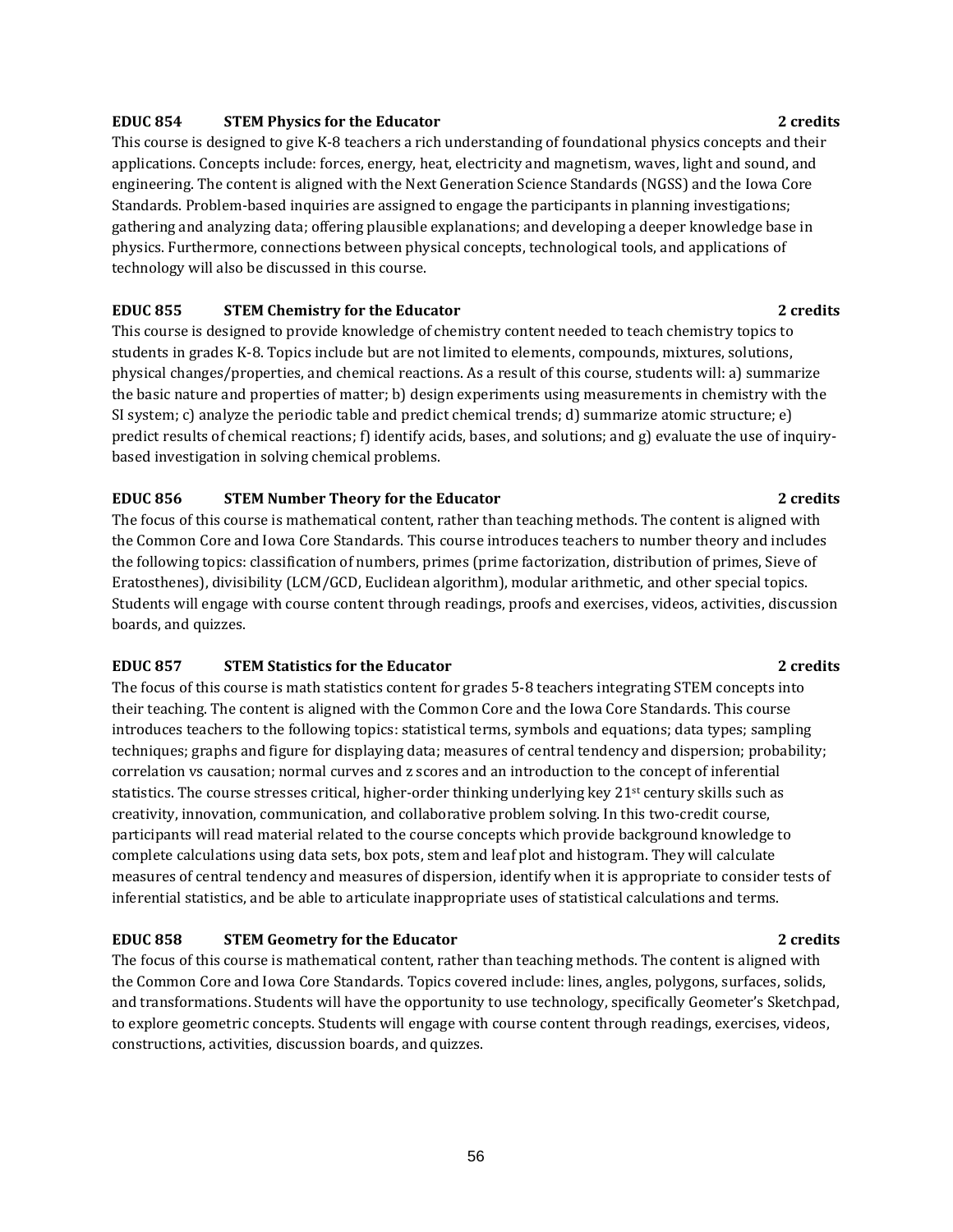## **EDUC 859 STEM Computer Programming for the Educator 2 credits**

This course introduces the classroom teacher to the essentials of computer programming using an approach that the teacher can, in turn, use in the classroom. Learning occurs in the context of programming to create drawings and animations--a context that encourages interest and creativity. Computer programming topics include variables, arithmetic expressions, conditionals, loops, functions, arrays, and objects.

### **EDUC 860 Algebra for the Middle School Teacher 2 credits**

Increases knowledge and understanding of algebraic principles and problem solving. Topics include working with whole numbers and integers, solving word problems, and understanding various properties. Focuses on the Algebra Core Curriculum of the Iowa Core/Common Core.

## **EDUC 861 Grammar for the Middle School Teacher 2 credits**

Increases knowledge and understanding of grammar skills required of middle level learners. Focuses on improving both personal and professional grammar skills and is designed to encourage participants to develop effective and innovative strategies for teaching grammar.

## **EDUC 862 World History for the Middle School Teacher 2 credits**

Focuses on historic events that have had a profound impact on our world. Intended for middle level teachers with content topics appropriate for middle school students.

## **EDUC 863 Geography for the Middle School Teacher 2 credits**

Familiarizes participants with the National Geography Standards and strategies for integrating them into art, music, children's literature, and language arts through the use of technology.

## **EDUC 864 Physical Science for the Middle School Teacher 2 credits**

Focuses on measurement, motion, and matter in physical science. Intended for middle level teachers with content topics appropriate for middle school students.

## **EDUC 865 American History for the Middle School Teacher 2 credits**

Examines the United States from its inception to present day in the frame of being a leader and how it impacts our world today. Intended for middle level teachers with content topics appropriate for middle school students.

## **EDUC 866 Life Science for the Middle School Teacher 2 credits**

This course is designed to not only teach Biology content knowledge and process skills, but also how to engage students in exploration. Students will learn about science inquiry, cells, energy production in living things, genetic inheritance, and the classification of different kingdoms of life. The study of natural selection, ecology, and the human body systems is also included. This course also assists students in developing scientific methods of becoming a lifelong learner through the development of critical thinking skills, problem solving, inquiry, and application of content knowledge in the study of living things. Intended for middle level teachers with content topics appropriate for middle school students. As a result of this course, students will: a) demonstrate knowledge and understanding of life science concepts and content as taught at the middle school level; b) integrate content standards that are developmentally appropriate, interesting, and relevant to adolescent students' lives, organized around inquiry, and integrated into other subject areas; and c) engage in lessons that reflect accurate knowledge of science content, the nature of science, science process skills, integration of STEM into science teaching, effective pedagogy, and authentic assessments.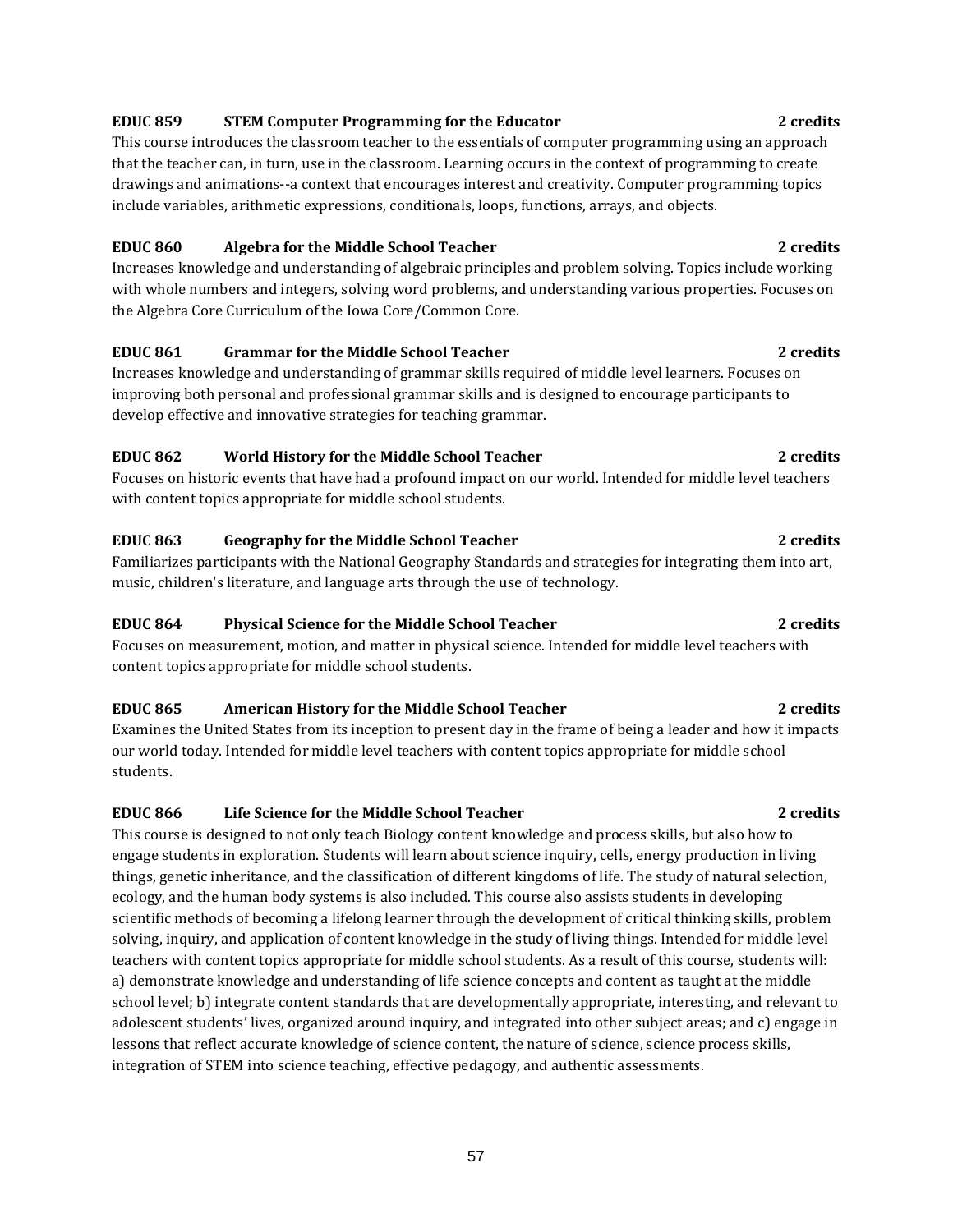### **EDUC 867 Government for the Middle School Teacher 2 credits**

This course examines the United States government from the founding of the U.S. Constitution. Topics will include but are not limited to the nature of power and politics and the roots of American democratic thought; the purpose of the U.S. Constitution, federalism and how U.S. citizens participate within our democratic republic. Intended for middle level teachers with content topics appropriate for middle school students.

## **EDUC 868 Earth Science for the Middle School Teacher 2 credits**

The purpose of this course is to learn the material needed to successfully teach a middle school level earth science course. Topics include but are not limited to water testing, erosion control, and local geology. Class material will be presented in such a way that many of the activities can be incorporated into a middle school classroom, however, a good teacher should also know the material at a deeper level than they are teaching. Intended for middle level teachers with content topics appropriate for middle school students.

## **EDUC 869 Speech for the Middle School Teacher 2 credits**

An examination of the Common Core Essential Concepts and Skills for Speaking and Listening. Course content includes theory, methods, techniques for integrating speaking and listening into Middle School curriculum, instruction, and assessment practices. This course is intended for middle level educators and includes content topics appropriate for middle school students.

## **EDUC 870 Adolescent Literature 3 credits**

Examines adolescent literacy and its implications in the classroom. Focuses on common themes in adolescent literature, adolescent learning theory, the needs of struggling adolescent readers, and instructional methods.

## **EDUC 871 Basic Math and Measurement 2 credits**

This course will help deepen your knowledge and appreciation of mathematics as you form an understanding about how children learn mathematics. You will investigate problems yourself and develop strategies to effectively teach problem solving, measurement, and basic mathematics in your classroom.

## **EDUC 872 Children's Literature 3 credits**

Assists participants in the integration of current children's literature across the curriculum, specifically in light of the Iowa Core. Reading and writing strategies, as well as speaking and listening activities that enhance students' comprehension of the literature will be addressed.

## **EDUC 899 Advanced Educational Research 3 credits**

*Prerequisite: EDUC 697and Special Permission*

This course supports the continuation and completion of students' research projects begun in EDUC 697. Students will continue to revising the introduction and methods sections written previously in EDUC 697. Students will work 1:1 with a faculty mentor as they collect, analyze, and interpret the data for their research. Students will write the results and discussion sections of their paper and synthesize all sections of their paper to form a cohesive research report. Last, students will disseminate their findings by either pursuing publication in a refereed journal or professional conference.

58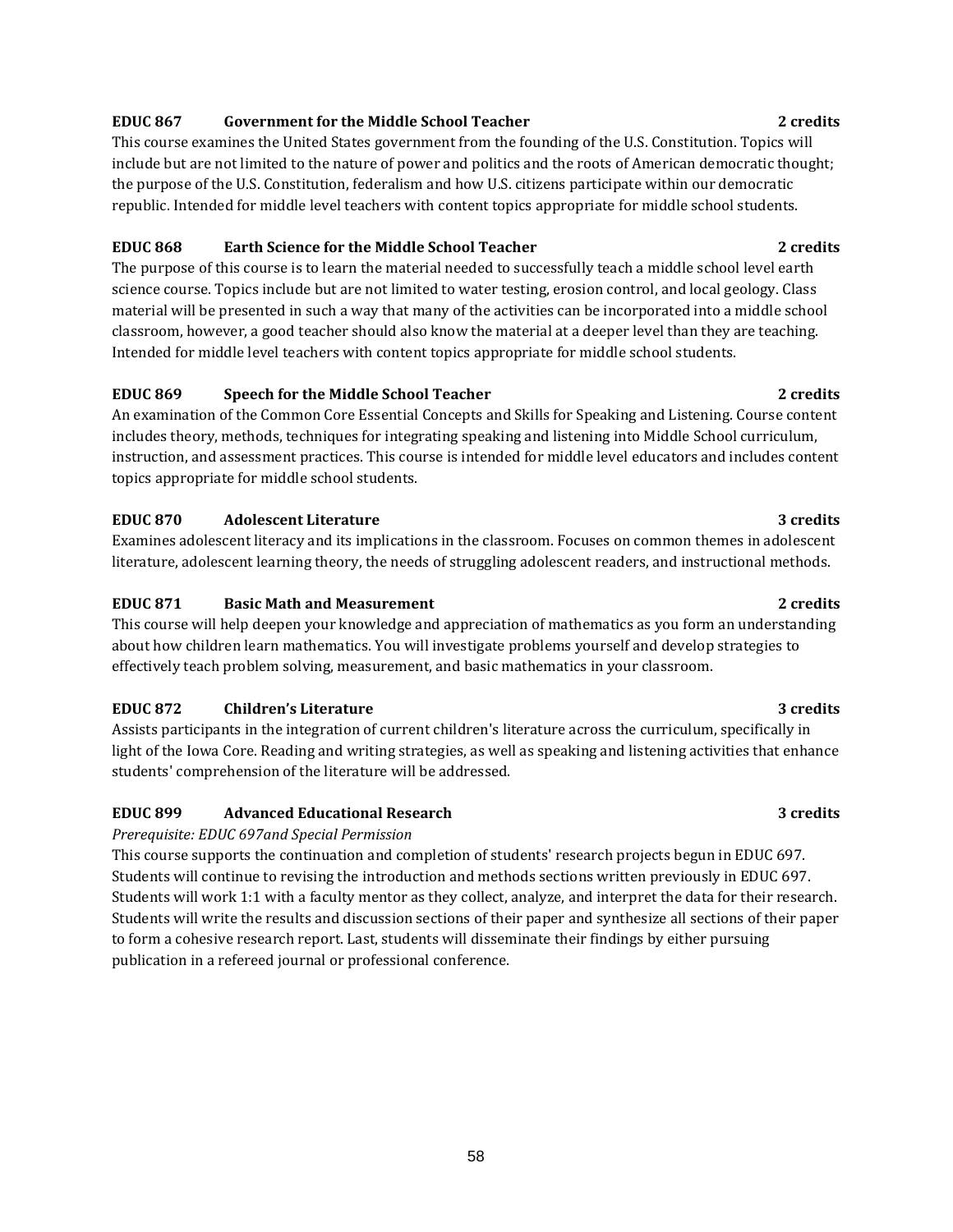### **English (ENGL)**

### **ENGL 478G Literature Across Cultures 3 credits**

This course will explore the literature of various cultures in the context of multicultural literature as a pedagogical tool. As educators, we have students of diverse cultural backgrounds in our classrooms, so we should familiarize students with cultural archetypes beyond those traditional archetypes with which we're familiar. Course objectives: students will be introduced to the theoretical foundation of multicultural literature; students will explore literature written by authors from cultures beyond Western tradition; students will examine the ways in which literature across cultures can be seen as artifacts of the cultures which produce them; and students will study the ways in which literature in turn contributes to the production of culture. In this three-credit course, students will develop a written philosophy of teaching multicultural literature, a philosophy which includes research-based discussion of the issues involved in teaching texts written by authors from other cultures to students from a variety of cultural backgrounds; students will apply critical texts which explore various issues of cultural consideration to literature from cultures outside of the traditional Western canon; and students will incorporate formal research and documentation into their writing, including research obtained through modern, technology-based research tools. Assignments will include weekly research-based reflections, produced after reading both primary and secondary texts; and a final project based on course-based critical texts and students' independent research.

## **Music Education (MUED)**

### **MUED 503 Developing the Independent Musician 3 credits**

This course explores current trends in developing music literacy, with practical ideas and techniques for cultivating music reading, audiation, dictation, elementary composition, musical memory and aural skills. Participants will be given specific techniques for developing reading readiness and tonal, rhythmic and melodic literacy, and will be presented with teaching strategies and techniques for integrating and applying reading skills to choral literature. Materials and teaching strategies will illustrate how the National Music Standards can be put into action in the music classroom. Participants will research and synthesize various music literacy techniques into a strategy that will work best for their individual teaching situation. Participants will apply that strategy in creating specific lessons to bring a set of music from introduction to performance.

## **MUED 511 Advanced Conducting Techniques 3 credits**

This course refines the student's conducting skill through intense study of gesture, baton technique, left hand technique, non-verbal communication, leadership, conducting terminology, transpositions and score reading, score preparation and rehearsal design. Students will study and analyze the gesture and technique of famous conductors and will work to incorporate advanced left hand technique and non-verbal communication into their individual conducting style. Under the tutelage of the instructor, students will prepare a set of music for rehearsal, including complete score preparation as well as macro- and micro rehearsal design. This course can be tailored to fit the needs of either an instrumental or choral emphasis.

### **MUED 515 Instructional Design and Assessment in Music Education 3 credits**

This course will focus on the design of appropriate instructional strategies, curriculum and daily lessons for music education classes. Students will become familiar with current research in assessment for both performing ensembles and the general music classroom. Innovative strategies that take into account optimal instructional delivery as well as motivation and classroom management will be developed. Each student will evaluate their current curriculum and assessment plan, evaluate it through a comparison with current best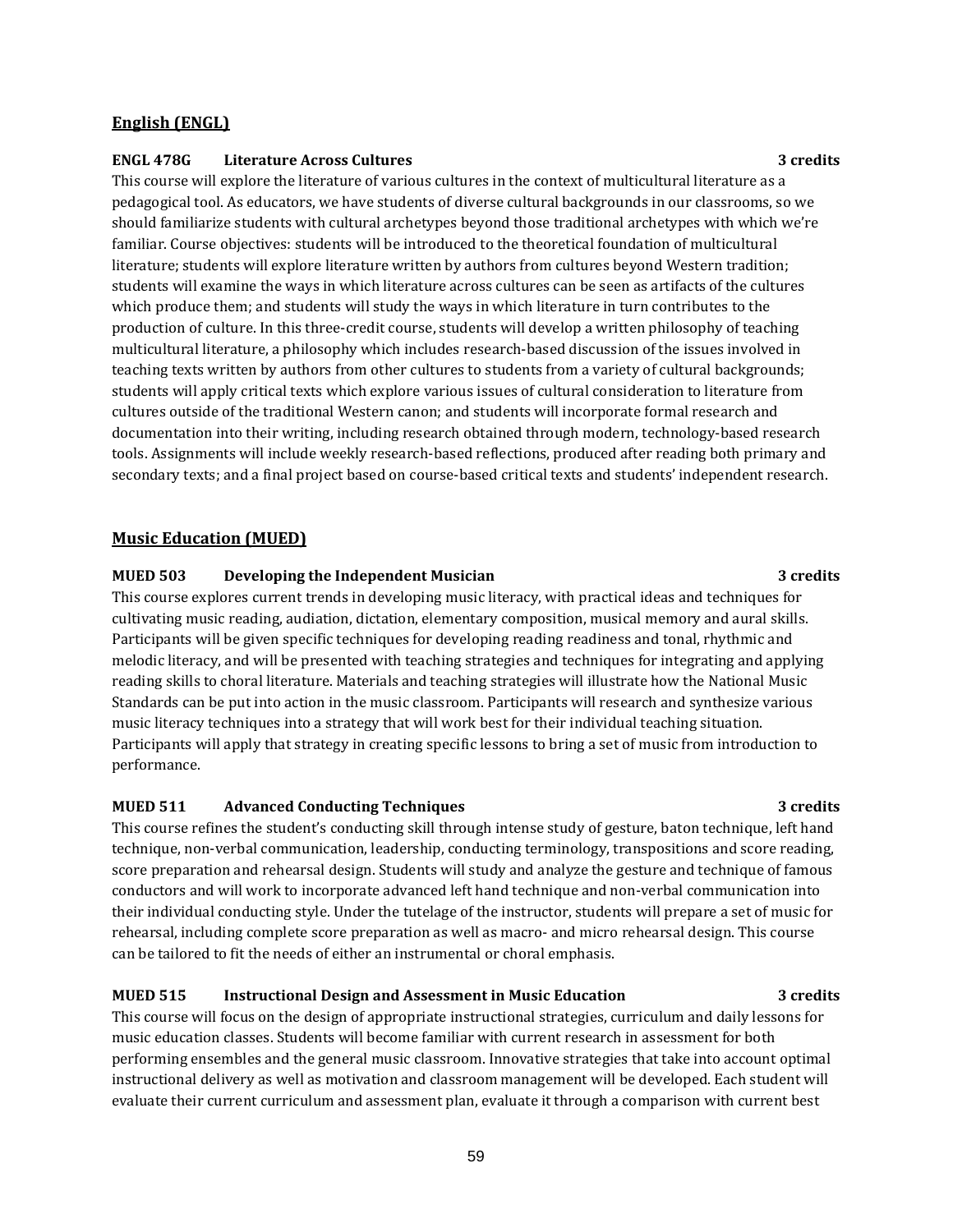practices, and design a course of study complete with curriculum and assessment plans which will enhance present and future teaching situations.

## **MUED 521 The Creative Child 3 credits**

The purpose of this course is to familiarize students with approaches to the creative arts in various music education settings. Students will learn to integrate the creative aspects of visual arts, movement, and drama activities into musical instruction for young children through high school age students. The teacher's role in planning developmentally appropriate creative arts curriculum will be emphasized throughout the course. Students will have opportunities to design, implement, and participate in various creative arts projects.

## **MUED 533 Topics in Elementary General Music 3 credits**

This course is designed to reflect contemporary emphases and concerns in the music education profession in the area of elementary general music. Participants will identify a topic of interest which will inform and improve their music teaching knowledge and skill. A project will be developed through research, tested in the classroom, and refined through feedback with the instructor.

## **MUED 534 Topics in Choral Music 3 credits**

This course is designed to reflect contemporary emphases and concerns in the music education profession in the area of choral music. Participants will identify a topic of interest which will inform and improve their music teaching knowledge and skill. A project will be developed through research, tested in the classroom, and refined through feedback with the instructor.

## **MUED 535 Topics in Instrumental Music 3 credits**

This course is designed to reflect contemporary emphases and concerns in the music education profession in the area of instrumental music. Participants will identify a topic of interest which will inform and improve their music teaching knowledge and skill. A project will be developed through research, tested in the classroom, and refined through feedback with the instructor.

### **MUED 604 Practical Application of Conducting Techniques 3 credits**

This course refines the student's conducting skills through intense study of gesture, baton technique, left hand technique, non-verbal communication, leadership, conducting terminology, transpositions and score reading, score preparation and rehearsal design. Students will complete and in-depth study of the strengths and weaknesses of their own conducting technique through video analysis of their rehearsals and detailed feedback from the instructor. This course can be tailored to fit the needs of either an instrumental or choral emphasis.

## **MUED 609 Performance Literature for the 21st Century Ensemble 3 credits**

This course is a concentrated study of choral, vocal or instrumental literature (both ensemble and solo), with an emphasis on music which would apply to a K12 setting. The student will develop and define criteria for choosing quality solo and ensemble literature, creating a practical bibliography specifically related to music for varying ages and levels of ability. The course will explore effective concert programming and rehearsal/teaching techniques for concert preparation. This course can be tailored to fit the needs of either an instrumental or choral emphasis.

## **MUED 613 Advanced Orchestration and Arranging 3 credits**

This course includes a study of the characteristics and capabilities of orchestral and band instruments as applied to composing, orchestrating and arranging. Students will apply instruction in the application of scoring music for various combinations of musical mediums, including strings, woodwinds, brass, percussion,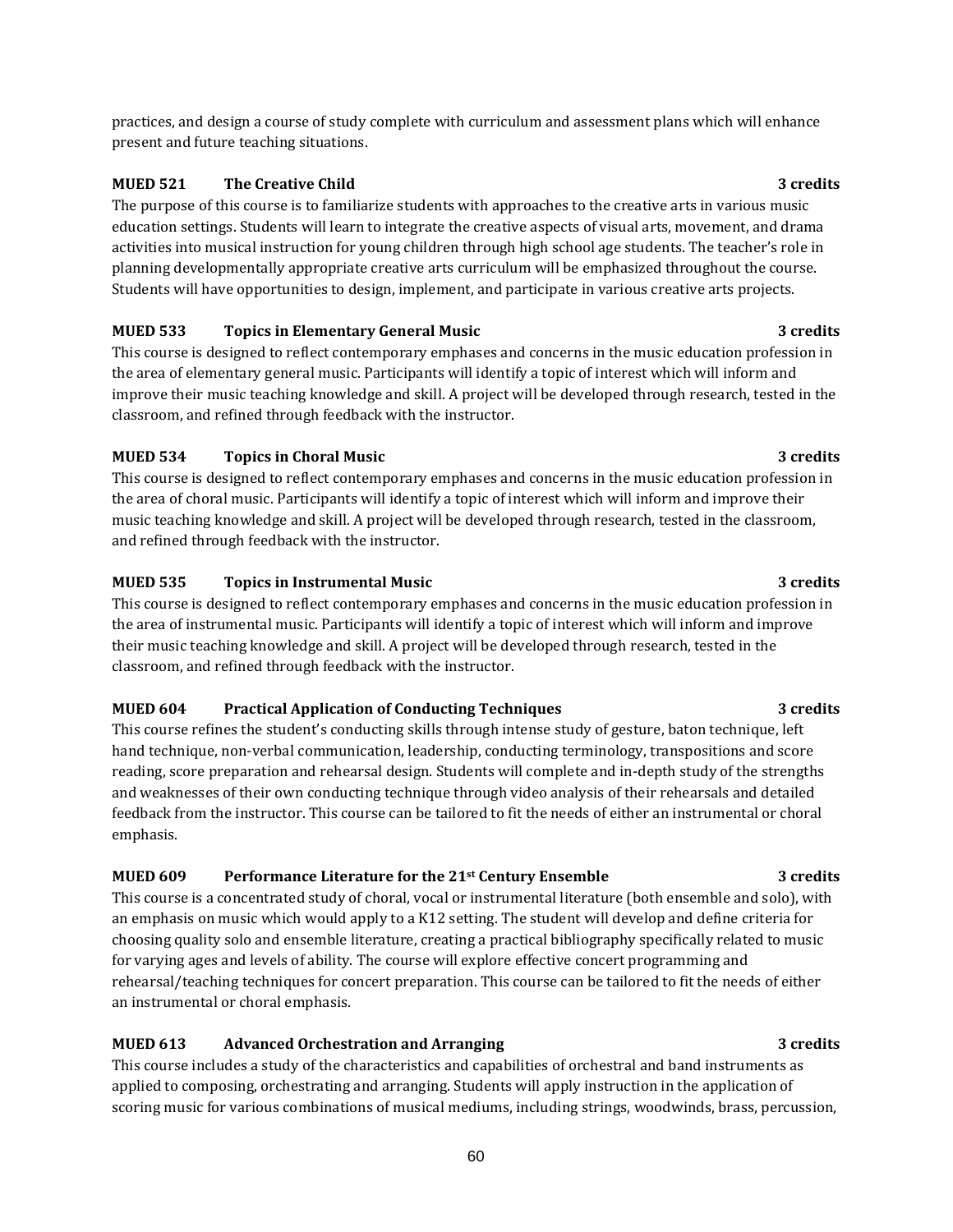and voices. Skill is developed in writing and arranging for instrumental or choral ensembles of all types and genres. Techniques, characteristics and notations for instrument families, rhythm section and voices are all covered. This course can be tailored to fit the needs of either an instrumental or choral emphasis.

## **Special Education (SPED)**

## **SPED 536 Applied Behavior Analysis 4 credits**

Focuses on various theoretical approaches for managing student behaviors in special and general education classrooms. Introduces specific interventions for increasing desired behaviors and decreasing undesired behaviors. Some course activities require access to students and/or classrooms.

## **SPED 540 Advanced Internship: Instructional Strategist I: K-8 1 credit**

## *By permission only.*

Designed for teachers pursuing a second graduate level special education endorsement after successful completion of the Instructional Strategist I: 5-12, Instructional Strategist II: ID or Instructional Strategist II: BD/LD internship through Morningside College. While working directly with elementary or middle school level students identified with mild/moderate disabilities in special education/general education settings; the teacher will plan, implement and evaluate appropriate instruction. Research reviews of current issues, theories and practices will be conducted. The internship experience will also include the guidance of an appropriately endorsed teacher to discuss and model best instructional practices.

## **SPED 541 Advanced Internship: Instructional Strategist I: 5-12 1 credit**

## *By permission only.*

Designed for teachers pursuing a second graduate level special education endorsement after successful completion of the Instructional Strategist I: K-8, Instructional Strategist II: ID or Instructional Strategist II:BD/LD internship through Morningside College. While working directly with middle school or high school level students identified with mild/moderate disabilities in special education/general education settings; the teacher will plan, implement and evaluate appropriate instruction. Research reviews of current issues, theories and practices will be conducted. The internship experience will also include the guidance of an appropriately endorsed teacher to discuss and model best instructional practices.

## **SPED 542 Advanced Internship: Instructional Strategist II: ID K-12 1 credit**

## *By permission only.*

Designed for teachers pursuing a second graduate level special education endorsement after successful completion of the Instructional Strategist I: K-8 or 5-12 Internship through Morningside College. While working directly with students identified with severe/profound intellectual disabilities in special education/ general education settings; the teacher will plan, implement and evaluate appropriate instruction. Application of Alternative Assessment is required. Research reviews of current issues, theories and practices will be conducted. Additional instructional contact with students identified with severe/profound disabilities at an alternate grade level is required. The internship experience will also include the guidance of an appropriately endorsed teacher to discuss and model best instructional practices.

## **SPED 543 Advanced Internship: Instructional Strategist II: BD/LD K-12 1 credit**

## *By permission only.*

Designed for teachers pursuing a second graduate level special education endorsement after successful completion of the Instructional Strategist I: K-8 or 5-12 Internship through Morningside College. While working directly with students identified with severe/profound learning disabilities and/or behavioral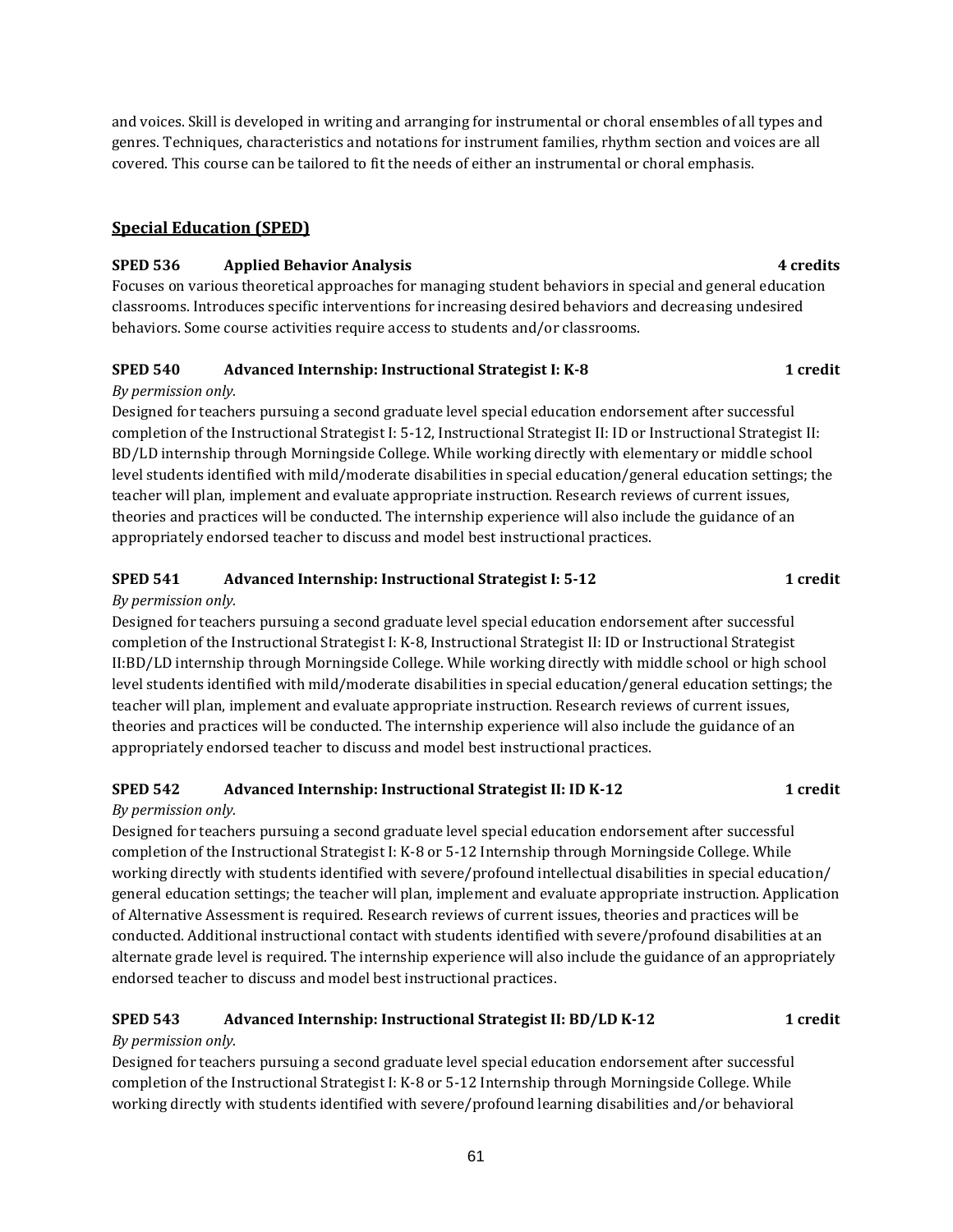disorders; the teacher will plan, implement and evaluate appropriate instruction. Research reviews of current issues, theories and practices will be conducted. Additional instructional contact with students identified with severe/profound disabilities at an alternate grade level is required. The internship experience will also include the guidance of an appropriately endorsed teacher to discuss and model best instructional practices.

## **SPED 551 Educational Assessment 3 credits**

Prepares participants to assess special needs students with validity, reliability, and communicate effectively about that assessment in both professional and lay terms. Assessment of special needs students will include non-discriminatory assessment experiences to be in accordance with special education law.

## **SPED 560 Consulting in the Schools 3** credits **3** credits

Introduces the fundamentals in the consulting process with special emphasis on communicating, interacting, and problem-solving. Major emphasis is placed on self-evaluation and reflection of interpersonal qualities that are needed to be an effective consultant.

## **SPED 561 Curriculum and Instructional Design 3 credits**

Focuses on using a collaborative problem-solving approach, explicit instruction, and response to intervention processes to improve the learning rate of students.

## **SPED 564 Data Collection for Decision-Making 3 credits**

Focuses on developing knowledge and skills required to make defensible decisions necessary in educational settings. Emphasizes current research, best practices, and their connection to facilitating data-based decision making.

## **SPED 595 Special Topics 1-3 credits**

Topics are studied which are not assigned or covered in other courses in this department. Allows special offerings in special education according to student interest and/or need. Offered as needed. Repeatable.

## **SPED 632 Introduction to Theory and Practice: Autism 3 credits**

Explores the theory and instructional practices for students on the autism spectrum, including an historical perspective. Diagnosis and characteristics will be address. Evidence-based practices will be explored. Students will learn about the full spectrum of autism in the context of preschool through secondary education, including students on all levels of the spectrum.

## **SPED 634 Teaching Students with Autism in Inclusive Settings 3 credits**

Introduces educators to the Ziggurat Model as an intervention structure for meeting the needs of students with autism spectrum disorder (ASD), especially in inclusive settings. Attention will be given to understanding the observable and underlying factors of autism and designing appropriate intervention. Particular emphasis will be placed on the role of paraeducators, the importance of reinforcement and visual supports and developing social competence.

## **SPED 635 Coordination of Cooperative Occupational Education Programs 2 credits**

Exploration and analysis of existing services within the community and various supports to ensure smooth transitioning from education to postsecondary occupational settings will be completed. Includes examination of the work experience coordinator role in effectively managing on-the-job training and making instructional decisions for student success.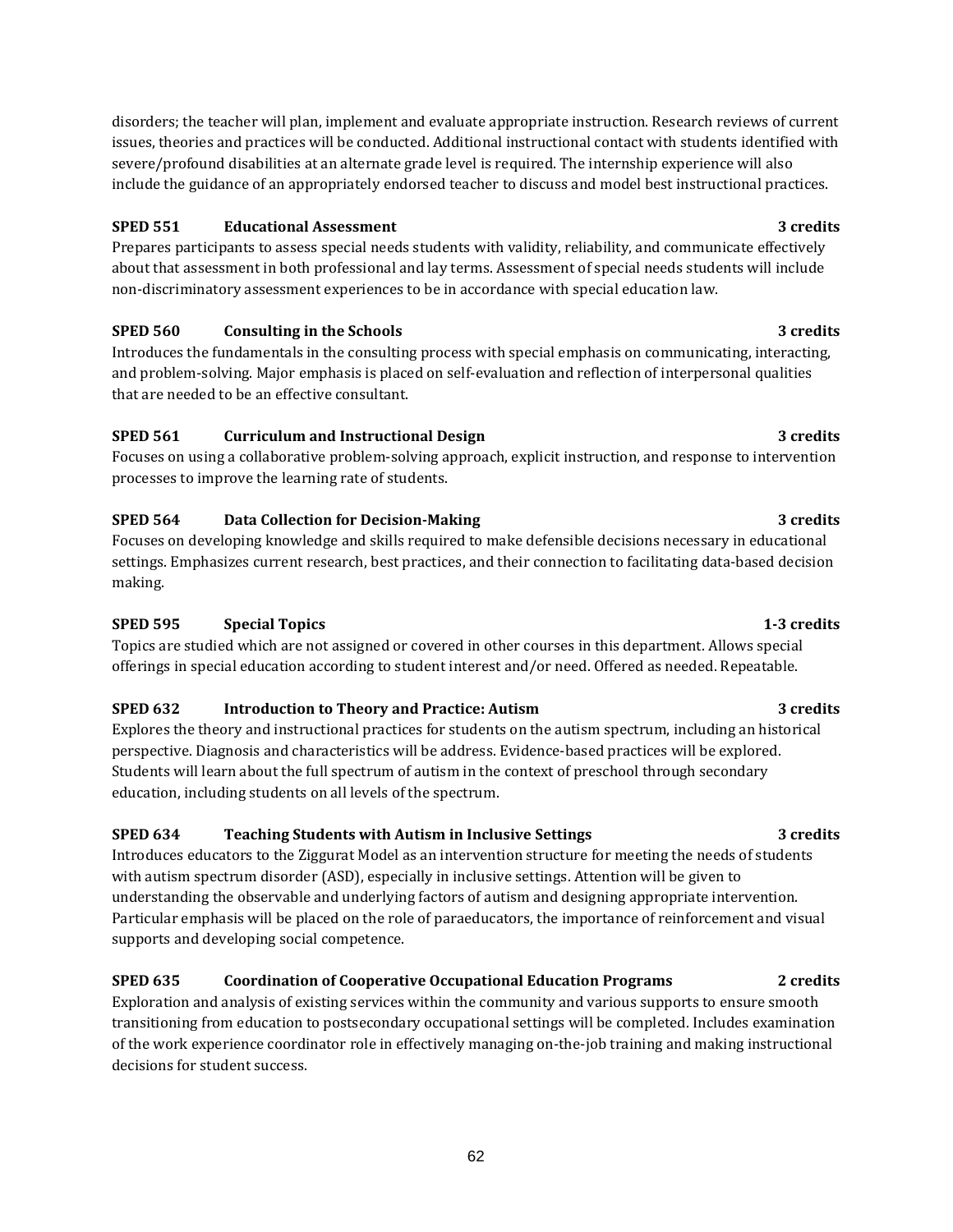## **SPED 636 Teaching Students with Autism: Intensive Needs 3 credits**

Examines the educational needs of students diagnosed with Autism Spectrum Disorder Level II or Level III. In particular, environmental and programming issues are addressed. The course focuses on classroom structures, including the physical environment and schedules, instruction, communication and behavior. An emphasis is placed on making data-driven decisions to address learning and behavior through fieldwork. Resources for individuals caring for persons with ASD are also explored.

## **SPED 637 Career-vocational Assessment and Guidance for those with Disabilities 2 credits**

Focuses on career/vocational assessment and application of results for adolescents with disabilities. Includes appropriate assessment of students' job skills, effective workplace assignments, students' job skills growth support, collaboration with job site sponsors, evaluating student performance, and other related activities.

## **SPED 638 Teaching Students with Autism: Assessment 3 credits**

Introduces the educator to screenings and instruments used in the initial determination of an autism spectrum disorder (ASD). Moreover, coursework places a particular emphasis on the role of on-going assessment, both formal and informal, in guiding educational programming decisions to meet the learning needs of students with ASD.

## **SPED 640 K-12 Mild/Moderate Characteristics and Methods 4 credits**

Introduces terminology, basic research findings, and current topics of interest in special education related to students with mild and moderate disabilities. Increases participants' understanding of instructional techniques in all academic areas to enhance the learning potential of students with mild/moderate disabilities. Additional course topics will include a review of assistive technology resources as related to mild/moderate disabilities and a review of legal issues related to students with mild/moderate disabilities.

## **SPED 641 Internship: Instructional Strategist I: K-8 3 credits**

## *By permission only.*

Designed as the clinical capstone course for the Instructional Strategist I: K-8 endorsement. While working directly with elementary or middle school level students identified with mild/moderate disabilities in special education/general education settings; the teacher will plan, implement and evaluate appropriate instruction. Research reviews of current issues, theories and practices will be conducted. The internship experience will also include the guidance of an appropriately endorsed teacher to discuss and model best instructional practices.

## **SPED 642 Internship: Instructional Strategist I: 5-12 3 credits**

### *By permission only.*

Designed as the clinical capstone course for the Instructional Strategist I: 5-12 endorsement. While working directly with middle school or high school level students identified with mild/moderate disabilities in special education/general education settings; the teacher will plan, implement and evaluate appropriate instruction. Research reviews of current issues, theories and practices will be conducted. The internship experience will also include the guidance of an appropriately endorsed teacher to discuss and model best instructional practices.

## **SPED 644 Assistive Technology 2 credits**

Provides an understanding of assistive technology and implications for its use in the classroom. Many assistive tech resources are explored to ensure all students have access to the curriculum in the general education environment.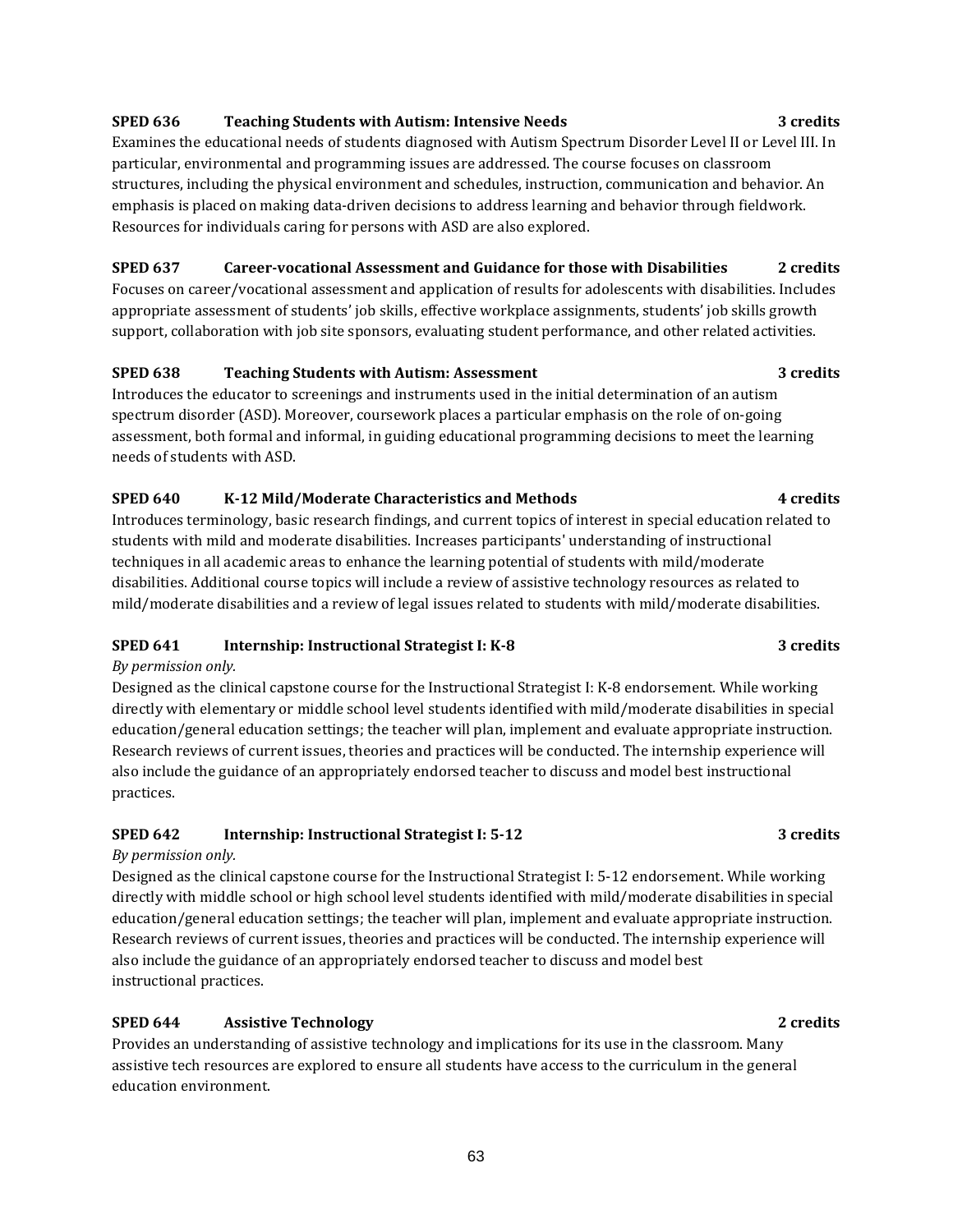## **SPED 645 Language Development and Communication Disorders 2 credits**

Provides participants with an understanding of typical and atypical language development, as well as methods and interventions to use in the special education classroom.

## **SPED 660 Introduction to Intellectual Disabilities 2 credits**

Examines foundations and basic concepts related to intellectual disabilities, including history, definitions, assessment, etiology, and prevention. Additionally, focuses on the levels of needs of individuals with intellectual disabilities throughout the lifespan, the family, individual rights, legal issues of special education, supports, and community living.

## **SPED 661 Behavior Disorders: Theory and Methods 3 credits**

Focuses on knowledge and skill in strategies for use with students with moderate to severe behavior disorders served in K-12 general and special education programs. Additional course topics will include a review of assistive technology resources as related to behavior disorders and a review of legal issues related to students with behavior disorders.

## **SPED 662 Learning Disabilities: Theory and Methods 3 credits**

Focuses on knowledge and skill in strategies for use with students with moderate to severe learning disabilities served in K-12 general and special education programs. Additional course topics will include a review of assistive technology resources as related to learning disabilities and a review of legal issues related to students with learning disabilities.

## **SPED 672 Special Education Law 2** credits **2** credits

Examines the current and historical background of pertinent statutory law in special education. Interpretations, clarifications, and guiding principles of the requirements of the law are offered in an attempt to remove the ambiguity surrounding the various viewpoints. Focuses on a preventive philosophy, resulting in mandatory requirements being met, and students' needs being addressed without having legal intervention.

## **SPED 675 Intellectual Disabilities: Curriculum and Methods 4 credits**

Equips participants with the knowledge and skills necessary to be effective with students with moderate to severe intellectual disabilities. Focuses on curricular issues with an emphasis on the Common Core State Standards as well as strategies for making instruction functional and meaningful for students. Additional course topics will include a review of assistive technology resources as related to intellectual disabilities.

## **SPED 676 Collaborative Partnerships and Transition 3 credits**

Introduces concepts, issues, and strategies related to providing collaborative services for individuals with disabilities. Includes knowledge of family systems, parent rights, transitional support, advocacy, multicultural communication, transition planning, self-determination, and interagency collaboration, as well as strategies for working with parents and individuals involved in the educational program in providing appropriate programming and services to students with disabilities.

## **SPED 678 Internship: Instructional Strategist II: ID 3 credits**

## *By permission only.*

Designed as the clinical capstone course for the K-12 Instructional Strategist II: ID endorsement. While working directly with students identified with severe/profound intellectual disabilities in special education/general education settings; the teacher will plan, implement and evaluate appropriate instruction.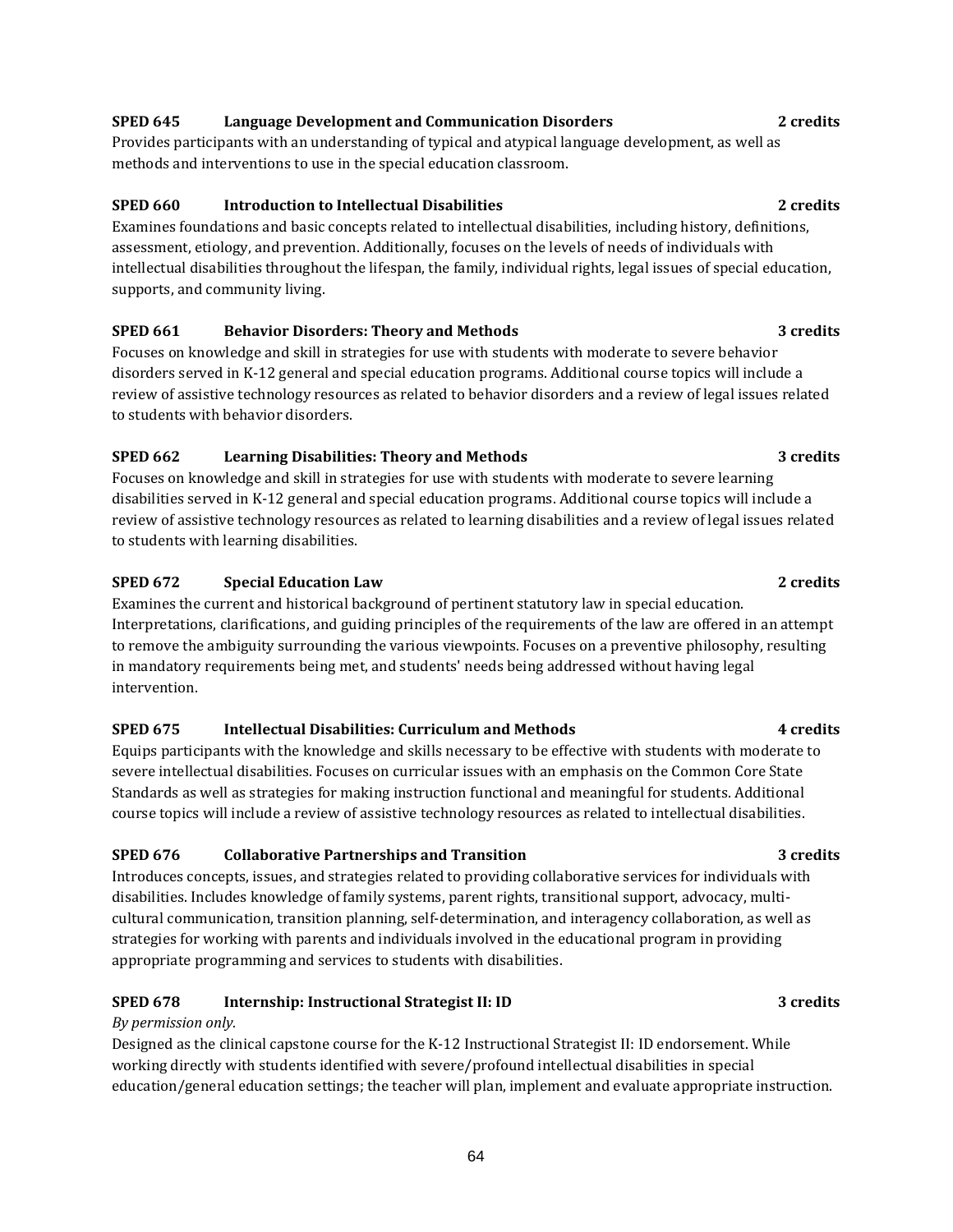Application of Alternative Assessment is required. Research reviews of current issues, theories and practices will be conducted. Additional instructional contact with students identified with severe/profound disabilities at an alternate grade level is required. The internship experience will also include the guidance of an appropriately endorsed teacher to discuss and model best instructional practices.

## **SPED 679 Internship: Instructional Strategist II: BD/LD 3 credits**

## *By permission only.*

Designed as the clinical capstone course for the K-12 Instructional Strategist II: BD/LD endorsement. While working directly with students identified with severe/profound learning disabilities and/or behavioral disorders in special education/general education settings; the teacher will plan, implement and evaluate appropriate instruction. Research reviews of current issues, theories and practices will be conducted. Additional instructional contact with students identified with severe/profound disabilities at an alternate grade level is required. The internship experience will also include the guidance of an appropriately endorsed teacher to discuss and model best instructional practices.

## **SPED 681 K-8 Mild/Moderate Reading Remediation Strategies 2 credits**

Creates an understanding of why students with disabilities have difficulties in reading. Explores effective methods and materials used when working with students with mild/moderate disabilities. Additional course topics will include a review of assistive technology resources as related to mild/moderate disabilities for reading remediation.

## **SPED 682 5-12 Mild/Moderate Reading Remediation Strategies 2 credits**

Creates an understanding of why students with disabilities have difficulties in reading. Explores effective methods and materials used when working with students with mild/moderate disabilities. Additional course topics will include a review of assistive technology resources as related to mild/moderate disabilities for reading remediation.

## **SPED 683 K-8 Mild/Moderate Math Materials and Methods 2 credits**

Creates an understanding of why K-8 students with disabilities have difficulties in math. Explores effective methods and materials used when working with students with mild/moderate disabilities. Additional course topics will include a review of assistive technology resources as related to mild/moderate disabilities for math remediation.

## **SPED 684 5-12 Mild/Moderate Math Materials and Methods 2 credits**

Creates an understanding of why 5-12 students with disabilities have difficulties in math. Explores effective methods and materials used when working with students with mild/moderate disabilities. Additional course topics will include a review of assistive technology resources as related to mild/moderate disabilities for math remediation.

## **SPED 878 Survey of Exceptionalities 3 credits**

Introduces the learner to special education, in general, and areas of exceptionality, in particular. Designed to be a foundation for the knowledge and skills acquired for all special education endorsements.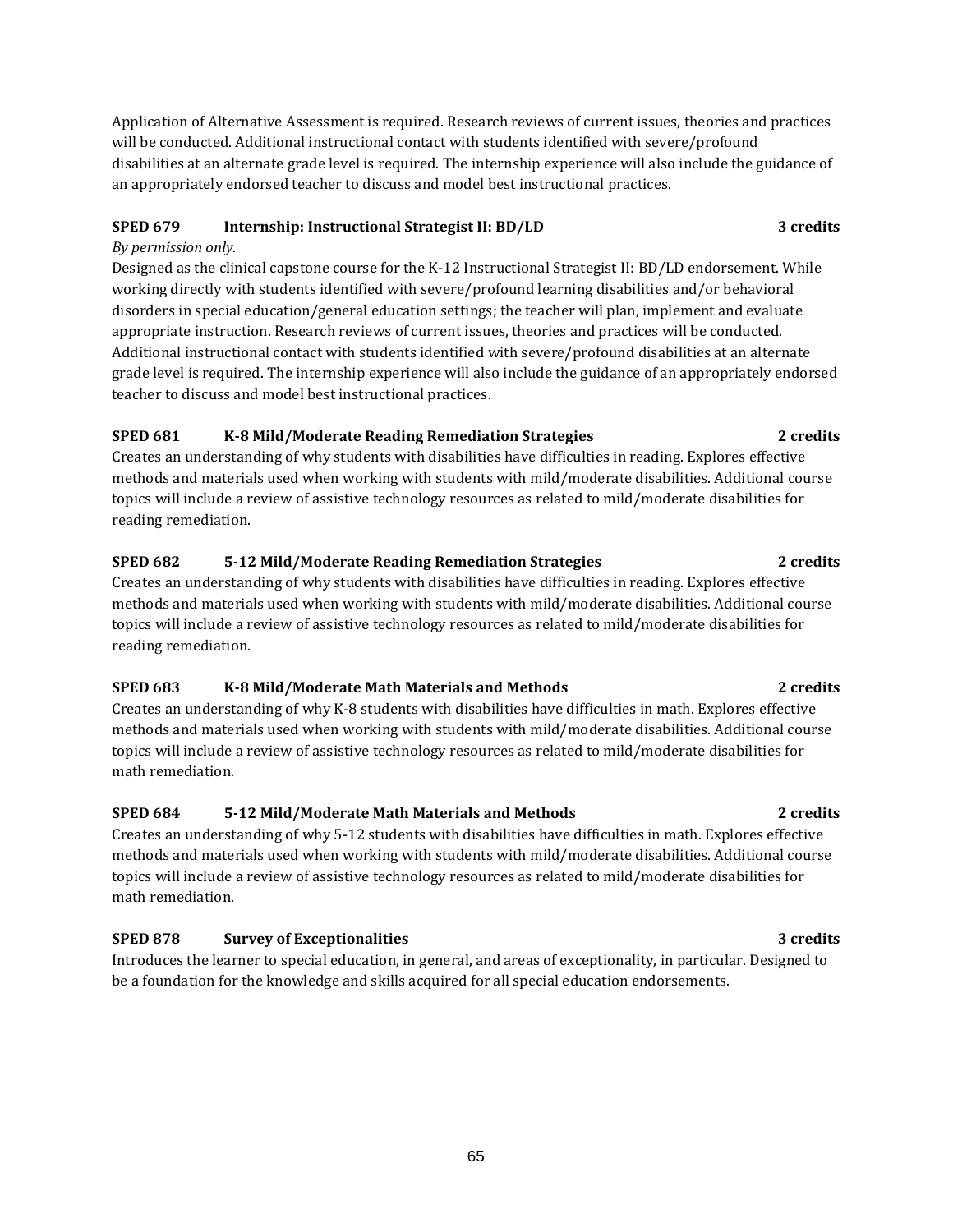## **Sharon Walker School of Education Graduate Program in Education Academic Calendar 2020-2021**

## **FALL 2020 SEMESTER**

## **August 2020**

| Aug 1  | Clinical Placement Requests for Internship, Field Experience & Practicum closes (fall) |
|--------|----------------------------------------------------------------------------------------|
| Aug 17 | Online registration closes (fall full-term $& 1st$ half courses)                       |
| Aug 18 | Phone registration closes (fall full-term & 1 <sup>st</sup> half courses)              |
| Aug 19 | Classes begin (fall full-term $& 1st$ half courses)                                    |
| Aug 21 | Last day to drop without owing tuition (fall 1 <sup>st</sup> half courses) $*$         |
| Aug 26 | Last day to drop without owing tuition (fall full-term courses) $*$                    |
|        |                                                                                        |

### **September 2020**

| Sep 23 | Last day to drop without final grade, student responsible for tuition (fall $1st$ half courses) * |
|--------|---------------------------------------------------------------------------------------------------|
|--------|---------------------------------------------------------------------------------------------------|

### **October 2020**

| Oct 2   | Phone registration closes (fall 2 <sup>nd</sup> half courses)                            |
|---------|------------------------------------------------------------------------------------------|
| Oct 2   | Classes end (fall 1st half courses)                                                      |
| Oct 5   | Classes begin (fall $2nd$ half courses)                                                  |
| Oct 7   | Last day to drop without owing tuition (fall $2nd$ half courses) *                       |
| Oct 3-9 | Grading window (fall $1st$ half courses)                                                 |
| Oct 15  | Clinical Placement Requests opens for Internship, Field Experience, & Practicum (spring) |

### **November 2020**

| Nov 4     | Last day to drop without final grade, student responsible for tuition (fall full-term courses) $*$ |
|-----------|----------------------------------------------------------------------------------------------------|
| Nov 10    | Online registration opens (all spring courses)                                                     |
| Nov $17$  | Last day to drop without final grade, student responsible for tuition (fall $2nd$ half courses) *  |
| Nov 20    | Classes end (fall 2 <sup>nd</sup> half 2-credit courses)                                           |
| Nov 21-29 | No classes (Thanksgiving Break)                                                                    |

## **December 2020**

| Dec 1    | Clinical Placement Requests for Internship, Field Experience & Practicum closes (spring) |
|----------|------------------------------------------------------------------------------------------|
| Dec 4    | Classes end (fall full-term $\&$ 2 <sup>nd</sup> half courses)                           |
| Dec 5-11 | Grading window (fall full-term $\&$ 2 <sup>nd</sup> half courses)                        |

## **SPRING 2021 SEMESTER**

## **January 2021**

| $\tan 19$ | Registration closes (spring full-term $\&$ 1 <sup>st</sup> half courses) |
|-----------|--------------------------------------------------------------------------|
| $\tan 26$ | Classes begin (spring full-term $\&$ 1 <sup>st</sup> half courses)       |
| $\tan 28$ | Last day to drop without owing tuition (spring $1st$ half courses) $*$   |

## **February 2021**

| Feb <sub>2</sub> | Last day to drop without owing tuition (spring full-term courses) * |
|------------------|---------------------------------------------------------------------|
|------------------|---------------------------------------------------------------------|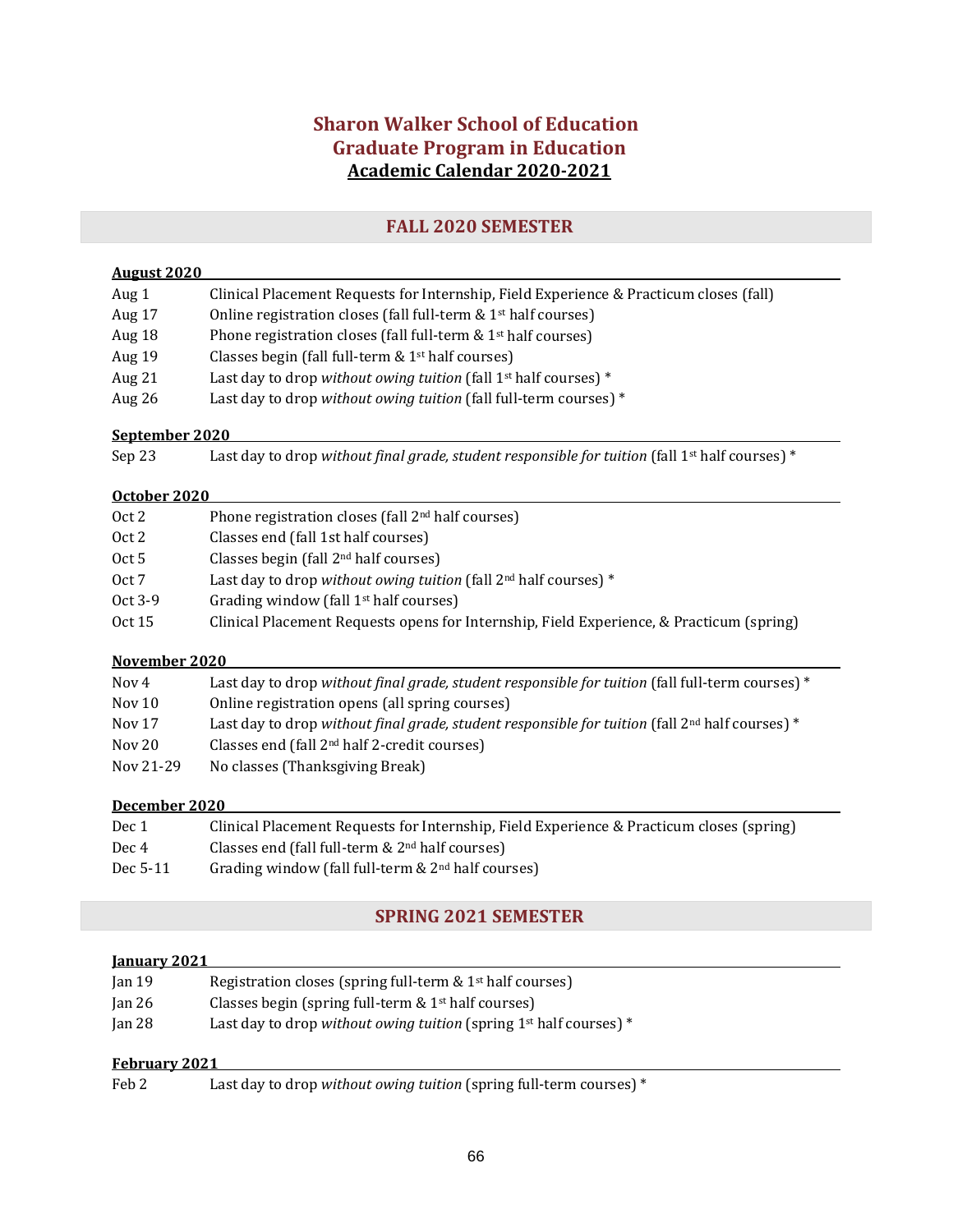## **March 2021**

| Mar 1     | Last day to drop without final grade, student responsible for tuition (spring $1st$ half course) * |
|-----------|----------------------------------------------------------------------------------------------------|
| Mar 11    | Phone registration closes (spring 2 <sup>nd</sup> half courses)                                    |
| Mar 12    | Classes end (spring $1st$ half courses)                                                            |
| Mar 15    | Classes begin (spring $2nd$ half courses)                                                          |
| Mar 15    | Clinical Placement Requests for Internship, Field Experience, & Practicum opens (summer)           |
| Mar 12-16 | Grading window (spring 1 <sup>st</sup> half courses)                                               |
| Mar 17    | Last day to drop without owing tuition (spring $2nd$ half courses) $*$                             |
| Mar 30    | Online registration opens (all summer courses)                                                     |
|           |                                                                                                    |

### **April 2021**

| Apr 5           | Last day to drop without final grade, student responsible for tuition (spring full-term courses) $*$ |
|-----------------|------------------------------------------------------------------------------------------------------|
| Apr $16$        | Last day to drop without final grade, student responsible for tuition (spring $2nd$ half courses) *  |
| Apr 30          | Classes end (spring full-term and 2-credit $2nd$ half courses))                                      |
| <b>May 2021</b> |                                                                                                      |
| May 1           | Clinical Placement Requests for Internship, Field Experience & Practicum closes (summer)             |
| $M_{\odot}$ . 7 | Closses and Convince? and A quadit 2nd holf servesse)                                                |

| May 7 | Classes end (spring 3- and 4-credit 2 <sup>nd</sup> half courses) |  |
|-------|-------------------------------------------------------------------|--|

May 7-13 Grading window (spring full-term & 2<sup>nd</sup> half courses)

## **SUMMER 2021 SEMESTER**

### **June 2021**

| Jun 3    | Registration closes (summer full-term/term 30 & 1 <sup>st</sup> half/term 31 courses)                           |
|----------|-----------------------------------------------------------------------------------------------------------------|
| Jun 7    | Classes begin (summer full-term/term 30 & 1 <sup>st</sup> half/term 31 courses)                                 |
| Jun $7$  | Last day to drop without owing tuition (summer full-term/term 30 & 1 <sup>st</sup> half/term 31 courses) *      |
| Jun $12$ | <b>Graduate Programs Commencement</b>                                                                           |
| Jun $15$ | Clinical Placement Requests for Fall Internship, Field Experience & Practicum opens (fall)                      |
| Jun $25$ | Last day to drop without final grade, student responsible for tuition (summer $1st$ half/term 31<br>$course)$ * |
| Jun $30$ | Registration closes (summer 2 <sup>nd</sup> half/term 32 courses)                                               |
|          |                                                                                                                 |

### **July 2021**

| Jul 2           | Classes end (summer 1 <sup>st</sup> half/term 31 courses)                                             |
|-----------------|-------------------------------------------------------------------------------------------------------|
| Jul 2-6         | Grading window (summer $1st$ half/term 31 courses)                                                    |
| Jul 6           | Classes begin (summer $2nd$ half/term 32)                                                             |
| Jul 6           | Last day to drop without owing tuition (summer $2nd$ half courses) $*$                                |
| Jul $16$        | Last day to drop without final grade, student responsible for tuition (full-term 30 courses) *        |
| Jul $20$        | Online registration opens (all fall courses)                                                          |
| Jul $23$        | Last day to drop without final grade, student responsible for tuition ( $2nd$ half/term 32 courses) * |
| Jul $30$        | Classes end (summer full/term 30 & 2 <sup>nd</sup> half/term 32 courses)                              |
| Jul $30$ -Aug 6 | Grading window (summer full-term/term 30 $& 2nd$ half/term 32 courses)                                |
|                 |                                                                                                       |

### **August 2021**

Aug 1 Clinical Placement Requests for Internship, Field Experience & Practicum closes (fall)

\* *Does not affect GPA*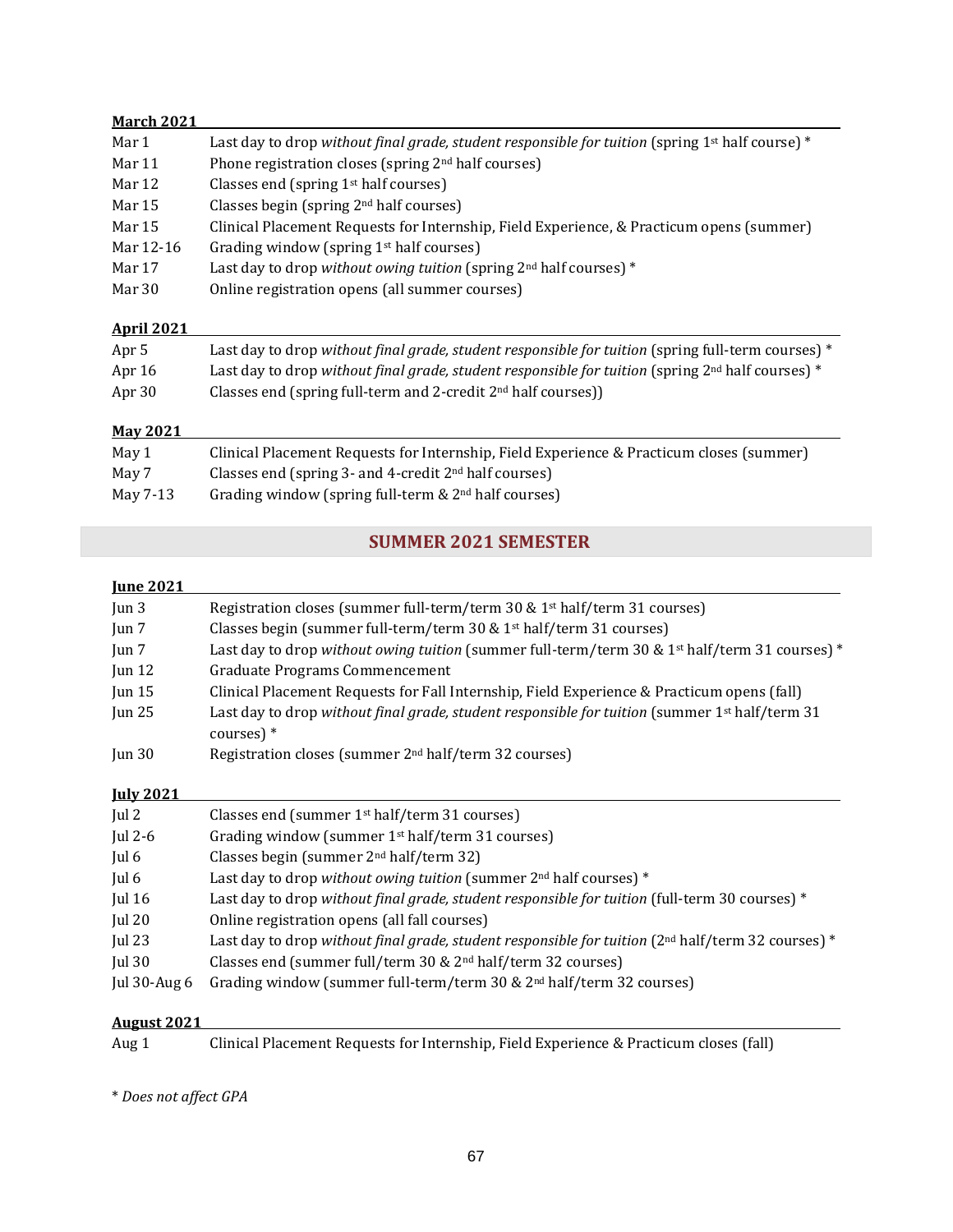# **Nylen School of Nursing - Graduate Program in Nursing**

Phone: 1-800-831-0806 ext. 5297 or 712-274-5297 Fax: 712-274-5559 Email: gradnurs@morningside.edu

## **Graduate Nursing Faculty and Staff**

Jacklyn R. Barber, Ed.D., RN, CNS, CNL Dean of Nylen School of Nursing Graduate Nursing Department Head Professor of Nursing Education, 1997- B.S.N., Morningside College, 1995; M.S.N, Creighton University, 1998; Ed.D., College of Saint Mary, 2008. Specialties: Clinical Nurse Leader, Clinical Nurse Specialist, Nurse Educator, Oncology, Complex Health, Community Health Kari L. Varner, D.N.P., FNP-C Associate Professor of Nursing Education, 2013- B.S.N., Morningside College, 2007; M.S.N., Creighton University, 2011; D.N.P., Creighton University, 2013. Specialties: Family Primary Care Amanda Buse, D.N.P., FNP-C Associate Professor of Nursing Education, 2020- B.S.N., Morningside College, 2012; D.N.P., Creighton University, 2017 Specialties: Family Primary Care; Adult Health Dianna Sorenson, Ph.D., M.B.A., RN, CNS, CNL Professor of Nursing Education, 2015- B.S.N., South Dakota State University, 1977; M.N. Montana State University, 1983; Ph.D., University of Arizona, 1990; M.B.A., University of Sioux Falls, 2013. Specialties: Clinical Nurse Specialist, Clinical Nurse Leader, Health Care Administration, Clinical Research, Nursing Psychology-Mental Health, Interpersonal Communications, Statistics

Kathy Knitig, Ph.D., RN, PHN-BC Associate Professor of Nursing Education 2019- B.S.N., Southwestern College, 2003; M.S., South Dakota State University, 2005; Ph.D., South Dakota State University, 2013. Specialties: Public Health, Maternal Child Nurse Specialist, Parish Nursing, Pet Therapy

### **Staff**

Georgianna Wolf, Administrative Assistant Jonathan Kirsch, Administrative Assistant Kelli Flack, D.N.P.-C, M.S.N, RN, Clinical/Practicum Coordinator Placement Specialist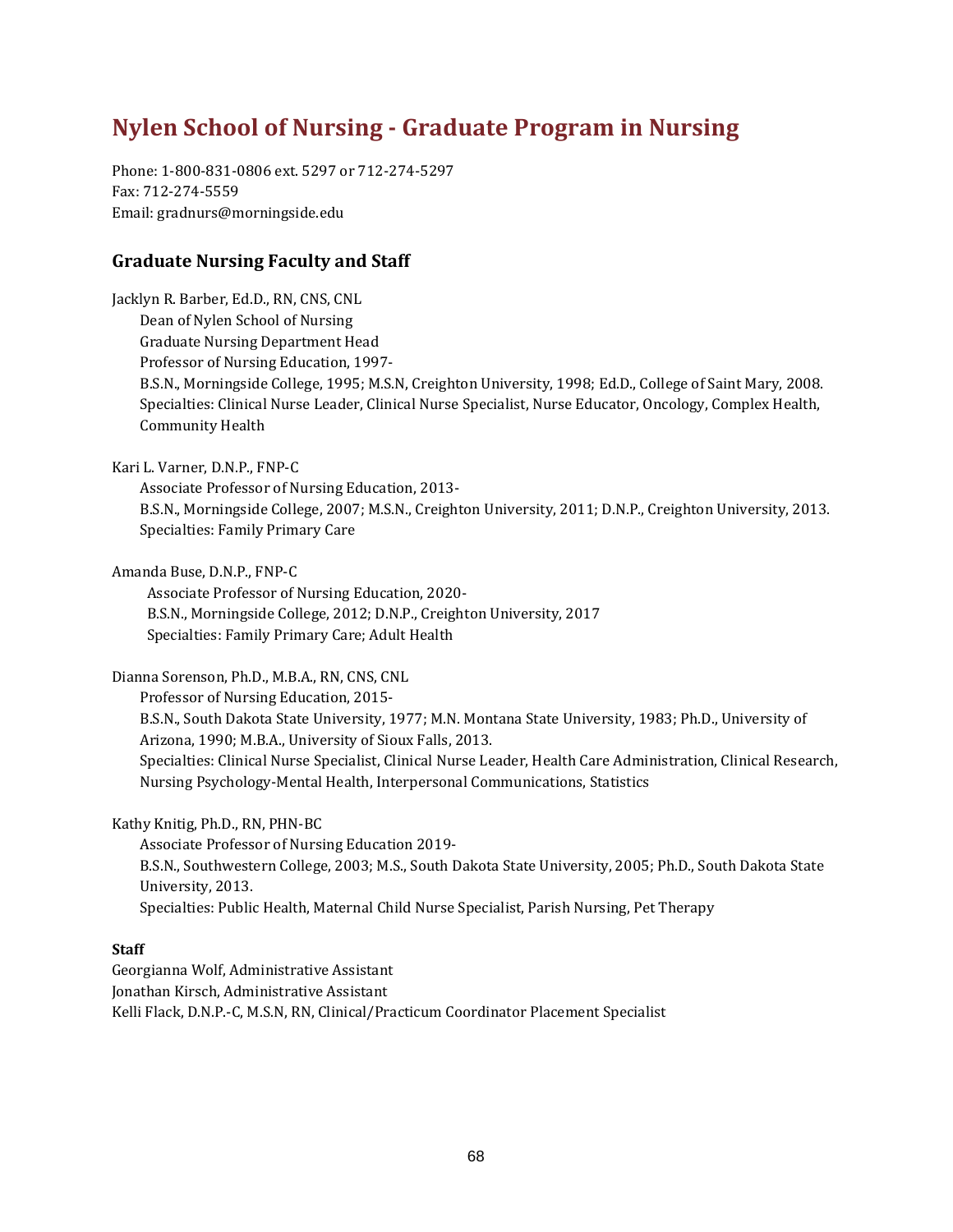## **History**

The Morningside College Nylen School of Nursing has a long history of providing nursing education leading to a Bachelor of Science in Nursing (BSN). The Bachelor of Science in Nursing program at Morningside College began in the fall of 1973. The Master of Science in Nursing (MSN) program began in the fall of 2015. The Doctor of Nursing Practice (DNP) program began in the fall of 2019.

## **Accreditation and Approvals**

Morningside College Nylen School of Nursing baccalaureate and master's programs have full approval from the Iowa Board of Nursing. The doctorate program has interim approval from the Iowa Board of Nursing. Questions or concerns about the program's approval status should be directed to:

> Executive Director Iowa Board of Nursing River Point Business Park 400 S.W. 8th Street, Suite B Des Moines, IA 50309-4685

Morningside College is accredited by the Higher Learning Commission of the North Central Association of Colleges and Schools, (230 South LaSalle Street Suite 7-500, Chicago, IL 60604-1413 (800)-621-7440 or (312)-263-0456; http://ncahlc.org).

The baccalaureate degree program in nursing/master's degree program in nursing and/or post-graduate APRN certificate program at Morningside College is accredited by the Commission on Collegiate Nursing Education (http://www.ccneaccreditation.org). The Doctor of Nursing Practice degree program is seeking accreditation by Commission on Collegiate Nursing Education.

The Graduate Nursing program builds on traditional baccalaureate nursing preparation while expanding nursing knowledge to a higher level of practice and leadership. Our online delivery is designed for working nurses who want to advance their career and expand professional opportunities. The program provides:

- An online delivery that incorporates benefits of the traditional classroom learning in a convenient virtual setting.
- Structure that allows course work to be completed during the student's preferred time.
- Flexible individualized plan of study options.
- Course offerings following a traditional fall/spring semester format with some summer courses.
- Classes are student-centered.
- Individual interactions with faculty in an online learning environment.
- Flexible on-campus residencies to provide specialized training in advanced nursing skills in a stateof-the-art hospital simulation center.
- Opportunity to work face-to-face with faculty and professional networks for mentoring and professional development.

## **Mission**

To prepare advanced professional nurse leaders for mastering nursing knowledge and skills for the delivery of holistic health care and to serve as change agents addressing the evolving needs of the healthcare system to improve patient and population outcomes.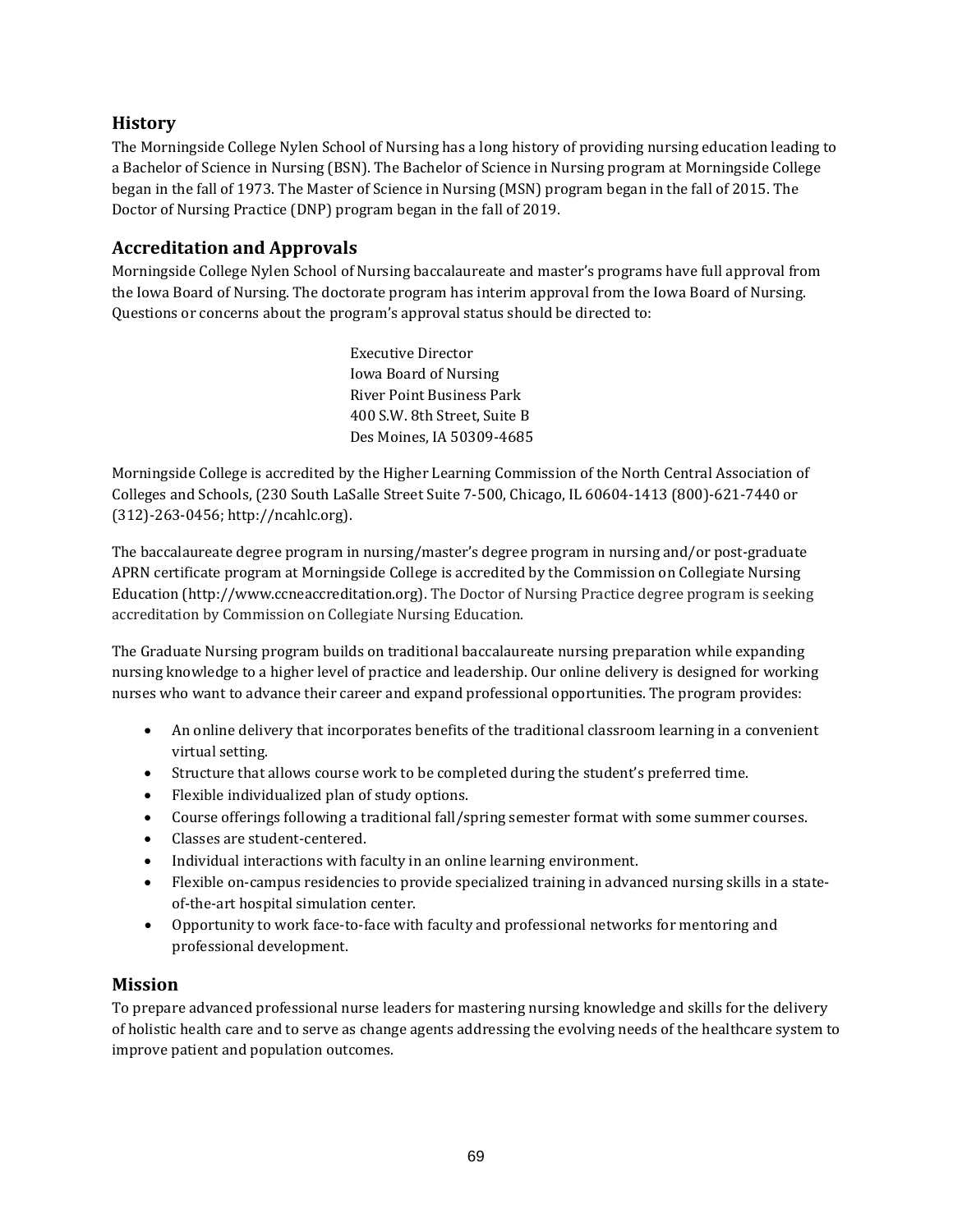## **Vision**

Create a center dedicated to advancing nursing knowledge and practice that is responsive to the dynamic needs of healthcare and society.

## **Goal of the Graduate Nursing Program**

The Graduate Nursing program provides a learning environment that cultivates the development of:

- Knowledge and skills essential to the master's/doctoral prepared advanced practice nurse
- Personal and professional responsibility
- Ethical and professional leadership
- A commitment to lifelong learning
- A foundation for mastering an advanced practice role in nursing

## **Conceptual Framework**

The Morningside College Department of Nursing curriculum is sequenced so that the level of complexity increases as the student advances through the curriculum. Eight major concepts provide direction for curriculum organization. These concepts are: holistic care, communication, critical thinking, nursing process, nursing roles, ethics, research, and lifelong personal and professional growth. The faculty members believe that these concepts, integrated with the philosophical beliefs of person, health, nursing, education, and environment, facilitate the development of the knowledge, skills, and attitudes required for the provision of professional nursing care in a complex and dynamic environment. The major concepts provide the foundation for the curriculum and have been conceptualized by the faculty.

## **Graduate Nursing Program Outcomes**

### **MSN Outcomes**

**Eight major concepts of the Morningside College Nylen School of Nursing are**: Holistic Care, Communication, Critical Thinking, Nursing Process, Nursing Roles, Ethics, Research, Lifelong Personal and Professional Growth.

Upon completion of the MSN program, the graduate will be able to:

- 1. Synthesize knowledge from nursing and related sciences to deliver advanced nursing care while respecting diversity, human dignity, and beliefs, and by accepting each individual as a holistic being with an integrated body, mind, and spirit. *(Holistic Care)*
- 2. Integrate advanced communication and information technology skills when interacting and collaborating with patients, families, populations, and interprofessionals of the health care team. *(Communication)*
- 3. Formulate decisions and behaviors using the critical thinking process to ensure advanced professional competency to deliver evidence-based clinical prevention and promotion interventions that improve patient and population health outcomes in a global and technical society. *(Critical Thinking)*
- 4. Construct patient-centered care which synthesizes the holistic nature of nursing, determinants of health, and diagnostic reasoning, and to improve patient outcomes across diverse settings while understanding that organizational and systems leadership are critical to promotion of quality and safe patient care. *(Nursing Process)*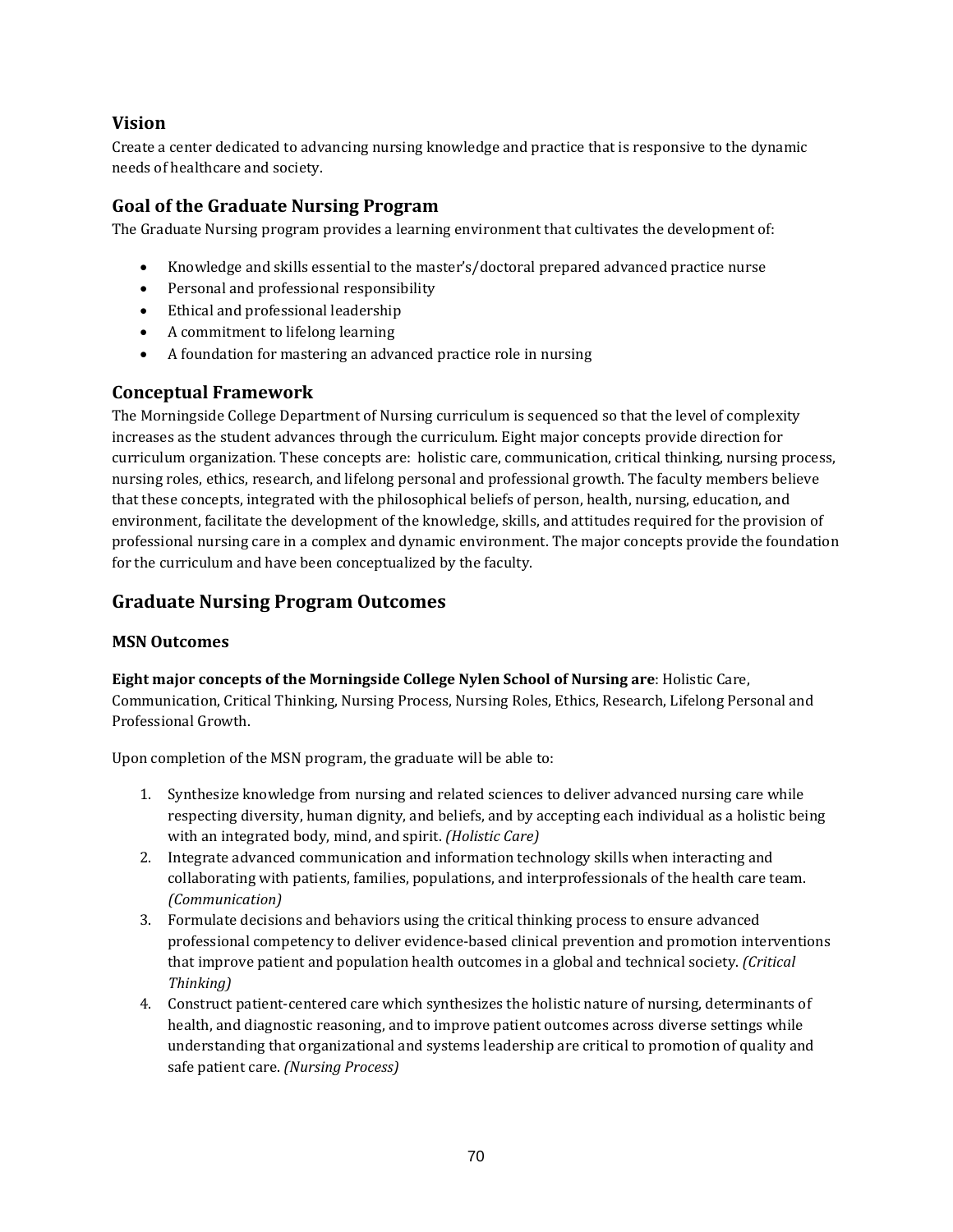- 5. Engage in interprofessional collaboration while exhibiting appropriate nursing roles in the provision and management of health care with attention given to legal, social, political, economic, and ethical issues that impact the quality and safety of patient and population outcomes. *(Nursing Roles)*
- 6. Illustrate ethical analysis and clinical reasoning to assess, intervene, and evaluate advanced nursing care delivery and professional and personal behavior. *(Ethics)*
- 7. Integrate relevant research and evidence from multiple sciences, clinical judgment, and interprofessional perspectives using translational processes to improve practice and health outcomes for patients and aggregates. *(Research)*
- 8. Assume responsibility and accountability for personal and professional growth and integrity by engaging in lifelong learning and a commitment to the values and principles governing the discipline of advanced practice nursing*. (Lifelong Personal and Professional Growth)*

## **DNP Outcomes**

**Eight major concepts of the Morningside College Nylen School of Nursing are**: Holistic Care, Communication, Critical Thinking, Nursing Process, Nursing Roles, Ethics, Research, Lifelong Personal and Professional Growth.

Upon completion of the DNP program, the graduate will be able to:

- 1. Integrate nursing science with knowledge from ethics, biophysical, psychosocial, analytical, and organizational science to deliver holistic care that will advance health and quality of practice to an optimal level. *(Holistic Care) (AACN, DNP Essential I)*
- 2. Based on evaluative data, create opportunities for advanced communication, interprofessional collaboration, and information technology for the improvement and transformation of health care. *(Communication) (AACN, DNP Essential IV; VI)*
- 3. Incorporate principles of organizational and systems leadership for quality improvement to construct practice policies and procedures to meet the health need of patient populations. *(Critical Thinking) (DNP Essential II)*
- 4. Design advanced practice nursing care with clinical prevention and health promotion interventions principles derived from population health to improve health outcomes. *(Nursing Process) (DNP Essential VII; VIII)*
- 5. Demonstrate advocacy for healthcare change through health policy to solve issues related to disparities, cultural sensitivity, access to care, quality of care, health care financing, equity, and social justice. *(Nursing Roles) (DNP Essential V)*
- 6. Appraise personal and professional behavior and clinical reasoning to construct pathways to resolve ethical and legal issues within healthcare systems. *(Ethics) (DNP Essential IV; V)*
- 7. Investigate evidence-based practice methods to expand clinical scholarship and analytical methods used to improve practice and health outcomes among patients and populations. *(Research) (DNP Essential III)*
- 8. Design future professional development based on a commitment to advanced practice nursing and the practice role. *(Lifelong Personal and Professional Growth) (DNP Essential VIII)*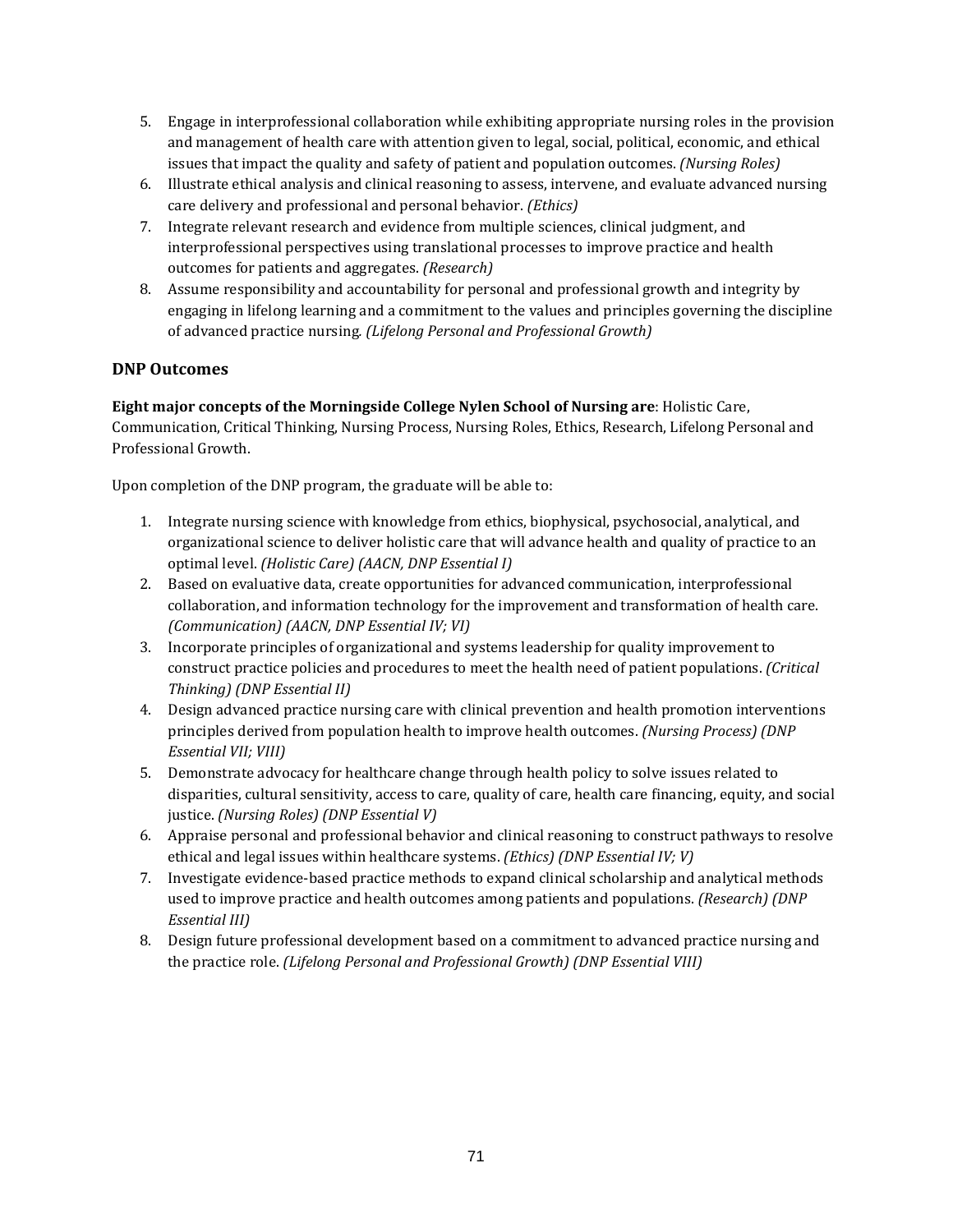# **Graduate Nursing Program Offerings**

## **MSN Program track offerings:**

- Clinical Nurse Leader (CNL)
- Family Primary Care Nurse Practitioner (FNP)
- Adult Gerontology Primary Care Nurse Practitioner (AGNP)

## **Certificate Program offerings:**

- Adult Gerontology Primary Care Nurse Practitioner (AGNP) Post-Master's Certificate
- Family Primary Care Nurse Practitioner (FNP) Post-Master's Certificate
- Clinical Nurse Leader (CNL) Post-Master's Certificate
- Clinical Outcomes Post-Bachelor's Certificate

## **DNP Program track offerings:**

- Direct Patient Care Nurse Practitioner track **BSN to DNP** entry: FNP track77 credits; AGNP track 76 credits
- Direct Patient Care for APRNs track **MSN to DNP** entry: 30credits
- Transformative Leadership track **BSN to DNP** entry: CNL track 68credits
- Transformative Leadership track **MSN to DNP** entry: 30credits

# **Admission Requirements**

The Graduate Nursing Faculty Council reviews all applications and determines acceptance. Students are notified in writing of their admission status. All the following items need to be on file to be considered for admission into the graduate program. Applications are accepted on a rolling basis, fall, spring, and summer. However, enrollment into either MSN or DNP courses are based on acceptance and space availability. Enrollment/acceptance may be limited to the best qualified candidates in the order of receipt of full application requirements if the number of applicants exceeds the enrollment limit.

RN applicants with a non-nursing bachelor's degree may apply to the graduate nursing program. However, three required bridge courses will serve as a means to obtain knowledge, skill, and attitudes of baccalaureate nursing essentials. The required courses are Introduction to Baccalaureate Nursing; Nursing Research Utilization; and Community Health. These courses may be taken at Morningside College or serve as transfer courses.

Morningside College accepts applications from both, Morningside College Graduate Nursing website or NursingCAS. NursingCAS is a centralized application service for nursing which allows applicants to use a single online application and one set of materials to apply to multiple nursing programs at participating schools. The link to NursingCAS is located on the Morningside College Graduate Nursing webpage. The following are the application requirements:

- Morningside College has obtained state approval from most states to offer an online program within the applicant's state of residence. Applicants may contact the Graduate Nursing program to determine state approval prior to applying.
- Bachelor's degree with a major in nursing from a regionally accredited institution with a 3.0 cumulative GPA on a 4.0 scale. (If undergraduate cumulative GPA is below a 3.0 see Conditional Acceptance for other options).
- Master's degree with a major in nursing from a nationally accredited institution with a 3.0 cumulative GPA on a 4.0 scale (for post-master's certificate or MSN-DNP track).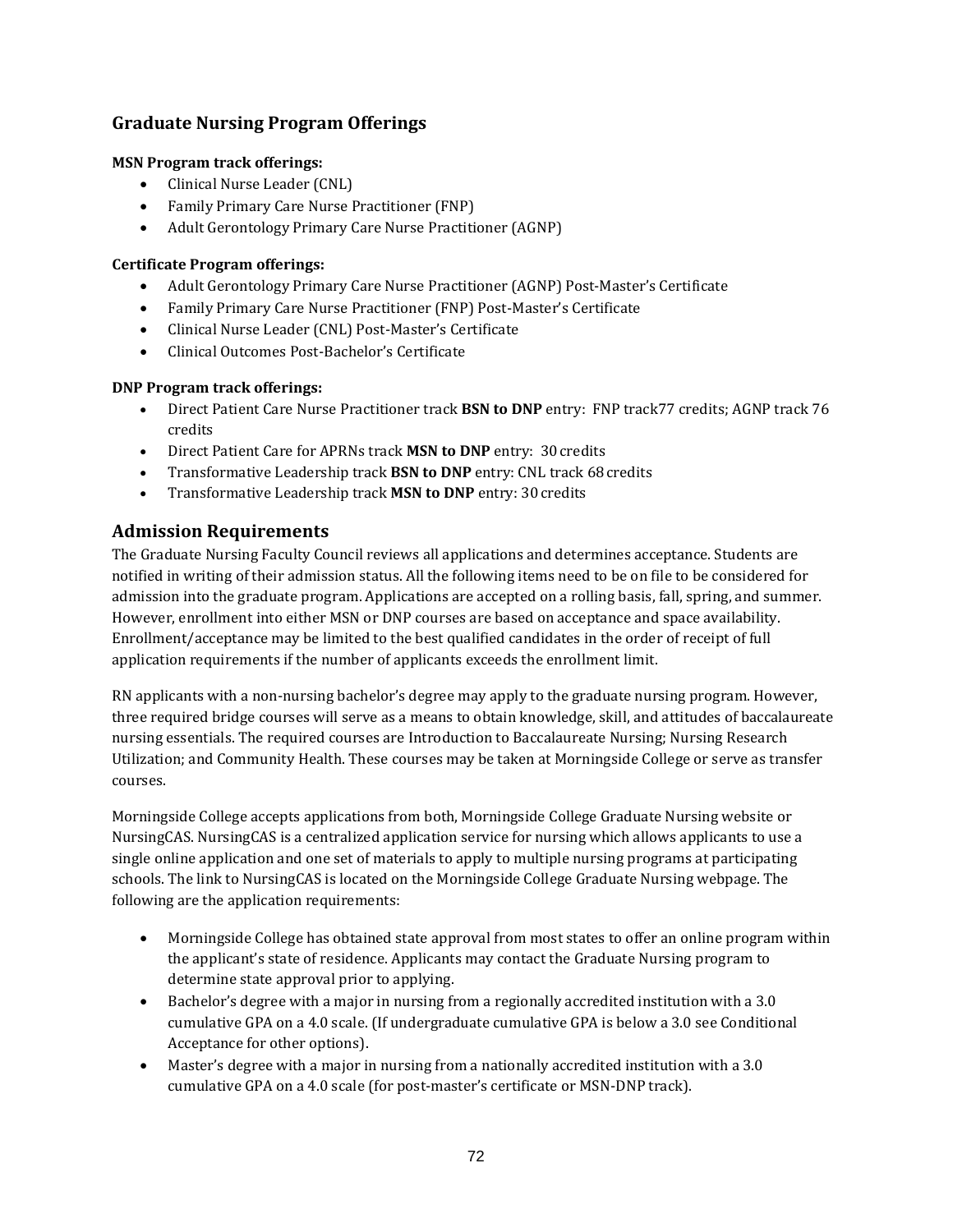- Valid R.N. license in Iowa or state participating in the licensure compact. For applicants with noncompact R.N. license contact the Dean of Nursing for state approval status.
- Valid APRN license and proof of certification (for Direct Patient Care DNP track).
- BCLS certification.
- Completed application and **application fee (non-refundable \$65.00)**.
- Official academic transcripts from all degree granting institutions.
- Two professional and/or academic letters of recommendation.
- Professional Goal Essay that includes your area of interest and how graduate education will help you achieve your professional goals. Describe how your professional history such as your practice and leadership experience has prepared you for graduate studies (typed, 500 words or less).
- Résumé or Curriculum Vitae
- All materials are sent through Morningside College Graduate Nursing Application or NursingCAS application website.

## **Direct Admissions**

Morningside College Nursing alumni who graduated in good academic standing with the required cumulative GPA are eligible for Direct Admission status into any Graduate Nursing program track (MSN/DNP). Direct Admission is valid as long as the applicant applies to a track/program within five years of completing a prior degree/certificate. For Direct Admission, the applicant must submit the following. The application fee will be waived.

- Completed application from the Morningside College Graduate Nursing website using the Morningside College Graduate Nursing Application link option, https://morningside.edu/graduateonline-programs/gradnursing/graduate-nursing-pre-application-for-admission.
- Valid R.N. license in Iowa or state participating in the licensure compact. For applicants with noncompact R.N. license contact the Dean of Nursing for state approval status.
- Valid APRN license and proof of certification (for Direct Patient Care DNP track).
- Résumé or Curriculum Vitae
- Official academic transcripts from all institutions previously attended. If only attended Morningside College for BSN and/or MSN, the college has transcripts on file.

#### **Conditional Acceptance**

Applicants who have minor deficiencies in meeting the above criteria will be reviewed and may be granted conditional acceptance to the Nylen School of Nursing Graduate Program. Conditionally accepted students must complete specified conditions within stated time frames indicated in the letter of acceptance. Failure to comply with stated conditions will result in an inability to begin or progress in the program.

- Students with undergraduate and/or graduate cumulative GPA less than 3.0 may be accepted into the Clinical Outcomes post-bachelor's certificate program. If students demonstrate successful completion of 10 credit hours of non-clinical graduate course work from the certificate program with a cumulative GPA of 3.0, they may apply/reapply to the master's program.
- Students who are non-degree seeking may enroll in non-clinical graduate courses for the purpose of self-enrichment and professional development. No more than 12 credits from non-degree seeking students may be applied toward degree requirements. Non-degree seeking status is not eligible for student federal loans.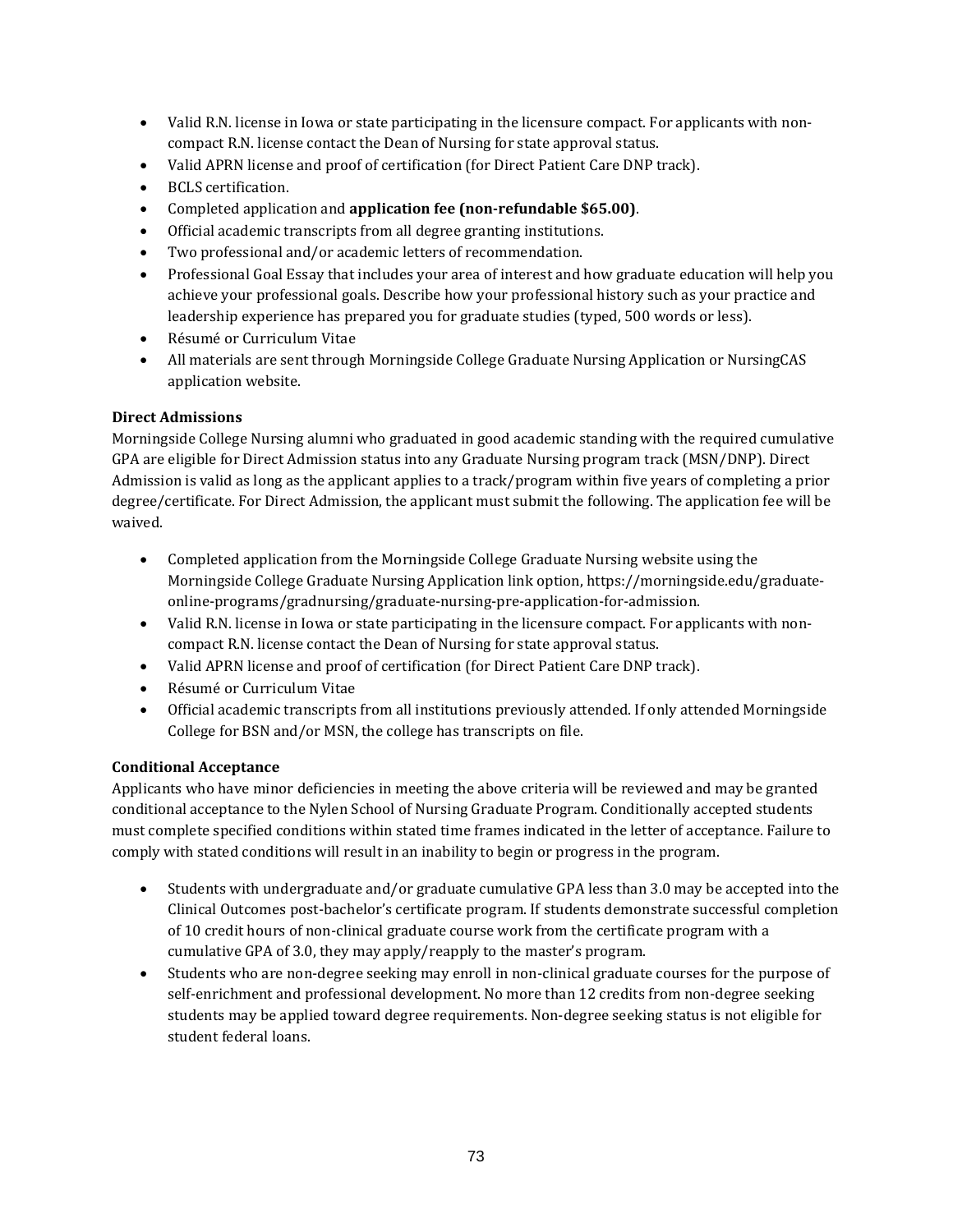### **Felony Conviction**

The Iowa Code (Chapters 147.3 and 152.5) states that conviction of certain felonies may make an individual ineligible for licensure or registry. Previous conviction of a felony does not automatically bar an individual from eligibility for licensure or registry.

#### **Nursing Licensure Denied, Suspended, Surrendered or Revoked**

655 Iowa Administrative Code 2.8(5) requires notification of students and prospective students that nursing courses with a clinical component may not be taken by a person: who has been denied licensure by the board; whose licensure is currently suspended, surrendered or revoked in any U.S. jurisdiction; or whose license/registration is currently suspended, surrendered or revoked in another country due to disciplinary action.

Individuals seeking enrollment or currently enrolled in nursing programs who are not eligible to take a course with a clinical component because of disciplinary action in any state should contact the Iowa Board of Nursing Enforcement Unit at (515) 281-6472 as soon as possible. Students not eligible to take a clinical component will not be admitted to the nursing major.

#### **Upon admission to the graduate nursing program, the student must meet the following requirements:**

- Background checks are required for nursing students by the Iowa Board of Nursing [see the Iowa Administrative Code 655-2.11(152) Student criminal history checks]. Morningside College Nylen School of Nursing Graduate program includes in their records checks: sex offender registry, dependent adult and child abuse registries, criminal history, residence history, and Social Security Number Alert records, Nationwide Wants and Warrants, and Nationwide Health Care Fraud. As a condition of admission into the graduate nursing program, all students must complete a background check through Castle Branch. Acceptance and progression in the graduate nursing program is contingent upon the evaluation and acceptable outcome of all required background checks.
- Maintain a cumulative grade point average of 3.0.
- A maximum of 6 hours of C+ or C can be used to fulfill the requirements of a certificate, master's, or doctorate degree. In addition, only one practicum course may be repeated.
- Any grade of a C- or below will not fulfill the requirements of a certificate, master's, or doctorate degree.
- A student who fails to attain a C or higher in a required course is permitted to repeat that course only one time. Only one failed nursing course may be repeated.
- Clinical/practicum experience is not required prior to admission, but at least 1,000 hours as an R.N. is required prior to enrollment in clinical courses at the master's level.
- Students may be expected to travel for preceptor experiences, especially if the student lives in an area that has limited providers. Student practicums are directly supervised by an approved local preceptor, as well as a member of the Morningside College nursing faculty.
- Fulfill immunization requirements including annual TB test. Vaccination for Hepatitis B is recommended but not required. Students will also need to fulfill specific requirements identified by the clinical/preceptor agencies.
- Provide proof of personal health insurance coverage.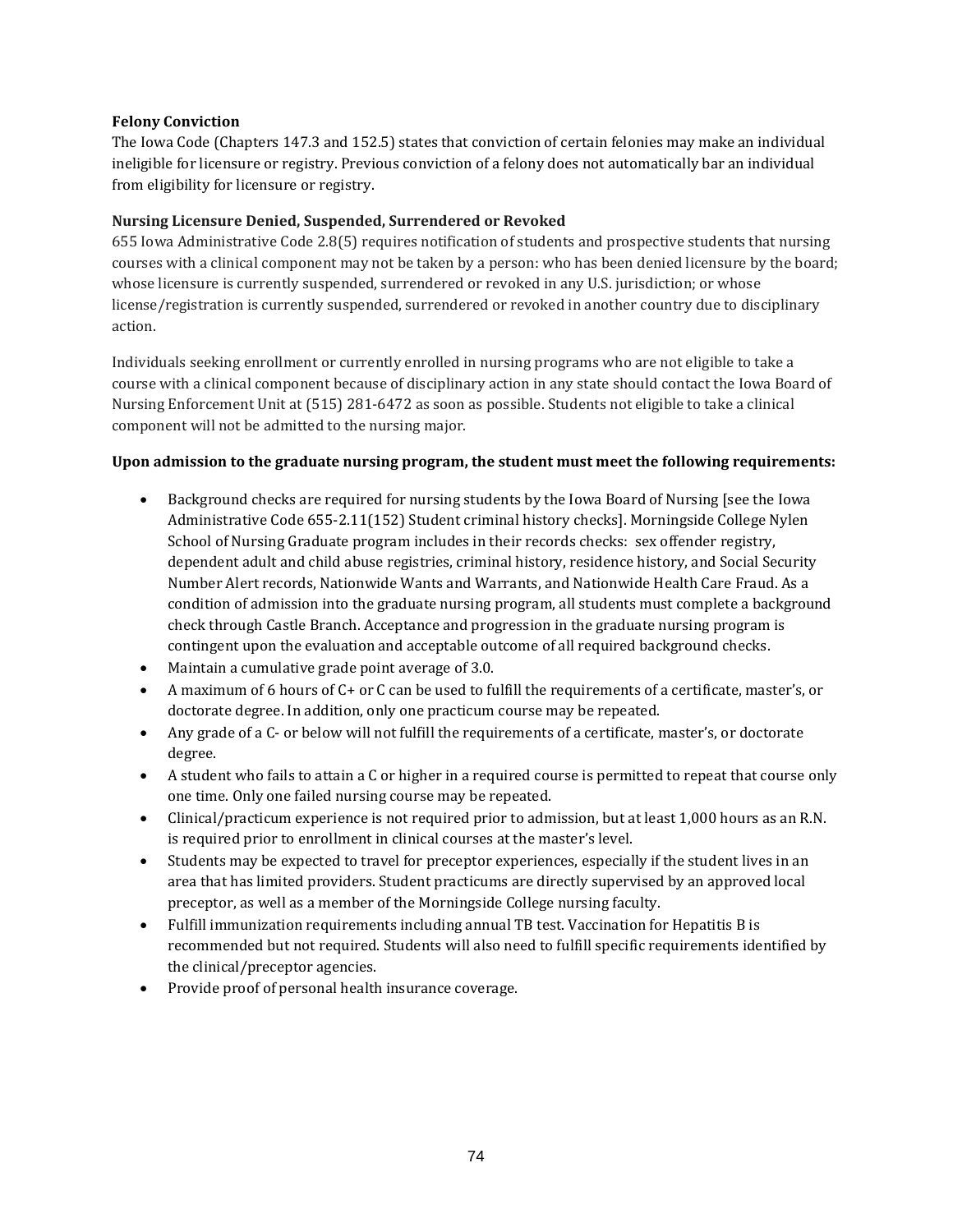## **Program Completion Requirements**

- Maintain a cumulative grade point average of 3.0.
- All required graduate credit hours for the specified degree must be completed within 7 years of the student's initial admission into the program.
- A maximum of 7 years is permitted for completion of the degree. All requirements for the degree must be completed within the 7-year time frame. The years are counted backwards from the start of the anticipated track. Hours taken which exceed this time limit will not count in the degree program.
- A student must receive the departmental writing and oral endorsement by preparing an evidence based practice project/DNP Project manuscript. The paper is evaluated for clarity and organization of ideas, professional style, mechanical proficiency, research process, and synthesis of findings. A student must receive oral endorsement by demonstrating competency in organizations of thought and learning while articulating in a professional manner. The writing and oral endorsements are evaluated in the capstone courses.
- **GAP Analysis**: Analysis for Individualized Course of Study. In accordance with the 2016 Criteria for Evaluation of Nurse Practitioner Programs, a Gap Analysis is conducted for each applicant, based on prior education and certification as well as academic didactic and clinical needs, to determine their specific course of study.

## **Master's of Nursing Practice Degree Tracks**

## **Clinical Nurse Leader (MSN-CNL)**

The Clinical Nurse Leader (CNL) is a master's prepared nurse generalist, assuming leadership roles accountable for care coordination at the microsystem level. The role may vary depending upon the setting and patient population. The CNL is educated with a focus on improving quality of care and patient outcomes. The CNL applies advanced competencies in nursing leadership, communication, lateral integration, coordination of care, risk assessment, implementation of evidence-based practice, and assessment/evaluation of clinical outcomes. The CNL acts in roles such as clinicians, team leaders, patient care coordinators, patient advocates, educators, outcome managers, and systems analyst/risk anticipators.

The Clinical Nurse Leader track (CNL) MSN degree consists of 38 total credit hours, including 22 credits from master's core classes, 16 CNL specialty course credits and 500 clinical/practicum hours/two onsite residencies. The curriculum prepares graduates to be eligible for national certification as a Clinical Nurse Leader through the Commission on Nurse Certification (CNC).

## **Family Primary Care Nurse Practitioner (MSN-FNP)**

Knowledge gained from this degree will enhance understanding of the health care system and help improve quality and safety of patient care. This track prepares a nurse for the role of an Advanced Practice Nurse functioning as a nurse practitioner. These nurses conduct physical exams, diagnose and treat common acute illnesses and injuries, administer treatments, and manage chronic health problems. Nurse Practitioners become leaders within the nursing profession. The FNP specifically focuses on characteristics and issues of individuals across the life-span population. Nurse Practitioners will obtain certification in the specialty prior to entering the practice setting. All direct patient care roles will need to achieve state licensure in the specified role for which they were educated in (Advanced Practice Nurse Practitioner).

The Family Primary Care Nurse Practitioner track MSN degree consist of 47 total credit hours, including 22 credits from master's core classes, 25 FNP specialty course credits and 600 clinical/practicum hours/three onsite residencies. The curriculum prepares graduates to be eligible for national certification as a Family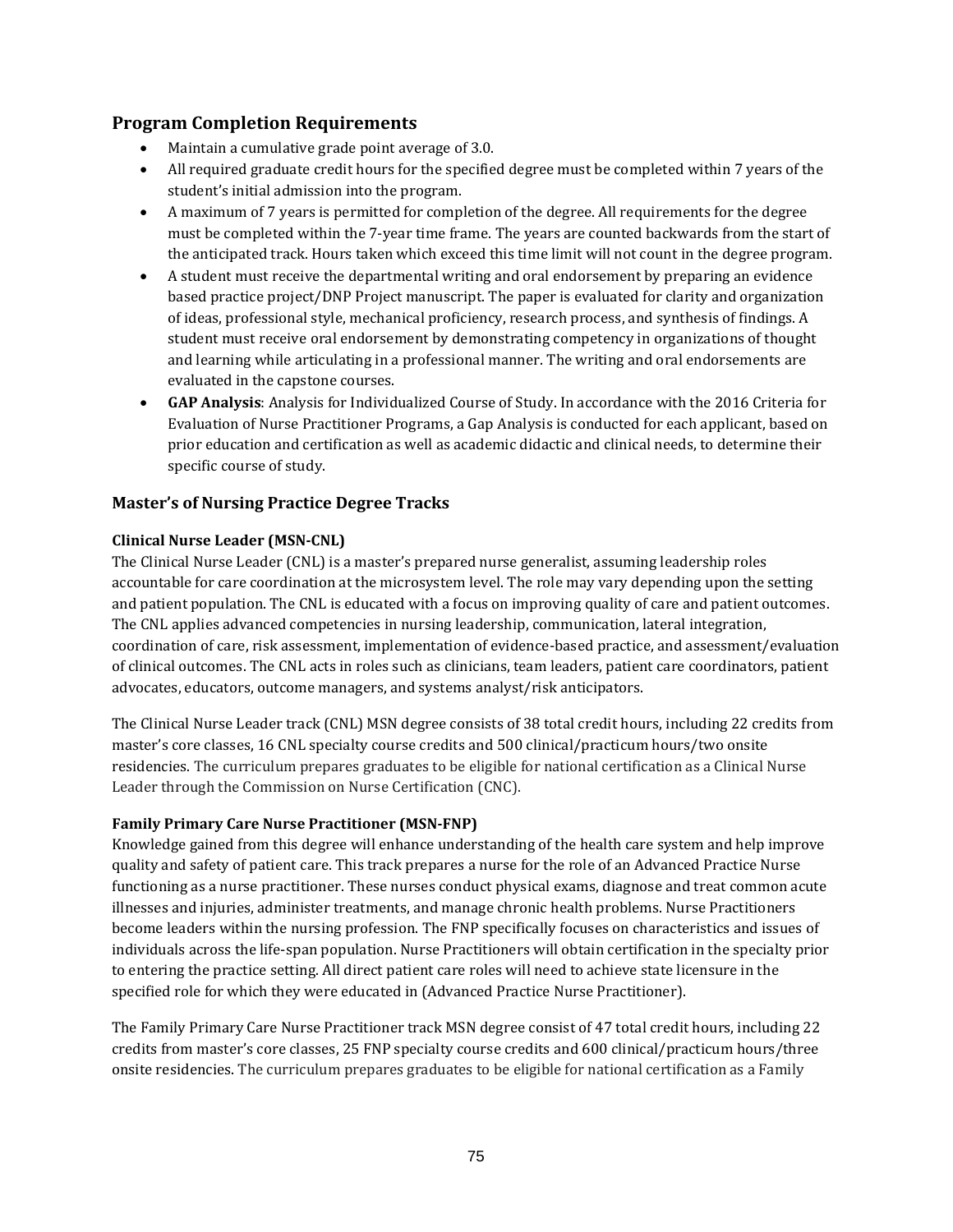Primary Care Nurse Practitioner through American Nurse Credentialing Center (ANCC) or American Association of Nurse Practitioners (AANP).

#### **Adult Gerontology Primary Care Nurse Practitioner (MSN-AGNP)**

Knowledge gained from this degree will enhance understanding of the health care system and help improve quality and safety of patient care. This track prepares a nurse for the role of an Advanced Practice Nurse functioning as a nurse practitioner. These nurses conduct physical exams, diagnose and treat common acute illnesses and injuries, administer treatments, and manage chronic health problems. Nurse Practitioners become leaders within the nursing profession. The Adult Gerontology Nurse Practitioner specifically focuses on unique characteristics and issues of the aging population. Nurse Practitioners will obtain certification in the specialty prior to entering the practice setting. All direct patient care roles will need to achieve state licensure in the specified role for which they were educated in (Advanced Practice Nurse Practitioner).

The Adult Gerontology Primary Care Nurse Practitioner track MSN degree consist of 46 total credit hours, including 22 credits from master's core classes, 24 AGNP specialty course credits and 600 clinical/practicum hours/three onsite residencies. The curriculum prepares graduates to be eligible for national certification as an Adult Gerontology Primary Care Nurse Practitioner through American Nurse Credentialing Center (ANCC) or American Association of Nurse Practitioners (AANP).

#### **Core Courses required by all specialty tracks: (22 Credits)**

| <b>NURS 509</b> | Healthcare Policy/Economics - 3 credits                            |
|-----------------|--------------------------------------------------------------------|
| <b>NURS 515</b> | Quality, Safety, Informatics - 2 credits                           |
| <b>NURS 516</b> | Education in Practice - 2 credits                                  |
| <b>NURS 517</b> | Advanced Pathophysiology - 3 credits (Direct Patient care course)  |
| <b>NURS 518</b> | Advanced Pharmacology - 3 credits (Direct Patient care course)     |
| <b>NURS 522</b> | Advanced Health Assessment -3 credits (Direct Patient care course) |
|                 |                                                                    |

- NURS 530 Statistics in Advanced Practice Nursing -3 credits
- NURS 533 Evidence-Based Research 3 credits

#### **CNL Specialty Courses (16 credits): (500 clinical hours)**

- NURS 510 Management of Care in the Environment 3 credits
- NURS 613 Leadership for Advanced Nursing 3 credits (40 clinical hours)
- NURS 615 Management of Clinical Outcomes 3 credits
- NURS 631 Clinical Nurse Leader Practicum I 1 credits (160 clinical hours)
- NURS 632 Clinical Nurse Leader Practicum II 3 credits (300 clinical hours)
- NURS 646 Clinical Nurse Leader Capstone 3 credits (1-day onsite residency)

#### **FNP (25 credits)/AGNP (24 credits) Specialty Courses: (600 clinical hours) FNP and AGNP core courses**

- NURS 524 Advanced Practice Skills 1 credit (3-day onsite lab residency)
- NURS 651 Advanced Role Development 3 credits
- NURS 654 Nutrition in Disease Management -2 credits
- NURS 655 Adult Primary Care I 3 credits
- NURS 656 Adult Primary Care II 3 credits
- NURS 686 Evidence-Based Capstone 3 credits (1-day onsite residency)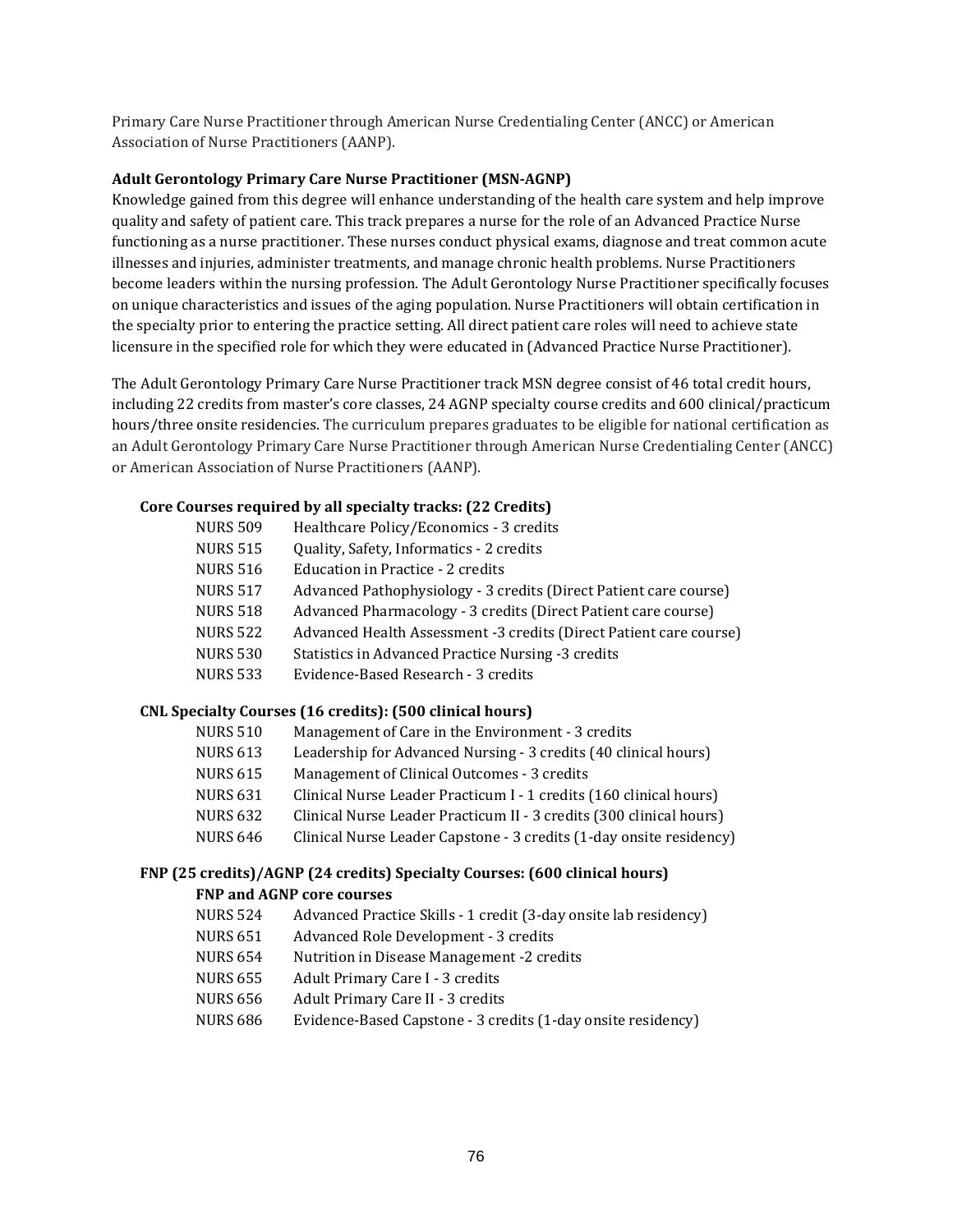#### **FNP only courses**

| NURS 657 | FNP Clinical Practicum I - 2 credits (200 clinical hours)   |
|----------|-------------------------------------------------------------|
| NURS 658 | FNP Clinical Practicum II - 2 credits (200 clinical hours)  |
| NURS 660 | FNP Clinical Practicum III - 2 credits (200 clinical hours) |
| NURS 661 | Pediatric Primary Care I - 2 credits                        |
| NURS 662 | Pediatric Primary Care II - 2 credits                       |
|          |                                                             |

#### **AGNP only courses**

| NURS 665        | AGNP Clinical Practicum I - 2 credits (200 clinical hours)   |
|-----------------|--------------------------------------------------------------|
| <b>NURS 668</b> | AGNP Clinical Practicum II - 2 credits (200 clinical hours)  |
| <b>NURS 670</b> | AGNP Clinical Practicum III - 2 credits (200 clinical hours) |
| NURS 669        | Complex Elderly Care - 3 credits                             |

#### **Non-required courses for the major:**

| <b>NURS 691</b> | Nursing Independent Study - 1-6 credits (elective for all tracks) |
|-----------------|-------------------------------------------------------------------|
| <b>NURS 692</b> | Nursing Independent Study - 1-6 credits (elective for all tracks) |

## **Post-Master's Certificates**

#### **Clinical Nurse Leader (CNL) Post-Master's Certificate**

The Clinical Nurse Leader (CNL) Post-Master's certificate is a plan of study for nurses who hold a Master's Degree in nursing, but want to expand their scope of practice. The CNL applies advanced competencies in nursing leadership, communication, care environment management, integration and coordination of care, risk assessment, implementation of evidence-based practice, and evaluation of clinical outcomes. The CNL could work in positions such as Clinical Nurse Leader, clinician, team leader, patient care coordinator, outcome manager, educator, client advocate, and systems analyst/risk anticipator.

The Clinical Nurse Leader Post-Master's Certificate consists of 25 total credit hours and 500 clinical/practicum hours/two onsite residencies for those who already have a MSN degree. The curriculum prepares graduates to be eligible for national certification as a Clinical Nurse Leader through the Commission on Nurse Certification (CNC).

## **Family Primary Care Nurse Practitioner (FNP) Post-Master's Certificate**

The Family Primary Care Nurse Practitioner Post-Master's certificate is a plan of study for nurses who hold a Master's Degree in nursing, but want to expand their scope of practice. The FNP specifically focuses on characteristics and issues of individuals across the life-span population. Nurse Practitioners will obtain certification in the specialty prior to entering the practice setting. All direct patient care roles will need to achieve state licensure in the specified role for which they were educated in (Advanced Practice Nurse Practitioner). The curriculum is designed with didactic and clinical experiences that focus on the primary care needs of patients and families across the life span.

The Family Primary Care Nurse Practitioner Post-Master's Certificate consists of 34 total credit hours and 600 clinical/practicum hours/three onsite residencies for those who already have a MSN degree. The curriculum prepares graduates to be eligible for national certification as a Family Primary Care Nurse Practitioner through American Nurse Credentialing Center (ANCC) or American Association of Nurse Practitioners (AANP).

## **Adult Gerontology Primary Care Nurse Practitioner (AGNP) Post-Master's Certificate**

The Adult Gerontology Primary Care Post-Master's certificate is a plan of study for nurses who hold a Master's Degree in nursing, but want to expand their scope of practice. The Adult Gerontology Nurse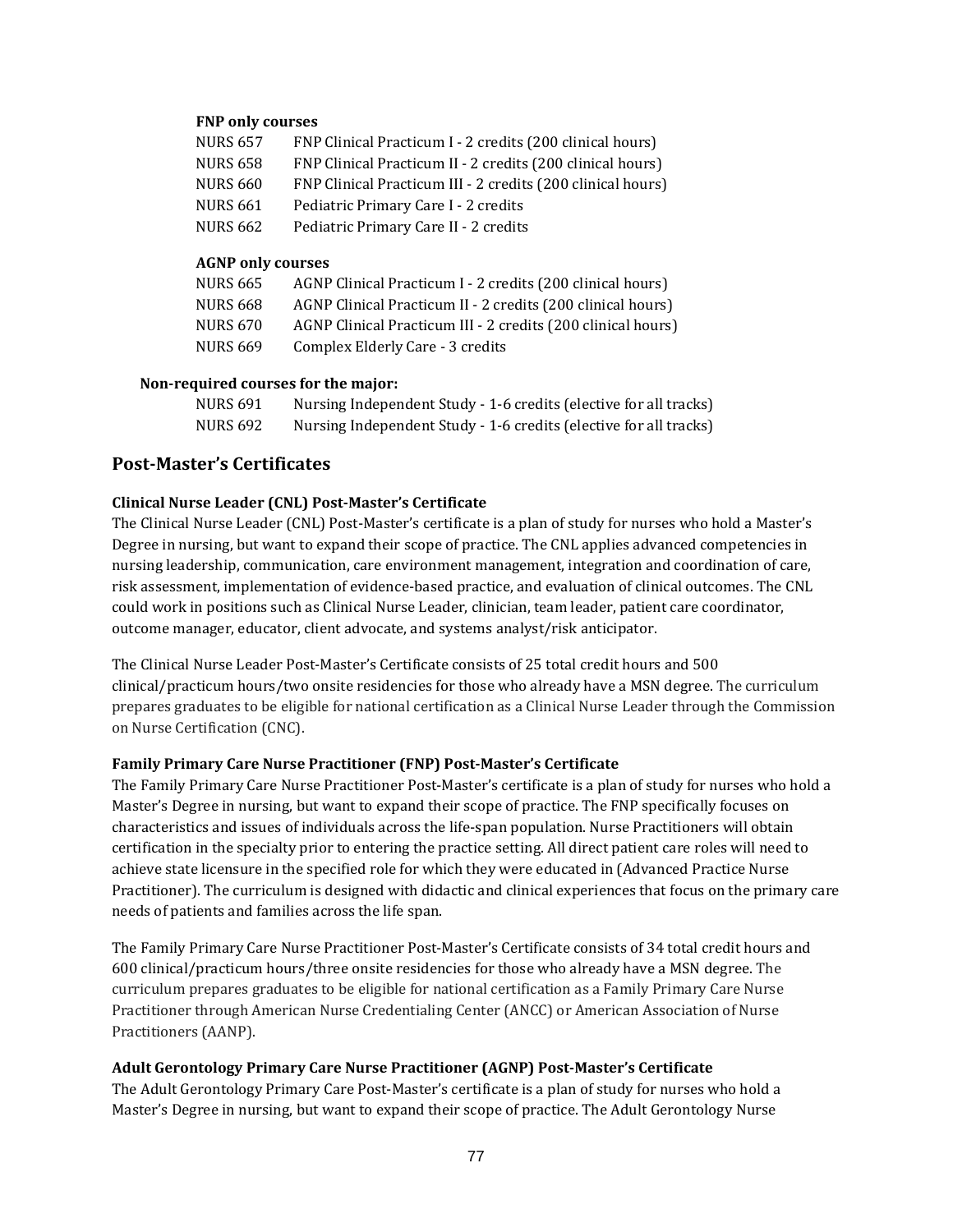Practitioner specifically focuses on unique characteristics and issues of the aging population. Nurse Practitioners will obtain certification in the specialty prior to entering the practice setting. All direct patient care roles will need to achieve state licensure in the specified role for which they were educated in (Advanced Practice Nurse Practitioner).

The Adult Gerontology Primary Care Nurse Practitioner Post-Master's Certificate consists of 33 total credit hours and 600 clinical/practicum hours/three onsite residencies for those who already have a MSN degree. The curriculum prepares graduates to be eligible for national certification as an Adult Gerontology Primary Care Nurse Practitioner through American Nurse Credentialing Center (ANCC) or American Association of Nurse Practitioners (AANP).

## **Adult-Gerontology Primary Care Nurse Practitioner Post-Master's Certificate (33 credits; 600 clinical hours)**

| NURS 517 | Advanced Pathophysiology - 3 credits (Direct Patient care course)                 |
|----------|-----------------------------------------------------------------------------------|
| NURS 518 | Advanced Pharmacology - 3 credits (Direct Patient care course)                    |
| NURS 522 | Advanced Health Assessment - 3 credits (Direct Patient care course)               |
| NURS 524 | Advanced Practice Skills - 1 credit (3-day onsite lab residency)                  |
| NURS 651 | Advanced Role Development - 3 credits                                             |
| NURS 654 | Nutrition in Disease Management - 2 credits                                       |
| NURS 655 | Adult Primary Care I - 3 credits                                                  |
| NURS 656 | Adult Primary Care II - 3 credits                                                 |
| NURS 686 | Evidence Based Capstone - 3 credits (1-day onsite residency)                      |
| NURS 665 | AGNP Clinical Practicum I - 2 credits (200 clinical hours/1-day onsite residency) |
| NURS 668 | AGNP Clinical Practicum II - 2 credits (200 clinical hours)                       |
| NURS 670 | AGNP Clinical Practicum III - 2 credits (200 clinical hours)                      |
| NURS 669 | Complex Elderly Care -3 credits                                                   |
|          |                                                                                   |

# **Family Primary Care Nurse Practitioner Post-Master's Certificate**

## **(34 credits; 600 clinical hours)**

| NURS 517 | Advanced Pathophysiology - 3 credits (Direct Patient care course)                |
|----------|----------------------------------------------------------------------------------|
| NURS 518 | Advanced Pharmacology - 3 credits (Direct Patient care course)                   |
| NURS 522 | Advanced Health Assessment - 3 credits (Direct Patient care course)              |
| NURS 524 | Advanced Practice Skills - 1 credit (3-day onsite lab residency)                 |
| NURS 651 | Advanced Role Development - 3 credits                                            |
| NURS 654 | Nutrition in Disease Management - 2 credits                                      |
| NURS 655 | Adult Primary Care I - 3 credits                                                 |
| NURS 656 | Adult Primary Care II - 3 credits                                                |
| NURS 686 | Evidence Based Capstone - 3 credits (1-day onsite residency)                     |
| NURS 657 | FNP Clinical Practicum I - 2 credits (200 clinical hours/1-day onsite residency) |
| NURS 658 | FNP Clinical Practicum II - 2 credits (200 clinical hours)                       |
| NURS 660 | FNP Clinical Practicum III - 2 credits (200 clinical hours)                      |
| NURS 661 | Pediatric Primary Care I - 2 credits                                             |
| NURS 662 | Pediatric Primary Care II - 2 credits                                            |
|          |                                                                                  |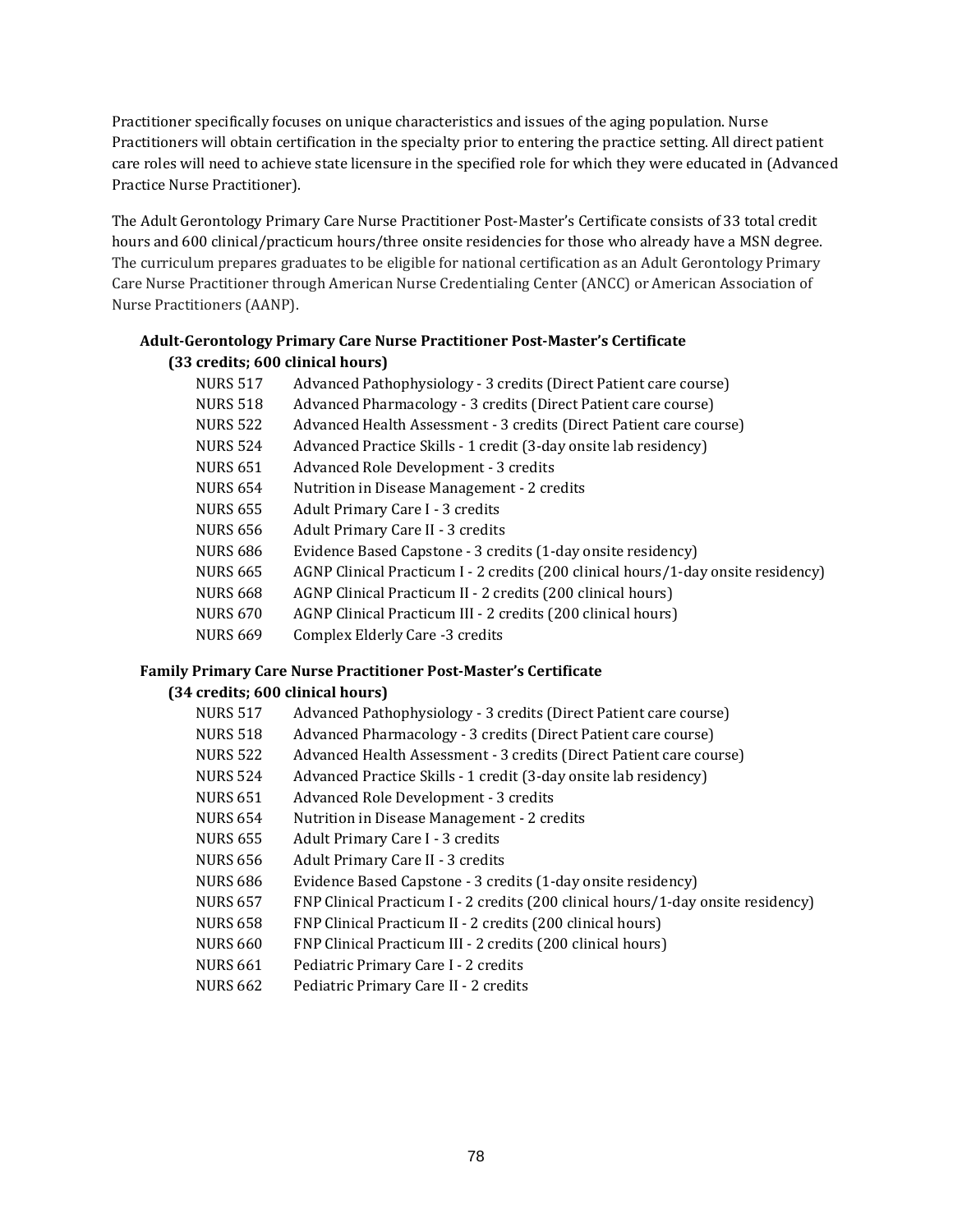#### **Clinical Nurse Leader Post-Master's Certificate**

#### **(25 credits; 500 clinical hours)**

| <b>NURS 517</b> | Advanced Pathophysiology - 3 credits (Direct Patient care course)   |
|-----------------|---------------------------------------------------------------------|
| <b>NURS 518</b> | Advanced Pharmacology - 3 credits (Direct Patient care course)      |
| <b>NURS 522</b> | Advanced Health Assessment - 3 credits (Direct Patient care course) |
| <b>NURS 510</b> | Management of Care in the Environment - 3 credits                   |
| <b>NURS 613</b> | Leadership for Advanced Nursing - 3 credits                         |
| <b>NURS 615</b> | Management of Clinical Outcomes - 3 credits (40 clinical hours)     |
| <b>NURS 631</b> | Clinical Nurse Leader Practicum I - 1 credits (160 clinical hours)  |
| <b>NURS 632</b> | Clinical Nurse Leader Practicum II - 3 credits (300 clinical hours) |
| <b>NURS 646</b> | Clinical Nurse Leader Capstone - 3 credits (1-day onsite residency) |

## **Post-Bachelor's Certificate**

#### **Clinical Outcomes Post-Bachelor's Certificate**

The Clinical Outcome Post-Bachelor's certificate is a plan of study for nurses who hold a Bachelor's Degree in nursing, but want to expand their scope of practice. Knowledge gained from this certificate will enhance understanding of the health care system and help improve quality and safety of patient care. This certificate will strengthen knowledge and skills to deliver care that is safer, more efficient, and cost-effective to meet the demands of patients and providers.

#### **Completion of the certificate requires:**

- 10 credits of required online coursework (two courses offered in the fall semester, two courses offered in the spring semester)
- Cumulative 3.0 GPA

#### **Student Outcomes for Clinical Outcomes Post-Bachelor's Certificate**

Upon completion of certificate, the student will be able to:

- 1. **Advocate**: Effect changes through advocacy for the profession, interdisciplinary health care team and the patient. Communicate effectively to achieve quality patient outcomes and lateral integration of care for a cohort of patients. Intervene at the system level through the policy development process and employ advocacy strategies to influence health and health care.
- 2. **Professional Leadership**: Actively pursue new knowledge and skills while incorporating concepts from sciences and humanities to improve patient care outcomes across diverse settings. Understand that organizational and systems leadership are critical to the promotion of high quality and safe patient care. Demonstrate ethical and critical decision making, effective working relationships and a systems perspective.
- 3. **Informatics Leadership:** Use information systems and technology at the point of care to improve health care outcomes.
- 4. **System/Risk Analyst:** Participate in systems review to critically evaluate and anticipate risks to patient safety to improve quality of patient care delivery. Apply principles in methods, performance measures, and standards related to quality improvement.
- 5. **Educator:** Utilize appropriate teaching/learning principles and strategies as well as current information, materials and technologies to facilitate the learning of patients, groups and other health care professionals.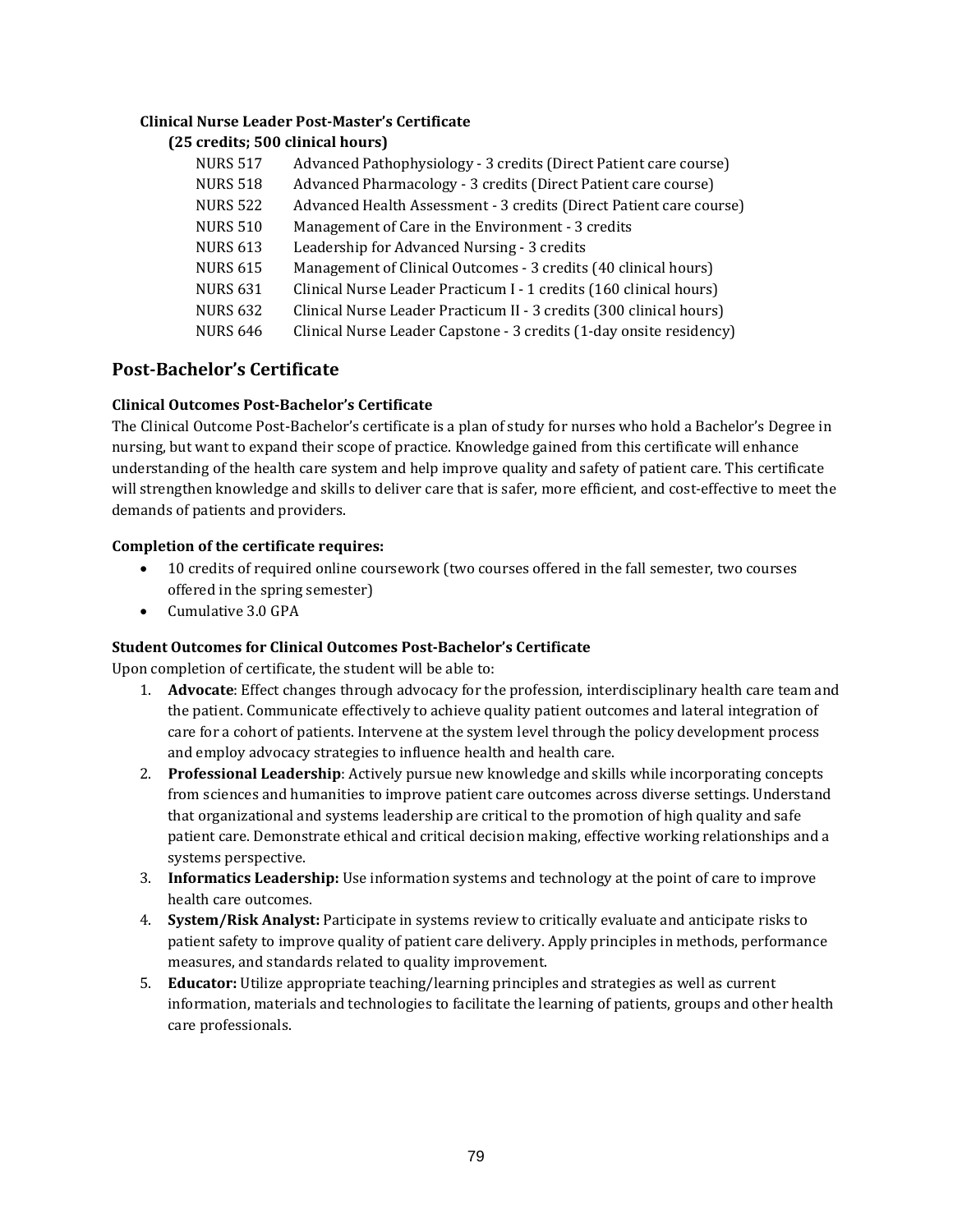#### **Clinical Outcomes Post-Bachelor's Certificate (10 credits)**

| <b>NURS 509</b> | Health Care Policy and Economics - 3 credits      |
|-----------------|---------------------------------------------------|
| <b>NURS 515</b> | Quality, Safety, and Informatics - 2 credits      |
| <b>NURS 510</b> | Management of Care in the Environment - 3 credits |
| <b>NURS 516</b> | Education in Practice -2 credits                  |
|                 |                                                   |

## **Doctor of Nursing Practice Degree Tracks**

**The Direct Patient Care track:** The Direct Patient Care DNP track is for nurses who want to become a Family Primary Care Nurse Practitioner or Adult Gerontology Nurse Practitioner at the Doctorate in Nursing Practice level. The post-master's to DNP option is appropriate for those who are in one of the recognized four Advanced Practice Registered Nurse (APRN) roles (certified nurse-midwife, certified registered nurse anesthetist, clinical nurse specialist, and nurse practitioner).

**The Transformative Leadership DNP track** is designed for nurses in systems/indirect care delivery positions, which includes, executive leadership, nursing administration, health informatics, health policy, public health, and quality/safety, among others. Transformative leadership is an advanced nursing role that drives healthcare change through participatory collaboration, mobilization of collective action and systemic transformation. The transformative leader ignites the quest for robust evidence to produce optimized interventions and measurable individual and population healthcare outcomes. This advanced nursing role inspires synergy though clear and articulate communication to create visionary approaches to healthcare delivery that benefit all participants.

#### **BSN-DNP**

- Direct Patient Care Family Primary Care Nurse Practitioner 77 credits/1000 hours of practicum hours (47credits/600 practicum hours from MSN-FNP and 30 credits/400 practicum hours from DNP)
- Direct Patient Care Adult Gerontology Primary Care Nurse Practitioner 76 credits/1000 hours of practicum hours (46 credits/600 practicum hours from MSN-AGNP and 30 credits/400 practicum hours from DNP)
- Transformative Leadership 68 credits/1000 hours of practicum hours (38 credits/500 practicum hours from MSN-CNL and 30 credits/500 practicum hours from DNP)

## **MSN-DNP**

- Direct Patient Care for APRNs 30 credits/400 min. practicum hours. (A Gap Analysis will be assessed to evaluate practicum hours earned in previous MSN program. A total of 1000 hours from BSN to DNP must be completed to earn a DNP degree.)
- Transformative Leadership 30 credits/500 min. practicum hours. (A Gap Analysis will be assessed to evaluate practicum hours earned in previous MSN program. A total of 1000 hours from BSN to DNP must be completed to earn a DNP degree.)
- **GAP Analysis**: Analysis for Individualized Course of Study. In accordance with the 2016 Criteria for Evaluation of Nurse Practitioner Programs, a Gap Analysis is conducted for each applicant, based on prior education and certification as well as academic didactic and clinical needs, to determine their specific course of study. Graduate level Statistics is a prerequisite for all DNP tracks. Courses in graduate level Pathophysiology, Physical Assessment, and Pharmacology serve as prerequisites into the Direct Patient Care DNP FNP/AGNP tracks. A total of 1,000 clinical/practicum hours are required for all graduates of a DNP program (BSN-DNP). Dependent upon clinical/practicum hours completed through a previous master's degree, additional clinical/practicum courses may be necessary to achieve this requirement of 1,000 hours (appropriateness will be determined by Department Head).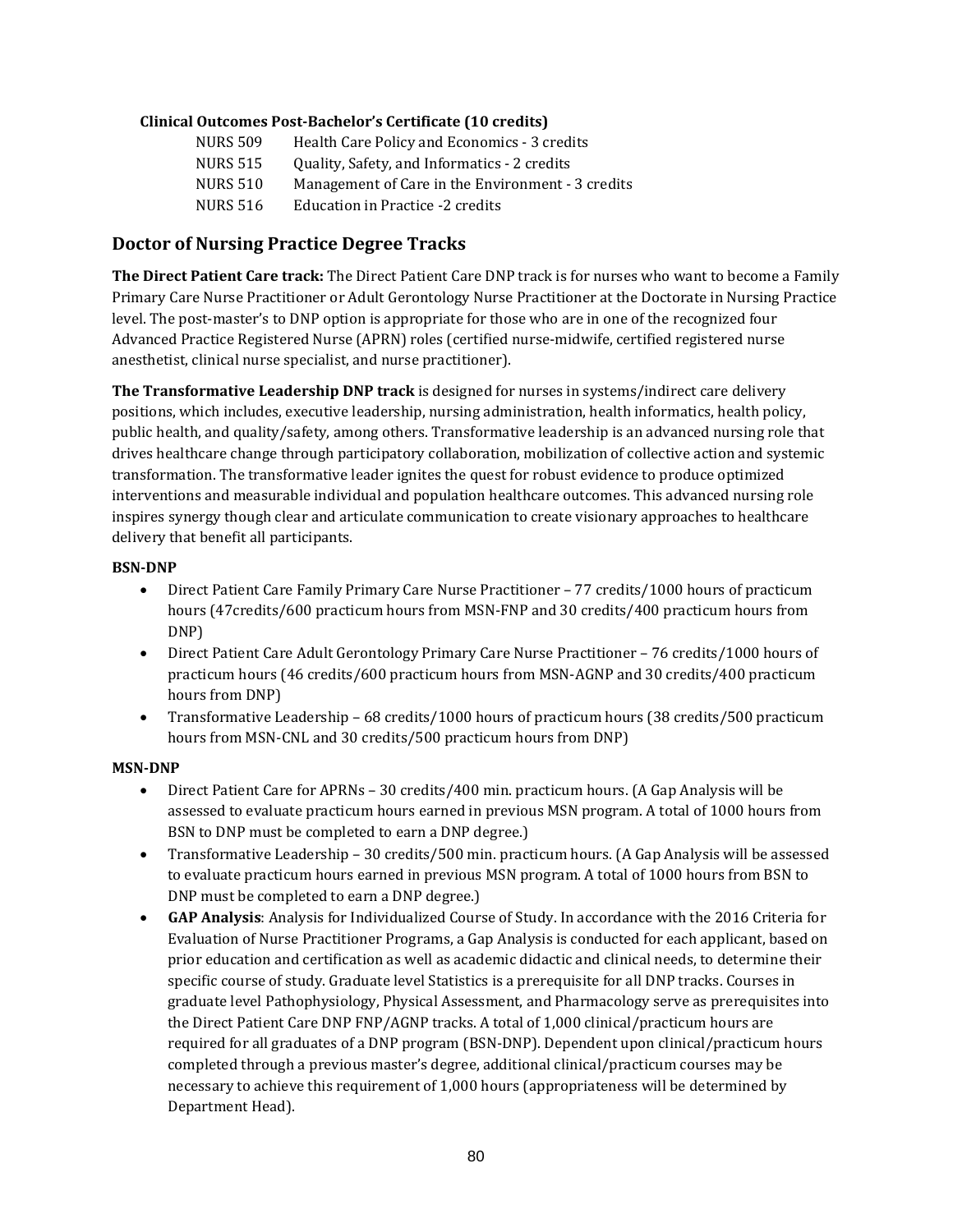#### **Core Courses required by all specialty tracks: (23 credits)**

| <b>NURS 920</b> | Analytical Methods in Evidence-based Practice 3 credits     |
|-----------------|-------------------------------------------------------------|
| <b>NURS 925</b> | Continuous Performance and Quality Improvement 3 credits    |
| <b>NURS 930</b> | Applied Epidemiology 3 credits                              |
| <b>NURS 935</b> | Informatics and Clinical Data Management 3 credits          |
| <b>NURS 940</b> | Leadership in Health Care Policy and Advocacy 2 credits     |
| <b>NURS 945</b> | Leading Clinical Prevention and Population Health 3 credits |
| <b>NURS 950</b> | Organizational and Systems Leadership 3 credits             |
| <b>NURS 955</b> | DNP Project I 1 credit                                      |
| <b>NURS 956</b> | DNP Project II 1 credit                                     |
| <b>NURS 957</b> | DNP Project III 1 credit                                    |

#### **Direct Patient Care Track Courses (7 credits)**

| NURS 960        | Direct Care: Advanced Practice Role Integration I 1 credit 100 practice hours    |
|-----------------|----------------------------------------------------------------------------------|
| <b>NURS 961</b> | Direct Care: Advanced Practice Role Integration II 2 credits 100 practice hours  |
| NURS 962        | Direct Care: Advanced Practice Role Integration III 2 credits 100 practice hours |
| <b>NURS 963</b> | Direct Care: Advanced Practice Role Integration IV 2 credits 100 practice hours; |
|                 | on-site one-day dissemination residency                                          |
|                 |                                                                                  |

#### **Transformative Leadership Track Courses (7 credits)**

| <b>NURS 970</b>                      | Transformative Leadership Role Integration I 1 credit 125 practice hours        |
|--------------------------------------|---------------------------------------------------------------------------------|
| NURS 971                             | Transformative Leadership Role Integration II 2 credits 125 practice hours      |
| NURS 972                             | Transformative Leadership Role Integration III 2 credits 125 practice hours     |
| <b>NURS 973</b>                      | Transformative Leadership Role Integration IV 2 credits 125 practice hours; on- |
| site one-day dissemination residency |                                                                                 |

## **Electives**

| <b>NURS 975</b> | Role Integration for Continuous Practice 1-6 credits if needed to account for 1,000 |
|-----------------|-------------------------------------------------------------------------------------|
|                 | BSN-DNP practice hours                                                              |
| NURS 980        | Independent Study: 1-6 credits                                                      |

### **\*\*\* DNP degree consists of a total of 30 credits: 23 credits of DNP core and 7 credits of Role Integration.**

**Onsite Residency:** One-day onsite residency is required for DNP project dissemination and competency demonstration

## **Nursing (NURS) Course Descriptions**

#### **MSN Course Descriptions**

#### **NURS 509 Health Care Policy and Economics 3 credits** 3 credits

This course will feature an analysis of the United States health care policy and finances. Health care policy initiatives affecting nursing practice, patient outcomes, and the care environment will be scrutinized. Emphasis will be placed on factors affecting cost, access to care, and society norms and how it relates to the implications of health care reform. Current trends and issues in economic management of health care expenses along with its impact on patient care will be investigated. This course is required for the Clinical Outcomes post-bachelor's certificate and serves as a required core course for the master of science in nursing (MSN) degree.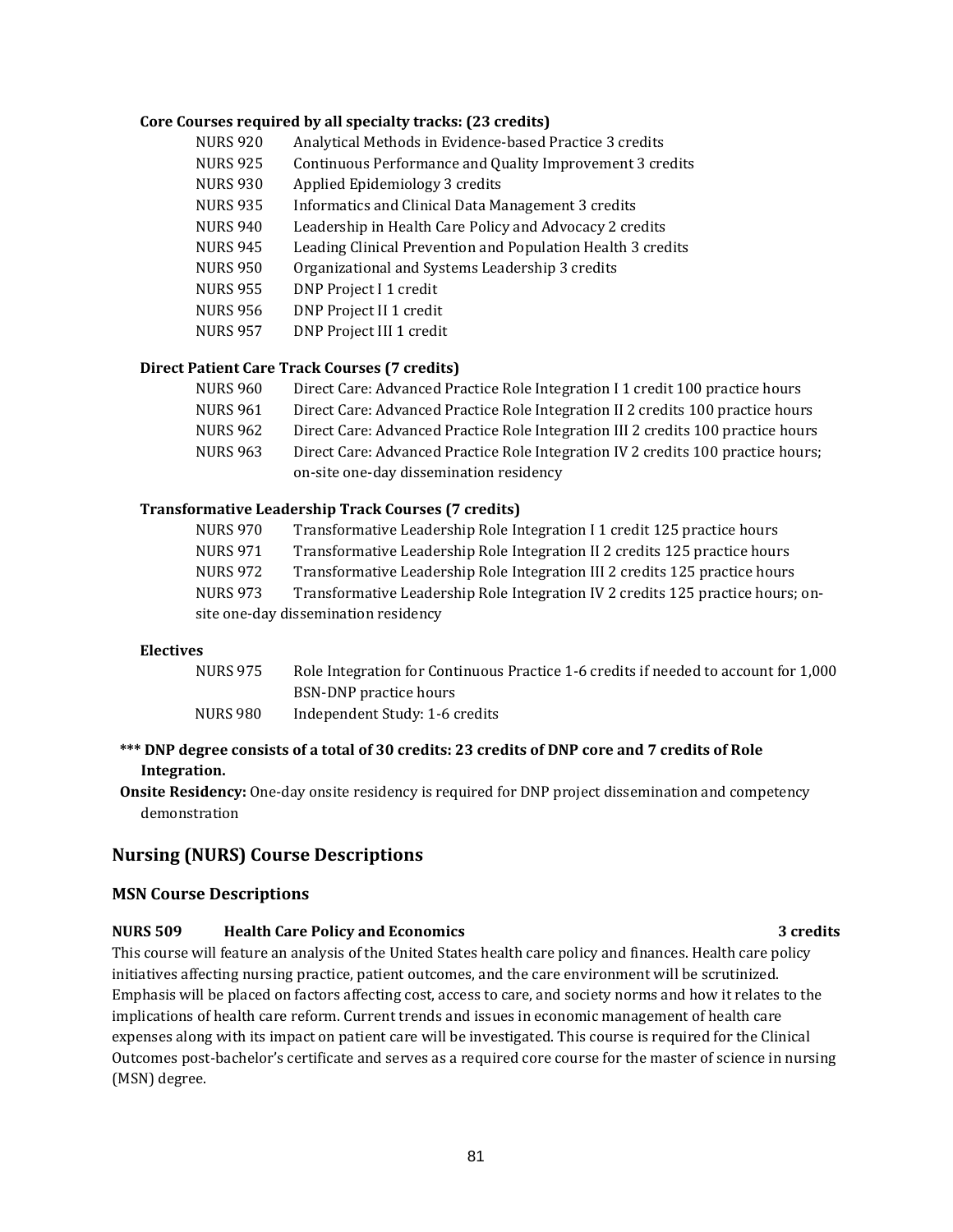#### **NURS 510 Management of Care in the Environment 3 credits 3 credits**

This course will focus on clinical leadership by infusing principles of care in the health care environment to enhance patient outcomes. Health care outcomes of individuals and populations are analyzed in context of the overall organizational system. Principles of leadership and management are incorporated into the understanding of the interconnectedness of nursing to the interdisciplinary team. Emphasis is on the role of delegations, negotiation, coordination, and utilization of resources as strategies to promote change in practice. This course is required for the Clinical Outcomes post-bachelor's certificate and serves as a required core course for the Clinical Nurse Leader track of the Master of Science in Nursing (MSN) degree.

#### **NURS 515 Quality, Safety, and Informatics 2 credits** 2 credits

This course will focus on principles and techniques of quality management in health care. High-reliability concepts that help organizations achieve safety, quality, and efficiency goals will be analyzed. Techniques to measure performance to create high-quality services that result in satisfied patients and cost effective care are investigated. A comprehensive review of bioinformatics, medical and nursing informatics, and public health informatics is incorporated into this course. The dynamic interrelationship among information technology, clinical functions and organizational functions are discussed. Implications of the 2010 health care reform law and other relevant federal mandates will be examined. This course is required for the Clinical Outcomes post-bachelor's certificate and serves as a required core course for the master of science in nursing (MSN) degree.

#### **NURS 516 Education in Practice 2 credits**

This course explores principles of teaching and learning. Foundations for course development, instructional design, learning style assessment, and the evaluation of learning outcomes will be examined. Teaching pedagogies, learning characteristics and the role of nurse as an educator in practice will be examined. This course is required for the Clinical Outcomes post-bachelor's certificate and serves as a required core course for the master of science in nursing (MSN) degree.

## **NURS 517 Advanced Pathophysiology 3 credits**

In this course students will explore the complexity of physiological functions and the pathophysiological response to altered health conditions of individuals across the life span. The impact of disease process is examined at the molecular, cellular, organ, and body system level in relation to how it impacts the process of alteration, adaptation, and regulatory function of the body. Knowledge gained from this course will enhance the advanced practice nurse's clinical reasoning and decision-making for providing care to individuals with health problems.

## **NURS 518 Advanced Pharmacology 3 credits** 3 credits

This course will expand advanced clinical pharmacological management skills in providing care to patients across the life span and health care settings. Emphasis is placed on principles of drug classifications, pharmacokinetics, pharmacodynamics, pharmacogenomics, and biochemical properties. Knowledge acquired in pathophysiological changes is applied to formulate basis for therapeutic use, side effects, adverse effects, drug interactions, contraindications for use, and nursing implications. Issues of physiologic and psychosocial variables will be addressed in relation to patient education and adherence to drug therapy.

## **NURS 522 Advanced Health Assessment** 3 credits 3 credits

## *Co-requisite 524 for nurse practitioners only*

This course builds knowledge and expertise for acquisition of skills to perform advanced health and physical assessments needed to formulate clinical reasoning and laboratory interpretation. Comprehensive physical, psychosocial, genetics, spiritual, and cultural assessments of individuals across the life span are emphasized.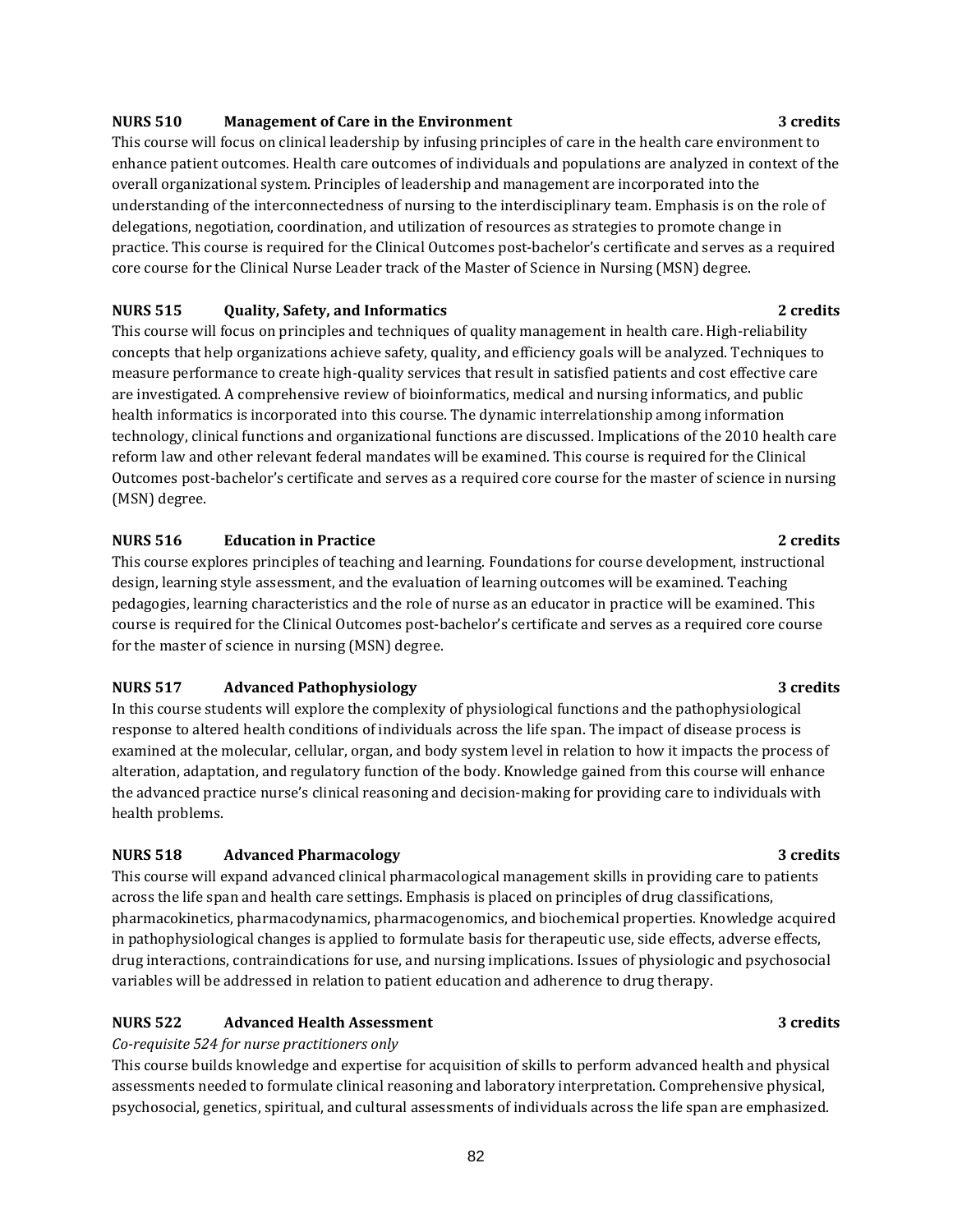Students will focus on clinical prevention and population health. Attention is on developing skills to critically analyze data for sound diagnostic reasoning and differential diagnosing in order to establish an accurate assessment of health status.

## **NURS 524 Advanced Practice Skills 1 credit**

This course features the application of advanced health assessment diagnostic techniques in the skills lab. The students will complete comprehensive health assessment and differential diagnosis of common health problems for diverse populations utilizing case-based patient simulations and standardized patients. In addition, students will integrate health promotion activities into lab assignments. Students will learn principles and techniques to common procedures customary to the primary care setting. The course will focus on building competence and confidence in performing comprehensive assessments and diagnostic procedures while applying the theoretical knowledge gained from the Advanced Health Assessment course. The minimum requirement for this practicum is 40 hours of residency. This course requires a 3-day onsite residency that is schedule with the Health Assessment onsite residency.

## **NURS 530 Statistics in Advanced Practice Nursing 3 credits 3 credits 3 credits 3 credits 3 credits 3 credits 3 credits 3 credits 3 credits 3 credits 3 credits 3 credits 3 credits 3 credits 3 credits 3 credits 3 credits**

This course will build knowledge and skills to critique research from nursing and health related fields as a basis for the delivery of evidence-based practice. Emphasis is on understanding research methodology in order to evaluate nursing research. Attention will be on utilization and synthesis of research findings in relation to everyday healthcare practice and problems. Course content combines principles of research design, evidence-based practice, and statistics to promote translation of scientific knowledge into advanced nursing practice interventions in order to evaluate health care outcomes.

## **NURS 533 Evidence-Based Research 3 credit**

## *Prerequisite 530*

This course will promote an evidence-based approach for addressing clinical problems by utilizing skills in assessment, planning, implementation, and evaluation of outcomes. The focus of this course will be on evaluating models of evidence-based practice; appraising aspects of quantitative and qualitative research in practice; promoting research utilization; and determining effective means for dissemination of findings. Aspects of leadership with consideration of interprofessional perspectives are incorporated into the clinical decision-making process to improve patient, population, and health care outcomes.

## **NURS 613 Leadership for Advanced Nursing** *(40 practicum hours)* **3 credits**

This course examines attributes and characteristics essential to the Clinical Nursing Leader (CNL) role. The focus is on strategies that promote effective use of self for enhancing clinical discernment, care coordination, and horizontal leadership. Emphasis is on the role of change agent using lateral integration during direct patient care to achieve better outcomes, improve quality, reduce costs, and mentor other health professionals. Students will complete 40 hours of practicum during which they will examine the CNL role components in relation to clinical problems identified in the microsystem.

## **NURS 615 Management of Clinical Outcomes 3 credit**

This course emphasizes the incorporation of strategies that promote health and prevent/reduce disease in selected patients and populations across the life span. The focus is on illness and wellness management for patients and aggregates within the framework of the health care environment. Theories of chronic illness are used to manage populations manifesting complex conditions. Principles of epidemiology, biostatistics, and outcome measurements will be incorporated into the risk assessment process.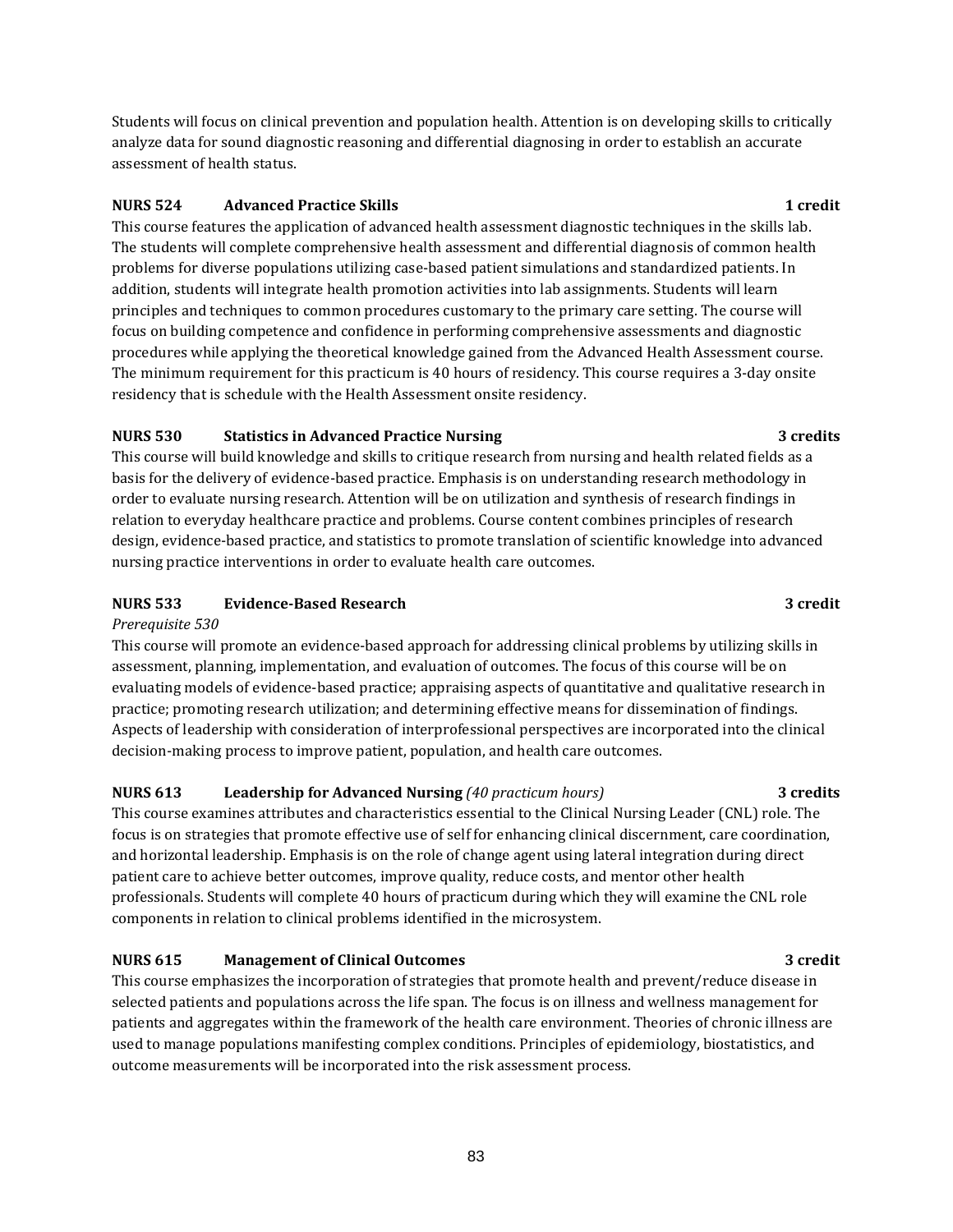## **NURS 631 Clinical Nurse Leader Practicum I** *(160 practicum hours)* **1 credit**

## *Prerequisite 517; 518; 522; 613*

This course is designed to provide a clinical/practicum experience made up of 160 clinical hours. The focus of this clinical experience is to provide opportunities for role development of the Clinical Nurse Leader in care settings where management of clinical systems and patient outcomes can be assessed. Emphasis is placed on integration of theory and research relating to the Clinical Nurse Leader role gained in other courses. The student will design a plan of care for a clinical problem that addresses the process for improving patient or population outcomes. Students will implement strategies that improve nursing care, reduce patient risk, prevent disease/illness, and promote health education.

## **NURS 632 Clinical Nurse Leader Practicum II: Immersion** *(300 practicum hours)* **3 credits** *Prerequisite 631*

This course is designed to provide a precepted clinical immersion experience made up of 300 clinical hours. The focus of this clinical immersion experience is to allow for full implementation of Clinical Nurse Leader competencies in a chosen care environment(s) mentored by a nurse leader. The emphasis is on the student's ability to lead the design, coordination, and management of health care and systems appropriate to the patient or population. Integration of communication, collaboration, negotiation, delegation, coordination and evaluation skills within the health care setting will be critical to the experience. Group discussions will provide opportunities for students and faculty to discuss issues and assess experiences related to implementation of this role.

#### **NURS 646 Clinical Nurse Leader Capstone 3 credits**

#### *Prerequisite 533*

This course requires students to synthesize knowledge, skills, and dispositions acquired in their master's course work within the perspective of the Clinical Nurse Leader (CNL). There are three major course foci. The first is the development of a comprehensive written competency demonstration portfolio comprised of a selfanalysis of how students meet the program outcomes supported with evidence. The second is a peerreviewed evidence-based practice capstone proposal designed to incorporate the CNL role. Finally, students will complete an evidence-based research project that leads to oral dissemination and publication of findings.

## **NURS 651 Advanced Role Development** 3 credits

This course features an in-depth understanding of the development of the Advanced Practice Nurse, with specific emphasis on the role of the Nurse Practitioner. Emphasis is on historical, theoretical, political, legal, social and ethical aspects of Advanced Practice Nursing. Leadership responsibilities, scope of practice, and regulation requirements are discussed in relation to the Advanced Practice Nurse. This course examines characteristics essential to the functional roles of the Advanced Practice Nurse, such as, primary health care provider, resource manager, leader, educator, negotiator, consultant, advocator, mentor, and change agent.

## **NURS 654 Nutrition in Disease Management 2 credits**

#### *Prerequisite 517*

This course is designed to assist the student in acquiring knowledge and skill in the advanced practice of personalized nutrition assessment, diagnosis, intervention, and monitoring with the goal of promoting optimal health and preventing diet- and lifestyle-related disease. The goal of this course is to provide practical nutrition assessment and clinical management skills for primary care professionals in order to deliver personalized care for chronic disease.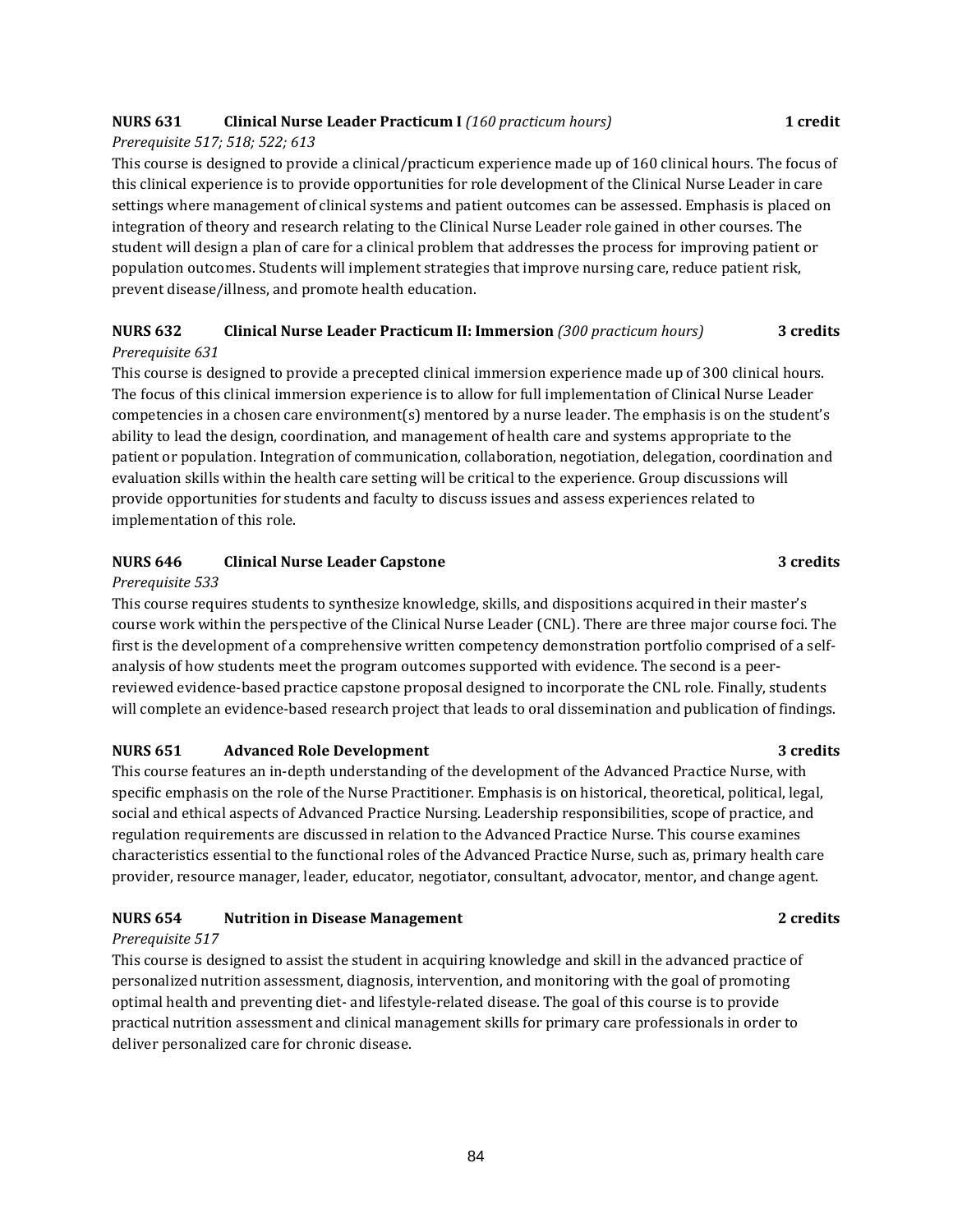#### **NURS 655 Adult Primary Care I 3 credits**

#### *Prerequisite 517; 518; 522; 524*

This course is designed to assist the student to acquire knowledge and skill in diagnosing and managing common and uncomplicated acute and chronic health problems of adults across the lifespan in primary care settings. Emphasis is placed on managing these patients through health promotion, assessment, diagnosis, management of acute/chronic illness, and pharmacological agents. Skills developed from the theories and concepts of this course will be validated in subsequent clinical practicum courses.

#### **NURS 656 Adult Primary Care II 3 credits**

#### *Prerequisite 655*

This course is the second of two didactic courses designed to assist the student to acquire knowledge and skill in diagnosing and managing more complex acute and chronic health problems of adults across the lifespan in primary care settings. Emphasis is placed on managing these patients through health promotion, assessment, diagnosis, management of acute/chronic illness, and pharmacological agents. Skills developed from the theories and concepts of this course will be validated in subsequent clinical practicum courses.

## **NURS 657 FNP Clinical Practicum I** *(200 practicum hours)* **2 credits**

#### *Prerequisite 517; 518; 522; 524*

This practicum is the first preceptor-supervised clinical field experience designed to provide opportunity for students to synthesize and apply advanced skills in assessment, diagnosis, and management of care of individuals across the lifespan with stable, chronic, and acute illness in the primary care setting. Students in the clinical setting will function under the guidance and in collaboration with their clinical preceptor. Students begin to develop knowledge and skills within the nurse practitioner role domains: 1) health promotion, health protection, disease prevention and treatment; 2) nurse practitioner-patient relationship; 3) teaching-coaching; 4) professional role; 5) managing and negotiating health care delivery systems; 6) monitoring and ensuring the quality of health care practice; 7) cultural competence (NONPF, 2013). This course may require a 1 day on-campus competency.

## **NURS 658 FNP Clinical Practicum II** *(200 practicum hours)* **2 credits**

#### *Prerequisite 657*

This practicum is the second preceptor-supervised clinical field experience designed to provide opportunity for students to strengthen and apply their advanced skills in assessment, diagnosis, and management of care for individuals across the lifespan with stable, chronic, and acute illness in the primary care setting. Students in the clinical setting will begin to function more independently under preceptor supervision. Students continue to develop knowledge and skills within the nurse practitioner role domains: 1) health promotion, health protection, disease prevention and treatment; 2) nurse practitioner-patient relationship; 3) teachingcoaching; 4) professional role; 5) managing and negotiating health care delivery systems; 6) monitoring and ensuring the quality of health care practice; 7) cultural competence (NONPF, 2013).

## **NURS 660 FNP Clinical Practicum III** *(200 practicum hours)* **2 credits**

### *Prerequisite 658*

This practicum is the third preceptor-supervised clinical field experience designed to provide opportunity for students to expand and apply their advanced skills in assessment, diagnosis, and management of care for individuals across the lifespan with stable, chronic, and acute illness in the primary care setting. Students in the clinical setting will function more independently under preceptor supervision. Students demonstrate competence within the nurse practitioner role domains of: 1) health promotion, health protection, disease prevention and treatment; 2) nurse practitioner-patient relationship; 3) teaching-coaching; 4) professional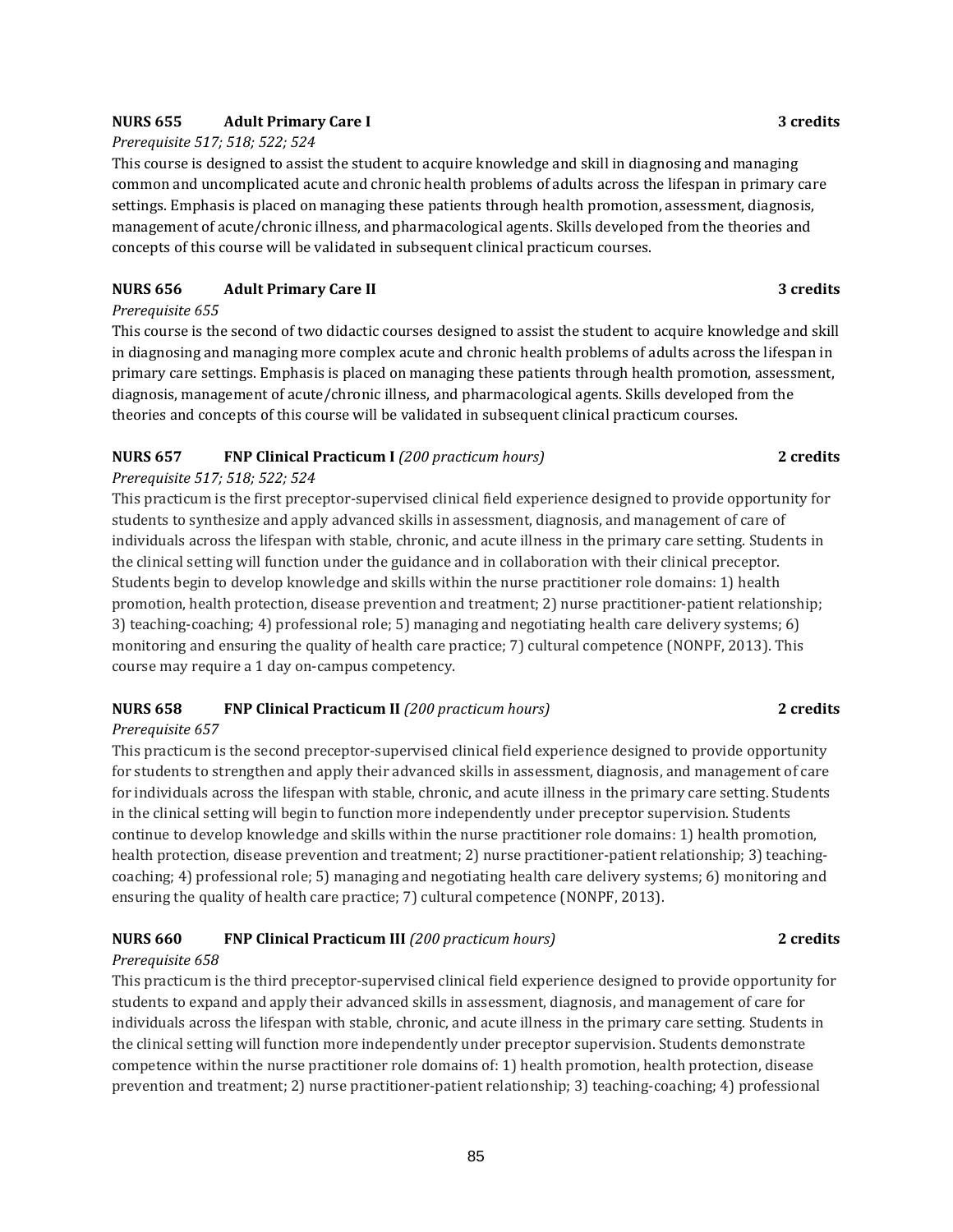role; 5) managing and negotiating health care delivery systems; 6) monitoring and ensuring the quality of health care practice; and 7) cultural competence (NONPF, 2013).

## **NURS 661 Pediatric Primary Care I 2 credits**

#### *Prerequisite 517; 518; 522; 524*

This course is designed to assist the student to acquire knowledge and skill in diagnosing and managing normal pregnant women and common complications of pregnancy and postpartum; and diagnosing and managing the well child from birth through adolescence. Emphasis is placed on managing these patients through nursing, medical and pharmacological focuses as well as health promotion and health maintenance. Skills developed from the theories and concepts of this course will be validated in subsequent clinical practicum courses.

## **NURS 662 Pediatric Primary Care II 2 credits**

#### *Prerequisite 661*

This course is designed to assist the student to acquire knowledge and skill in diagnosing and managing acute and chronic conditions of the pediatric population. Emphasis is placed on managing these patients through nursing, medical, and pharmacological focuses. Skills developed from the theories and concepts of this course will be validated in subsequent clinical practicum courses.

## **NURS 665 AGNP Clinical Practicum I** (200 practicum hours) **2** credits

## *Prerequisite 517; 518; 522; 524*

This practicum is a clinical field experience designed to provide opportunity for students to synthesize, apply, and validate advanced skills in assessment, diagnosis, and management of care for the adult and geriatric population with stable, chronic, and acute illness in the primary care setting. Students in the clinical setting will function under the guidance and in collaboration with their clinical preceptor. This course may require a 1-day on-campus competency.

## **NURS 668 AGNP Clinical Practicum II** *(200 practicum hours)* **2 credits**

## *Prerequisite 665*

This course is the second practicum clinical field experience designed to provide opportunity for students to strengthen and apply their advanced skills in assessment, diagnosis, and management of care for the adult and geriatric population with stable, chronic, and acute illness in the primary care setting. Students in the clinical setting will begin to function more independently under preceptor supervision.

## **NURS 669 Complex Elderly Care 3 credits**

#### *Prerequisite 517; 518; 522; 524*

This course is designed to assist the student to acquire knowledge and skill in diagnosing and managing the aging population. Pathologies common to the elderly and advanced practice nursing interventions are examined. Common aging changes and issues specific to the gerontological population are explored. Emphasis is placed on managing these patients through health promotion, assessment, diagnosis, management of acute/chronic illness, and pharmacological agents. Skills developed from the theories and concepts of this course will be validated in subsequent clinical practicum courses.

## **NURS 670 AGNP Clinical Practicum III** *(200 practicum hours)* **2 credits**

## *Prerequisite 668*

This course is the third practicum clinical field experience designed to provide opportunity for students to expand and apply their advanced skills in assessment, diagnosis, and management of care for the adult and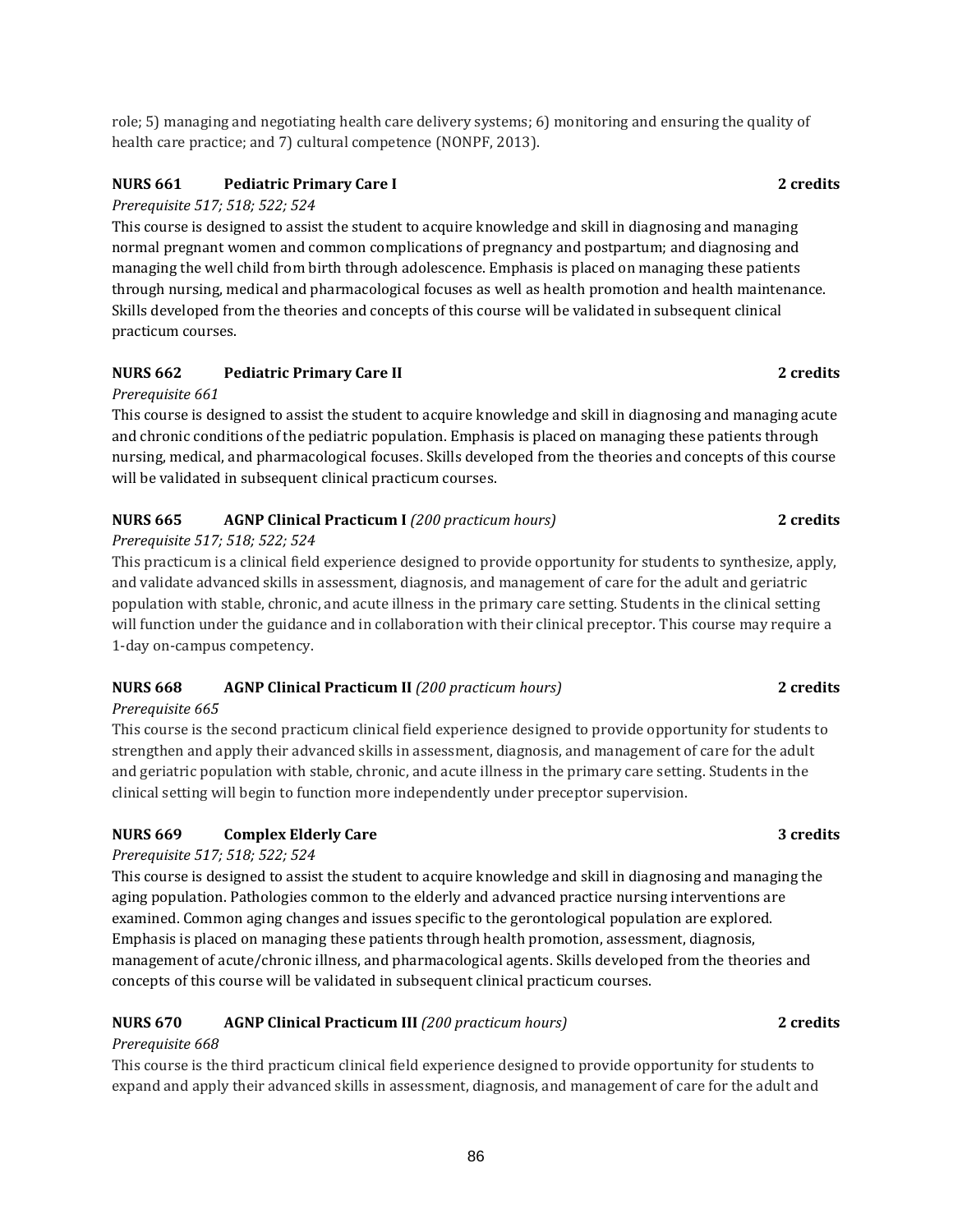geriatric population with stable, chronic, and acute illness in the primary care setting. Students in the clinical setting will function more independently under preceptor supervision.

## **NURS 686 Evidence-Based Capstone 3 credits**

## *Prerequisite 533*

This course requires students to synthesize knowledge, skills, and dispositions acquired in their master's course work within the perspective of the Nurse Practitioner (NP). There are three major course foci. The first is the development of a comprehensive written competency demonstration portfolio comprised of a selfanalysis of how students meet the program outcomes supported with evidence. The second is a peerreviewed evidence-based practice capstone proposal designed to incorporate the NP role. Finally, students will complete an evidence-based research project that leads to oral dissemination and publication of findings.

## **NURS 691 Nursing Independent Study 1-6 credits**

The course allows a student to individually pursue a specific problem or area of study within the healthcare field with faculty guidance. Supervised graduate-level project of readings, research, mentorship, or additional practicum experiences developed in cooperation with a graduate faculty advisor and approved by the Dean of Graduate Nursing. This course is an elective for students enrolled in the Masters of Science in Nursing (MSN) degree program.

## **NURS 692 Nursing Independent Study 1-6 credits**

The course allows a student to individually pursue a specific problem or area of study within the healthcare field with faculty guidance. Supervised graduate-level project of readings, research, mentorship, or additional practicum experiences developed in cooperation with a graduate faculty advisor and approved by the Dean of Graduate Nursing. This course is an elective for students enrolled in the Master of Science in nursing (MSN) degree program.

## **DNP Course Descriptions**

## **NURS 920 Analytical Methods in Evidence-based Practice 3 credits** 3 credits

## *Prerequisite: Graduate level course in Statistics*

This course focuses on clinical scholarship through the use of analytical methods to evaluate research and evidence based practice. The course presents quantitative research methods using biostatical principles and introduces qualitative research as companion method to solve clinical problems. Essential leadership skills highlighted include critical evaluation, synthesis, transference, and the selection and application of appropriate evidence-based findings needed to transform healthcare practices. The course distinguishes among quality improvement, research, and evidence-based practice and demonstrates the utility of different approaches to improve health outcomes. Emphasis is placed on the appraisal and analysis of current practice patterns in comparison with national benchmarks to determine outcomes variances and drive the development of clinical strategies that will improve health care delivery.

## **NURS 925 Continuous Performance and Quality Improvement 3 credits**

This course focuses on quality and safety competencies for DNP nurse leaders. Performance indicators, quality improvement methodologies, data analyses, and quality based evidence for client populations will be examined. The cost effectiveness of care, using principles of economics and finance, will be applied as an indicator of quality. Emphasis will be placed on collaborating with interdisciplinary teams to assess the quality of the organizational culture, collect data on safety indicators, and design a cyclical action plan that uses evidence and translational practices to evolve change in systems.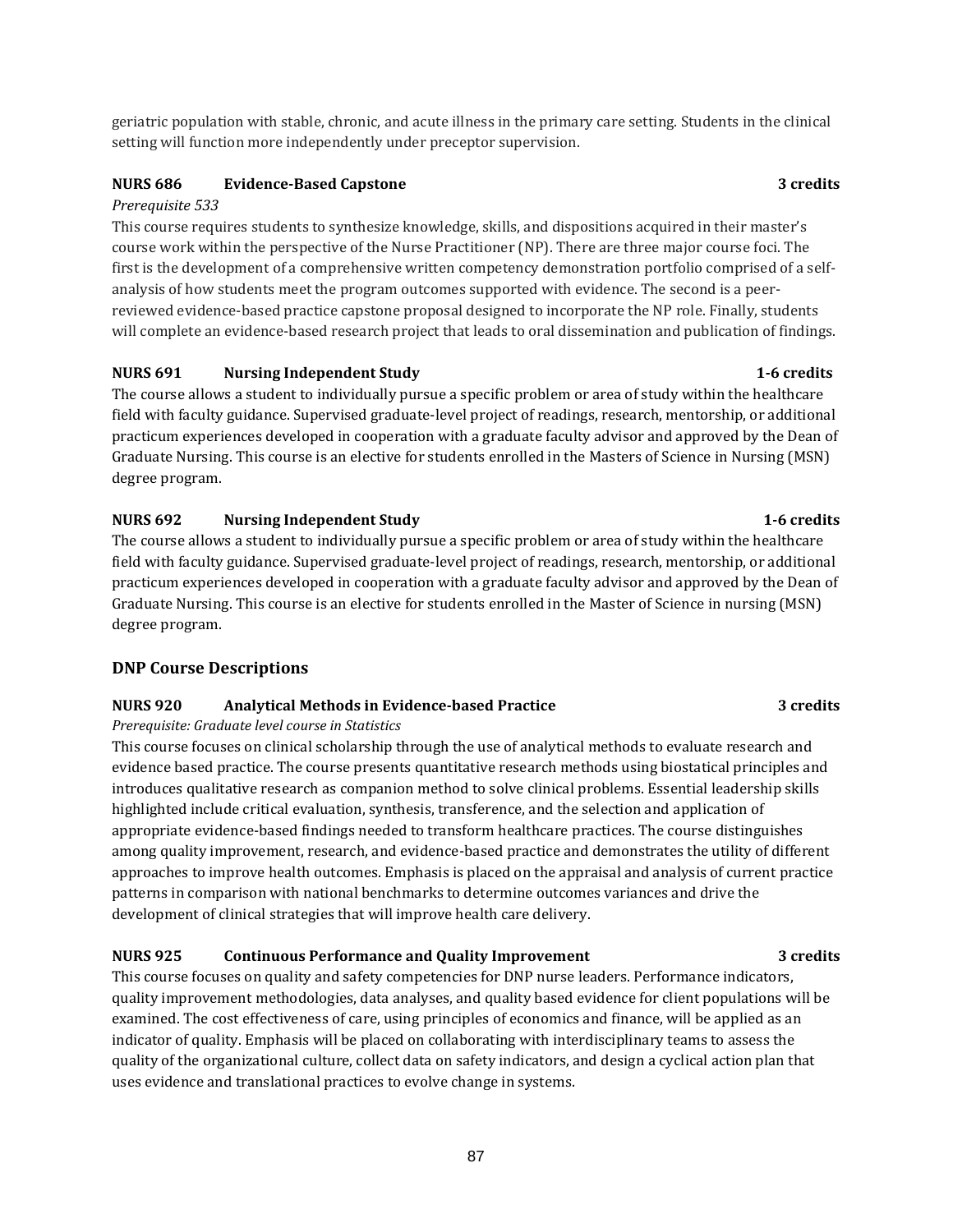#### **NURS 930 Applied Epidemiology 3 credits**

This course focuses on the application of epidemiologic principles to examine distributions and determinants of health to improve practice and outcomes while serving client aggregates and healthcare delivery systems. Emphasis is placed on understanding the burden of disease as it impacts populations and global health. A public health perspective is used to understand mechanisms of disease that evolve from infectious, social, behavioral, psychological, genetic, and environmental factors. This course will address specific epidemiologic research methods to analyze and describe patterns of disease and determine the effectiveness of disease control and prevention methods. Learners will cultivate approaches to the planning, development and evaluation of health programs, while integrating principles of health policy and resolving ethical issues from a leadership role position.

#### **NURS 935 Informatics and Clinical Data Management 3 credits**

This course focuses on the acquisition, critical appraisal and use of information technologies to improve decision making in healthcare delivery. Models of information systems and technologies will be evaluated for efficacy and efficiency in promoting safe, quality, and cost-effective care in diverse settings. Emphasis is placed on retrieval, integration and evaluation of clinically relevant data derived from electronic sources, the analysis of therapeutic intervention tools to support patient care, and visioning new technologies to generate information needed for knowledge development.

#### **NURS 940 Leadership in Health Care Policy and Advocacy 2 credits**

This course focuses on the leadership role of the DNP in promoting health policy development and leveraging legislative change using collaborative negotiation skills with health policy makers. The interrelationships among policy, advocacy, and ethics will be examined within clinical practice, healthcare systems, and the nursing profession. This course will examine the structure and function of governance, legislative control, regulatory organizations, and public relations when addressing healthcare issues at local, state, regional, and global levels. Emphasis is placed on the role of designing, implementing, and advocating for health care policies that address issues of social justice and equity in health care.

#### **NURS 945 Leading Clinical Prevention and Population Health 3 credits**

This course focuses on developing leadership skills that engage interprofessional and consumer collaboration to translate evidence into population centered strategies for health promotion, risk reduction, and illness prevention. Emphasis is placed on emerging global health priorities, infectious diseases, poverty, emergencies, disasters, health determinants, application of health motivation theories and health reforms. Ethical, legal, and social issues associated with clinical prevention initiatives will be examined, highlighting strategies to resolve inequities found within vulnerable, under served, and marginalized populations.

#### **NURS 950 Organizational and Systems Leadership 3 Credits**

This course focuses on organizational and systems leadership skills for advanced practice to improve healthcare outcomes. The course foci are transformative leadership, motivational tactics, strategic planning, and collaboration with the healthcare team to make data driven decisions at both the micro-and macrosystem levels. Emphasis is placed on the application of theoretical models and leadership concepts to understand and negotiate the complexities of organizations that impact healthcare delivery and visionary practice.

## **NURS 955 DNP Project I 1 credit**

This course focuses on the synthesis of concepts from multi-disciplinary theories (e.g. nursing, biophysical, psychosocial, cultural, education, organizational, leadership, and economic) in the development of an evidence-based nursing practice DNP project. A critical evaluation of selected theories, concepts, and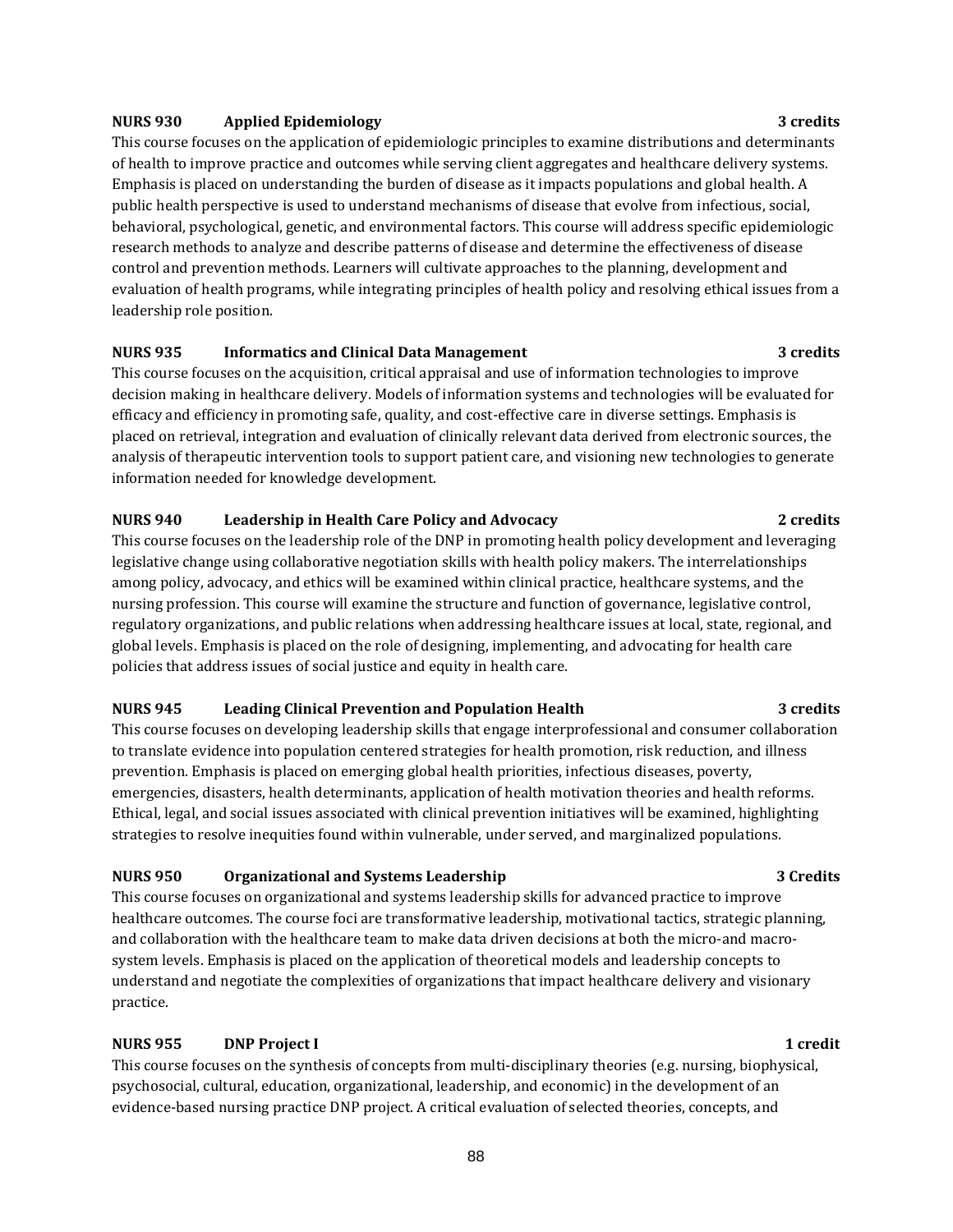methods relevant to the review, analysis, synthesis, and application of evidence-based nursing within an interprofessional healthcare practice will be completed. Emphasis is placed on the development of potential PICOT questions relating to clinical practice as supported by research, systematic reviews, clinical guidelines, clinical expertise and patient preferences. The ethical, economic, cultural, and political implications of innovations in evidence-based practice will be explored to promote change in clinical practice.

## **NURS 956 DNP Project II DNP DNP DNP DNP DNP DNP DNP DNP DNP DNP DNP DNP DNP DNP DNP DNP DNP DNP DNP DNP DNP DNP DNP DNP DNP DNP DNP DNP DNP DNP DNP DNP D**

## *Prerequisite: NURS 955*

This course focuses on the further evolution of the DNP project proposal, including developing the project design and data gathering methods needed to identify needs, monitor progress and measure outcomes. A change theory will be selected to guide the project implementation methods and will incorporate the use of information technology, inter-professional collaboration, and conflict resolution. Appropriate permissions and IRB approvals will be secured in this course. Data collection and analysis may begin during this course.

## **NURS 957 DNP Project III DNP DNP DNP DNP DNP DNP DNP DNP DNP DNP DNP DNP DNP DNP DNP DNP DNP DNP DNP DNP DNP DNP DNP DNP DNP DNP DNP DNP DNP DNP DNP DNP**

## *Prerequisite: NURS 956, Graduate level course in Statistics*

This course focuses on the completion of data collection, analysis of results, and dissemination. Course expectations include an oral presentation and a publication ready manuscript related to the DNP project. Emphasis is placed on a reflective evaluation of the DNP project's impact in the areas of economics, quality improvement, informatics, policy, ethical responsibilities and role integration. Professional peer reviews, critiques, and dissemination will be included in this course.

## **NURS 960 Direct Care: Advanced Practice Role Integration I** *(100 practicum hours)* **1 credit** *Prerequisite: Graduate level courses in Pathophysiology, Physical Assessment, Pharmacology (For BSN-MSN and MSN-DNP FNP/AGNP Tracks)*

This is the first of four courses where students begin to formalize DNP practice and competencies through clinical practicum experiences. This course focuses on advanced practice role integration by providing experiential learning. Clinical practicum experiences will be individually designed to integrate scholarly activities within the context of the students' population track, scholarly interests, and self-identified areas of needed growth. The course orientates the student to the practice setting. Students will complete 100 clinical practice hours in a clinical setting.

## **NURS 961 Direct Care: Advanced Practice Role Integration II** *(100 practicum hours)* **2 credits**  *Prerequisite: NURS 960*

This is the second of four courses where students formalize DNP practice and competencies through clinical practicum experience. This course focuses on advanced practice role integration by providing experiential learning. Clinical practicum experiences will be individually designed to integrate scholarly activities within the context of the students' population track, scholarly interests, and self-identified areas of needed growth. The course emphasis is to actualize a DNP project that focuses on practice problems within a selected population. Students will complete 100 clinical practice hours in a clinical setting while integrating the AACN DNP Essentials under the guidance of a clinical mentor and faculty. Advanced practice nursing, leadership, and scholarship are expected to be integrated at the highest level of DNP practice.

## **NURS 962 Direct Care: Advanced Practice Role Integration III** *(100 practicum hours)* **2 credits** *Prerequisite: NURS 961*

This is the third of four courses where students formalize DNP practice and competencies through clinical practicum experience. This course focuses on advanced practice role integration by providing experiential learning. Clinical practicum experiences will be individually designed to integrate scholarly activities within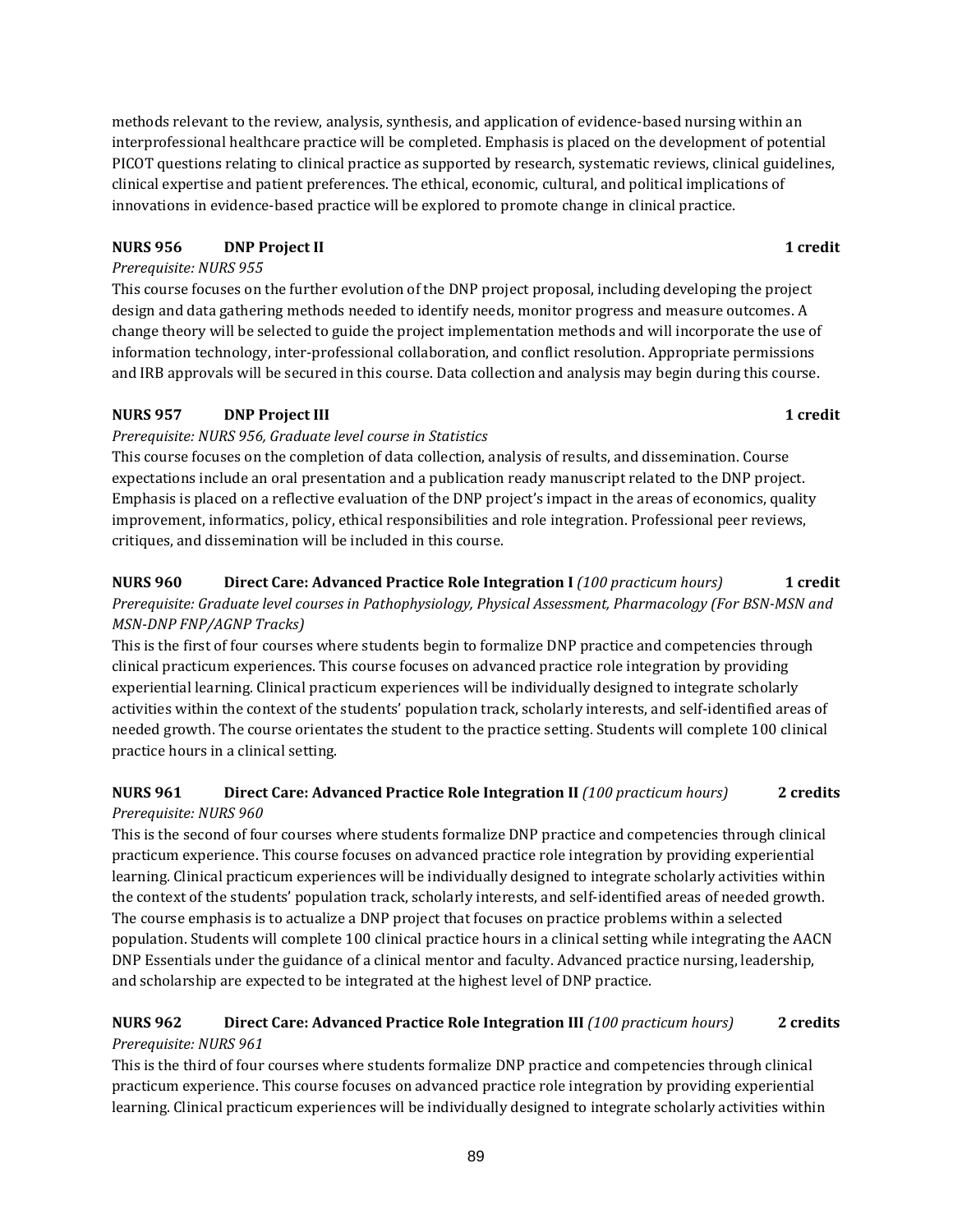the context of the students' population track, scholarly interests, and self-identified areas of needed growth. The course emphasis is to actualize a DNP project that focuses on practice problems within a selected population. Students will complete 100 clinical practice hours in a clinical setting while integrating the AACN DNP Essentials under the guidance of a clinical mentor and faculty. Advanced practice nursing, leadership, and scholarship are expected to be integrated at the highest level of DNP practice.

## **NURS 963 Direct Care: Advanced Practice Role Integration IV** *(100 practicum hours)* **2 credits**  *Prerequisite: NURS 962*

This is the last of four courses where students formalize DNP practice and competencies through clinical practicum experience. This course focuses on advanced practice role integration by providing experiential learning. Clinical practicum experiences will be individually designed to integrate scholarly activities within the context of the students' population track, scholarly interests, and self-identified areas of needed growth. The course emphasis is to actualize a DNP project that focuses on practice problems within a selected population. Students will complete 100 clinical practice hours in a clinical setting while integrating the AACN DNP Essentials under the guidance of a clinical mentor and faculty. Advanced practice nursing, leadership, and scholarship are expected to be integrated at the highest level of DNP practice.

**NURS 970 Transformative Leadership Role Integration I** *(125 practicum hours)* **1 credit**  This is the first of four courses where students begin to formalize DNP practice and competencies through clinical practicum experience. This course focuses on transformative leadership role integration by providing experiential learning. Clinical practicum experiences will be individually designed to integrate scholarly activities within the context of the students' population track, scholarly interests, and self-identified areas of needed growth. The course orientates the student to the practice setting. Students will complete 125 clinical practice hours in a clinical setting.

## **NURS 971 Transformative Leadership Role Integration II** *(125 practicum hours)* **2 credits** *Prerequisite: NURS 970*

This is the second of four courses where students formalize DNP practice and competencies through clinical practicum experience. This course focuses on transformative leadership role integration by providing experiential learning. Clinical practicum experiences will be individually designed to integrate scholarly activities within the context of the students' population track, scholarly interests, and self-identified areas of needed growth. The course emphasis is to actualize a DNP project that focuses on practice problems within a selected population. Students will complete 125 clinical practice hours in a clinical setting while integrating the AACN DNP Essentials under the guidance of a clinical mentor and faculty. Advanced practice nursing, leadership, and scholarship are expected to be integrated at the highest level of DNP practice.

## **NURS 972 Transformative Leadership Role Integration III** *(125 practicum hours)* **2 credits** *Prerequisite: NURS 971*

This is the third of four courses where students formalize DNP practice and competencies through clinical practicum experience. This course focuses on transformative leadership role integration by providing experiential learning. Clinical practicum experiences will be individually designed to integrate scholarly activities within the context of the students' population track, scholarly interests, and self-identified areas for needed growth. The course emphasis is to actualize a DNP project that focuses on practice problems within a selected population. Students will complete 125 clinical practice hours in a clinical setting while integrating the AACN DNP Essentials under the guidance of a clinical mentor and faculty. Advanced practice nursing, leadership, and scholarship are expected to be integrated at the highest level of DNP practice.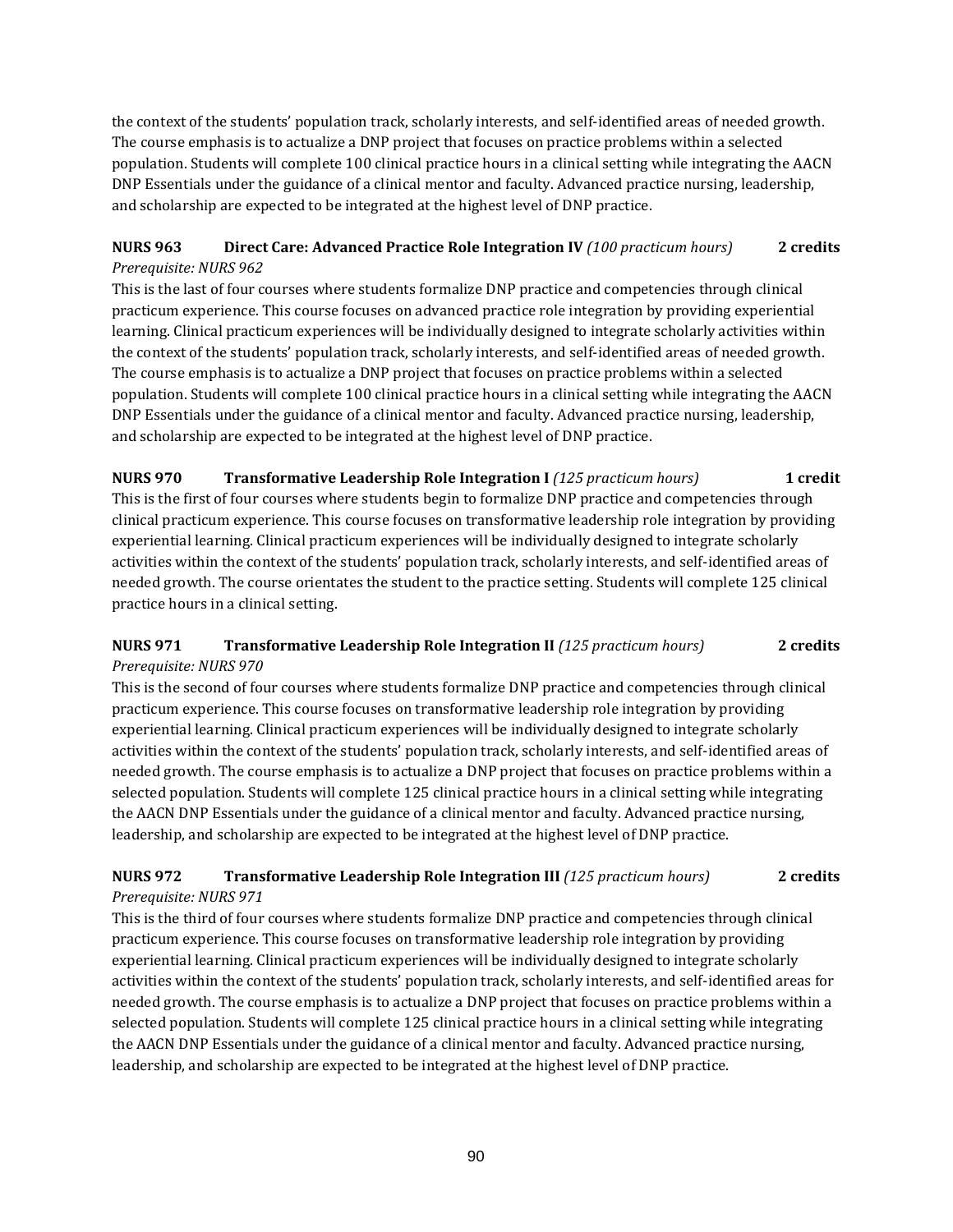## **NURS 973 Transformative Leadership Role Integration IV** *(125 practicum hours)* **2 credits**  *Prerequisite: NURS 972*

This is the last of four courses where students formalize DNP practice and competencies through clinical practicum experience. This course focuses on transformative leadership role integration by providing experiential learning. Clinical practicum experiences will be individually designed to integrate scholarly activities within the context of the students' population track, scholarly interests, and self-identified areas of needed growth. The course emphasis is to actualize a DNP project that focuses on practice problems within a selected population. Students will complete 125 clinical practice hours in a clinical setting while integrating the AACN DNP Essentials under the guidance of a clinical mentor and faculty. Advanced practice nursing, leadership, and scholarship are expected to be integrated at the highest level of DNP practice.

## **NURS 975 Role Integration for Continuous Practice** *(practicum hours as needed)* **1-6 credits** *Prerequisite: Graduate level courses in Pathophysiology, Physical Assessment, Pharmacology (for Direct Patient Care DNP only)*

This course provides students the opportunity to complete additional practicum hours when transferring fewer than the required number of hours needed to graduate. A total of 1000 practicum hours (BSN-DNP) must be completed by the end of the DNP program. A GAP Analysis will be completed to determine the number of additional practicum hours needed. Students who need additional hours to complete their DNP project may also take this course to procure the guidance of a clinical mentor and faculty. The course must be taken on a continual basis until the DNP project is completed to remain in good standing in the program.

## **NURS 980 Independent Study 1-6 credits**

*Prerequisite: Enrollment into DNP Program* 

This course is designed to enable students to study a selected topic in depth. Students with the guidance of a faculty advisor will develop a contract describing the specific responsibilities and/or learning objectives of the student and the criteria to be used in evaluation and grading.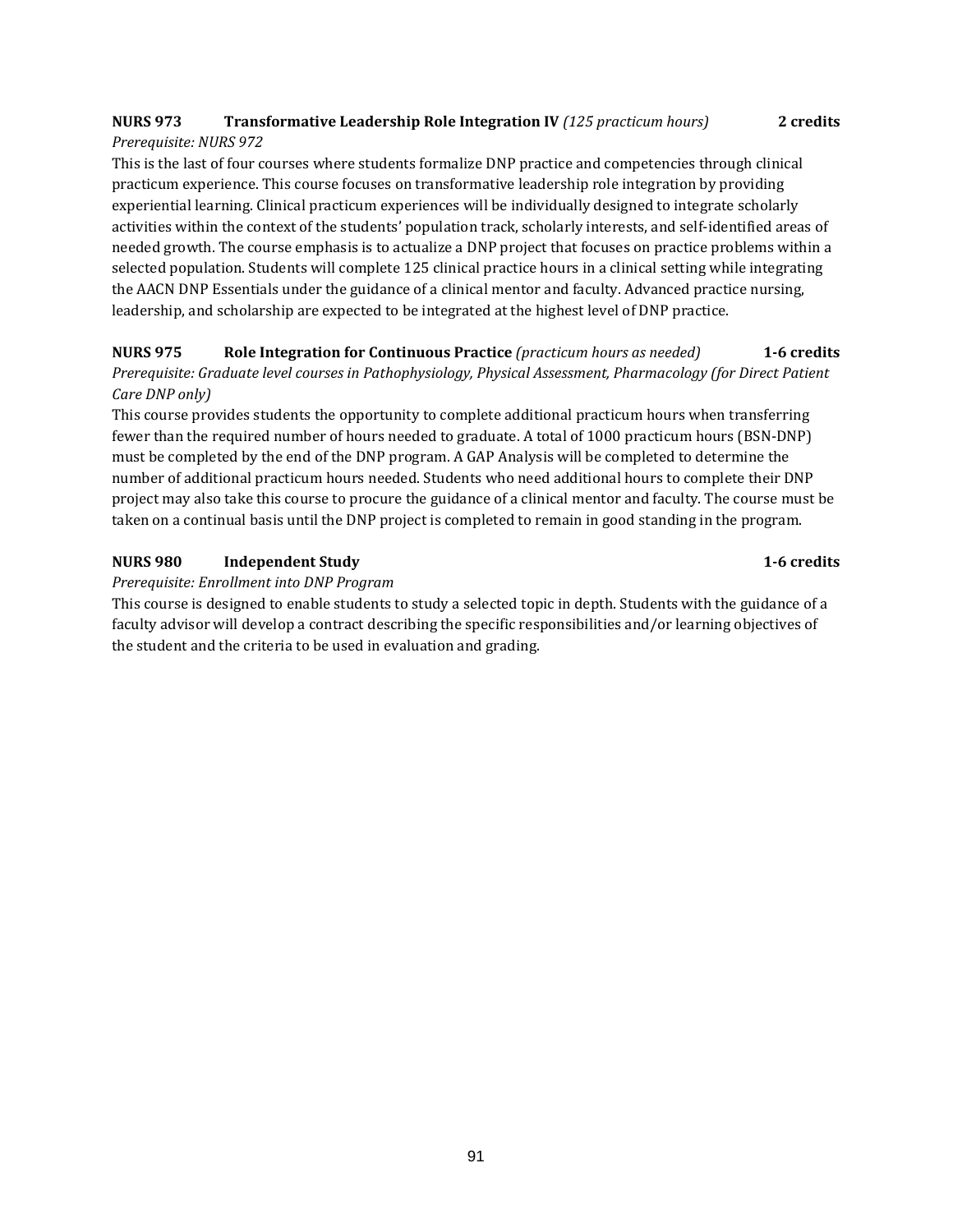# **Nylen School of Nursing Graduate Program in Nursing Academic Calendar 2020-2021**

# **FALL 2020 SEMESTER**

| <b>August 2020</b>          |                                                                             |  |
|-----------------------------|-----------------------------------------------------------------------------|--|
| Aug 19 - Wed                | Fall Validation and Graduate Nursing Courses Begin (fall full & 1st half)   |  |
|                             | Online Registration closes (fall full & 1 <sup>st</sup> half)               |  |
|                             | Last Day to drop w/o owing tuition (fall 1 <sup>st</sup> half courses)      |  |
| Aug 26 - Wed                | Final Day to Register or Change Courses w/o owing tuition*                  |  |
| September 2020              |                                                                             |  |
| Sep 14 - Mon                | Midterm Reports Due in Office of Registrar for 1 <sup>st</sup> Half Courses |  |
| Sept 18 - Fri               | Deadline for Incomplete Grades from Spring/May/Summer                       |  |
| Sept 23 - Wed               | Final Day to Drop a 1 <sup>st</sup> Half Course                             |  |
| October 2020                |                                                                             |  |
| Oct 9 - Fri                 | Midterm (7th Week of Class)                                                 |  |
| Oct 9 - Fri                 | 1 <sup>st</sup> Half Classes End                                            |  |
| Oct 12 - Mon                | 2 <sup>nd</sup> Half Classes Begin                                          |  |
| Oct 14 - Wed                | Midterm Reports Due in Office of Registrar for Full Term Classes            |  |
| Oct 19 - Mon                | Final Day to Register for a 2 <sup>nd</sup> Half Course                     |  |
| November 2020               |                                                                             |  |
| Nov 4 - Wed                 | <b>Online Registration Opens for Spring</b>                                 |  |
| Nov 4 - Wed                 | Final Day to Drop a Full Term Course                                        |  |
|                             | Midterm Reports Due in Office of Registrar for 2nd Half                     |  |
| Nov 17 - Tue                | Final Day to Drop a 2 <sup>nd</sup> Half Course                             |  |
| Nov 24 - Tue                | Last Day of Classes                                                         |  |
| Nov 25 - Wed                | Graduate Offices closed for Thanksgiving Holidays                           |  |
| Nov $30 - Mon$              | Final Exams Begin Online                                                    |  |
| December 2020               |                                                                             |  |
| Dec 4 - Fri                 | Classes End (fall full & 2 <sup>nd</sup> half term)                         |  |
| Dec 7 - Mon                 | Final Grades Due in Office of Registrar                                     |  |
|                             |                                                                             |  |
| <b>SPRING 2021 SEMESTER</b> |                                                                             |  |

| <b>January 2021</b> |                                                                         |
|---------------------|-------------------------------------------------------------------------|
| Jan 12 - Tue        | Spring Validation & Registration closes (spring full & $1st$ half)      |
| Jan 13 - Wed        | Classes begin (spring full $& 1st$ half)                                |
| Jan 20 - Wed        | Final Day to Register or Change Courses w/o owing tuition*              |
| February 2021       |                                                                         |
|                     |                                                                         |
| Feb 5 - Fri         | Midterm Reports Due in Office of Registrar-1 <sup>st</sup> Half Courses |
| Feb 12 - Fri        | Deadline for Incomplete Grades from Fall 2020                           |